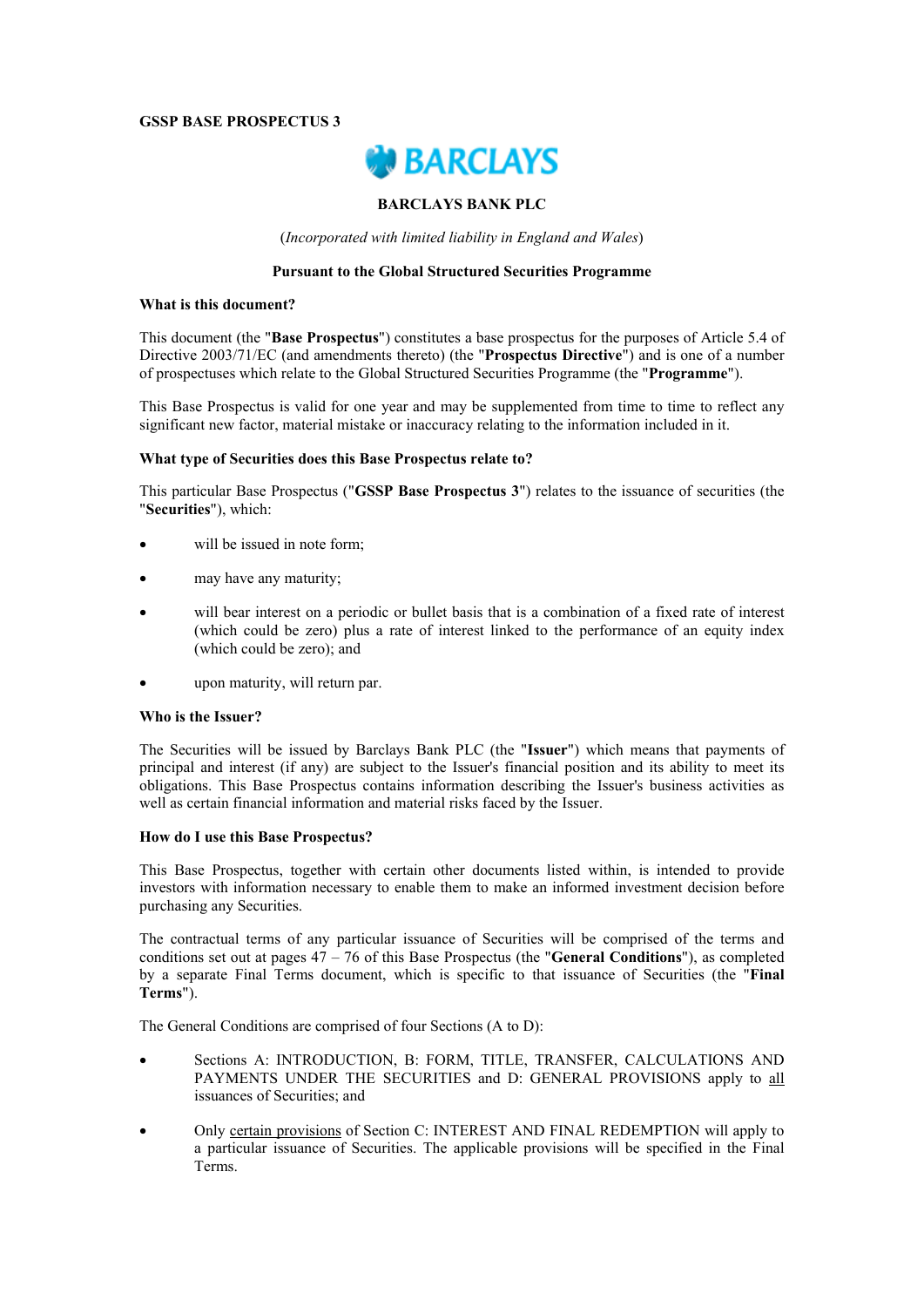The relevant economic terms applicable to the interest payable (if any) on the Securities will be calculated in accordance with the relevant sub-paragraph from General Condition 5 (*Interest*) that is specified to be applicable in the Final Terms.

Worked examples of hypothetical Securities are set out in the section called 'How the return on your investment is calculated' which explains how the calculations in Section C of the General Conditions will be made.

This Base Prospectus also includes other general information such as information relating to the Issuer, information about the material risks relating to investing in Securities and information on selling and transfer restrictions.

All capitalised terms used will be defined in this Base Prospectus or the Final Terms and are set out in the Index to this Base Prospectus.

## **What other documents do I need to read?**

This Base Prospectus contains all information which is necessary to enable investors to make an informed decision regarding the financial position and prospects of the Issuer and the rights attaching to the Securities. Some of this information is incorporated by reference from other publicly available documents and some of this information is completed in an issue-specific document called the Final Terms. You should read the documents incorporated by reference, as well as the Final Terms in respect of such Securities, together with this Base Prospectus.

Documents will be made available at the registered office of the Issuer and at http://www.barclays.com/InvestorRelations/DebtInvestors.

## **What information is included in the Final Terms?**

While the Base Prospectus includes general information about all Securities, the Final Terms is the document that sets out the specific details of each particular issuance of Securities.

The Final Terms will contain, for example:

- the issue date;
- the scheduled redemption date;
- the interest payment dates;
- the fixed rate of interest;
- the type of performance rate of interest; and
- any other information needed to complete the terms of this Base Prospectus (identified by the words 'as specified in the Final Terms' or other equivalent wording).

Wherever the General Conditions provide optional provisions, the Final Terms will specify which of those provisions apply to a specific issuance of your Securities.

### **What type of Underlying Assets may the Securities be linked to?**

The interest of the Securities issued under this Base Prospectus will be linked to the percentage performance of an equity index (the "**Underlying Asset**").



**19 June 2013**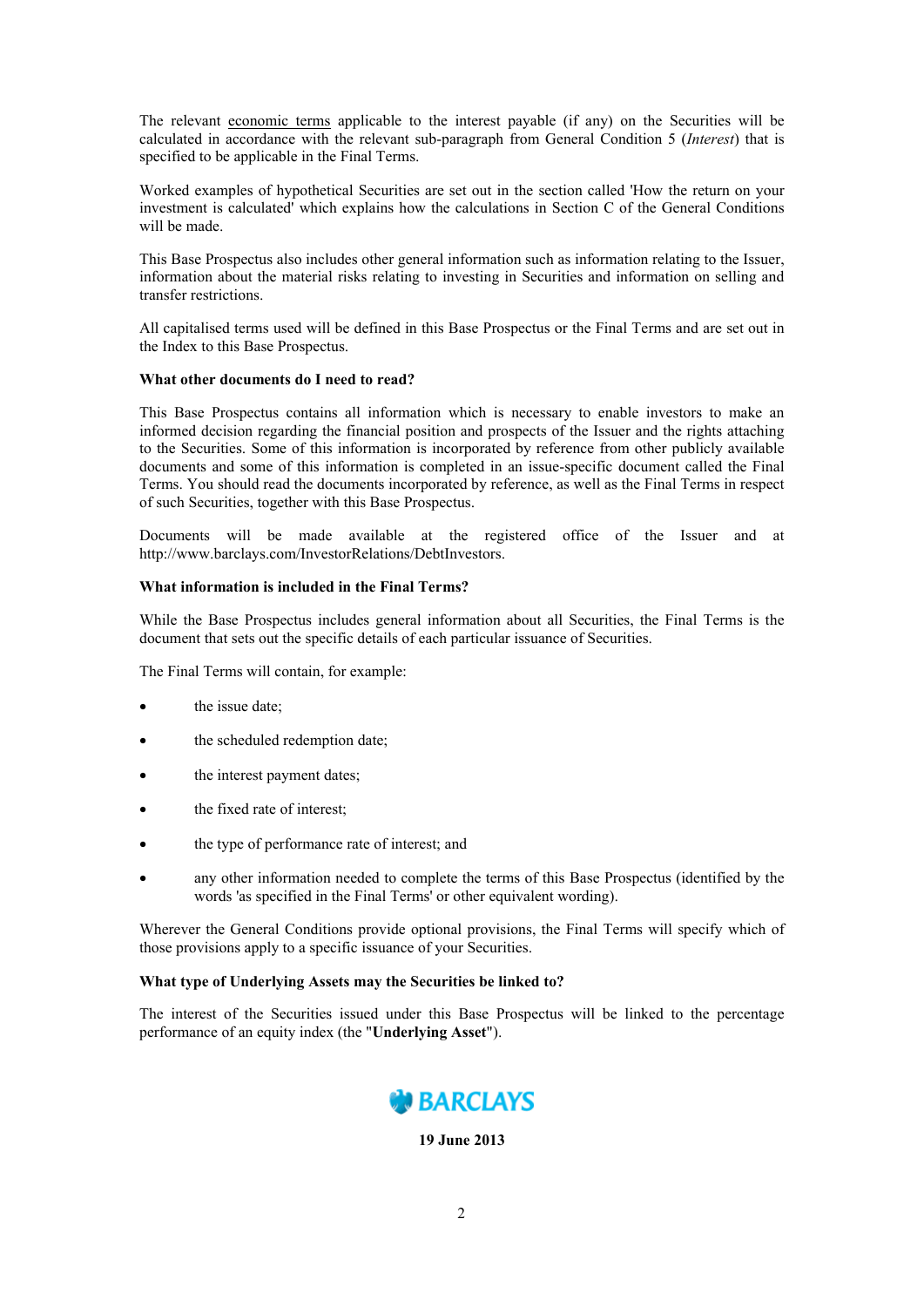### **IMPORTANT INFORMATION**

## **FOR ALL SECURITIES, IF THE ISSUER BECOMES INSOLVENT OR BANKRUPT OR OTHERWISE FAILS TO MAKE ITS PAYMENT OBLIGATIONS ON THE SECURITIES, INVESTORS WILL LOSE SOME OR ALL OF THEIR ORIGINAL INVESTMENT.**

## **INVESTING IN SECURITIES INVOLVES CERTAIN RISKS, AND INVESTORS SHOULD FULLY UNDERSTAND THESE BEFORE THEY INVEST. SEE '***RISK FACTORS***' ON PAGES 19 TO 30 OF THIS BASE PROSPECTUS.**

#### **No Investment Advice**

Neither this Base Prospectus nor any Final Terms is, or purports to be, investment advice. Unless expressly agreed otherwise with a particular investor, neither the Issuer nor any Manager is acting as an investment adviser, providing advice of any other nature, or assuming any fiduciary obligation to any investor in Securities.

#### **Responsibility and Consent**

The Issuer accepts responsibility for the information contained in this Base Prospectus and any Final Terms. To the best of the knowledge of the Issuer (having taken all reasonable care to ensure that such is the case), the information contained in this Base Prospectus and any Final Terms is in accordance with the facts and contains no omission likely to affect the import of such information.

The Issuer does not consent to the use of this Base Prospectus by any other party.

Other than as set out above, neither the Issuer nor any of the Managers has authorised (nor do they authorise or consent to the use of this Base Prospectus in connection with) the making of any public offer of the Securities by any person in any circumstances. Any such unauthorised offers are not made on behalf of the Issuer or any of the Managers and none of the Issuer or any of the Managers has any responsibility or liability for the actions of any person making such offers.

No person has been authorised to give any information or to make any representation not contained in or inconsistent with this Base Prospectus or any Final Terms. If given or made, it must not be relied upon as having been authorised by the Issuer or any Manager. The Issuer does not accept responsibility for any information not contained in this Base Prospectus or any Final Terms.

## **Ratings**

The credit ratings included or referred to in this Base Prospectus, any Final Terms or any document incorporated by reference are, for the purposes of Regulation (EC) No 1060/2009 on credit rating agencies (the "**CRA Regulation**") issued by Fitch Ratings Limited ("**Fitch**"), Moody's Investors Service Ltd. ("**Moody's**"), Moody's Investors Service, Inc. ("**Moody's Inc.**"), Standard & Poor's Credit Market Services Europe Limited ("**Standard & Poor's**"), DBRS Inc. ("**DBRS**"), AM Best Europe-Rating Services Ltd. ("**AMBERS**"), Japan Credit Rating Agency, Ltd ("**Japan CRA**"), Rating and Investment Information, Inc ("**Rating Inc.**"), Egan-Jones Ratings Company ("**Egan-Jones**"), Kroll Bond Rating Agency, Inc. ("**Kroll**") and Morningstar Credit Ratings, LLC ("**Morningstar**").

Each of Fitch, Moody's, Standard & Poor's, AMBERS, and Japan CRA is established in the European Union and has been registered under the CRA Regulation.

Each of Moody's Inc., DBRS, Rating Inc., Egan-Jones, Kroll and Morningstar is not established in the European Union and has not been registered under the CRA Regulation.

As of the date of this Base Prospectus, the short term unsecured obligations of the Issuer are rated A-1 by Standard & Poor's, P-1 by Moody's, and F1 by Fitch and the long-term obligations of the Issuer are rated A+ by Standard & Poor's, A2 by Moody's, and A by Fitch.

## **Independent Evaluation**

Nothing set out or referred to in this Base Prospectus is intended to provide the basis of any credit or other evaluation (except in respect of any purchase of Securities described herein) or should be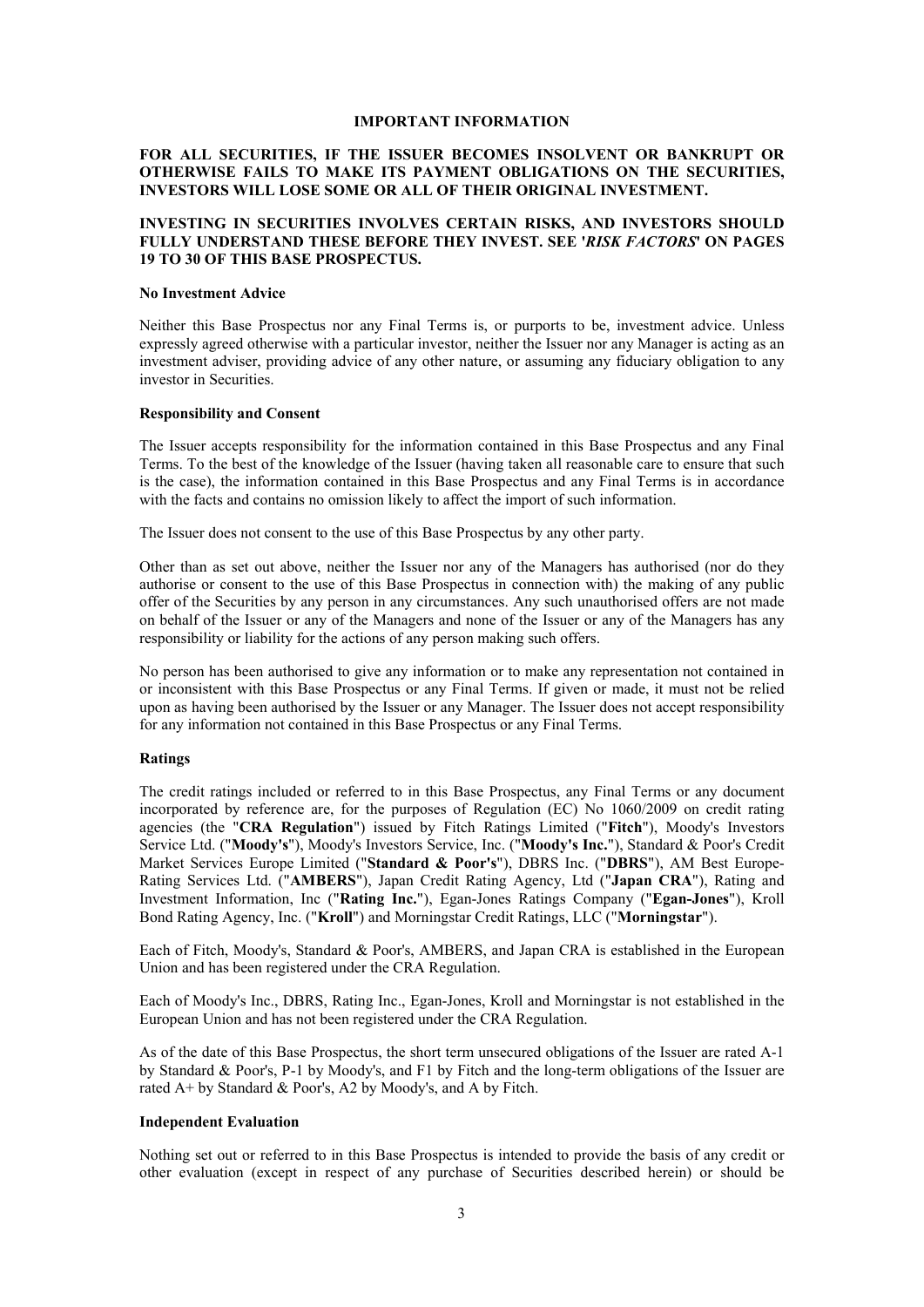considered as a recommendation by the Issuer or any Manager that any recipient of this Base Prospectus (or any document referred to herein) should purchase any Securities.

An investor should not purchase the Securities unless they understand the extent of their exposure to potential loss. Investors are urged to read the factors described in the section headed 'Risk Factors', together with the other information in this Base Prospectus (including any information incorporated by reference), as supplemented from time to time, and the Final Terms, before investing in the Securities.

Investors should note that the risks described in the section headed 'Risk Factors' are not the only risks that the Issuer faces or that may arise because of the nature of the Securities. The Issuer has described only those risks relating to its operations and to the Securities that it considers to be material. There may be additional risks that the Issuer currently considers not to be material or of which it is not currently aware.

Given the nature, complexity and risks inherent in the Securities (and investments relating to any Underlying Assets), the Securities may not be suitable for an investor's investment objectives in the light of his or her financial circumstances. Investors should consider seeking independent advice to assist them in determining whether the Securities are a suitable investment for them or to assist them in evaluating the information contained or incorporated by reference into this Base Prospectus or set out in the Final Terms.

### **US foreign account tax compliance withholding**

**THE FOREIGN ACCOUNT TAX COMPLIANCE ACT ("FATCA") IS PARTICULARLY COMPLEX AND ITS APPLICATION TO THE ISSUER, THE SECURITIES AND THE INVESTORS IS UNCERTAIN AT THIS TIME. INVESTORS SHOULD CONSULT THEIR OWN TAX ADVISERS TO OBTAIN A MORE DETAILED EXPLANATION OF FATCA AND TO LEARN HOW THIS LEGISLATION MIGHT AFFECT EACH INVESTOR IN HIS OR HER PARTICULAR CIRCUMSTANCE, INCLUDING HOW THE FATCA RULES MAY APPLY TO PAYMENTS RECEIVED UNDER THE SECURITIES.**

### **Change of Circumstances**

Neither the delivery of this Base Prospectus or any Final Terms, nor any sale of Securities pursuant thereto shall create any impression that information therein relating to the Issuer is correct at any time subsequent to the date thereof or that any other information supplied in connection with the Programme is correct as of any time subsequent to the date indicated in the document containing the same (the foregoing being without prejudice to the Issuer's obligations under applicable rules and regulations).

#### **Representations**

In connection with the issue and sale of Securities, no person has been authorised to give any information or to make any representation not contained in or consistent with the Base Prospectus and Final Terms and, if given or made, such information or representation must not be relied upon as having been authorised by the Issuer. The Issuer does not accept responsibility for any information not contained in the Base Prospectus and Final Terms. This document does not constitute, and may not be used for the purposes of, an offer or solicitation by anyone in any jurisdiction in which such offer or solicitation is not authorised or to any person to whom it is unlawful to make such offering or solicitation and no action is being taken to permit an offering of the Securities or the distribution of this Base Prospectus in any jurisdiction where action is required.

## **Regulatory approval for the purposes of the EU Prospectus Directive**

This Base Prospectus has been approved by the United Kingdom Financial Conduct Authority (the "**FCA**", previously the "**FSA**") in its capacity as competent authority in the United Kingdom (the "**UK Listing Authority**") as a base prospectus issued in compliance with the Prospectus Directive and relevant implementing measures in the United Kingdom for the purpose of giving information with regard to the issue of Securities under the Programme on and during the period of twelve months after the date hereof.

The contents of this Base Prospectus have not been reviewed or approved by any regulatory authority other than the UK Listing Authority.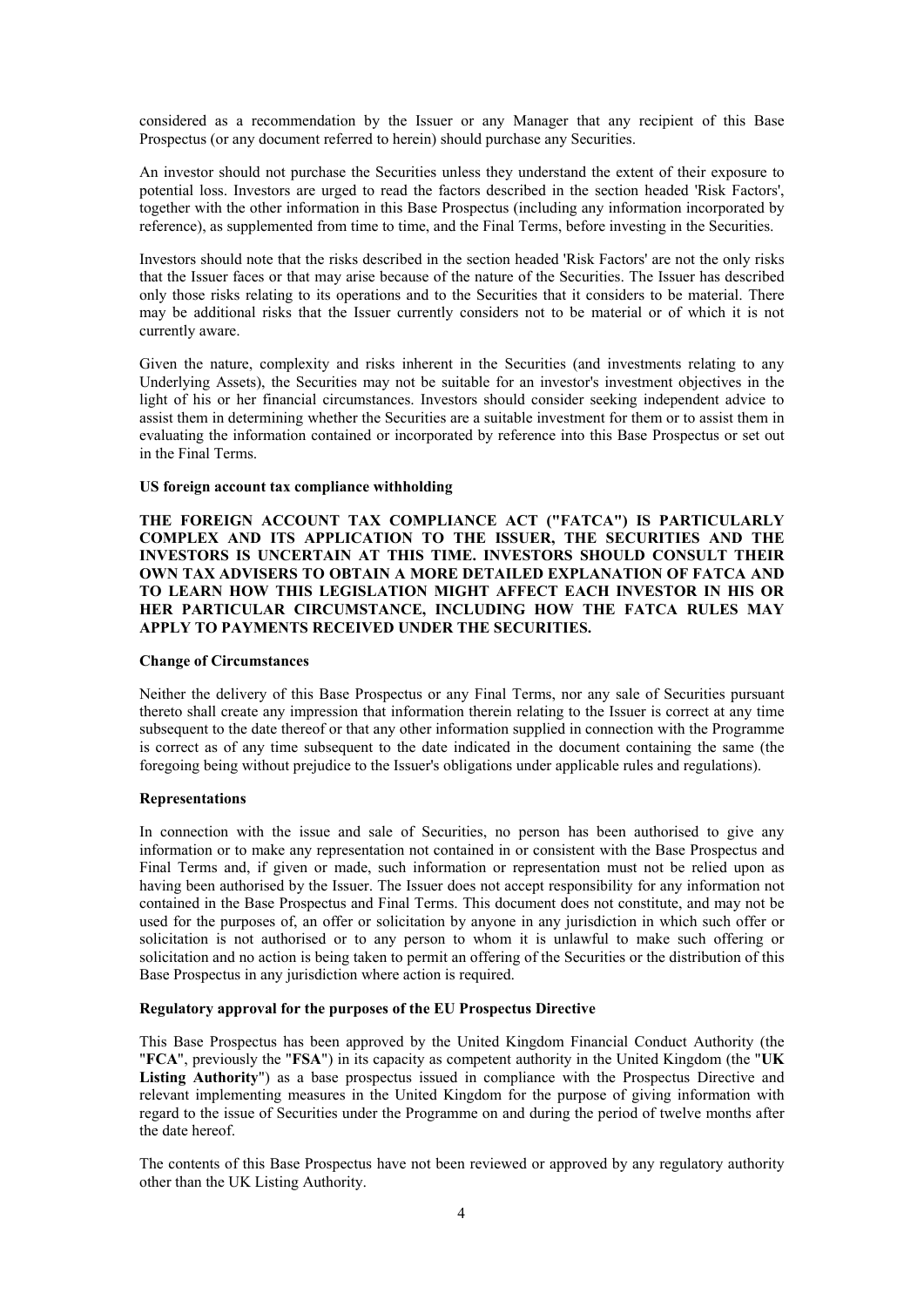## **Listing and Admission to Trading**

Applications may be made for the listing of Securities on the Official List of the UK Listing Authority and for the admission to trading on the Regulated Market of the London Stock Exchange.

## **Distribution**

The distribution or delivery of this Base Prospectus or any Final Terms and any offer or sale of Securities in certain jurisdictions may be restricted by law. This document does not constitute, and may not be used for the purposes of, an offer or solicitation by anyone in any jurisdiction in which such offer or solicitation is not authorised or to any person to whom it is unlawful to make such offering or solicitation. Other than as expressly described in this Base Prospectus, no action is being taken to permit an offering of Securities or the delivery of this Base Prospectus in any jurisdiction. Persons into whose possession this Base Prospectus or any Final Terms come are required by the Issuer to inform themselves about and to observe any such restrictions.

Subject to the restrictions and conditions set out in this Base Prospectus, the categories of potential investors to which the Securities are intended to be offered are retail and institutional investors in the United Kingdom and retail investors in Taiwan.

Details of selling restrictions for various jurisdictions are set out in the section headed 'Purchase and Sale'.

## **United States Selling Restrictions**

The Securities have not been and will not be registered under the US Securities Act of 1933, as amended (the "**Securities Act**") or with any securities regulatory authority of any state or other jurisdiction of the United States. The Securities are being offered and sold outside the United States to non-US persons in reliance on Regulation S ("**Regulation S**") under the Securities Act.

The Securities may be in the form of Bearer Securities that are not Cleared Securities and therefore subject to US tax law requirements. Subject to certain exceptions, Securities may not be offered, sold or, in the case of Bearer Securities, delivered within the United States or to US persons (as defined in Regulation S under the Securities Act) or, in the case of a Bearer Security that is not a Cleared Security, to, or for the account or benefit of, US persons (as defined in the US Internal Revenue Code of 1986, as amended, and the regulations thereunder).

For a description of these and certain further restrictions on offers, sales and transfers of Securities and delivery of this Base Prospectus and any Final Terms, see '*Purchase and Sale'* and '*Clearance, Settlement and Transfer Restrictions'* herein.

THE SECURITIES HAVE NOT BEEN AND WILL NOT BE APPROVED OR DISAPPROVED BY THE US SECURITIES AND EXCHANGE COMMISSION, ANY STATE SECURITIES COMMISSION IN THE UNITED STATES OR ANY OTHER US REGULATORY AUTHORITY, NOR HAVE ANY OF THE FOREGOING AUTHORITIES PASSED UPON OR ENDORSED THE MERITS OF THE OFFERING OF SECURITIES OR THE ACCURACY OR THE ADEQUACY OF THE OFFERING DOCUMENTS. ANY REPRESENTATION TO THE CONTRARY IS A CRIMINAL OFFENCE IN THE UNITED STATES.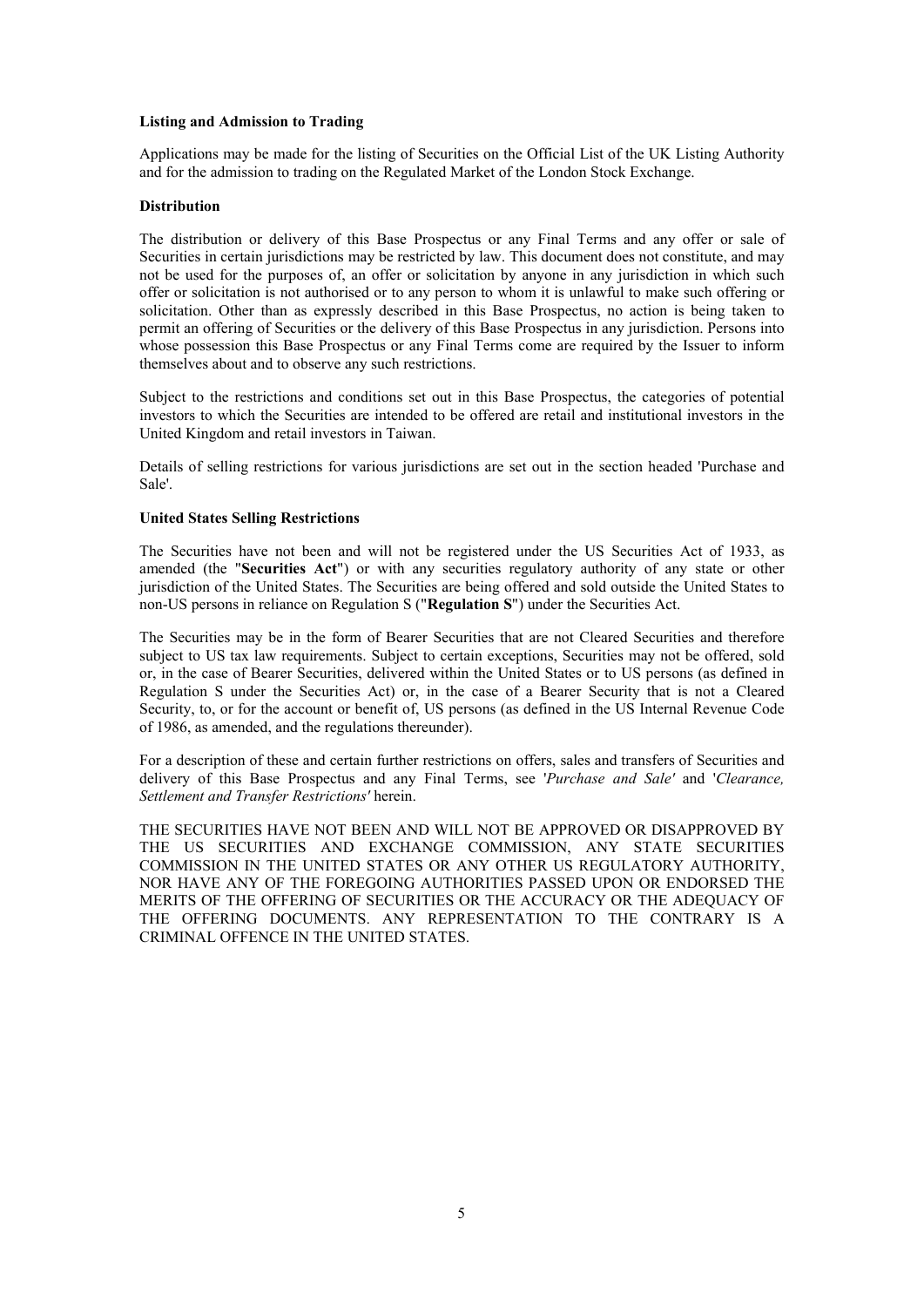|                |                                                                                                                                                                                                                                                                     | Page     |
|----------------|---------------------------------------------------------------------------------------------------------------------------------------------------------------------------------------------------------------------------------------------------------------------|----------|
|                | <b>Summary</b>                                                                                                                                                                                                                                                      | 8        |
| Terms.         | This section provides a summary of the key information contained within this Base<br>Prospectus with placeholders for information specific to each tranche of Securities. A<br>summary completed with such issue specific information will be attached to the Final |          |
|                | <b>Risk Factors</b>                                                                                                                                                                                                                                                 | 19       |
| Assets.        | This section sets out the principal risks inherent in investing in Securities issued pursuant<br>to the Programme, including key risks relating to investments linked to the Underlying                                                                             |          |
|                | <b>Information Incorporated by Reference</b>                                                                                                                                                                                                                        | 31       |
|                | This section incorporates selected financial information regarding the Issuer from other<br>publicly available documents.                                                                                                                                           |          |
|                | <b>Information relating to the Issuer</b>                                                                                                                                                                                                                           | 32       |
|                | This section provides a description of the Issuer's business activities as well as certain<br>financial information in respect of the Issuer.                                                                                                                       |          |
|                | How the return on your investment is calculated                                                                                                                                                                                                                     | 42       |
|                | This section sets out worked examples of how the interest and redemption amounts are<br>calculated under a variety of scenarios.                                                                                                                                    |          |
|                | <b>Terms and Conditions of the Securities</b>                                                                                                                                                                                                                       | 47       |
|                | This section sets out the contractual terms of the Securities. Section C contains certain<br>options for determining interest payments (if any) and the Final Terms will indicate which<br>of these options shall apply.                                            |          |
| A.             | <b>INTRODUCTION</b>                                                                                                                                                                                                                                                 | 48       |
| <b>B.</b>      | FORM, TITLE, TRANSFER, CALCULATIONS AND PAYMENTS UNDER<br><b>THE SECURITIES</b>                                                                                                                                                                                     | 48       |
|                | Form, Title and Transfer<br>1.                                                                                                                                                                                                                                      | 48       |
|                | Status                                                                                                                                                                                                                                                              | 51       |
|                | 3.<br>Calculations and Publication                                                                                                                                                                                                                                  | 51       |
| $\mathbf{C}$ . | 4.<br>Payments<br><b>INTEREST AND FINAL REDEMPTION</b>                                                                                                                                                                                                              | 52<br>54 |
|                | 5.<br>Interest                                                                                                                                                                                                                                                      | 54       |
|                | 5.1<br><b>Interest Amount</b>                                                                                                                                                                                                                                       | 54       |
|                | 5.2<br>Performance Rate                                                                                                                                                                                                                                             | 55       |
|                | Redemption of Securities<br>6.                                                                                                                                                                                                                                      | 59       |
| D.             | <b>INDEX LINKED CONDITIONS</b>                                                                                                                                                                                                                                      | 60       |
|                | Valuation and Consequences of Disrupted Days<br>7.<br>8.<br>Index Modification, Cancellation, Disruption or Adjustment Event                                                                                                                                        | 60<br>61 |
|                | 9.<br>Consequences of Additional Disruption Event                                                                                                                                                                                                                   | 61       |
| E.             | <b>GENERAL PROVISIONS</b>                                                                                                                                                                                                                                           | 62       |
|                | Events of Default<br>10.                                                                                                                                                                                                                                            | 62       |
|                | 11.<br>Agents                                                                                                                                                                                                                                                       | 62       |
|                | 12.<br>Taxation                                                                                                                                                                                                                                                     | 63       |
|                | 13.<br>Prescription                                                                                                                                                                                                                                                 | 63       |
|                | 14.<br>Replacement of Securities                                                                                                                                                                                                                                    | 63       |
|                | 15.<br>Notices<br>16.<br>Substitution                                                                                                                                                                                                                               | 63<br>64 |
|                |                                                                                                                                                                                                                                                                     |          |

# **TABLE OF CONTENTS**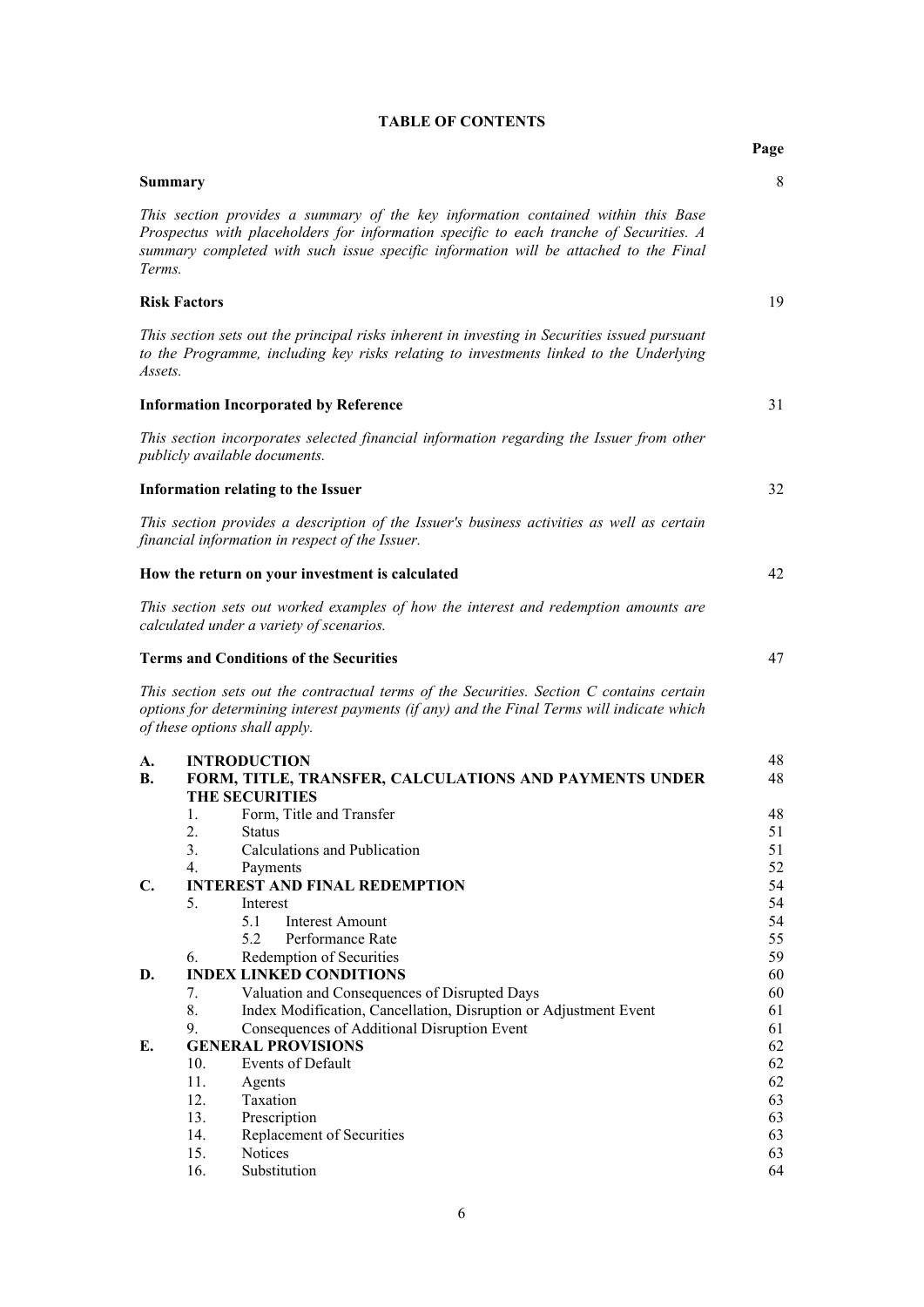| 18.                                                    | Modifications and Meetings of Holders                                                                                         | 65              |
|--------------------------------------------------------|-------------------------------------------------------------------------------------------------------------------------------|-----------------|
|                                                        | <b>Further Issues</b>                                                                                                         | 66              |
| 19.                                                    | Purchases and Cancellations                                                                                                   | 66              |
| 20.                                                    | Governing Law and Jurisdiction                                                                                                | 66              |
| 21.                                                    | Contracts (Rights of Third Parties) Act 1999                                                                                  | 66              |
| 22.                                                    | Severability                                                                                                                  | 66              |
| 23.                                                    | Definitions and Interpretation                                                                                                | 67              |
| <b>Pro Forma Final Terms</b>                           |                                                                                                                               | 77              |
| of Securities.                                         | This section sets out a template for the Final Terms to be used for each specific issuance                                    |                 |
|                                                        | <b>Clearance, Settlement and Transfer Restrictions</b>                                                                        | 87              |
| Securities.                                            | This section sets out additional conditions relating to the clearing system for the                                           |                 |
| <b>Taxation</b>                                        |                                                                                                                               | 88              |
|                                                        | This section sets out an overview of certain taxation considerations relating to Securities.                                  |                 |
|                                                        |                                                                                                                               |                 |
|                                                        |                                                                                                                               |                 |
|                                                        | This section sets out an overview of certain restrictions around who can purchase the<br>Securities in certain jurisdictions. |                 |
|                                                        |                                                                                                                               |                 |
| <b>Purchase and Sale</b><br><b>General Information</b> | This section provides certain additional information relating to all Securities.                                              |                 |
| <b>Index</b>                                           |                                                                                                                               | 93<br>98<br>102 |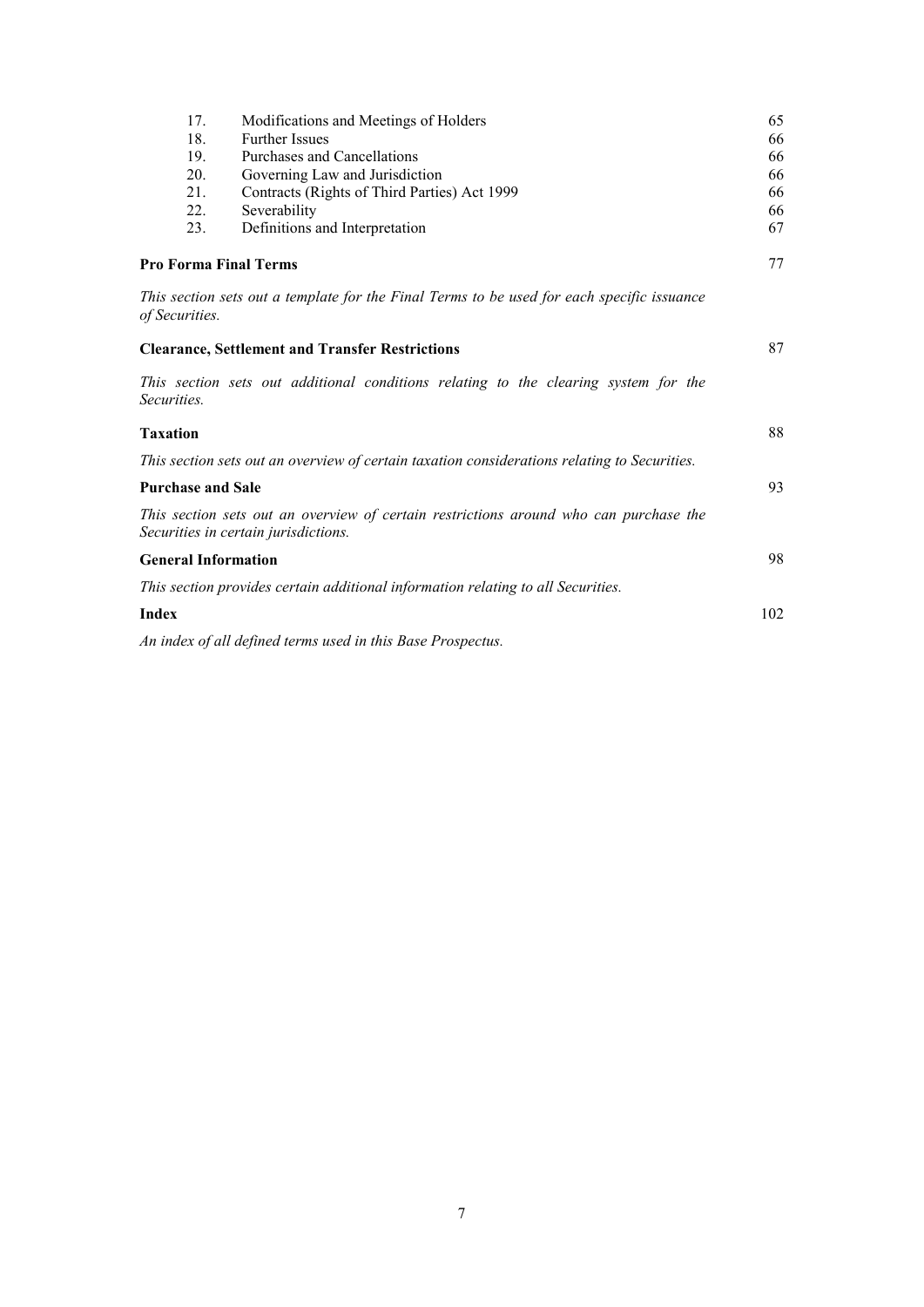# **SUMMARY**

Summaries are made up of disclosure requirements known as 'elements'. These elements are numbered in Sections  $A - E(A.1 - E.7)$ .

This Summary contains all the elements required to be included in a summary for these types of securities and issuer. Because some elements are not required to be addressed, there may be gaps in the numbering sequence of the elements.

Even though an element may be required to be inserted in the summary because of the type of securities and issuer, it is possible that no relevant information can be given regarding the element. In this case a short description of the element is included in the summary after the words 'not applicable'.

| <b>Section A - Introduction and Warnings</b> |                                                                                                                                                                                                                                                                   |                                                                                                                                                                                                                                                                                                                                                                                                                                                                                                                                                                                                                                                                                                                                                                                                                                                                                                                                                                                                                                                                                                |
|----------------------------------------------|-------------------------------------------------------------------------------------------------------------------------------------------------------------------------------------------------------------------------------------------------------------------|------------------------------------------------------------------------------------------------------------------------------------------------------------------------------------------------------------------------------------------------------------------------------------------------------------------------------------------------------------------------------------------------------------------------------------------------------------------------------------------------------------------------------------------------------------------------------------------------------------------------------------------------------------------------------------------------------------------------------------------------------------------------------------------------------------------------------------------------------------------------------------------------------------------------------------------------------------------------------------------------------------------------------------------------------------------------------------------------|
| A.1                                          | <b>Introduction and</b><br><b>Warnings</b>                                                                                                                                                                                                                        | This Summary should be read as an introduction to the Base Prospectus.<br>Any decision to invest in Securities should be based on consideration of<br>the Base Prospectus as a whole, including any information incorporated by<br>reference, and read together with the Final Terms<br>Where a claim relating to the information contained in the Base Prospectus<br>is brought before a court, the plaintiff might, under the national legislation<br>of the relevant Member State of the European Economic Area, have to<br>bear the costs of translating the Base Prospectus before the legal<br>proceedings are initiated.<br>No civil liability shall attach to any responsible person solely on the basis<br>of this Summary, including any translation thereof, unless it is misleading,<br>inaccurate or inconsistent when read together with the other parts of the<br>Base Prospectus or it does not provide, when read together with the other<br>parts of the Base Prospectus, key information in order to aid investors<br>when considering whether to invest in the Securities. |
| A.2                                          | Consent by the<br><b>Issuer to the use</b><br>of prospectus in<br>subsequent<br>resale or final<br>placement of<br>Securities,<br>indication of<br>offer period and<br>conditions to<br>consent for<br>subsequent<br>resale or final<br>placement, and<br>warning | Not applicable; the Issuer has not consented to the use of the Base<br>Prospectus for subsequent resales or final placement of securities by<br>financial intermediaries.<br><b>Section B - Issuer</b>                                                                                                                                                                                                                                                                                                                                                                                                                                                                                                                                                                                                                                                                                                                                                                                                                                                                                         |
|                                              |                                                                                                                                                                                                                                                                   |                                                                                                                                                                                                                                                                                                                                                                                                                                                                                                                                                                                                                                                                                                                                                                                                                                                                                                                                                                                                                                                                                                |
| B.1                                          | <b>Legal</b> and<br>commercial<br>name of the<br>Issuer                                                                                                                                                                                                           | The Securities are issued by Barclays Bank PLC (the "Issuer").                                                                                                                                                                                                                                                                                                                                                                                                                                                                                                                                                                                                                                                                                                                                                                                                                                                                                                                                                                                                                                 |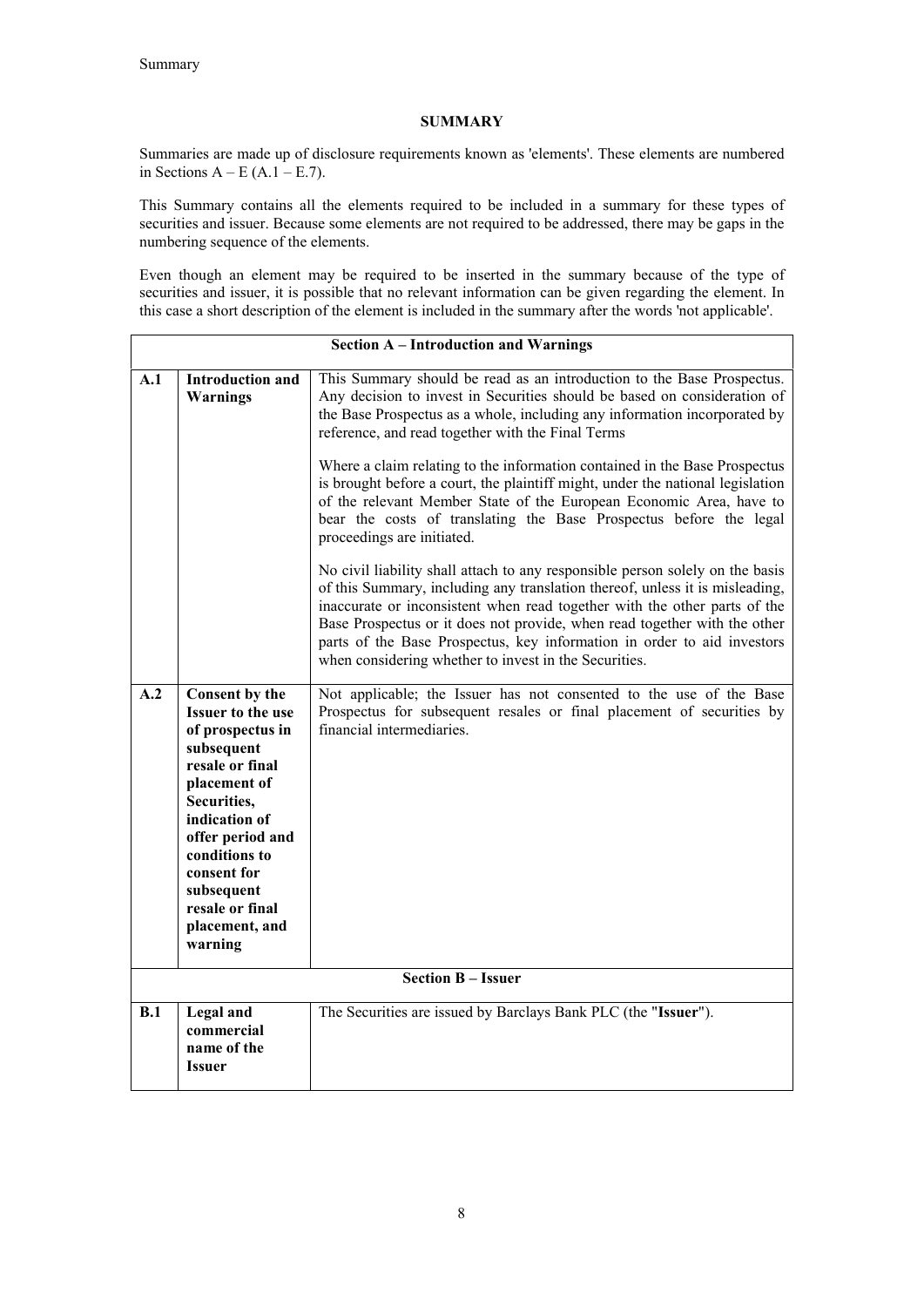| B.2                | <b>Domicile and</b><br>legal form of the<br>Issuer,<br>legislation under<br>which the Issuer<br>operates and<br>country of<br>incorporation of<br>the Issuer | The Issuer is a public limited company registered in England and Wales.<br>The Issuer was incorporated on 7 August 1925 under the Colonial Bank<br>Act 1925 and, on 4 October 1971, was registered as a company limited by<br>shares under the Companies Act 1948 to 1967. Pursuant to The Barclays<br>Bank Act 1984, on 1 January 1985, the Issuer was re-registered as a public<br>limited company.                                                                                                                                                                                                                                                                                                                                                                                                                                                                                                                                                                                                                                                                                                                                                                                                                                                                                                                                                                                                                                                                                                                                                                                                                                                                                                                                                                                                                                                                                                                                                                                                                                                                                                                                                                                                                                                                                                                                                                                                                                                                                                                                                                                                                                                                                                                                                                      |
|--------------------|--------------------------------------------------------------------------------------------------------------------------------------------------------------|----------------------------------------------------------------------------------------------------------------------------------------------------------------------------------------------------------------------------------------------------------------------------------------------------------------------------------------------------------------------------------------------------------------------------------------------------------------------------------------------------------------------------------------------------------------------------------------------------------------------------------------------------------------------------------------------------------------------------------------------------------------------------------------------------------------------------------------------------------------------------------------------------------------------------------------------------------------------------------------------------------------------------------------------------------------------------------------------------------------------------------------------------------------------------------------------------------------------------------------------------------------------------------------------------------------------------------------------------------------------------------------------------------------------------------------------------------------------------------------------------------------------------------------------------------------------------------------------------------------------------------------------------------------------------------------------------------------------------------------------------------------------------------------------------------------------------------------------------------------------------------------------------------------------------------------------------------------------------------------------------------------------------------------------------------------------------------------------------------------------------------------------------------------------------------------------------------------------------------------------------------------------------------------------------------------------------------------------------------------------------------------------------------------------------------------------------------------------------------------------------------------------------------------------------------------------------------------------------------------------------------------------------------------------------------------------------------------------------------------------------------------------------|
| B.4<br>$\mathbf b$ | <b>Known trends</b><br>affecting the<br><b>Issuer and</b><br>industries in<br>which the Issuer<br>operates                                                   | The business and earnings of the Issuer and its subsidiary undertakings<br>(together, the "Group") can be affected by the fiscal or other policies and<br>other actions of various governmental and regulatory authorities in the<br>UK, EU, US and elsewhere, which are all subject to change. The<br>regulatory response to the financial crisis has led and will continue to lead<br>to very substantial regulatory changes in the UK, EU and US and in other<br>countries in which the Group operates. It has also (amongst other things)<br>led to (i) a more assertive approach being demonstrated by the authorities<br>in many jurisdictions, and (ii) enhanced capital and liquidity requirements<br>(for example pursuant to the fourth Capital Requirements Directive (CRD)<br>IV)). Any future regulatory changes may restrict the Group's operations,<br>mandate certain lending activity and impose other, significant compliance<br>costs.<br>Known trends affecting the Issuer and the industry in which the Issuer<br>operates include:<br>continuing political and regulatory scrutiny of the banking<br>industry which is leading to increased or changing regulation that<br>is likely to have a significant effect on the industry;<br>general changes in regulatory requirements, for example,<br>prudential rules relating to the capital adequacy framework and<br>rules designed to promote financial stability and increase<br>depositor protection;<br>the US Dodd-Frank Wall Street Reform and Consumer Protection<br>Act, which contains far reaching regulatory reform (including<br>restrictions on proprietary trading and fund-related activities (the<br>so-called 'Volcker rule'));<br>recommendations by the Independent Commission on Banking<br>that: (i) the UK and EEA retail banking activities of a UK bank or<br>building society should be placed in a legally distinct,<br>operationally separate and economically independent entity (so-<br>called 'ring-fencing'); and (ii) the loss-absorbing capacity of ring-<br>fenced banks and UK-headquartered global systemically<br>important banks (such as the Issuer) should be increased to levels<br>higher than the Basel 3 proposals;<br>investigations by the Office of Fair Trading into Visa and<br>MasterCard credit and debit interchange rates, which may have<br>an impact on the consumer credit industry;<br>investigations by regulatory bodies in the UK, EU and US into<br>submissions made by the Issuer and other panel members to the<br>bodies that set various interbank offered rates such as the London<br>Interbank Offered Rate ("LIBOR") and the Euro Interbank<br>Offered Rate ("EURIBOR"); and<br>changes in competition and pricing environments. |
| B.5                | <b>Description of</b>                                                                                                                                        | The Group is a major global financial services provider. The whole of the                                                                                                                                                                                                                                                                                                                                                                                                                                                                                                                                                                                                                                                                                                                                                                                                                                                                                                                                                                                                                                                                                                                                                                                                                                                                                                                                                                                                                                                                                                                                                                                                                                                                                                                                                                                                                                                                                                                                                                                                                                                                                                                                                                                                                                                                                                                                                                                                                                                                                                                                                                                                                                                                                                  |
|                    | the group and                                                                                                                                                | issued ordinary share capital of the Issuer is beneficially owned by                                                                                                                                                                                                                                                                                                                                                                                                                                                                                                                                                                                                                                                                                                                                                                                                                                                                                                                                                                                                                                                                                                                                                                                                                                                                                                                                                                                                                                                                                                                                                                                                                                                                                                                                                                                                                                                                                                                                                                                                                                                                                                                                                                                                                                                                                                                                                                                                                                                                                                                                                                                                                                                                                                       |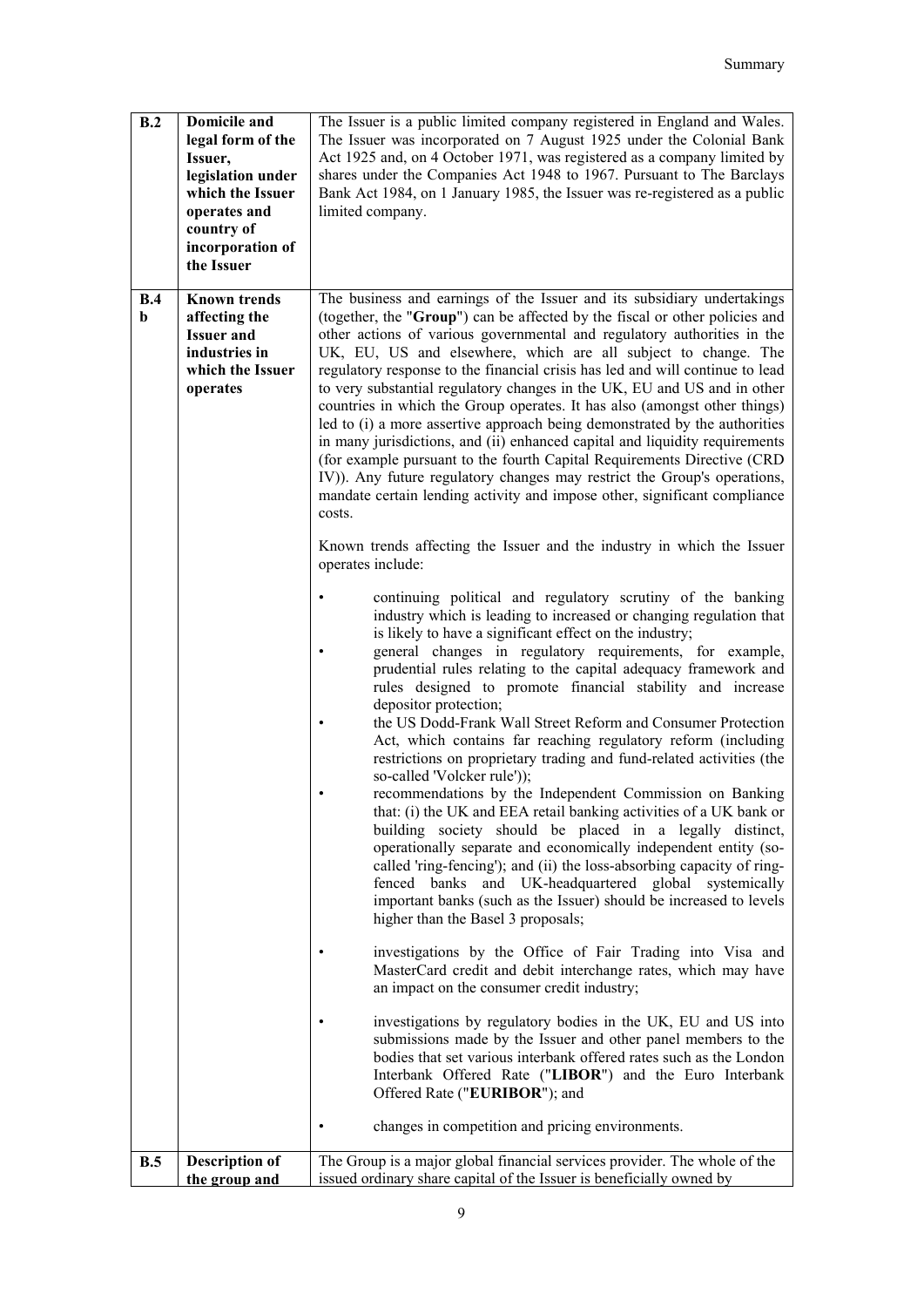|             | the Issuer's<br>position within<br>the group                                                                                                       | Barclays PLC, which is the ultimate holding company of the Group.                                                                                                                                                                                                                                                                                                                                                                                                                                                                                                                                                                                                                                                                                                                                                                                                                                                                                                                                                                                                                                                                                                                                                                                                                                                                                                                                                                                                                                                                                                                                                                                                                   |
|-------------|----------------------------------------------------------------------------------------------------------------------------------------------------|-------------------------------------------------------------------------------------------------------------------------------------------------------------------------------------------------------------------------------------------------------------------------------------------------------------------------------------------------------------------------------------------------------------------------------------------------------------------------------------------------------------------------------------------------------------------------------------------------------------------------------------------------------------------------------------------------------------------------------------------------------------------------------------------------------------------------------------------------------------------------------------------------------------------------------------------------------------------------------------------------------------------------------------------------------------------------------------------------------------------------------------------------------------------------------------------------------------------------------------------------------------------------------------------------------------------------------------------------------------------------------------------------------------------------------------------------------------------------------------------------------------------------------------------------------------------------------------------------------------------------------------------------------------------------------------|
| B.9         | Profit forecast or<br>estimate                                                                                                                     | Not Applicable; the Issuer has chosen not to include a profit forecast or<br>estimate.                                                                                                                                                                                                                                                                                                                                                                                                                                                                                                                                                                                                                                                                                                                                                                                                                                                                                                                                                                                                                                                                                                                                                                                                                                                                                                                                                                                                                                                                                                                                                                                              |
| B.10        | Nature of any<br>qualifications in<br>audit report on<br>historical<br>financial<br>information                                                    | Not Applicable; the audit report on the historical financial information<br>contains no such qualifications.                                                                                                                                                                                                                                                                                                                                                                                                                                                                                                                                                                                                                                                                                                                                                                                                                                                                                                                                                                                                                                                                                                                                                                                                                                                                                                                                                                                                                                                                                                                                                                        |
| <b>B.12</b> | <b>Selected key</b><br>financial<br>information; no<br>material adverse<br>change and no<br>significant<br>change<br>statements                    | Based on the Group's audited financial information for the year ended 31<br>December 2012, the Group had total assets of £1,490,747 million (2011:<br>£1,563,402 million), total net loans and advances of £466,627 million<br>(2011: £478,726 million), total deposits of £462,806 million (2011:<br>£457,161 million), and total shareholders' equity of £62,894 million (2011:<br>$£65,170$ million) (including non-controlling interests of £2,856 million<br>(2011: £3,092 million)). The profit before tax from continuing operations<br>of the Group for the year ended 31 December 2012 was £99 million (2011:<br>£5,974 million) after credit impairment charges and other provisions of<br>£3,596 million (2011: £3.802 million). The financial information in this<br>paragraph is extracted from the audited consolidated financial statements<br>of the Issuer for the year ended 31 December 2012.<br>There has been no material adverse change in the prospects of the Issuer or<br>the Group since 31 December 2012.<br>There has been no significant change in the financial or trading position of<br>the Issuer or the Group since 31 December 2012.                                                                                                                                                                                                                                                                                                                                                                                                                                                                                                             |
| <b>B.13</b> | <b>Recent events</b><br>particular to the<br><b>Issuer which are</b><br>materially<br>relevant to the<br>evaluation of<br><b>Issuer's solvency</b> | On 6 December 2012, the Issuer announced that it had agreed to combine<br>the majority of its Africa operations (the "Portfolio") with Absa Group<br>Limited ("Absa"). The proposed combination is to be effected by way of<br>an acquisition by Absa of the Portfolio for a consideration of 129,540,636<br>Absa ordinary shares (representing a value of approximately £1.3 billion).<br>As a result of the transaction, the Issuer's stake in Absa will increase from<br>55.5 per cent to 62.3 per cent.<br>On 9 October 2012, the Issuer announced that it had agreed to acquire the<br>deposits, mortgages and business assets of ING Direct UK. Under the<br>terms of the transaction, which completed on 5 March 2013, the Issuer<br>acquired amongst other business assets a deposit book with balances of<br>approximately £11.4 billion and a mortgage book with outstanding<br>balances of approximately £5.3 billion.<br>On 22 May 2012, the Issuer announced that it had agreed to dispose of the<br>Issuer's entire holding in BlackRock, Inc. ("BlackRock") pursuant to an<br>underwritten public offer and a partial buy-back by BlackRock. On<br>disposal, the Issuer received net proceeds of approximately US\$ 5.5<br>billion $(f3.5)$ billion).<br>On 12 February 2013, the Issuer announced the outcome of a strategic<br>review. As a result of certain commitments made in the review, the Issuer<br>incurred a restructuring charge of approximately £154 million in the first<br>quarter of 2013 and expects to incur costs associated with implementing<br>the restructuring plan of £1 billion in 2013, £1 billion in 2014 and £0.7<br>billion in 2015. |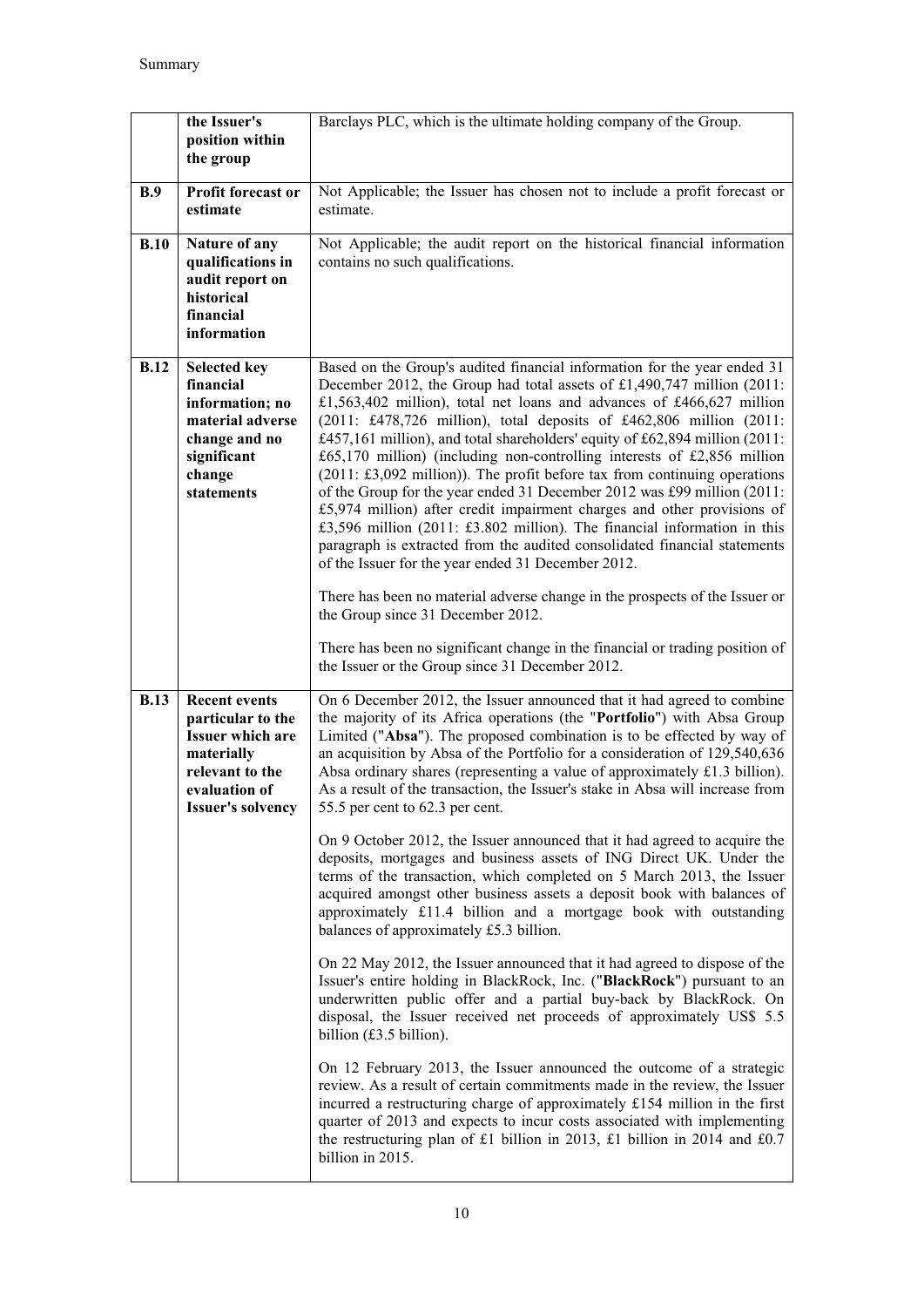| <b>B.14</b> | Dependency of<br>the Issuer on<br>other entities<br>within the group                                                                                         | The whole of the issued ordinary share capital of the Issuer is beneficially<br>owned by Barclays PLC, which is the ultimate holding company of the<br>Group.<br>The financial position of the Issuer is dependent on the financial position<br>of its subsidiary undertakings.                                                                                                                                                                                                                                                                                                                                                                                                                                                                                                                                                                                                                                                                                                                                                                                                                                                                                                   |
|-------------|--------------------------------------------------------------------------------------------------------------------------------------------------------------|-----------------------------------------------------------------------------------------------------------------------------------------------------------------------------------------------------------------------------------------------------------------------------------------------------------------------------------------------------------------------------------------------------------------------------------------------------------------------------------------------------------------------------------------------------------------------------------------------------------------------------------------------------------------------------------------------------------------------------------------------------------------------------------------------------------------------------------------------------------------------------------------------------------------------------------------------------------------------------------------------------------------------------------------------------------------------------------------------------------------------------------------------------------------------------------|
| <b>B.15</b> | <b>Description of</b><br>the Issuer's<br>principal<br>activities                                                                                             | The Group is a major global financial services provider engaged in retail<br>and commercial banking, credit cards, investment banking, wealth<br>management and investment management services with an extensive<br>international presence in Europe, the United States, Africa and Asia.                                                                                                                                                                                                                                                                                                                                                                                                                                                                                                                                                                                                                                                                                                                                                                                                                                                                                         |
| <b>B.16</b> | <b>Description of</b><br>whether the<br><b>Issuer is directly</b><br>or indirectly<br>owned or<br>controlled and<br>by whom and<br>nature of such<br>control | The whole of the issued ordinary share capital of the Issuer is beneficially<br>owned by Barclays PLC, which is the ultimate holding company of the<br>Issuer and its subsidiary undertakings.                                                                                                                                                                                                                                                                                                                                                                                                                                                                                                                                                                                                                                                                                                                                                                                                                                                                                                                                                                                    |
| <b>B.17</b> | <b>Credit ratings</b><br>assigned to the<br><b>Issuer or its debt</b><br>securities                                                                          | The short term unsecured obligations of the Issuer are rated A-1 by<br>Standard & Poor's Credit Market Services Europe Limited, P-1 by<br>Moody's Investors Service Ltd. and F1 by Fitch Ratings Limited and the<br>long-term obligations of the Issuer are rated $A+$ by Standard & Poor's<br>Credit Market Services Europe Limited, A2 by Moody's Investors Service<br>Ltd. and A by Fitch Ratings Limited.<br>A specific issue of Securities may be rated or unrated, as specified below.<br>This issue of Securities will [not be rated] [be rated $\lceil \bullet \rceil$ by [Fitch Ratings]<br>Limited/Moody's Investors Service Ltd./Moody's Investors Service<br>Inc./Standard & Poor's Credit Market Services Europe Limited/DBRS<br>Inc./ AM Best Europe-Rating Services Ltd./ Japan Credit Rating Agency,<br>Ltd/ Rating and Investment Information, Inc/ Egan-Jones Ratings<br>Company/ Kroll Bond Rating Agency, Inc./ Morningstar Credit Ratings,<br>$LLC$ ].                                                                                                                                                                                                       |
|             |                                                                                                                                                              | <b>Section C</b> – Securities                                                                                                                                                                                                                                                                                                                                                                                                                                                                                                                                                                                                                                                                                                                                                                                                                                                                                                                                                                                                                                                                                                                                                     |
| C.1         | <b>Type and class</b><br>of Securities<br>being offered<br>and/or admitted<br>to trading                                                                     | The securities described in this Summary (the "Securities") are debt<br>securities which incorporate certain elements of a derivative security and<br>are issued as notes.<br>The Securities will pay a rate of interest that consists of a fixed rate of<br>interest (which could be zero) plus a rate of interest that is linked to the<br>performance of an equity index (which could be zero). The value of the<br>equity-index linked rate of interest depends on the type of calculation<br>methodology selected and the performance of the underlying equity index<br>to which it is linked. In the event that in respect of any given interest<br>payment date each of the fixed rate of interest and equity index-linked<br>interest rates amount to zero, no interest amount will be paid for that<br>particular date.<br>The Securities will be redeemed by payment of their nominal amount (i.e.<br>their face value) on the scheduled redemption date (subject to<br>postponement in certain circumstances).<br>The Securities will be issued in one or more series (each a "Series") and<br>each Series may be issued in tranches (each a "Tranche") on the same or |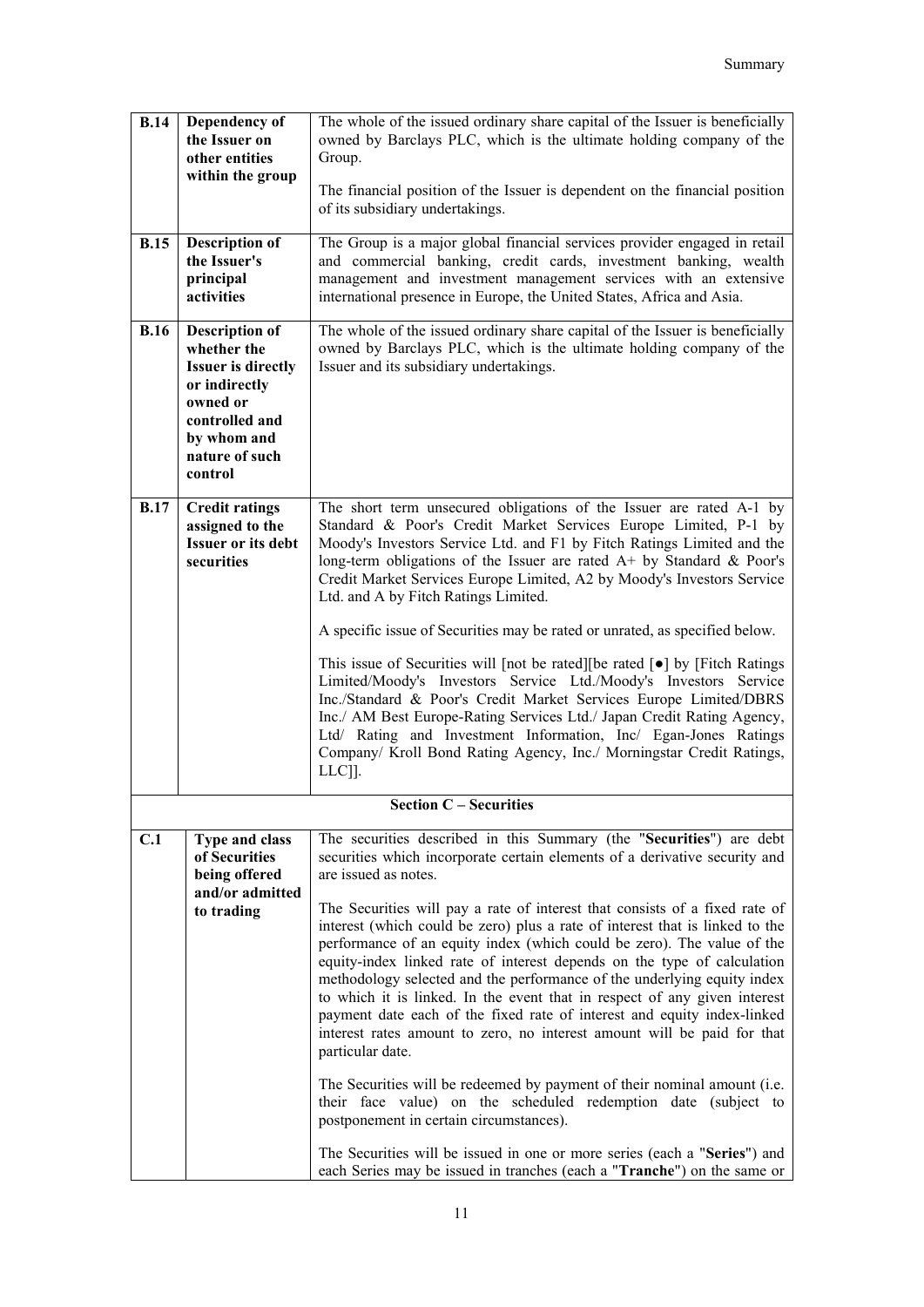|     |                                                                                                      | different issue dates. The Securities of each Series are intended to be<br>interchangeable with all other Securities of that Series.                                                                                                                                                                                                                                                                                                                                                                |
|-----|------------------------------------------------------------------------------------------------------|-----------------------------------------------------------------------------------------------------------------------------------------------------------------------------------------------------------------------------------------------------------------------------------------------------------------------------------------------------------------------------------------------------------------------------------------------------------------------------------------------------|
|     |                                                                                                      | The Securities are transferable obligations of the Issuer that can be bought<br>and sold by investors in accordance with the terms and conditions set out<br>in the Base Prospectus (the "General Conditions"), as completed by the<br>final terms document (the "Final Terms") (the General Conditions as so<br>completed, the "Conditions").                                                                                                                                                      |
|     |                                                                                                      | Governing Law: The Securities will be governed by English law.                                                                                                                                                                                                                                                                                                                                                                                                                                      |
|     |                                                                                                      | Form: [The Securities will initially be issued in [global bearer<br>form][global registered form] and may be exchanged for definitive<br>securities upon the occurrence of certain events.] [The Securities are<br>issued in definitive registered form.]                                                                                                                                                                                                                                           |
|     |                                                                                                      | Identification: Series number: [ $\bullet$ ]; Tranche number: [ $\bullet$ ].                                                                                                                                                                                                                                                                                                                                                                                                                        |
|     |                                                                                                      | Identification Codes: ISIN Code: [ $\bullet$ ]; Common Code: [ $\bullet$ ].                                                                                                                                                                                                                                                                                                                                                                                                                         |
| C.2 | Currency                                                                                             | Subject to compliance with all applicable laws, regulations and directives,<br>Securities may be issued in any currency.                                                                                                                                                                                                                                                                                                                                                                            |
|     |                                                                                                      | The Securities will be denominated in [pounds sterling ("GBP")][Euro<br>("EUR")][United States dollars ("USD")][ $\bullet$ ].                                                                                                                                                                                                                                                                                                                                                                       |
| C.5 | <b>Description of</b><br>restrictions on<br>free<br>transferability                                  | With respect to the United States, Securities offered and sold outside the<br>United States to non-US persons in reliance on 'Regulation S' must comply<br>with transfer restrictions.                                                                                                                                                                                                                                                                                                              |
|     | of the Securities                                                                                    | Interests in Securities traded in any clearing system will be transferred in<br>accordance with the procedures and regulations of that clearing system.                                                                                                                                                                                                                                                                                                                                             |
|     |                                                                                                      | Subject to the above, the Securities will be freely transferable.                                                                                                                                                                                                                                                                                                                                                                                                                                   |
| C.8 | <b>Description of</b><br>rights attached<br>to the Securities<br>and limitations<br>to those rights; | Price: Securities will be issued at a price and in such denominations as<br>agreed between the Issuer and the Manager(s) at the time of issuance. The<br>minimum denomination will be the calculation amount in respect of which<br>interest and redemption amounts will be calculated.                                                                                                                                                                                                             |
|     | ranking of the<br><b>Securities</b>                                                                  | <b>Status:</b> Securities are direct, unsubordinated and unsecured obligations of<br>the Issuer and rank equally among themselves.                                                                                                                                                                                                                                                                                                                                                                  |
|     |                                                                                                      | Taxation: All payments in respect of the Securities shall be made without<br>withholding or deduction for or on account of any taxes imposed by the<br>Issuer's country of incorporation (or any authority or political subdivision<br>thereof or therein) unless such withholding or deduction is required by<br>law. If any amounts are required to be withheld, the Issuer shall not have<br>any obligation to pay any additional amounts to any investor in respect of<br>any amounts withheld. |
|     |                                                                                                      | Events of default: If the Issuer fails to make any payment due under the<br>Securities (and such failure is not remedied within 30 days, or in the case<br>of interest 15 days), the Securities will become immediately due and<br>payable, upon notice being given by the holder.                                                                                                                                                                                                                  |
|     |                                                                                                      | Meetings: The Securities contain provisions for investors to call and<br>attend meetings to vote upon proposed amendments to the terms of the<br>Securities or to pass a written resolution in the absence of such a meeting.<br>These provisions permit defined majorities to approve certain amendments<br>that will bind all holders, including holders who did not attend and vote at<br>the relevant meeting and holders who voted in a manner contrary to the                                 |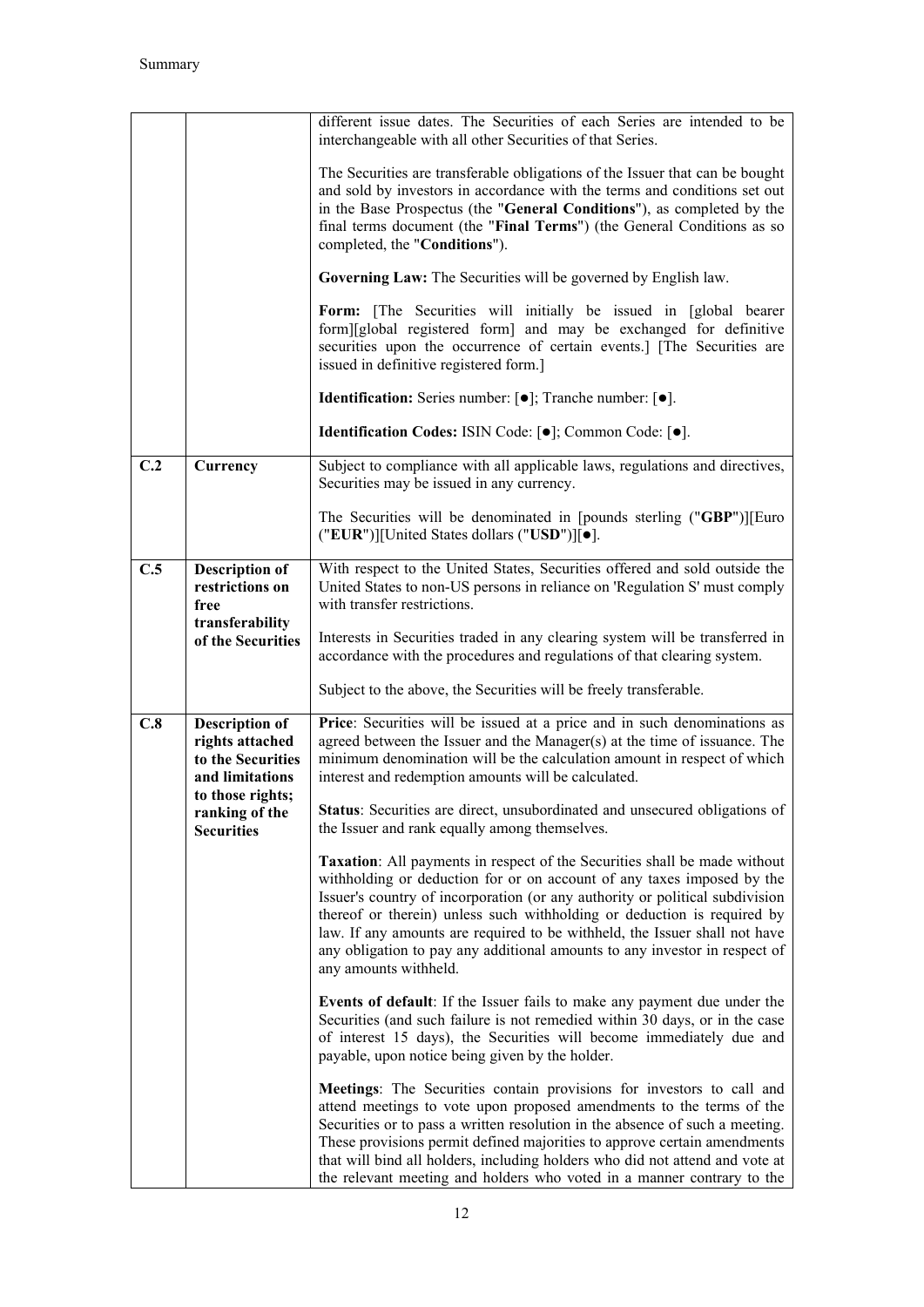|     |                         | majority.                                                                                                                                                                                                                                                                                                                                                                                                                                                                                                                                                                                                                                                                                                                                                                                                                                                                                                                                                                                                                                                                                                                                                                                                                                                                                                                                                                                                |
|-----|-------------------------|----------------------------------------------------------------------------------------------------------------------------------------------------------------------------------------------------------------------------------------------------------------------------------------------------------------------------------------------------------------------------------------------------------------------------------------------------------------------------------------------------------------------------------------------------------------------------------------------------------------------------------------------------------------------------------------------------------------------------------------------------------------------------------------------------------------------------------------------------------------------------------------------------------------------------------------------------------------------------------------------------------------------------------------------------------------------------------------------------------------------------------------------------------------------------------------------------------------------------------------------------------------------------------------------------------------------------------------------------------------------------------------------------------|
|     |                         | The issue price of the Securities is $[\bullet]$ per cent. The [minimum]<br>denomination of each Security is [ $\bullet$ ] (the "Calculation Amount").                                                                                                                                                                                                                                                                                                                                                                                                                                                                                                                                                                                                                                                                                                                                                                                                                                                                                                                                                                                                                                                                                                                                                                                                                                                   |
| C.9 | Interest/<br>Redemption | Interest                                                                                                                                                                                                                                                                                                                                                                                                                                                                                                                                                                                                                                                                                                                                                                                                                                                                                                                                                                                                                                                                                                                                                                                                                                                                                                                                                                                                 |
|     |                         | Securities issued pursuant to this Base Prospectus will bear interest on a<br>periodic or one-off basis and will be calculated as the sum of (i) a<br>designated fixed rate (which could be zero) and (ii) a performance rate to<br>be determined in respect of each interest payment date (specified below)<br>based on the performance of or fluctuations in a specified equity index<br>(which could be zero).                                                                                                                                                                                                                                                                                                                                                                                                                                                                                                                                                                                                                                                                                                                                                                                                                                                                                                                                                                                        |
|     |                         | In respect of each Security and on each interest payment date, you will<br>receive an amount calculated by applying the sum of the relevant fixed<br>rate and relevant performance rate to the nominal amount. The fixed rate<br>for each interest payment date will be $[[\bullet]\%][\text{zero}].$                                                                                                                                                                                                                                                                                                                                                                                                                                                                                                                                                                                                                                                                                                                                                                                                                                                                                                                                                                                                                                                                                                    |
|     |                         | The performance rate for each interest payment date will                                                                                                                                                                                                                                                                                                                                                                                                                                                                                                                                                                                                                                                                                                                                                                                                                                                                                                                                                                                                                                                                                                                                                                                                                                                                                                                                                 |
|     |                         | [depend on, in the case of 'Digital' performance rate, the level of<br>the Index on the valuation date corresponding to that interest<br>payment date relative to $\lceil \bullet \rceil$ (this level is known as the 'digital<br>bench level'). If the Index is at or above the digital bench level,<br>the performance rate will be equal to $\lbrack \bullet \rbrack$ (the digital level higher).<br>If the Index is below the digital bench level, the performance rate<br>will be equal to $\lceil \bullet \rceil$ (the digital level lower).]                                                                                                                                                                                                                                                                                                                                                                                                                                                                                                                                                                                                                                                                                                                                                                                                                                                      |
|     |                         | [depend on, in the case of 'European' performance rate, the level<br>of the Index on the valuation date corresponding to that interest<br>payment date, relative to $[\bullet]$ (the strike date). This is calculated<br>by subtracting $[\bullet]$ (a specified barrier level, the "Barrier") from<br>(i) the level of the Index on such valuation date, divided by the<br>level of the Index on the strike date, (ii) minus 1. The result of<br>this calculation (which will not be less than zero), will then be<br>multiplied by $\lceil \bullet \rceil$ (the specified participation rate) to give the<br>performance rate for that interest payment date.]                                                                                                                                                                                                                                                                                                                                                                                                                                                                                                                                                                                                                                                                                                                                         |
|     |                         | [depend on, in the case of 'Cliquet 1' performance rate, the<br>arithmetic average of the absolute changes (i.e. any negative<br>figure is treated as a positive) in the level of the Index from one<br>valuation date to the next in the period between interest payment<br>dates (the interest period). The absolute change in the level of the<br>Index is calculated as (i) the level of the Index on each valuation<br>date in the interest period, divided by the level of the Index on the<br>immediately preceding valuation date (or in the case of the first<br>valuation date in the first interest payment date only, divided by<br>the level of the index on the strike date), (ii) minus 1, and<br>expressed as a positive number if it would otherwise be negative.<br>This is calculated for each valuation date in connection with such<br>interest payment date and then averaged by summing the result<br>and dividing by the number of valuation dates. A barrier $[of [\bullet]]$<br>[for such interest payment date (see below)] is subtracted from<br>such average, and the result of this calculation (which is subject to<br>a floor of zero), is multiplied by $\lfloor \cdot \rfloor$ (the specified participation<br>rate)][the specified participation rate for such interest payment<br>date (see below)] to give the performance rate for that interest<br>payment date.] |
|     |                         | [depend on, in the case of 'Cliquet 2' performance rate, the lowest                                                                                                                                                                                                                                                                                                                                                                                                                                                                                                                                                                                                                                                                                                                                                                                                                                                                                                                                                                                                                                                                                                                                                                                                                                                                                                                                      |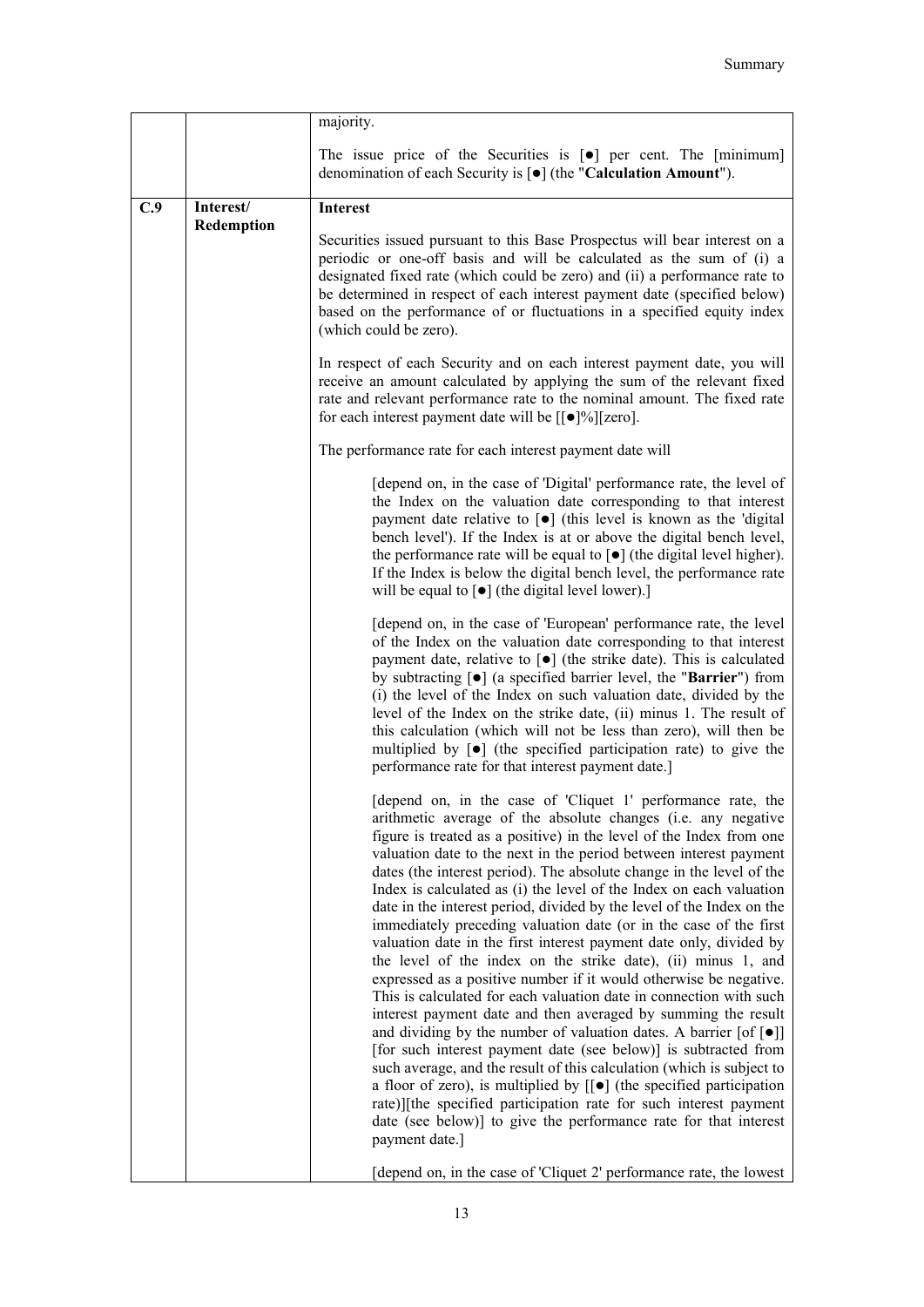|      |                                                         | absolute change in the level of the Index from one valuation date<br>to the next in the period between interest payment dates (the<br>interest period).                                                                                                                                                                                                                                                                                                                                                                                                                                                                                                                                                                                                                                                                                                                                                                                                                                             |
|------|---------------------------------------------------------|-----------------------------------------------------------------------------------------------------------------------------------------------------------------------------------------------------------------------------------------------------------------------------------------------------------------------------------------------------------------------------------------------------------------------------------------------------------------------------------------------------------------------------------------------------------------------------------------------------------------------------------------------------------------------------------------------------------------------------------------------------------------------------------------------------------------------------------------------------------------------------------------------------------------------------------------------------------------------------------------------------|
|      |                                                         | The absolute change in the level of the Index is calculated as (i)<br>the level of the Index on each valuation date in the interest period,<br>divided by the level of the Index on the immediately preceding<br>valuation date (or in the case of the first valuation date in the first<br>interest payment date only, divided by the level of the index on<br>the strike date), (ii) minus 1, where such change is expressed as a<br>positive number if it would otherwise be negative. The lowest (or<br>joint lowest) absolute change is selected. A barrier [of $\lceil \bullet \rceil$ ] [for<br>such interest payment date (see below)] is then subtracted and the<br>result of this calculation (which will not be less than zero), is<br>multiplied by $[[\bullet]]$ (the specified participation rate)][the specified<br>participation rate for such interest payment date (see below)] to<br>give the performance rate for that interest payment date.]                                  |
|      |                                                         | [The interest payment date[s] shall be $[\bullet]$ , $[\bullet]$ and $[\bullet]$ . The valuation<br>date[s] shall be, in respect of the interest payment date falling on $\lceil \bullet \rceil$ , $\lceil \bullet \rceil$ ,<br>in respect of the interest payment date falling on $[\bullet]$ , $[\bullet]$ and in respect of<br>the interest payment date falling on $\lceil \bullet \rceil$ , $\lceil \bullet \rceil$ ]. [The barrier shall be, in<br>respect of the interest payment date falling on $[\bullet]$ , $[\bullet]$ [, in respect of the<br>interest payment date falling on $[\bullet]$ , $[\bullet]$ and in respect of the interest<br>payment date falling on $[\bullet]$ , $[\bullet]$ .] [The participation shall be, in respect of<br>the interest payment date falling on $[\bullet]$ , $[\bullet]$ [, in respect of the interest<br>payment date falling on $[\bullet]$ , $[\bullet]$ and in respect of the interest payment<br>date falling on $[\bullet]$ , $[\bullet]$ .] |
|      |                                                         | Representative of holders: There is no trustee or any other representative<br>of holders of the Securities.                                                                                                                                                                                                                                                                                                                                                                                                                                                                                                                                                                                                                                                                                                                                                                                                                                                                                         |
|      |                                                         | Final Redemption: The Securities will be redeemed on the scheduled<br>redemption date (being $\lceil \bullet \rceil$ ) at par (i.e. their face value).                                                                                                                                                                                                                                                                                                                                                                                                                                                                                                                                                                                                                                                                                                                                                                                                                                              |
| C.10 | <b>Explanation of</b><br>any derivative<br>component in | The interest amount payable (if any) will depend on the performance of<br>the Index and the type of performance rate applicable. If held until<br>maturity, each Security will be redeemed at par.                                                                                                                                                                                                                                                                                                                                                                                                                                                                                                                                                                                                                                                                                                                                                                                                  |
|      | the interest<br>payment                                 | [The interest payable on an interest payment date is calculated to be the<br>sum of the fixed rate of interest (being $\lceil \bullet \rceil\%$ [per annum]) and the<br>performance rate (which may be zero) in respect of that interest payment<br>date.]                                                                                                                                                                                                                                                                                                                                                                                                                                                                                                                                                                                                                                                                                                                                          |
|      |                                                         | [The performance rate for an interest payment date depends on the level of<br>the Index on the valuation date corresponding to such interest payment<br>date. If the level is at or above the digital bench level the performance rate<br>will be $\lceil \bullet \rceil\%$ . If the level is below the digital bench level the performance<br>rate will be $\lceil \bullet \rceil\% \rceil$                                                                                                                                                                                                                                                                                                                                                                                                                                                                                                                                                                                                        |
|      |                                                         | The performance rate for an interest payment date depends on the<br>percentage change in the level of the Index from the strike date to the<br>valuation date corresponding to such interest payment date. The greater<br>such percentage change the greater the performance rate. The performance<br>rate will be zero if the percentage change is less than or equal to the<br>barrier.]                                                                                                                                                                                                                                                                                                                                                                                                                                                                                                                                                                                                          |
|      |                                                         | [The performance rate for an interest payment date depends on the average<br>of a number of absolute percentage changes (i.e. a decrease and an<br>increase are both treated as positive changes) in the level of the Index.<br>Each absolute percentage change is measured in respect of the level of the                                                                                                                                                                                                                                                                                                                                                                                                                                                                                                                                                                                                                                                                                          |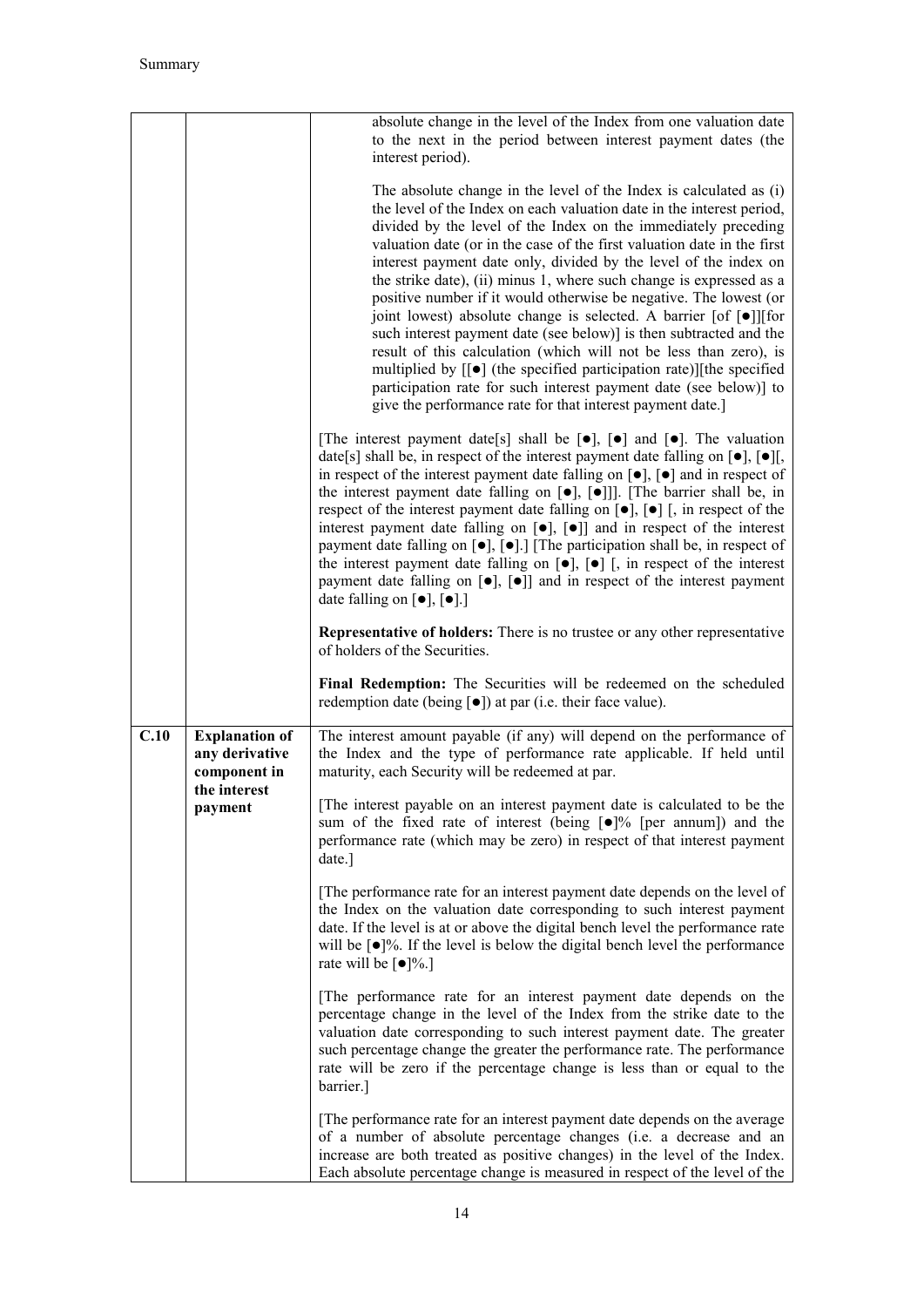|      |                                                     | Index on each valuation date corresponding to the interest payment date<br>relative to the level of the Index on the immediately preceding valuation<br>date (or strike date in respect of the first valuation date for the first interest<br>payment date). The greater the average absolute percentage change, the<br>greater the performance rate. The performance rate will be zero if the<br>average absolute percentage change is less than or equal to the [relevant]<br>barrier.]<br>[The performance rate for an interest payment date depends on the<br>minimum out of a number of absolute percentage changes (i.e. a decrease<br>and an increase are both treated as positive changes) in the level of the<br>Index. Each absolute percentage change is measured in respect of the level<br>of the Index on each valuation date corresponding to the interest payment<br>date, relative to the level of the Index on the immediately preceding<br>valuation date. The greater such minimum absolute percentage change the<br>greater the performance rate. The performance rate will be zero if the<br>smallest absolute percentage change is less than or equal to the [relevant]<br>barrier.] |
|------|-----------------------------------------------------|-------------------------------------------------------------------------------------------------------------------------------------------------------------------------------------------------------------------------------------------------------------------------------------------------------------------------------------------------------------------------------------------------------------------------------------------------------------------------------------------------------------------------------------------------------------------------------------------------------------------------------------------------------------------------------------------------------------------------------------------------------------------------------------------------------------------------------------------------------------------------------------------------------------------------------------------------------------------------------------------------------------------------------------------------------------------------------------------------------------------------------------------------------------------------------------------------------------|
| C.11 | <b>Listing and</b><br>admission to<br>trading       | Securities may be listed on the official list of the UK Listing Authority and<br>admitted to trading on the regulated market of the London Stock<br>Exchange.                                                                                                                                                                                                                                                                                                                                                                                                                                                                                                                                                                                                                                                                                                                                                                                                                                                                                                                                                                                                                                               |
|      |                                                     | [Application [has been/is expected to be] made by the Issuer to list the<br>Securities on the official list of the UK Listing Authority and admit the<br>Securities to trading on the regulated market of the London Stock<br>Exchange] [with effect from [ $\bullet$ ].]] [Not applicable; the Securities are not<br>intended to be listed or admitted to trading.]                                                                                                                                                                                                                                                                                                                                                                                                                                                                                                                                                                                                                                                                                                                                                                                                                                        |
|      |                                                     | <b>Section D - Risks</b>                                                                                                                                                                                                                                                                                                                                                                                                                                                                                                                                                                                                                                                                                                                                                                                                                                                                                                                                                                                                                                                                                                                                                                                    |
| D.2  | <b>Key</b><br>information on                        | Credit Risk: The Issuer is exposed to the risk of suffering loss if any of its<br>customers, clients or market counterparties fails to fulfil its contractual                                                                                                                                                                                                                                                                                                                                                                                                                                                                                                                                                                                                                                                                                                                                                                                                                                                                                                                                                                                                                                               |
|      | the key risks<br>that are specific<br>to the Issuer | obligations. The Issuer may also suffer loss where the downgrading of an<br>entity's credit rating causes a fall in the value of the Issuer's investment in<br>that entity's financial instruments.                                                                                                                                                                                                                                                                                                                                                                                                                                                                                                                                                                                                                                                                                                                                                                                                                                                                                                                                                                                                         |
|      |                                                     | Weak or deteriorating economic conditions negatively impact these<br>counterparty and credit-related risks. In recent times, the economic<br>environment in the Issuer's main business markets (being Europe and the<br>United States) have been marked by generally weaker than expected<br>growth, increased unemployment, depressed housing prices, reduced<br>business confidence, rising inflation and contracting GDP. Operations in<br>the Eurozone remain affected by the ongoing sovereign debt crisis, the<br>stresses being exerted on the financial system and the risk that one or more<br>countries may exit the Euro. The current absence of a predetermined<br>mechanism for a member state to exit the Euro means that it is not<br>possible to predict the outcome of such an event and to accurately quantify<br>the impact of such event on the Issuer's profitability, liquidity and capital.<br>If some or all of these conditions persist or worsen, they may have a<br>material adverse effect on the Issuer's operations, financial condition and<br>prospects.                                                                                                                    |
|      |                                                     | Market risk: The Issuer may suffer financial loss if the Issuer is unable to<br>adequately hedge its balance sheet. This could occur as a result of low<br>market liquidity levels, or if there are unexpected or volatile changes in<br>interest rates, credit spreads, commodity prices, equity prices and/or<br>foreign exchange rates.                                                                                                                                                                                                                                                                                                                                                                                                                                                                                                                                                                                                                                                                                                                                                                                                                                                                  |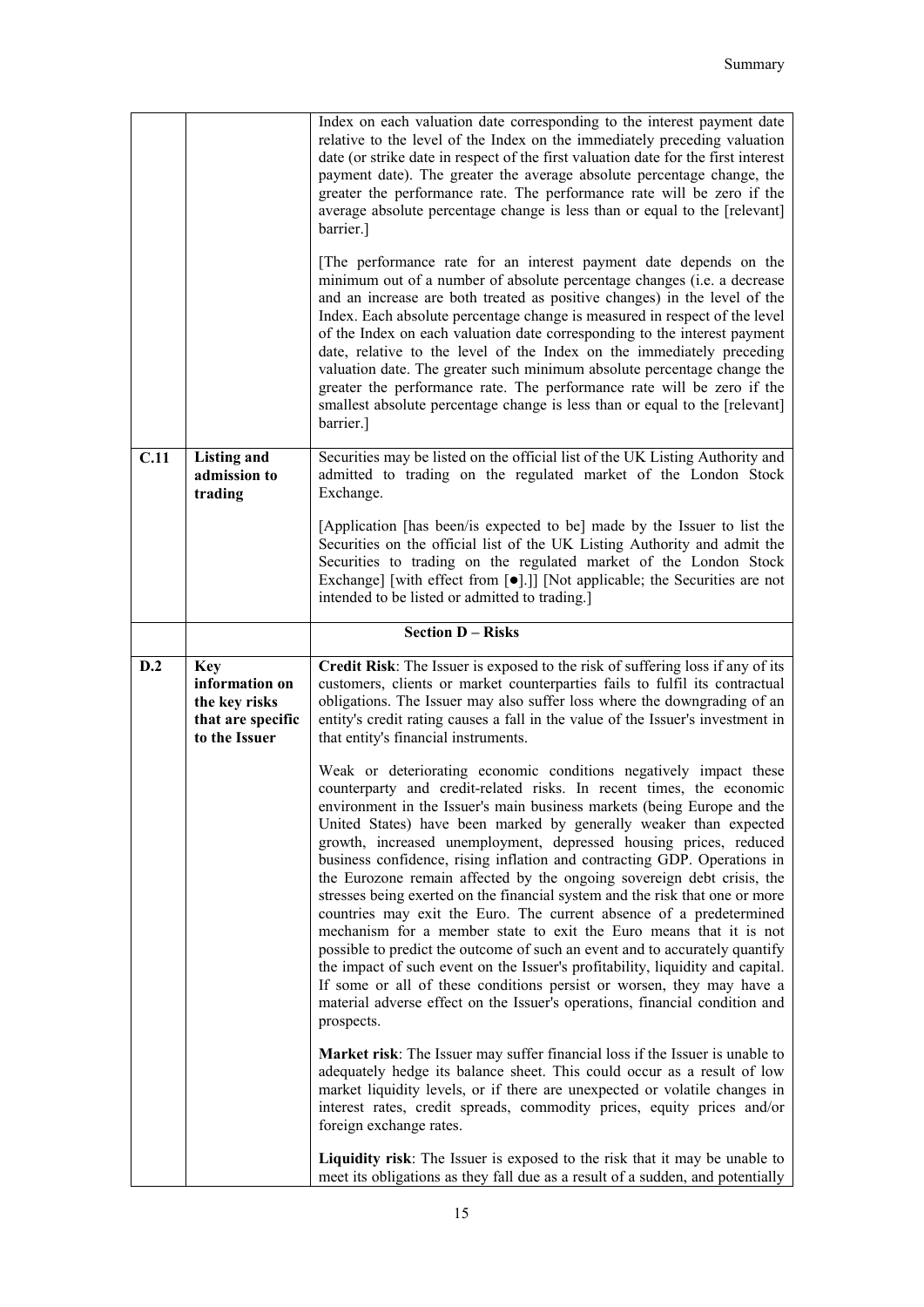|     |                                                                                         | protracted, increase in net cash outflows. These outflows could be<br>principally through customer withdrawals, wholesale counterparties<br>removing financing, collateral posting requirements or loan draw-downs.                                                                                                                                                                                                                                                                                                                                                                                                     |
|-----|-----------------------------------------------------------------------------------------|-------------------------------------------------------------------------------------------------------------------------------------------------------------------------------------------------------------------------------------------------------------------------------------------------------------------------------------------------------------------------------------------------------------------------------------------------------------------------------------------------------------------------------------------------------------------------------------------------------------------------|
|     |                                                                                         | Capital risk: The Issuer may be unable to maintain appropriate capital<br>ratios, which could lead to: (i) an inability to support business activity; (ii)<br>a failure to meet regulatory requirements; and/or (iii) credit ratings<br>downgrades. Increased regulatory capital requirements and changes to<br>what constitutes capital may constrain the Issuer's planned activities and<br>could increase costs and contribute to adverse impacts on the Issuer's<br>earnings.                                                                                                                                       |
|     |                                                                                         | Legal and Regulatory-related risk: Non-compliance by the Issuer with<br>applicable laws, regulations and codes relevant to the financial services<br>industry could lead to fines, public reprimands, damage to reputation,<br>increased prudential requirements, enforced suspension of operations or,<br>in extreme cases, withdrawal of authorisations to operate.                                                                                                                                                                                                                                                   |
|     |                                                                                         | <b>Reputation Risk:</b> Reputational damage reduces $-$ directly or indirectly $-$<br>the attractiveness of the Issuer to stakeholders and may lead to negative<br>publicity, loss of revenue, litigation, regulatory or legislative action, loss<br>of existing or potential client business, reduced workforce morale, and<br>difficulties in recruiting talent. Sustained reputational damage could have<br>a materially negative impact on the Issuer's licence to operate and the<br>value of the Issuer's franchise, which in turn could negatively affect the<br>Issuer's profitability and financial condition. |
|     |                                                                                         | Infrastructure Resilience, Technology and Cyberspace risk: The Issuer<br>is exposed to risks from cyberspace to its systems. If customer or<br>proprietary information held on, and/or transactions processed through<br>these systems, is breached, there could be a materially negative impact on<br>the Issuer's performance or reputation.                                                                                                                                                                                                                                                                          |
|     |                                                                                         | Taxation risk: The Issuer may suffer losses arising from additional tax<br>charges, other financial costs or reputational damage due to: failure to<br>comply with or correctly assess the application of, relevant tax law; failure<br>to deal with tax authorities in a timely, transparent and effective manner;<br>incorrect calculation of tax estimates for reported and forecast tax<br>numbers; or provision of incorrect tax advice.                                                                                                                                                                           |
| D.3 | <b>Key</b><br>information on<br>the key risks<br>that are specific<br>to the Securities | Investors in Securities may lose up to the entire value of their<br>investment: Even though investors in the Securities are stated to receive<br>par upon maturity, the investor is still exposed to the credit risk of the<br>Issuer and will lose up to the entire value of their investment if the Issuer<br>goes bankrupt or is otherwise unable to make the payment obligations.<br>Investors may also lose some or all of their investment if they sell their<br>Securities prior to maturity in the secondary market at an amount that is<br>less than the initial purchase price.                               |
|     |                                                                                         | Settlement expenses: Payments and settlement under the Securities may<br>be subject to deduction of taxes and settlement expenses which will reduce<br>amounts payable to investors.                                                                                                                                                                                                                                                                                                                                                                                                                                    |
|     |                                                                                         | Volatile market prices: The market value of the Securities is<br>unpredictable and may be highly volatile, as it can be affected by many<br>unpredictable factors, including: market interest and yield rates;<br>fluctuations in currency exchange rates; exchange controls; the time<br>remaining until the Securities mature; economic, financial, regulatory,<br>political, terrorist, military or other events in one or more jurisdictions;<br>changes in laws or regulations; and the Issuer's creditworthiness or                                                                                               |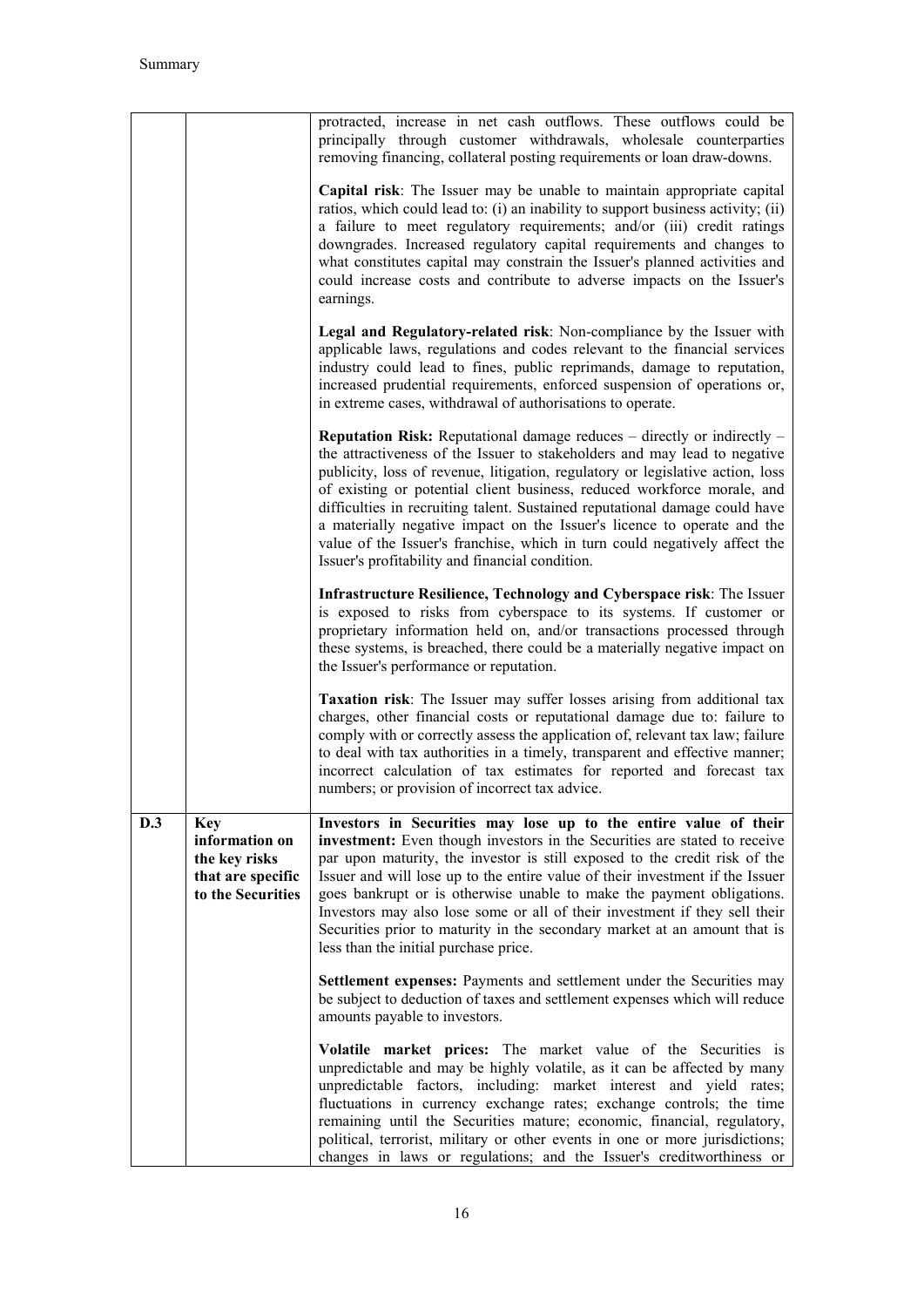|      |                                                                                                              | perceived creditworthiness.                                                                                                                                                                                                                                                                                                                                                                                                                                                                                                                                                                                                                                                                                      |
|------|--------------------------------------------------------------------------------------------------------------|------------------------------------------------------------------------------------------------------------------------------------------------------------------------------------------------------------------------------------------------------------------------------------------------------------------------------------------------------------------------------------------------------------------------------------------------------------------------------------------------------------------------------------------------------------------------------------------------------------------------------------------------------------------------------------------------------------------|
|      |                                                                                                              | Securities include embedded derivatives that are subject to<br>adjustment: Securities which are linked to Underlying Assets are subject<br>to provisions which provide for adjustments and modifications of their<br>terms and alternative means of valuation of the Underlying Assets in<br>certain circumstances (and which could be exercised by the Determination<br>Agent in a manner which has an adverse effect on the market value and/or<br>amount repayable in respect of the Securities).                                                                                                                                                                                                             |
|      |                                                                                                              | Interest linked to performance of Underlying Asset: The interest<br>payable on the Securities, if any, is linked to the change in value of the<br>Underlying Asset during the life of the Securities.                                                                                                                                                                                                                                                                                                                                                                                                                                                                                                            |
|      |                                                                                                              | As interest payments are partly contingent upon the performance of the<br>Underlying Asset, if no fixed rate is specified in the Final Terms, investors<br>should be aware of the risk that, depending on the performance of the<br>Underlying Asset, they may not receive any interest payments.                                                                                                                                                                                                                                                                                                                                                                                                                |
|      |                                                                                                              | Risk relating to Equity Indices: Equity Indices are comprised of a<br>synthetic portfolio of shares. The amount payable or deliverable on any<br>Securities that reference Equity Indices may not reflect the return that an<br>investor would realise if he or she actually owned the relevant shares and<br>therefore may receive a lower return on the Securities than such investor<br>would have received if he or she had invested directly in those shares.<br>Unless the terms and conditions of the Securities specify otherwise,<br>investors in Securities linked to Equity Indices will not participate in<br>dividends or any other distributions paid on the shares which make up<br>such indices. |
|      |                                                                                                              | Interest linked to performance of Underlying Asset: The interest<br>payable on the Securities, if any, is linked to the change in value of the<br>Underlying Asset during the life of the Securities. [For such purposes a<br>decrease and an increase are treated equally, so it is the magnitude of the<br>change rather than the direction that affects the value of the Security]. The<br>interest will depend on [the overall change from the strike date to the<br>valuation date of the Securities][the average change over a series of dates]<br>[the smallest change over a series of dates]. [If such change is not greater<br>than the [relevant] barrier level no interest will be payable.]         |
|      |                                                                                                              | <b>Section E - Offer</b>                                                                                                                                                                                                                                                                                                                                                                                                                                                                                                                                                                                                                                                                                         |
| E.2b | <b>Reasons for</b><br>offer and use of<br>proceeds when<br>different from<br>making profit<br>and/or hedging | The net proceeds from each issue of Securities will be applied by the<br>Issuer for its general corporate purposes, which include making a profit<br>and/or hedging certain risks. If the Issuer elects at the time of issuance of<br>Securities to make different or more specific use of proceeds, the Issuer<br>will describe that use in the Final Terms.                                                                                                                                                                                                                                                                                                                                                    |
|      | certain risks                                                                                                | [Not Applicable; the net proceeds will be applied by the Issuer for making<br>profit and/or hedging certain risks.]                                                                                                                                                                                                                                                                                                                                                                                                                                                                                                                                                                                              |
|      |                                                                                                              | [Reasons for the offer and use of Proceeds: [ $\bullet$ ]]                                                                                                                                                                                                                                                                                                                                                                                                                                                                                                                                                                                                                                                       |
| E.3  | <b>Description of</b><br>the terms and<br>conditions of                                                      | The terms and conditions of any offer of Securities to the public will be<br>determined by the Issuer at the time of each issue.                                                                                                                                                                                                                                                                                                                                                                                                                                                                                                                                                                                 |
|      | the offer                                                                                                    | [Not applicable: the Securities have not been offered to the public.]                                                                                                                                                                                                                                                                                                                                                                                                                                                                                                                                                                                                                                            |
|      |                                                                                                              | [The Securities are offered subject to the following conditions:                                                                                                                                                                                                                                                                                                                                                                                                                                                                                                                                                                                                                                                 |
|      |                                                                                                              | <b>Offer Price:</b> [The Issue Price] [ $\bullet$ ] % of the Issue Price]<br>Conditions to which the offer is subject: $\lceil \bullet \rceil$                                                                                                                                                                                                                                                                                                                                                                                                                                                                                                                                                                   |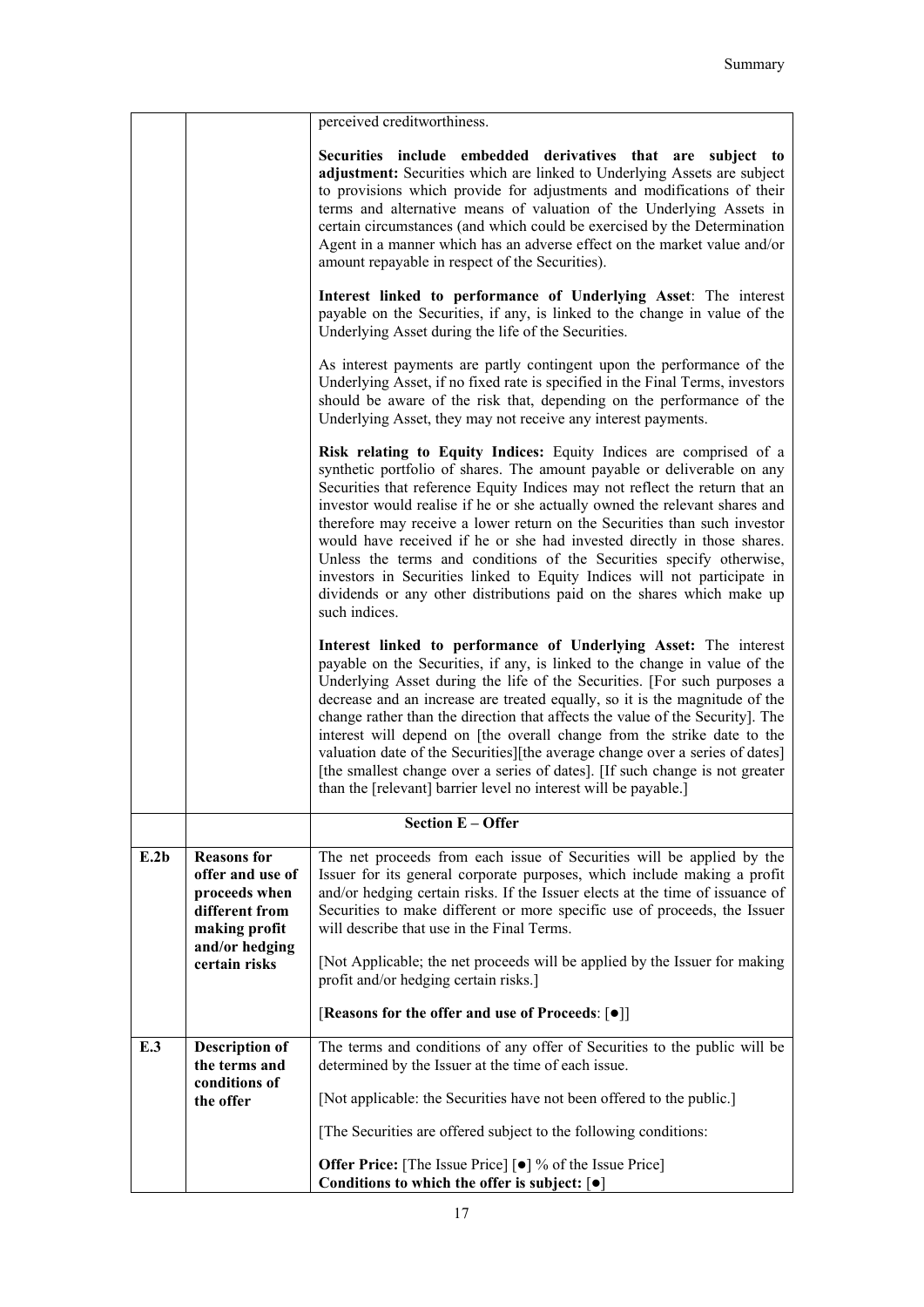|     |                                                                                                                          | Description of the application process: $\lceil \bullet \rceil$<br>Details of the minimum and/or maximum amount of application: $\lceil \bullet \rceil$<br>Description of possibility to reduce subscriptions and manner for<br>refunding excess amount paid by applicants: [ $\bullet$ ]<br>Details of the method and time limits for paying up and delivering the<br>Securities: [The period from [ $\bullet$ ] until [ $\bullet$ ]/[the Issue Date]/[the date which<br>falls $\lceil \bullet \rceil$ business days thereafter]<br>Manner in and date on which results of the offer are to be made<br>public: $\lceil \bullet \rceil$<br>Procedure for exercise of any right of pre-emption, negotiability of<br>subscription rights and treatment of subscription rights not exercised:<br>$[\bullet]$<br>Whether Tranche(s) have been reserved for certain countries: $\lceil \bullet \rceil$<br>Process for notification to applicants of the amount allotted and the<br>indication whether dealing may begin before notification is made: $\lceil \bullet \rceil$ |
|-----|--------------------------------------------------------------------------------------------------------------------------|-------------------------------------------------------------------------------------------------------------------------------------------------------------------------------------------------------------------------------------------------------------------------------------------------------------------------------------------------------------------------------------------------------------------------------------------------------------------------------------------------------------------------------------------------------------------------------------------------------------------------------------------------------------------------------------------------------------------------------------------------------------------------------------------------------------------------------------------------------------------------------------------------------------------------------------------------------------------------------------------------------------------------------------------------------------------------|
| E.4 | <b>Description of</b><br>any interest<br>material to the<br>issue/offer,<br>including<br>conflicting<br><b>interests</b> | Potential conflicts of interest may exist between the Issuer, determination<br>agent or its affiliates (who may have interests in transactions in derivatives<br>related to the underlying asset which may, but are not intended to,<br>adversely affect the market price, liquidity or value of the Securities) and<br>investors.                                                                                                                                                                                                                                                                                                                                                                                                                                                                                                                                                                                                                                                                                                                                      |
| E.7 | <b>Estimated</b><br>expenses<br>charged to<br>investor by<br>issuer                                                      | Not applicable; no expenses will be charged to the investor by the Issuer.                                                                                                                                                                                                                                                                                                                                                                                                                                                                                                                                                                                                                                                                                                                                                                                                                                                                                                                                                                                              |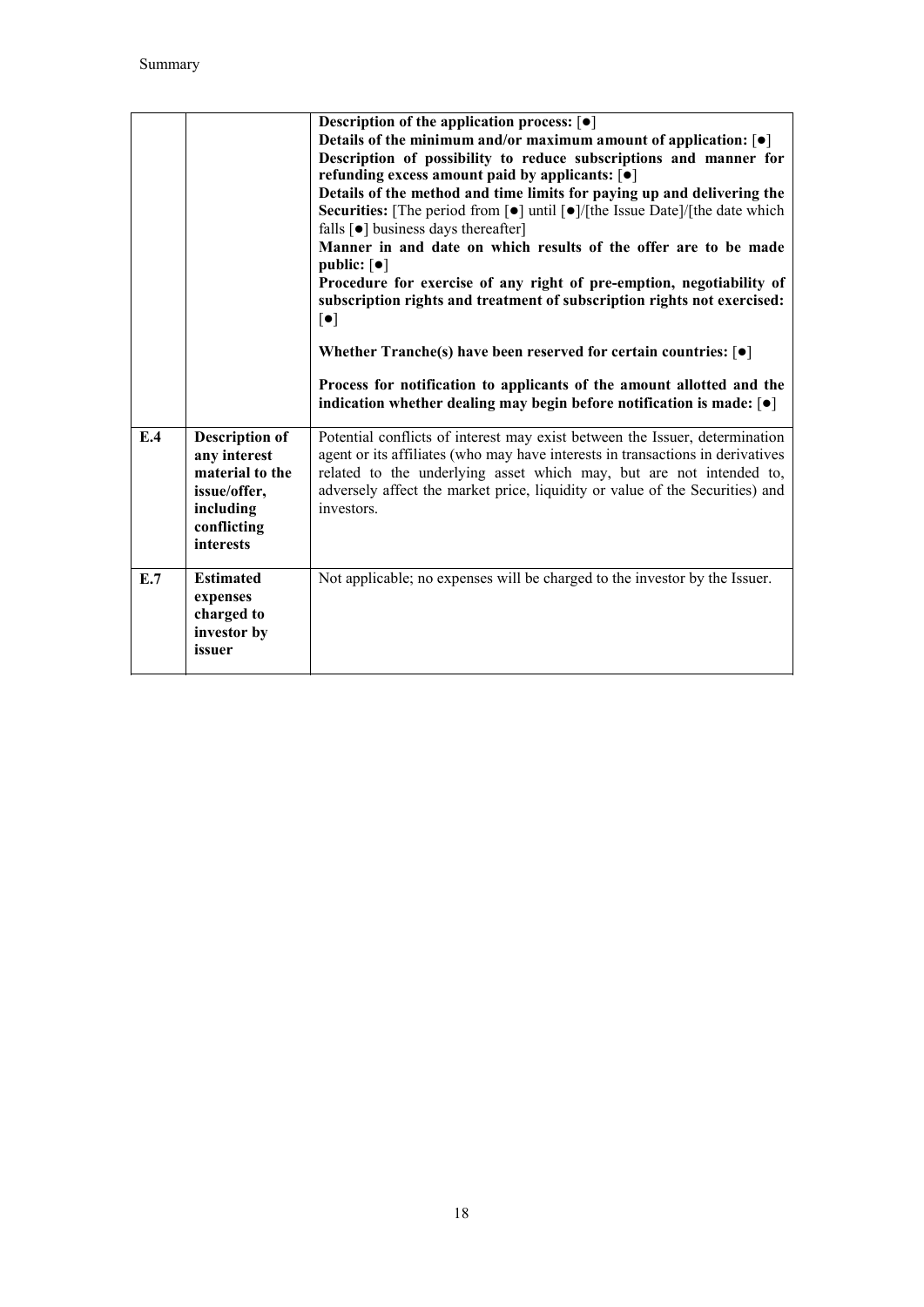### **RISK FACTORS**

Investing in Securities involves substantial risks. The risks highlighted below represent the principal risks of investing in Securities. These risks could negatively affect the amount which investors will receive in respect of Securities, potentially resulting in the loss of some or all of their investment.

An investment in the Securities should only be made after assessing these principal risks, including any risks applicable to the Underlying Asset. More than one risk factor may have a simultaneous effect with regard to the Securities such that the effect of a particular risk factor may not be predictable. In addition, more than one risk factor may have a compounding effect which may not be predictable. No assurance can be given as to the effect that any combination of risk factors may have on the value of the Securities.

The risks below are not exhaustive and there may be additional risks and uncertainties that are not presently known to the Issuer or that the Issuer currently believes to be immaterial but that could have a material impact on the business operations or financial condition of the Issuer or the price of or return on the Securities.

All capitalised terms that are not defined in this section will have the meanings given to them elsewhere in the Base Prospectus.

**Contents of the risk factors:**

- **1. Risks relating to the potential loss of investment**
- **2. Risks associated with the valuation, liquidity and settlement of Securities**
- **3. Risks associated with the features of the Securities**
- **4. Risks associated with the Securities being linked to an Underlying Asset**
- **5. Risks associated with the specific Underlying Asset**
- **6. Risks associated with the Issuer's ability to fulfil its obligations under the Securities**
- **7. Risks associated with conflicts of interest**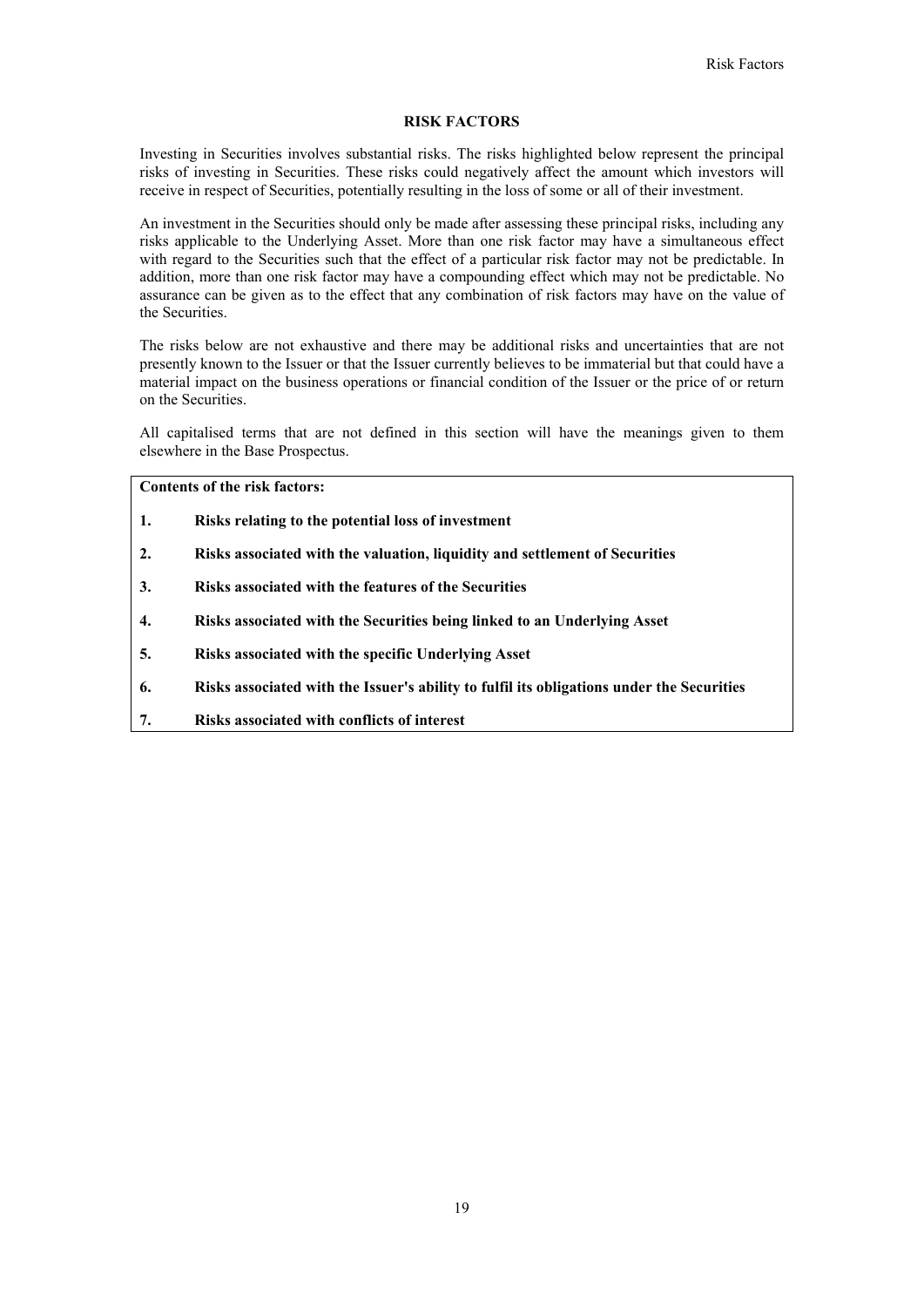1. **Risks relating to the potential loss of investment** 

**INVESTORS MAY LOSE UP TO THE ENTIRE VALUE OF THEIR INVESTMENT IN THE SECURITIES AS A RESULT OF THE OCCURRENCE OF ANY ONE OR MORE OF THE FOLLOWING EVENTS:**

- **(A) THE TERMS AND CONDITIONS OF THE SECURITIES DO NOT PROVIDE FOR FULL REPAYMENT OF THE INITIAL PURCHASE PRICE UPON REDEMPTION OF THE SECURITIES AND THE UNDERLYING ASSET PERFORMS IN SUCH A MANNER THAT THE SETTLEMENT AMOUNT IS LESS THAN THE INITIAL PURCHASE PRICE;**
- **(B) INVESTORS SELL THEIR SECURITIES PRIOR TO THEIR SCHEDULED REDEMPTION DATE IN THE SECONDARY MARKET AT AN AMOUNT THAT IS LESS THAN THE INITIAL PURCHASE PRICE;**
- **(C) THE ISSUER IS SUBJECT TO INSOLVENCY OR BANKRUPTCY PROCEEDINGS OR SOME OTHER EVENT WHICH NEGATIVELY AFFECTS THE ISSUER'S ABILITY TO MEET ITS OBLIGATIONS UNDER THE SECURITIES;**
- **(D) THE SECURITIES ARE SUBJECT TO A DISRUPTION EVENT (E.G. A CHANGE OF LAW, A TAX EVENT OR DUE TO AN EVENT IN RELATION TO THE UNDERLYING ASSET) AND THE SETTLEMENT AMOUNT PAYABLE IS LESS THAN THE INITIAL PURCHASE PRICE; AND**
- **(E) THE TERMS AND CONDITIONS OF THE SECURITIES ARE ADJUSTED (IN ACCORDANCE WITH THE TERMS AND CONDITIONS OF THE SECURITIES) WITH THE RESULT THAT THE AMOUNT PAYABLE TO INVESTORS AND/OR THE VALUATION OF THE SECURITIES IS REDUCED.**

**FOLLOWING AN EARLY REDEMPTION OF THE SECURITIES FOR ANY REASON, INVESTORS MAY BE UNABLE TO REINVEST THE REDEMPTION PROCEEDS AT AN EFFECTIVE YIELD AS HIGH AS THE YIELD ON THE SECURITIES BEING REDEEMED.**

**THE OBLIGATIONS OF THE ISSUER UNDER THE SECURITIES ARE NOT SECURED AND THE SECURITIES ARE NOT PROTECTED BY THE FINANCIAL SERVICES COMPENSATION SCHEME OR ANY OTHER GOVERNMENT OR PRIVATE PROTECTION SCHEME.**

2. **Risks associated with the valuation, liquidity and settlement of Securities**

# 2.1 **Valuation of the Securities: commissions and/or fees**

Investors should be aware that the issue price may include commissions and/or other fees paid by the Issuer to distributors as payment for distribution services, where permitted by law. This can cause a difference between the theoretical value of the Securities and any bid and offer prices quoted by the Issuer, any affiliate or any third party. Information with respect to the amount of these inducements, commissions and fees may be obtained from the Issuer or distributor upon request.

# 2.2 **Possible illiquidity of the Securities in the secondary market**

Investors should be aware that a secondary trading market for the Securities may not develop and that, even if a secondary market does develop, it is not possible to predict the prices at which the Securities will trade in such secondary market. Such prices may not accurately reflect the theoretical value of the Securities.

The Issuer is under no obligation to make a market in or to repurchase Securities. Therefore, investors may not be able to sell their Securities easily or at prices that will provide them with a yield comparable to similar investments that have a developed secondary market. The number of Securities of any series may be relatively small, further adversely affecting the liquidity of such Securities.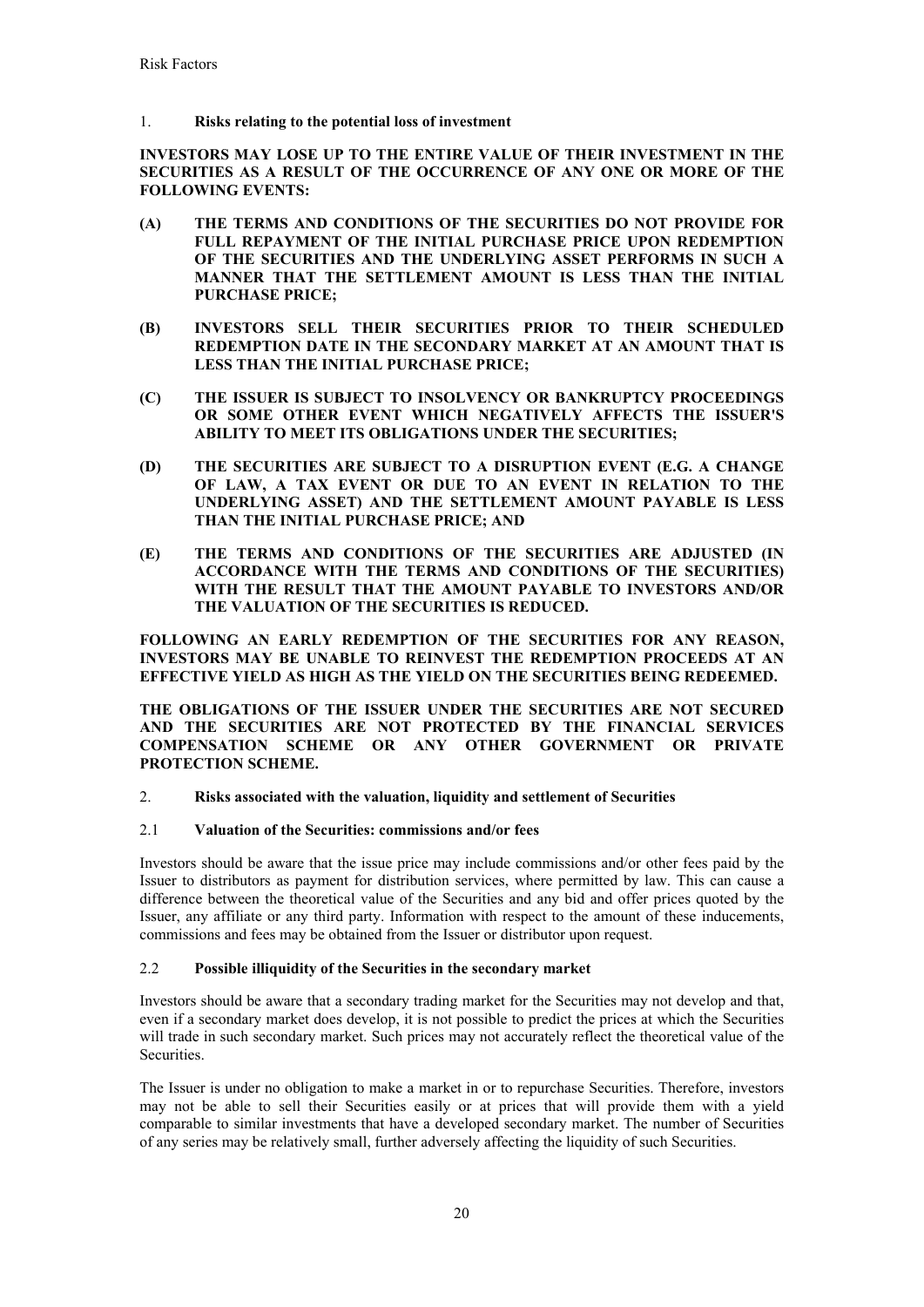The Issuer may list Securities on a stock exchange but the fact that Securities are listed will not necessarily lead to greater liquidity. If Securities are not listed or traded on any exchange, pricing information for such Securities may be more difficult to obtain and the liquidity of such Securities may be adversely affected.

A lack of liquidity in the secondary market for the Securities may have a severely adverse effect on the market value of Securities and may result in investors: (i) being unable to sell their Securities on the secondary market, or (ii) receiving less than the initial price paid for the Securities.

### 2.3 **Issue of further Securities**

If additional securities or options with the same characteristics or linked to the same Underlying Asset are subsequently issued, either by the Issuer or another issuer, the supply of securities with such characteristics or linked to such Underlying Asset in the primary and secondary markets will increase and may cause the price at which the relevant Securities trade in the secondary market to decline.

## 2.4 **Certain factors affecting the value and trading price of Securities**

The value or quoted trading price of the Securities (including any price quoted by the Issuer) at any time will reflect changes in market conditions and other factors which cannot be predicted in advance, including:

- market interest and yield rates;
- fluctuations in currency exchange rates;
- the time remaining until the Securities mature;
- economic, financial, regulatory, political, terrorist, military or other events in one or more jurisdictions, including events affecting capital markets generally or the stock exchanges on which any Securities may be traded;
- the Issuer's creditworthiness or perceived creditworthiness (whether measured by reference to credit ratings or otherwise); and
- the performance of the Underlying Asset.

These changes may affect the market price of the Securities, including any market price received by an investor in any secondary market transaction and may be: (i) different from the value of the Securities as determined by reference to the Issuer's pricing models; and (ii) less than the issue price. As a result, if investors sell their Securities prior to the scheduled redemption date, they may receive back less than their initial investment or even zero.

Any price quoted by a third party dealer may differ significantly from any price quoted by the Issuer or any of its affiliates. Furthermore, investors who sell their Securities are likely to be charged a commission for such secondary market transaction.

## 2.5 **Conditions to settlement**

Payments of any settlement amounts due may be subject to certain conditions to settlement as specified in the terms and conditions of the Securities. If the Issuer determines that any condition to settlement to be satisfied by an investor has not been satisfied in full, payment of the amount payable to such investor will not become due until all such conditions to settlement have been satisfied in full and no additional amounts will be payable by the Issuer because of any resulting delay or postponement.

### 2.6 **Change in tax law**

Investors should be aware that tax regulations and their application by the relevant taxation authorities are subject to change, possibly with retrospective effect, and that this could negatively affect the value of the Securities. Any such change may cause the tax treatment of the Securities to change from the tax position at the time of purchase and may render the statements in this Base Prospectus concerning the relevant tax law and practice to be inaccurate or insufficient to cover the material tax considerations in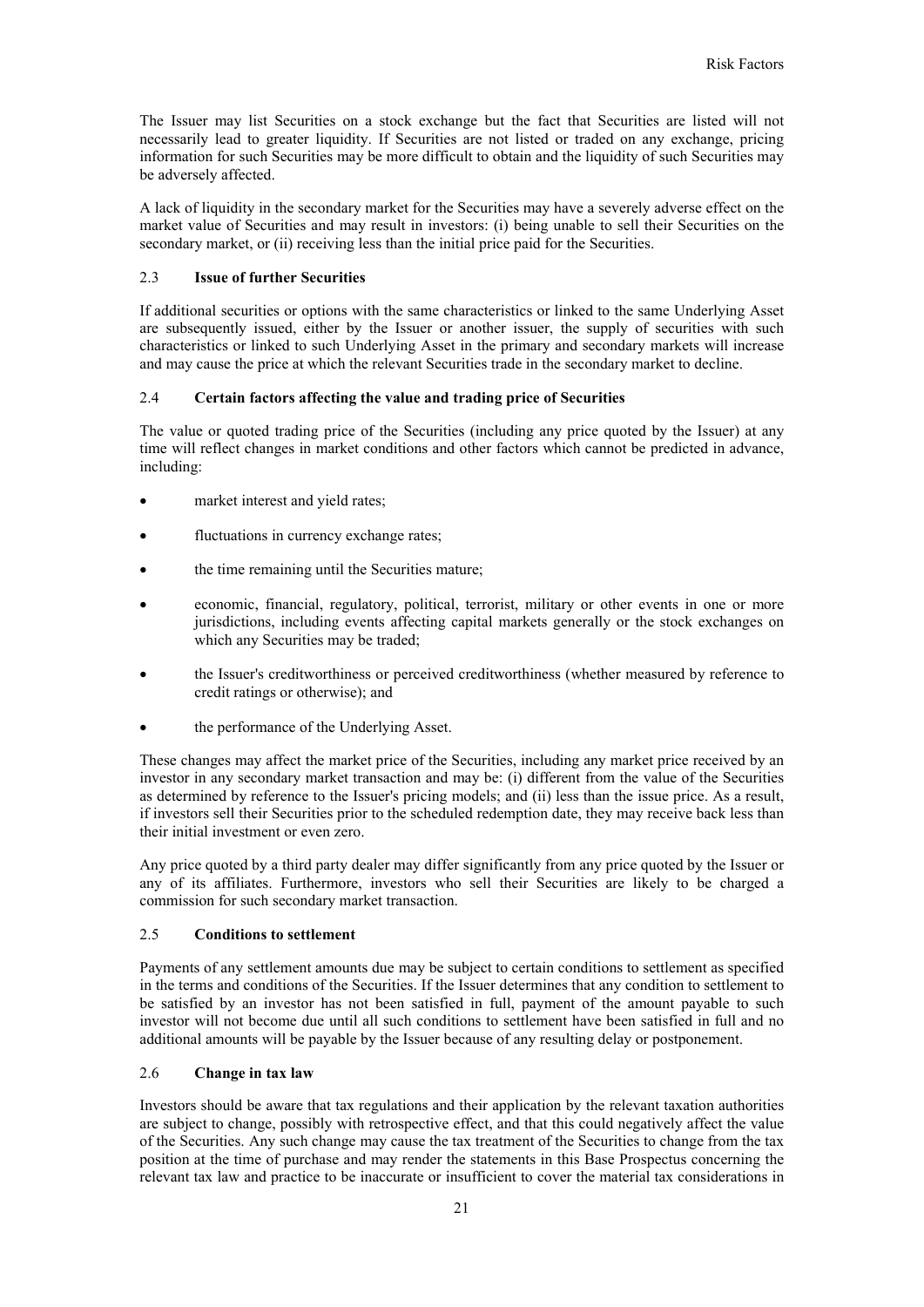respect of the Securities. It is not possible to predict the precise tax treatment which will apply at any given time and changes in tax law may negatively affect the return to the investor on the Securities.

# 2.7 **US Foreign Account Tax Compliance Withholding**

A 30 per cent withholding tax will be imposed on certain payments to certain non-US financial institutions that fail to comply with information reporting requirements or certification requirements in respect of their direct and indirect United States shareholders and/or United States accountholders. United States accountholders subject to such information reporting or certification requirements may include holders of the Securities. See '*Taxation – United States Taxation*'.

# 2.8 **Withholding on Dividend Equivalent Payments**

The US Treasury Department has issued proposed regulations under section 871(m) of the US Internal Revenue Code of 1986, as amended which address payments contingent on or determined by reference to dividends paid on US equities. Regulations under sections 871(m) could ultimately require the Issuer to treat all or a portion of any payment in respect of the Securities as a 'dividend equivalent' payment that is subject to withholding tax at a rate of 30 per cent (or a lower rate under an applicable treaty). See '*Taxation – United States Taxation'*.

# 2.9 **Proposed Financial Transactions Tax**

On 14 February 2013, the European Commission published its proposal for a council directive on a common system of financial transaction tax ("**FTT**") to be implemented by 11 Member States, including France, Germany, Spain, Italy and Portugal. If all participating Member States implement the council directive in their domestic law by 30 September 2013, it is proposed that the FTT will apply from 1 January 2014. As at the date of this Base Prospectus, the United Kingdom is not one of the 11 Member States that is proposing to introduce the FTT.

Under the current proposals, broadly, FTT will be levied on any financial institution (such as banks, investment service providers, credit institutions and pension funds) party to financial transactions which relate to shares, securities and derivatives (on its own account or for the account of another person) and either (i) such shares, securities or derivatives are issued by or (ii) such financial institution is or (iii) such financial institution is not but the other party to the financial transaction is, a person established or resident in a participating Member State. Financial transactions do not include primary market transactions (i.e. subscriptions and issuances of Securities under this Base Prospectus) but do include secondary market transactions (i.e. sales and transfers of Securities subscribed or issued under this Base Prospectus). The current proposals also give both counterparties to a financial transaction joint and several liability for FTT levied on any counterparty that is a financial institution.

Investors of Securities should be therefore be aware that some transactions in relation to the Securities subscribed or issued under this Base Prospectus may be subject to FTT from 1 January 2014 and the cost of FTT may be borne by holders of Securities.

# 2.10 **UK 'Bail-in' provisions**

On 6 June 2012 the European Commission published a legislative proposal for a directive providing for the establishment of a European-wide framework for the recovery and resolution of credit institutions and investment firms (the 'Recovery and Resolution Directive' or "**RRD**") the stated aim of which is to provide supervisory authorities, including the relevant UK resolution authority, with common tools and powers to address banking crises pre-emptively in order to safeguard financial stability and minimise taxpayers' exposure to losses. The powers proposed to be granted to supervisory authorities, such as the relevant UK resolution authority, under the draft RRD include (but are not limited to) the introduction of a statutory 'bail-in' power, which would give the relevant UK resolution authority the power to cancel all or a portion of the nominal amount of, or interest due on, the Securities and/or convert all or a portion of the nominal amount or interest due into shares or other securities of the Issuer or any third party. Accordingly, any exercise of any UK bail-in power by the relevant UK resolution authority may result in investors losing all or part of the value of their investment (or receiving shares or a different security from the Securities which may be worth significantly less that the Securities). The relevant UK resolution authority may exercise any of its UK bail-in powers without providing any notice to investors.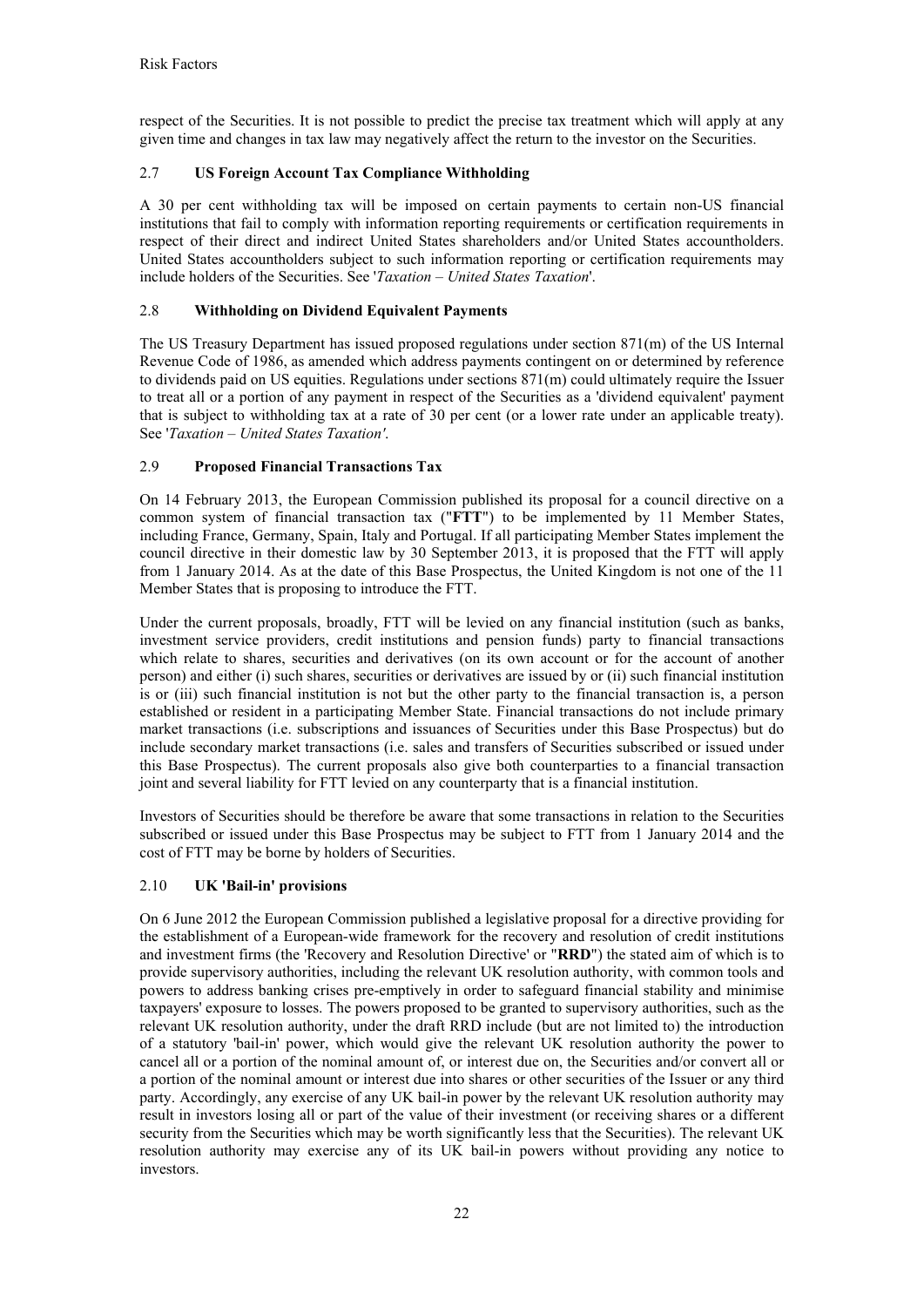As the RRD is still in draft form there is considerable uncertainty regarding the specific factors beyond the goals of addressing banking crises pre-emptively and minimising taxpayers' exposure to losses (for example by writing down relevant capital instruments before the injection of public funds into a financial institution) which the relevant UK resolution authority would consider in deciding whether to exercise the UK bail-in power with respect to the relevant financial institution and/or securities such as the Securities, issued by that institution.

Moreover, as the financial criteria that the relevant UK resolution authority would consider in exercising any UK bail-in power may provide it with discretion, the circumstances under which the relevant UK resolution authority would exercise its proposed UK bail-in powers are currently uncertain and investors may not be able to refer to publicly available criteria in order to anticipate a potential exercise of any such UK bail-in power. Because the RRD is currently in draft form, there is considerable uncertainty regarding the rights that investors may have to challenge the exercise of any UK bail-in power by the relevant UK resolution authority and, when the final RRD rules are implemented in the UK, investors' rights may be limited.

As well as the UK bail-in power, the powers currently proposed to be granted to the relevant UK resolution authority under the draft RRD include the power to (i) direct the sale of the bank or the whole or part of its business on commercial terms without requiring the consent of the shareholders or complying with the procedural requirements that would otherwise apply, (ii) transfer all or part of the business of the bank to a 'bridge bank' (a publicly controlled entity) and (iii) transfer the impaired or problem assets of the relevant financial institution to an asset management vehicle to allow them to be managed over time. There remains significant uncertainty regarding the ultimate nature and scope of these powers and, if ever implemented, how they would affect the Issuer and/or the Securities. Accordingly, it is not yet possible to assess the full impact of the draft RRD on the Issuer and/or investors in Securities, and there can be no assurance that, once it is implemented, the manner in which it is implemented or the taking of any actions by the relevant UK resolution authority currently contemplated in the draft RRD would not adversely affect the rights of holders of the Securities, the price or value of an investment in the Securities and/or the Issuer's ability to satisfy its obligations under the Securities.

## 3. **Risks associated with the features of the Securities**

#### 3.1 **Determination**

Any determination by the Issuer or, if applicable, an affiliate of the Issuer, in its capacity as Determination Agent to be determined will, if exercised in a commercially reasonable manner, and in the absence of manifest error, be conclusive and binding on all persons (including, without limitation, the investors), notwithstanding the disagreement of such persons or other financial institutions, rating agencies or commentators. This exercise of such determination could adversely affect the value of the Securities.

#### 3.2 **Substitution of the Issuer**

In accordance with the terms and conditions of the Securities, the Issuer may be substituted as the principal obligor under the Securities by any company which has an equivalent rating of long-term unsecured, unsubordinated and unguaranteed debt obligations from an internationally recognised rating agency. This may impact any listing of the Securities and, in particular, it may be necessary for the substituted issuer to reapply for listing on the relevant market or stock exchange on which the Securities are listed. In addition, following such a substitution, investors will become subject to the credit risk of the substitute issuer.

## 3.3 **Amendments to the terms and conditions of the Securities bind all investors in Securities**

The terms and conditions of the Securities may be amended by the Issuer in certain circumstances (such as to cure a manifest error or where the amendment is of a minor or technical nature and/or where such amendment will not materially and adversely affect the interests of investors) without the consent of the investors and in certain other circumstances, with the required consent of a defined majority of the investors. The terms and conditions of the Securities contain provisions for investors to call and attend meetings to vote upon such matters or to pass a written resolution in the absence of such a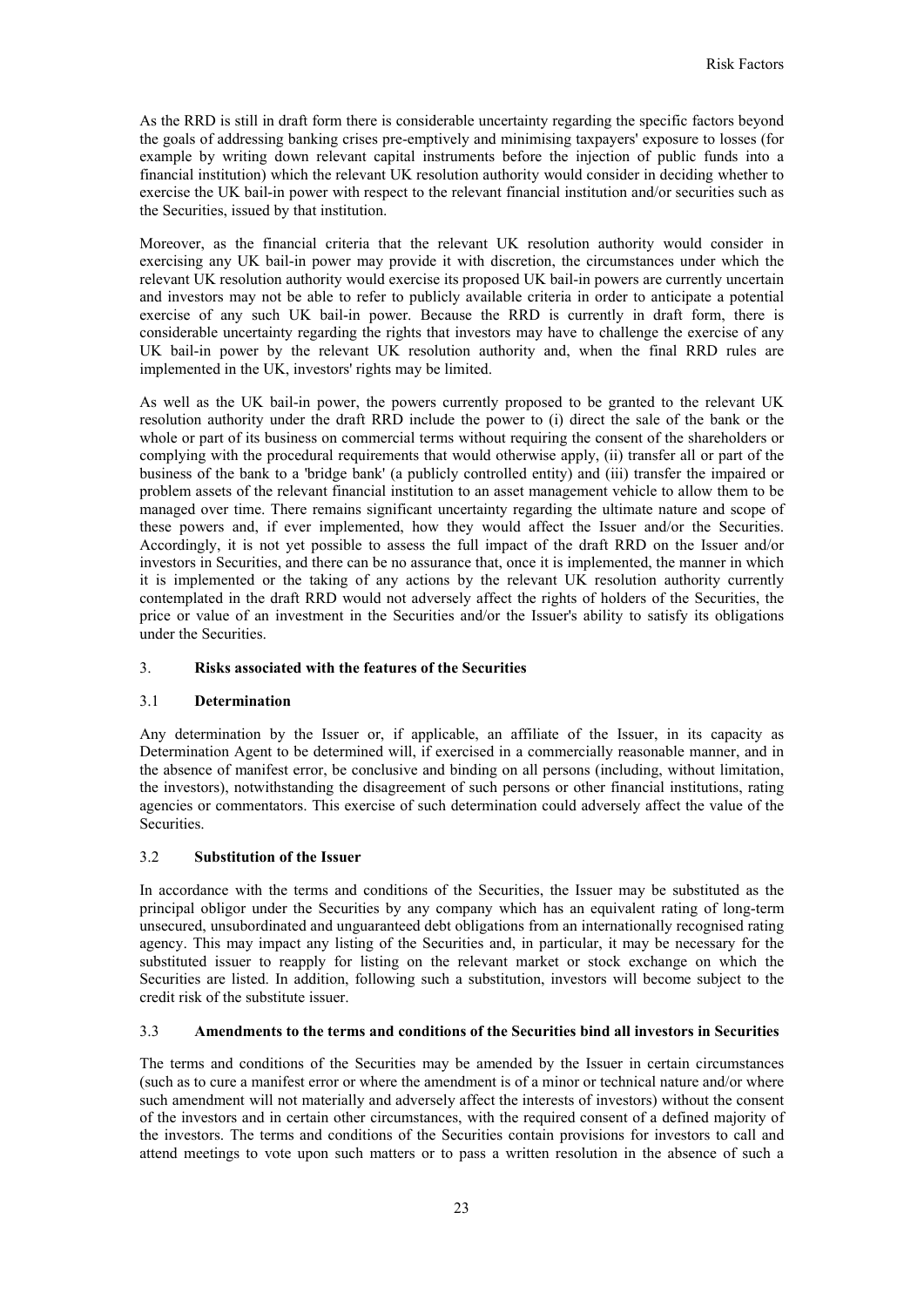meeting. Resolutions passed at such a meeting, or passed in writing, can bind all investors, including investors that did not attend or vote, or who do not consent to the amendment.

# 3.4 **Adjustment due to certain events**

If an Additional Disruption Event occurs, the Issuer may adjust the terms and conditions of the Securities (without the consent of investors) in each case, in accordance with the terms and conditions of the Securities, or may terminate the underlying hedge position and cease paying the performance linked rate of interest.

Any adjustment made to the terms and conditions of the Securities may have a negative effect on the value of the Securities.

# 3.5 **Minimum Tradable Amounts; minimum nominal amounts**

Where the terms and conditions of the Securities specify a Minimum Tradable Amount or Specified Denominations consisting of a nominal amount plus one or more integral multiples of another smaller amount, an investor who holds an amount which is less than the Minimum Tradable Amount or minimum Specified Denomination in its account with the relevant clearing system at the relevant time:

- (a) will not be able to transfer or sell its holding;
- (b) may not receive a Definitive Bearer Security in respect of such holding (should Definitive Bearer Securities be printed); and
- (c) in each case, would need to purchase a nominal amount of Securities such that its holding amounts to such Minimum Tradable Amount or minimum Specified Denomination to be able to sell or transfer Securities or receive a Definitive Bearer Security.

If Definitive Bearer Securities are issued, investors should be aware that those Securities which have a denomination that is not an integral multiple of any minimum denomination may be illiquid and difficult to trade.

## 3.6 **Interest**

The Securities bear interest at a rate that is partly contingent upon the performance on an Underlying Asset and may vary from one interest payment date to the next. The interest rate reflected by any given interest payment may be less than the rate that the Issuer (or any other bank or deposit taking institution) may pay in respect of deposits for an equivalent period and may be zero.

If the Final Terms specifies Digital as being the applicable performance rate of interest, performance linked interest will only be paid at the higher rate if the level of the underlying index is above a defined level; otherwise interest will be paid at the lower rate (which may be zero). If the Final Terms specifies European, Cliquet 1 or Cliquet 2 as being the applicable performance rate of interest, performance linked interest will only be paid if the fluctuation in the level of the underlying index exceeds a defined barrier.

As interest payments are partly contingent upon the performance of the Underlying Asset, if no fixed rate is specified in the Final Terms, investors should be aware of the risk that, depending on the performance of the Underlying Asset, they may not receive any interest payments.

## 3.7 **Securities may have foreign exchange risks**

If the terms and conditions of the Securities provide that payment under the Securities will be made in a currency which is different from the currency of the Underlying Asset, and/or different from the investor's home currency, the investor in such Securities will be exposed to the performance of such foreign currency or currencies (including, if applicable, the relative performance of the settlement currency under the Securities and the currency of the Underlying Asset).

Investors should be aware that foreign exchange rates are highly volatile and are determined by various factors, including supply and demand for currencies in the international foreign exchange markets, economic factors including inflation rates in the countries concerned, interest rate differences between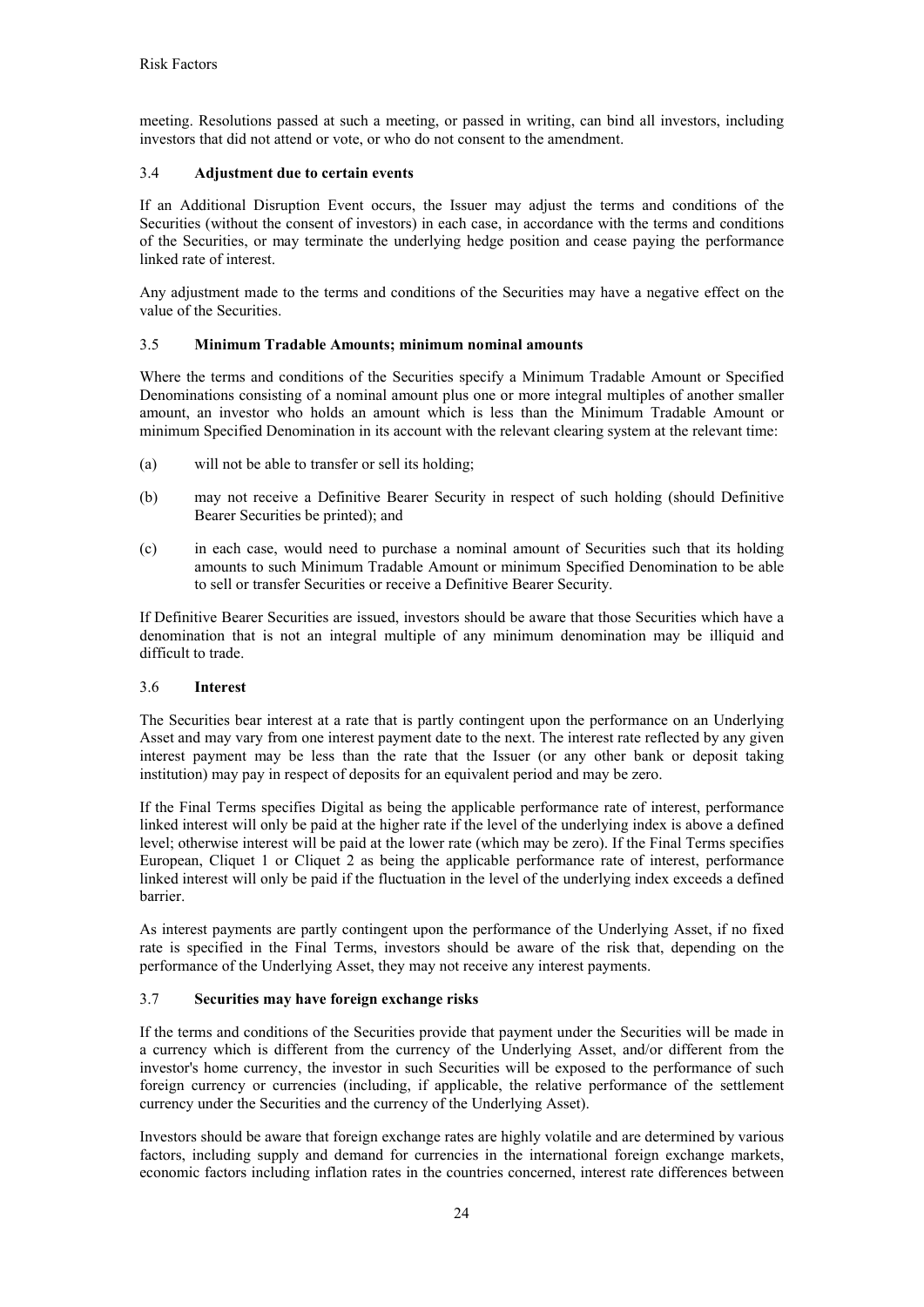the respective countries, economic forecasts, international political factors, currency convertibility, safety of making financial investments in the currency concerned, speculation and measures taken by governments and central banks. Such measures include, without limitation, imposition of regulatory controls or taxes, issuance of a new currency to replace an existing currency, alteration of the exchange rate or exchange characteristics by devaluation or revaluation of a currency or imposition of exchange controls with respect to the exchange or transfer of a specified currency that would affect exchange rates as well as the availability of a specified currency.

Foreign exchange fluctuations between an investor's home currency and the currency in which payment under the Securities is due may affect investors who intend to convert gains or losses from the exercise or sale of Securities into their home currency and may eventually cause a partial or total loss of the investor's initial investment.

## 4. **Risks associated with the Securities being linked to one or more Underlying Asset**

## 4.1 **Value of the Securities is linked to the performance of the Underlying Asset**

Investors in the Securities are exposed to the performance of the Underlying Asset to which the performance rate of interest is linked. The level or performance of the Underlying Asset may be subject to unpredictable change over time, which may depend on many factors, including financial, political, military or economic events, government actions and the actions of market participants. Any of these events could have a negative effect on the value of the Underlying Asset which in turn could adversely affect the value of the Securities.

Investors should also refer to '*Risks associated with specific Underlying Assets*' below for specific risks relating to their Securities.

## 4.2 **Past performance of an Underlying Asset is not indicative of future performance**

Any information about the past performance of the Underlying Asset available at the time of issuance of the Securities should not be regarded as indicative of any future performance of such Underlying Asset, or as an indication of the range of, trends or fluctuations in the price or value of the Underlying Asset that may occur in the future. It is therefore not possible to predict the future value of the Securities based on such past performance.

## 4.3 **Investors will have no claim against any Underlying Asset**

Investors will have no claim against any index sponsor or any other third party in relation to an Underlying Asset; such parties have no obligation to act in the interests of investors.

# 4.4 **Hedging**

Investors intending to purchase Securities to hedge against the market risk associated with investing in a product linked to the performance of an Underlying Asset should recognise the complexities of utilising Securities in this manner. Due to fluctuating supply and demand for the Securities and various other factors, investors should be aware of the risk that the value of the Securities may not correlate with movements of the Underlying Asset.

## 4.5 **Determination Agent alternative calculation or postponement of valuation following a disruption event**

A 'disruption event' may occur which prevents valuation of an Underlying Asset as planned. If the Determination Agent decides that a disruption event has occurred and, where necessary, that it has a material effect on the Securities, the Determination Agent may;

- Postpone valuation; or
- Calculate an alternative valuation in its discretion.

Such action by the Determination Agent may have a negative effect on the value of the Securities and/or may result in the postponement of the redemption date.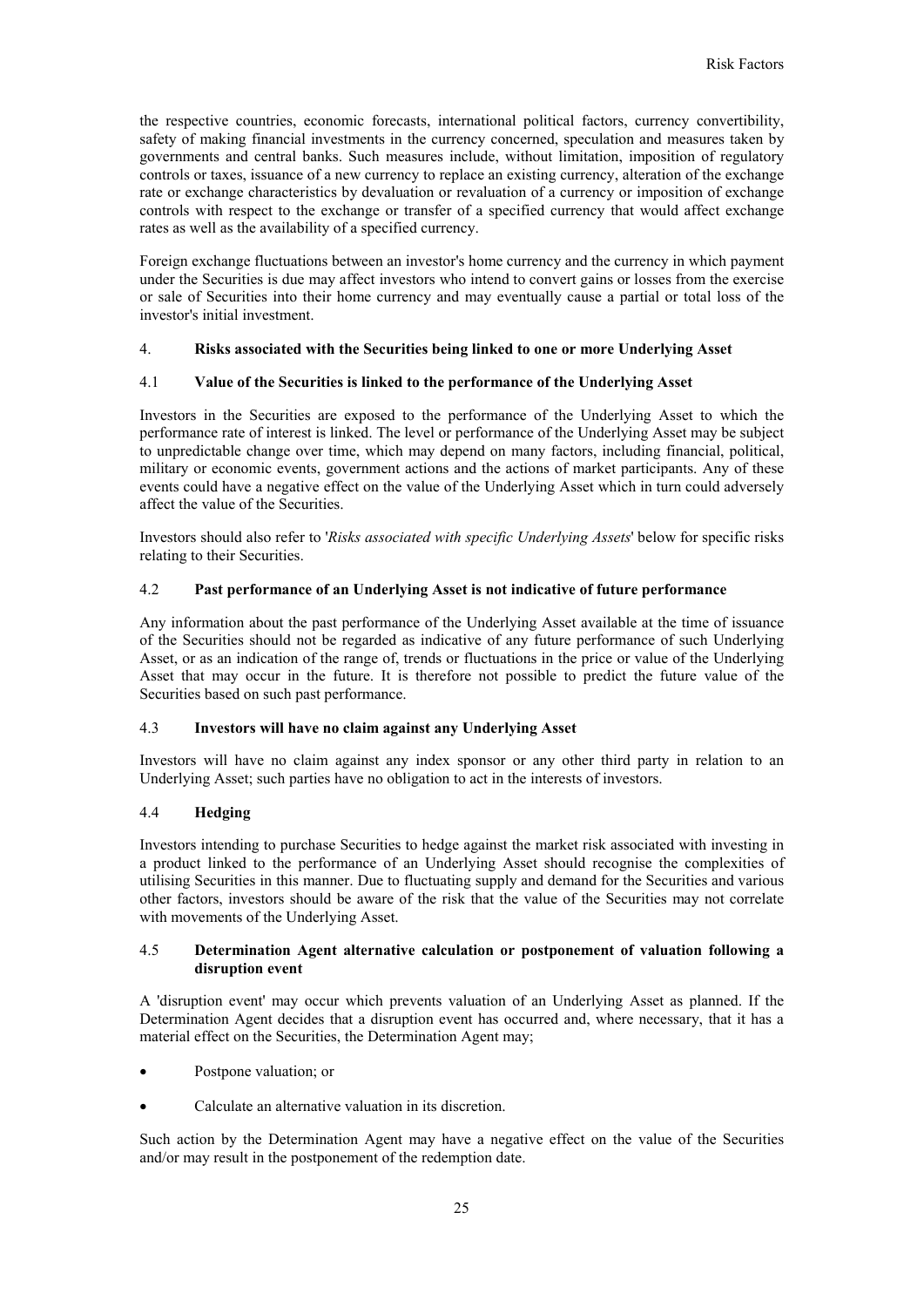# 4.6 **Emerging markets**

Where the Securities are linked, directly or indirectly, to emerging market jurisdictions investors will be exposed to the risks of volatility, governmental intervention and the lack of a developed system of law which are associated with such jurisdictions.

In relation to Securities linked to indices which reference securities issued by emerging market issuers, there are specific risks that there is generally less publicly available information about emerging market issuers and potentially less developed accounting, auditing and financial reporting standards and requirements and securities trading rules. Additionally, the prices of securities in emerging market jurisdictions and the financial health of the issuers may be affected by political, economic, financial and social instability in such jurisdictions, including changes in a country's government, economic and fiscal policies, currency exchange laws or other foreign laws or restrictions.

Securities linked indirectly to emerging markets may also be exposed to the risks of economic, social, political, financial and military conditions in such jurisdictions, including, in particular, political uncertainty and financial instability; the increased likelihood of restrictions on export or currency conversion; the greater potential for an inflationary environment; the possibility of nationalisation or confiscation of assets; the greater likelihood of regulation by the national, provincial and local governments, including the imposition of currency exchange laws and taxes; less liquidity in emerging market currency markets as compared to the liquidity in developed markets and less favourable growth prospects, capital reinvestment, resources and self-sufficiency.

A combination of any or all of the risk factors outlined above may have a negative impact on the value of any Underlying Asset linked to emerging markets or on the value of the Securities directly.

## 5. **Risks associated with specific Underlying Assets**

## 5.1 **Risks associated with equity indices as Underlying Assets**

The Securities offer investors returns linked to the performance of an equity index. Such Securities provide investment diversification opportunities, but will be subject to the risk of fluctuations in both equity prices and the value and volatility of the relevant equity index.

The amount payable or deliverable on any Securities that reference equity indices may not reflect the return that an investor would realise if he or she actually owned the relevant shares of the companies comprising that equity index because the closing index level on any specified valuation date may reflect the prices of such index components without taking into account any dividend payments on those component shares. Accordingly, investors may receive a lower return than they would have received if they had invested directly in those shares.

Investors in Securities linked to equity indices will not participate in dividends or any other distributions paid on the shares which make up such indices.

## *Change in composition, methodology or policy used in compiling the Index*

The Index Sponsor can add, delete or substitute the components of an Index at its discretion, and may also alter the methodology used to calculate the level of the Index. These events may have a detrimental impact on the level of the Index, which in turn could have a negative impact on payments to be made to investors in the Securities.

## *Adjustment event*

If the Index Sponsor makes a material alteration to the index or cancels the index and no successor exists, or fails to calculate and announce the index, the Determination Agent may, if it deems the event to have a material effect on the Securities, calculate the level of the index as per the previous formula and method or deem the adjustment event to constitute an Additional Disruption Event and liquidate the underlying hedge and cease paying a performance rate of interest accordingly.

If a correction to the Index is published prior to the next payment date the Determination Agent will recalculate the amount payable based on the corrected level of the relevant Index.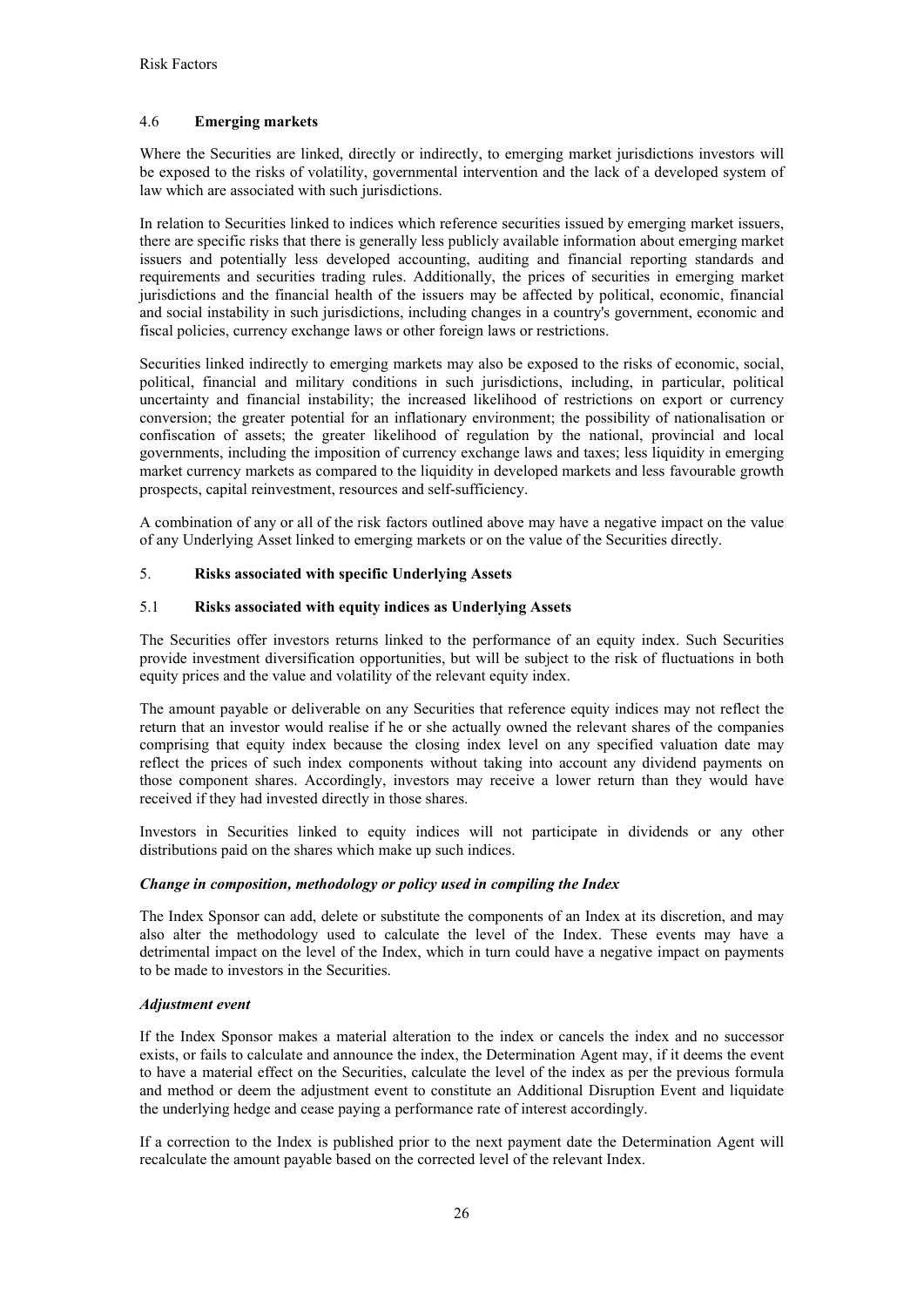If there is a manifest error in the calculation of the Index, in the opinion of the Determination Agent, the Determination Agent may recalculate the Index based on the formula and method used prior to the manifest error occurring.

#### *Successor Index or Index Sponsor*

If the Index is calculated by a successor index sponsor, or is replaced by a successor index, the successor index as calculated by the successor index sponsor, will be deemed to be the Index if approved by the Determination Agent.

## *The Index or any of its underlying components may trade around-the-clock; however, the Securities may trade only during regular trading hours in Europe*

If the market for the relevant Index or any of its underlying components is a global, around-the-clock market, the hours of trading for the Securities may not conform to the hours during which the relevant Index or any of its underlying components are traded. Significant movements may take place in the levels, values or prices of the relevant Index or any of its underlying components that will not be reflected immediately in the price of the relevant Securities. There may not be any systematic reporting of last-sale or similar information for the relevant Index or any of its underlying components. The absence of last-sale or similar information and the limited availability of quotations would make it difficult for many investors to obtain timely, accurate data about the state of the market for the relevant Index or any of its underlying components.

### *Data sourcing and calculation*

The annual composition of Indices are typically recalculated in reliance upon historic price, liquidity and production data that are subject to potential errors in data sources or other errors that may affect the weighting of the index components. Any discrepancies that require revision are not applied retroactively but will be reflected in the weighting calculations of the Index for the following year. Index sponsors may not discover every discrepancy.

## 6. **Risks associated with the Issuer's ability to fulfil its obligations under the Securities**

### *Investors in Securities are exposed to the creditworthiness of the Issuer*

The Securities are direct, unsecured and unsubordinated obligations of the Issuer and will rank equally among themselves. Any payments to be made by the Issuer under the Securities are dependent upon the Issuer's ability to fulfil its obligations when they fall due. Investors are therefore exposed to the creditworthiness of the Issuer and any deterioration in the Issuer's creditworthiness or perceived creditworthiness (whether measured by actual or anticipated changes in the credit ratings of the Issuer) may adversely affect the value of the Securities.

The Issuer is a major, global financial services company and, as such, faces a variety of risks that are substantial and inherent in its businesses, and which may affect its ability to fulfil its payment, delivery or other obligations under the relevant Securities. These risks include liquidity risk, market risk, credit risk, operational risk, reputational risk, legal, regulatory and compliance risks, litigation and other contingent liabilities, competition risks, the financial condition of clients, customers and counterparties, adverse economic, monetary, political or legal developments, cross-border and foreign exchange risk, catastrophic events, risks from estimates and valuations and risks relating to strategy.

### *Credit Risk: The financial condition of the Issuer's customers, clients and counterparties, including other financial institutions, could adversely affect the Issuer*

The Issuer is exposed to the risk of suffering loss if any of its customers, clients or market counterparties fails to fulfil its contractual obligations. The Issuer may also suffer loss where the downgrading of an entity's credit rating causes a fall in the value of the Issuer's investment in that entity's financial instruments. In addition, the Issuer may incur significant unrealised gains or losses due solely to changes in the Issuer's credit spreads or those of third parties, as these changes may affect the fair value of the Issuer's derivative instruments and the debt securities that the Group holds or issues. Weak or deteriorating economic conditions negatively impact these counterparty and creditrelated risks. In recent times, the economic environment in the Issuer's main business markets (being Europe and the United States) have been marked by generally weaker than expected growth, increased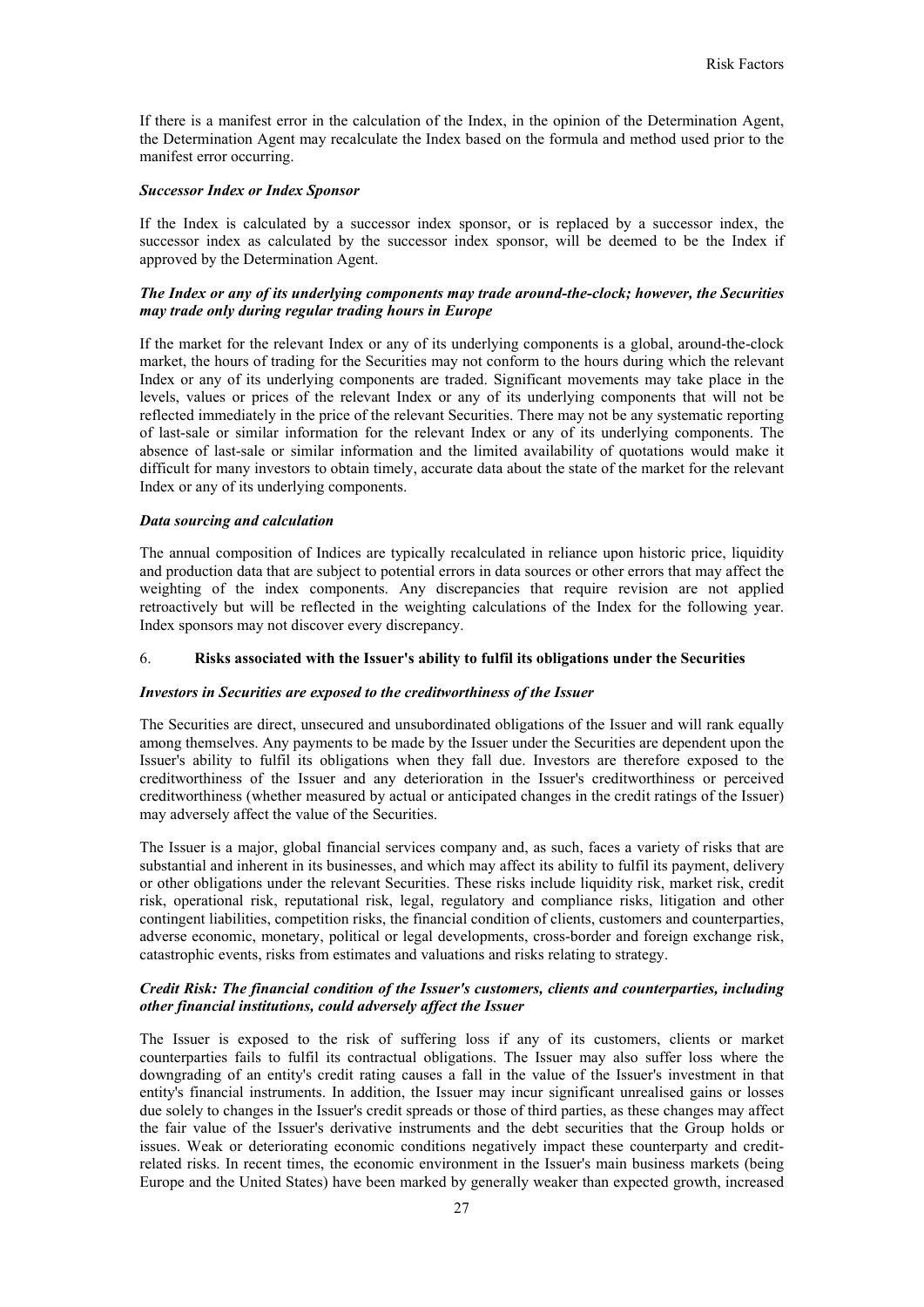unemployment, depressed housing prices, reduced business confidence, rising inflation and contracting GDP. Operations in the Eurozone remain affected by the ongoing sovereign debt crisis, the stresses being exerted on the financial system and the risk that one or more countries may exit the Euro. The current absence of a predetermined mechanism for a member state to exit the Euro means that it is not possible to predict the outcome of such an event and to accurately quantify the impact of such event on the Issuer's profitability, liquidity and capital. If some or all of these conditions persist or worsen, they may have a material adverse effect on the Issuer's operations, financial condition and prospects.

# *Legal and regulatory related risks: The Issuer operates within a highly regulated industry, and the Issuer's businesses and results are significantly affected by the laws and regulations to which it is subject*

As a global financial services firm, the Issuer is subject to extensive and comprehensive regulation under the laws of the various jurisdictions in which it does business. These laws and regulations significantly affect the way that the Issuer does business, and can restrict the scope of its existing businesses and limit its ability to expand its product offerings or to pursue acquisitions, or can make its products and services more expensive for clients and customers. Non-compliance by the Issuer with applicable laws, regulations and codes relevant to the financial services industry could lead to fines and/or substantial monetary damages, public reprimands, damage to reputation, increased prudential requirements, enforced suspension of operations or, in extreme cases, withdrawal of authorisations to operate.

Other significant legal risks faced by the Issuer include the risk that key contractual or intellectual property rights are not adequately protected or are not enforced as originally expected, as well as the risk from regulatory investigations and proceedings and private actions brought by third parties. The nature of any future disputes and legal or regulatory investigations or proceedings, and the likelihood of their occurring, cannot be predicted in advance. Furthermore, the outcome of any on-going disputes and legal or regulatory investigations or proceedings is difficult to predict. However, it is likely that in connection with any such on-going and future matters the Group will incur significant expense and one or more of them could expose the Issuer to substantial monetary damages; other penalties and injunctive relief; potential regulatory restrictions on the Group's business; and/or negative effect on the Group's reputation. Where provisions have already been taken for on-going matters these are based on the best currently available information, however the appropriate level of provisions are kept under ongoing review and there is a risk that provisions may need to be increased to the extent that experience with any such matters is not in line with management estimates.

# *Market Risk: The Issuer's financial position may be adversely affected by changes in both the level and volatility of prices (for example, interest rates, credit spreads, commodity prices, equity prices and foreign exchange rates)*

Market risk is the risk of the Issuer's earnings or capital being reduced due to volatility of trading book positions or an inability to hedge the banking book balance sheet. The Issuer is at risk from its earnings or capital being reduced due to: (i) changes in the level or volatility of positions in its trading books. This includes changes in interest rates, inflation rates, credit spreads, property prices, commodity prices, equity and bond prices and foreign exchange levels; (ii) the Issuer being unable to hedge its banking book balance sheet at prevailing market levels; and (iii) the Issuer's defined pensions benefit obligations increasing or the value of the assets backing these defined pensions benefit obligations decreasing due to changes in both the level and volatility of prices.

Market risk could lead to significantly lower revenues and adversely affect the Issuer's results of operations in future years.

## *Funding Risk: If the Issuer does not effectively manage its liquidity (liquidity risk) and capital ratios (capital risk) its business could suffer*

Funding risk comprises capital risk, liquidity risk and structural risk. Liquidity risk is the risk that the Group is unable to meet its obligations as they fall due resulting in: an inability to support normal business activity, a failure to meet liquidity regulatory requirements; and/or credit rating downgrades. The Issuer is exposed to the risk that it may be unable to meet its obligations as they fall due as a result of a sudden, and potentially protracted, increase in net cash outflows. These outflows could be principally through customer withdrawals, wholesale counterparties removing financing, collateral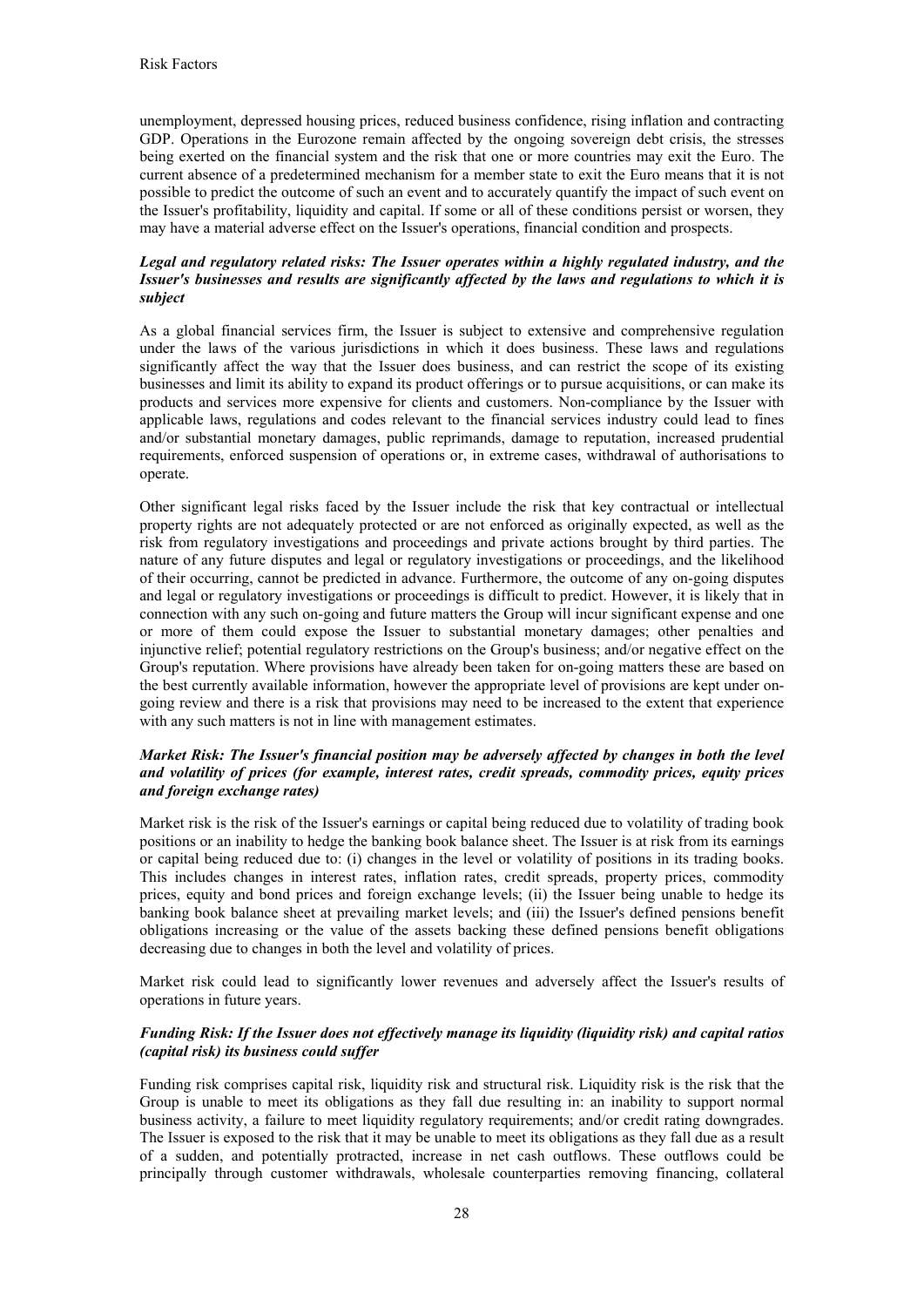posting requirements or loan draw-downs. Any credit rating downgrade as a result of funding constraints in turn could result in further contractual outflows due to collateral posting and potentially loss of unsecured funding.

Capital risk is the risk that the Group is unable to maintain appropriate capital ratios, which could lead to: an inability to support business activity; a failure to meet regulatory requirements; and/or credit rating downgrades, which could also result in increased costs or reduced capacity to raise funding.

In particular, there have been a number of regulatory developments that impact the Issuer's capital requirements; most significantly, Basel 3, which is planned to be adopted into EU law through the fourth Capital Requirements Directive (CRD IV) and Capital Requirements Regulation which have not yet been published. Additional capital requirements may arise from other proposals including the recommendations of the UK Independent Commission on Banking, including with respect to 'ringfencing' separately the trading and non-trading businesses of banks: The Financial Services (Banking Reform) Bill; EU Review; and, section 165 of the Dodd-Frank Act. Increased capital requirements and changes to what is defined to constitute capital may constrain the Issuer's planned activities and could increase costs and contribute to adverse impacts on the Issuer's earnings. In addition, these laws could result in changes to the structure of Barclays, and an increase in the amount of loss-absorbing capital issued by Barclays which could have an adverse impact on profitability, return on equity and financial condition.

Structural risk predominantly arises from the impact on the Issuer's balance sheet of changes in primarily interest rates on income or foreign exchange rates on capital ratios and is, therefore, difficult to predict with any accuracy and may have a material adverse effect on the Issuer's results of operations, financial condition and prospects.

## *Reputation Risk: Damage to the Issuer's reputation could damage its businesses*

Reputational damage can result from the actual or perceived manner in which the Issuer conducts its business activities, from its financial performance, or from actual or perceived practices in the banking and financial industry. Such reputational damage reduces – directly or indirectly – the attractiveness of the Issuer to stakeholders and may lead to negative publicity, loss of revenue, litigation, regulatory or legislative action, loss of existing or potential client business, reduced workforce morale, and difficulties in recruiting talent. Sustained reputational damage could have a materially negative impact on our licence to operate and the value of the Issuer's franchise, which in turn could negatively affect the Issuer's profitability and financial condition.

## *Infrastructure Resilience, Technology and Cyberspace risk could materially adversely affect the Issuer's operations*

The Issuer is exposed to risks to its infrastructure resilience and maintaining a banking infrastructure which allows its customers to access their accounts and make payments in a timely fashion. Any disruption in a customer's access to their account information or delays in making payments will have a significant impact on the Issuer's performance and reputation. Furthermore, there is a growing threat of attacks to the Issuer's systems, customers and the Group's information held on customers and transactions processed through these systems from individuals or groups via cyberspace. Risks to technology and cyber security change rapidly and require continued focus and investment. Failure to protect against such risks may lead to significant financial and legal exposure.

### *Transform Programme*

The Group, as a part of its strategic review and 'Transform Programme', is seeking to restructure its European retail operations to focus on the mass affluent customer segment, manage risk weighted assets more efficiently through run-off of legacy assets in Europe and reduce total costs significantly across the Group. As a result, the Group expects to incur significant restructuring charges and costs associated with implementing the strategic plan. The development and implementation of the restructuring requires difficult, subjective and complex judgements including forecasts of economic conditions in various parts of the world. Failure to successfully implement the Transform Programme could have a material adverse effect on the expected benefits of the Transform Programme and there is a risk the costs associated with implementing the scheme may be higher than the current expectations for its success.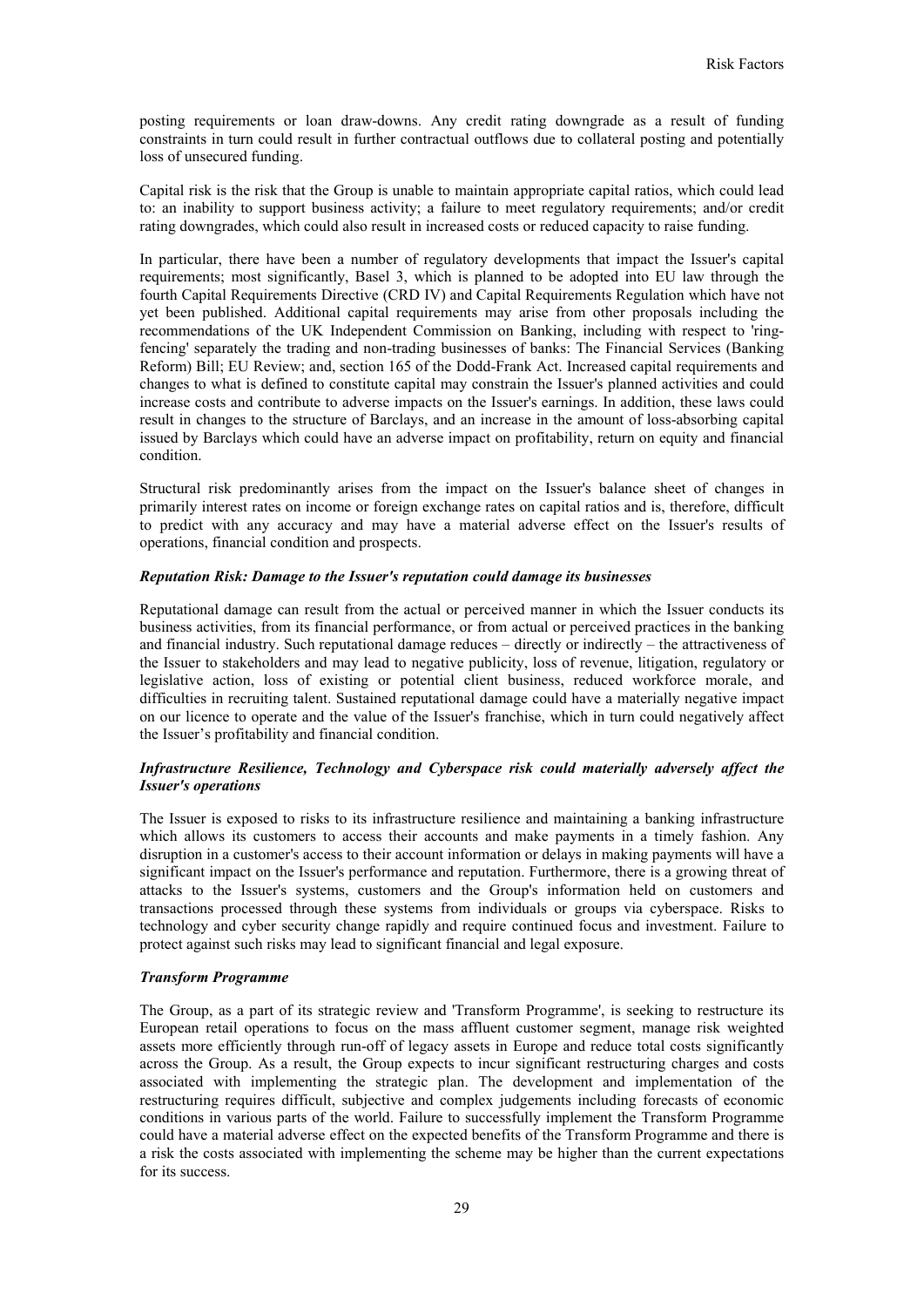# *Taxation risk could materially adversely affect the Issuer's operations*

The Issuer may suffer losses arising from additional tax charges, other financial costs or reputational damage due to: failure to comply with or correctly assess the application of relevant tax law; failure to deal with the tax authorities in a timely, transparent and effective manner; incorrect calculation of tax estimates for reported and forecast tax numbers; or provision of incorrect tax advice.

## *The Issuer is affected by risks affecting its parent company*

The Issuer is also affected by risks affecting its parent company, Barclays PLC. Risks that affect Barclays PLC can also affect the Issuer as there is substantial overlap in the businesses of the Issuer and Barclays PLC. Further, the Issuer can be negatively affected by risks and other events affecting Barclays PLC even where the Issuer is not directly affected. For example, where Barclays PLC's reputation is damaged, the Issuer's reputation would likely also be damaged which could negatively affect the Issuer.

For more information on the risks outlined in this paragraph 6, including information relating to the Issuer's framework for managing risks, please see the section 'Risk Management' in the joint Annual Report of the Issuer and Barclays PLC, as filed with the US Securities and Exchange Commission on Form 20-F (the "**Joint Annual Report**"), from page 69 to page 160, which is incorporated by reference herein.

## 7. **Risks associated with conflicts of interest**

# 7.1 **Conflicts between the Issuer and investors**

The Issuer and its affiliates may engage in trading and market-making activities and may hold long or short positions in instruments or derivative products based on or related to the Underlying Asset for their proprietary accounts or for other accounts under their management. To the extent that the Issuer, directly or through its affiliates, serves as issuer, agent, manager, sponsor or underwriter of such instruments, its interests with respect to such products may be adverse to those of the investors.

In connection with the offering of the Securities, the Issuer and/or any of its affiliates may enter into one or more hedging transactions with respect to the Underlying Asset or related derivatives. In connection with such hedging activities or with respect to proprietary or other trading activities by the Issuer and/or any of its affiliates, the Issuer and/or any of its affiliates may enter into transactions in derivatives related to the Underlying Asset which may, but are not intended to, affect the market price, liquidity or value of the Securities and which could be adverse to the interests of investors. The Issuer and/or any of its affiliates may pursue such hedging or related derivatives actions and take such steps as they deem necessary or appropriate to protect their interests without regard to the consequences for any investor.

Certain affiliates of the Issuer may from time to time, by virtue of their status as underwriter, adviser or otherwise, possess or have access to information relating to the Securities, the Underlying Asset and any derivative instruments referencing them. Such affiliates will not be obliged to and will not disclose any such information to an investor of Securities.

## 7.2 **Determination Agent and conflicts of interest**

As the Determination Agent may be either the Issuer or an affiliate of the Issuer, potential conflicts of interest may exist between the Determination Agent and investors, including with respect to the exercise of certain powers that the Determination Agent has. The Determination Agent has the authority: (i) to determine whether certain specified events relating to Securities have occurred, and (ii) to determine any resulting adjustments and calculations to be made to the Securities as a result of the occurrence of such events. Any determination made by the Determination Agent may adversely affect the value of the Securities.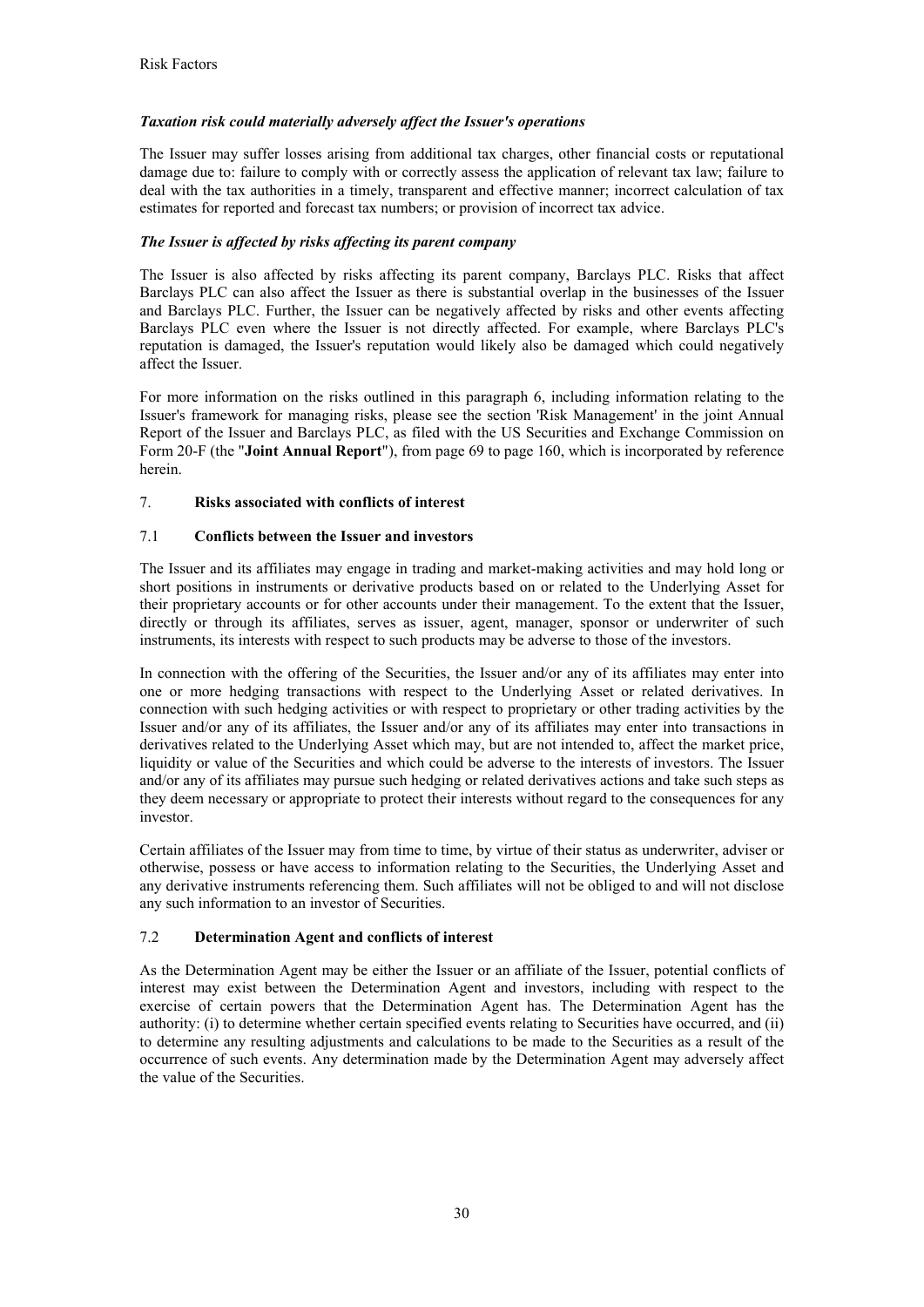## **INFORMATION INCORPORATED BY REFERENCE**

The following information has been filed with the FCA (previously the FSA) and shall be incorporated in, and form part of, this Base Prospectus:

- the unaudited Interim Management Statement of Barclays PLC as filed with the SEC on Form 6-K on Film Number 13779449 on 24 April 2013 in respect of the three months ended 31 March 2013;
- the sections set out below from the joint Annual Report of the Issuer and Barclays PLC, as filed with the US Securities and Exchange Commission (the "**SEC**") on Form 20-F in respect of the years ended 31 December 2011 and 31 December 2012 (the "**Joint Annual Report**"):

| Corporate Governance Report                                                                                                                            | 6 to 29    |
|--------------------------------------------------------------------------------------------------------------------------------------------------------|------------|
| Directors' report                                                                                                                                      | 30 to 34   |
| Board of Directors                                                                                                                                     | 35 to 37   |
| People                                                                                                                                                 | 38         |
| <b>Remuneration Report</b>                                                                                                                             | 39 to 68   |
| <b>Risk Review</b>                                                                                                                                     | 69 to 160  |
| <b>Financial Review</b>                                                                                                                                | 161 to 188 |
| Risk Management                                                                                                                                        | 273 to 303 |
| Shareholder Information                                                                                                                                | 304 to 316 |
| <b>Additional Information</b>                                                                                                                          | 317 to 346 |
| Independent Registered Public Accounting Firm's report for<br>Barclays Bank PLC in respect of the years ended 31<br>December 2011 and 31 December 2012 | 347        |
| Barclays Bank PLC Data                                                                                                                                 | 348 to 363 |

 the Annual Reports of the Issuer containing the audited consolidated financial statements of the Issuer in respect of the years ended 31 December 2011 (the "**2011 Issuer Annual Report**") and 31 December 2012 (the "**2012 Issuer Annual Report**"), respectively.

The Issuer has applied International Financial Reporting Standards ("**IFRS**") as issued by the International Accounting Standards Board and as adopted by the European Union (the "**EU**") in the financial statements incorporated by reference above. An overview of the significant accounting policies for the Issuer is included in the 2011 Issuer Annual Report and the 2012 Issuer Annual Report.

The above documents may be inspected: (i) during normal business hours at the registered office of the Issuer; (ii) at http://group.barclays.com/about-barclays/investor-relations/results-announcements; and (iii) at the specified office of the Issue and Paying Agent as described in the section entitled 'General Information'.

Any information contained in any of the documents specified above which is not incorporated by reference in the Base Prospectus is either not relevant for investors for the purposes of Article 5(1) of the Prospectus Directive or is covered elsewhere in the Base Prospectus.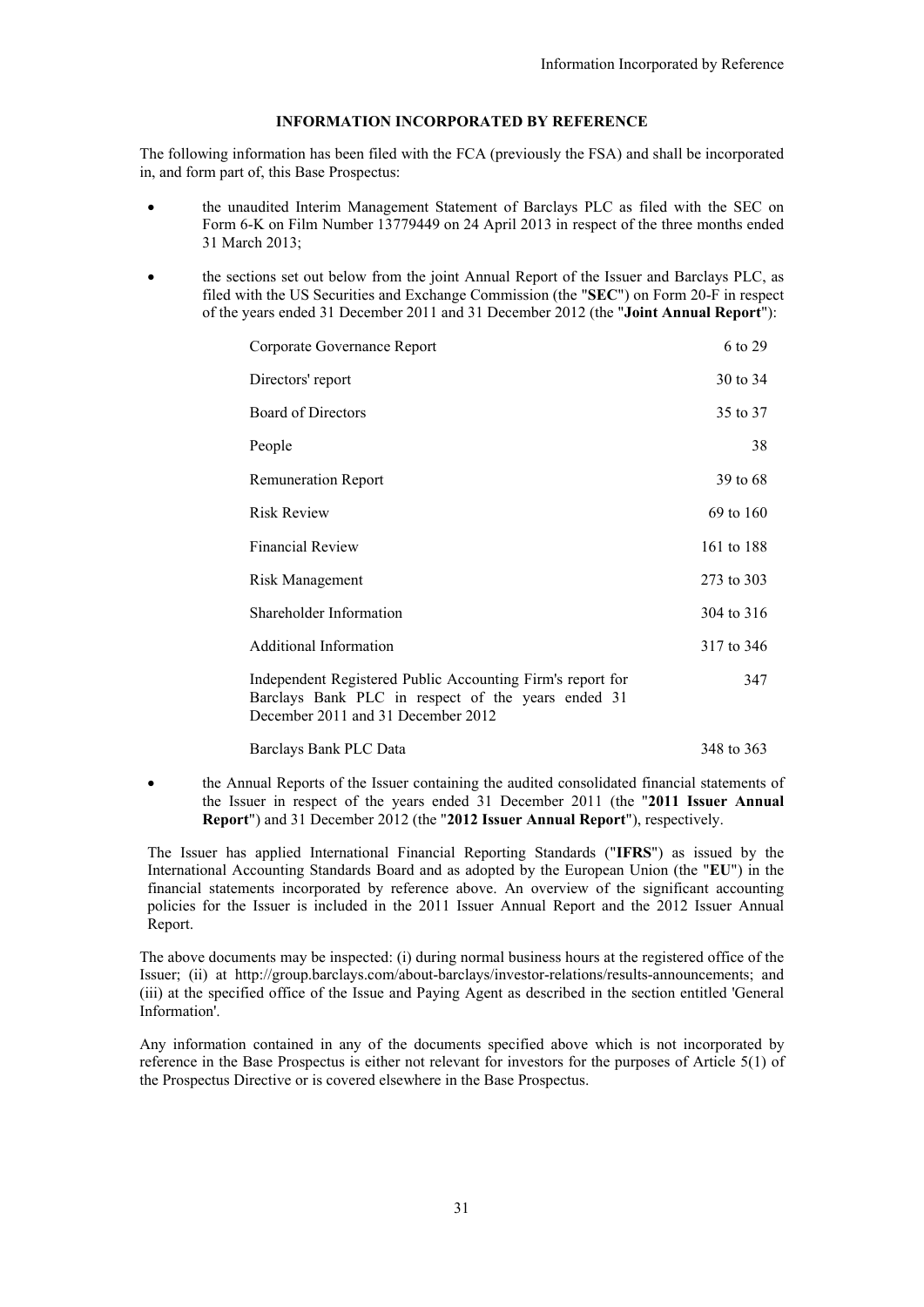# **INFORMATION RELATING TO THE ISSUER**

*This section provides a description of the Issuer's business activities as well as certain financial information in respect of the Issuer.*

## **The Issuer and the Group**

The Issuer is a public limited company registered in England and Wales under number 1026167. The liability of the members of the Issuer is limited. It has its registered and head office at 1 Churchill Place, London, E14 5HP, United Kingdom (telephone number +44 (0)20 7116 1000). The Issuer was incorporated on 7 August 1925 under the Colonial Bank Act 1925 and on 4 October 1971 was registered as a company limited by shares under the Companies Acts 1948 to 1967. Pursuant to The Barclays Bank Act 1984, on 1 January 1985, the Issuer was re-registered as a public limited company and its name was changed from 'Barclays Bank International Limited' to 'Barclays Bank PLC'.

The Issuer and its subsidiary undertakings (taken together, the "**Group**") is a major global financial services provider engaged in retail and commercial banking, credit cards, investment banking, wealth management and investment management services with an extensive international presence in Europe, United States, Africa and Asia. The whole of the issued ordinary share capital of the Issuer is beneficially owned by Barclays PLC, which is the ultimate holding company of the Group.

The short term unsecured obligations of the Issuer are rated A-1 by Standard & Poor's Credit Market Services Europe Limited, P-1 by Moody's Investors Service Ltd. and F1 by Fitch Ratings Limited and the long-term obligations of the Issuer are rated A+ by Standard & Poor's Credit Market Services Europe Limited, A2 by Moody's Investors Service Ltd. and A by Fitch Ratings Limited.

Based on the Group's audited financial information for the year ended 31 December 2012, the Group had total assets of £1,490,747 million (2011: £1,563,402 million), total net loans and advances of £466,627 million (2011: £478,726 million), total deposits of £462,806 million (2011: £457,161 million), and total shareholders' equity of £62,894 million (2011: £65,170 million) (including noncontrolling interests of £2,856 million (2011: £3,092 million)). The profit before tax from continuing operations of the Group for the year ended 31 December 2012 was £99 million (2011: £5,974 million) after credit impairment charges and other provisions of £3,596 million (2011: £3,802 million). The financial information in this paragraph is extracted from the audited consolidated financial statements of the Issuer for the year ended 31 December 2012.

Total net loans and advances include balances relating to both bank and customer accounts.

Total deposits include deposits from bank and customer accounts.

*Investors should have regard to the Issuer and group disclosure set out in the Joint Annual Report (each as defined in the section of this Base Prospectus entitled 'Information Incorporated by Reference').*

## **Acquisitions, Disposals and Recent Developments**

### *Strategic combination of Barclays Africa with Absa Group Limited*

On 6 December 2012, the Issuer announced that it had agreed to combine the majority of its Africa operations (the "**Portfolio**") with Absa Group Limited ("**Absa**"). The proposed strategic combination will be effected by way of an acquisition by Absa of Barclays Africa Limited, the proposed holding company of the Portfolio, for a consideration of 129,540,636 Absa ordinary shares (representing a value of approximately £1.3 billion for Barclays Africa Limited). As a result of the transaction, the Issuer's stake in Absa will increase from 55.5 per cent to 62.3 per cent. The proposed combination is expected to complete in the first half of 2013, subject to fulfilment of conditions precedent, including regulatory approvals across the affected jurisdictions.

## *Acquisition of ING Direct UK*

On 9 October 2012, the Issuer announced that it had agreed to acquire the deposits, mortgages and business assets of ING Direct UK. Under the terms of the transaction, which completed on 5 March 2013, the Issuer acquired, amongst other business assets, a deposit book with balances of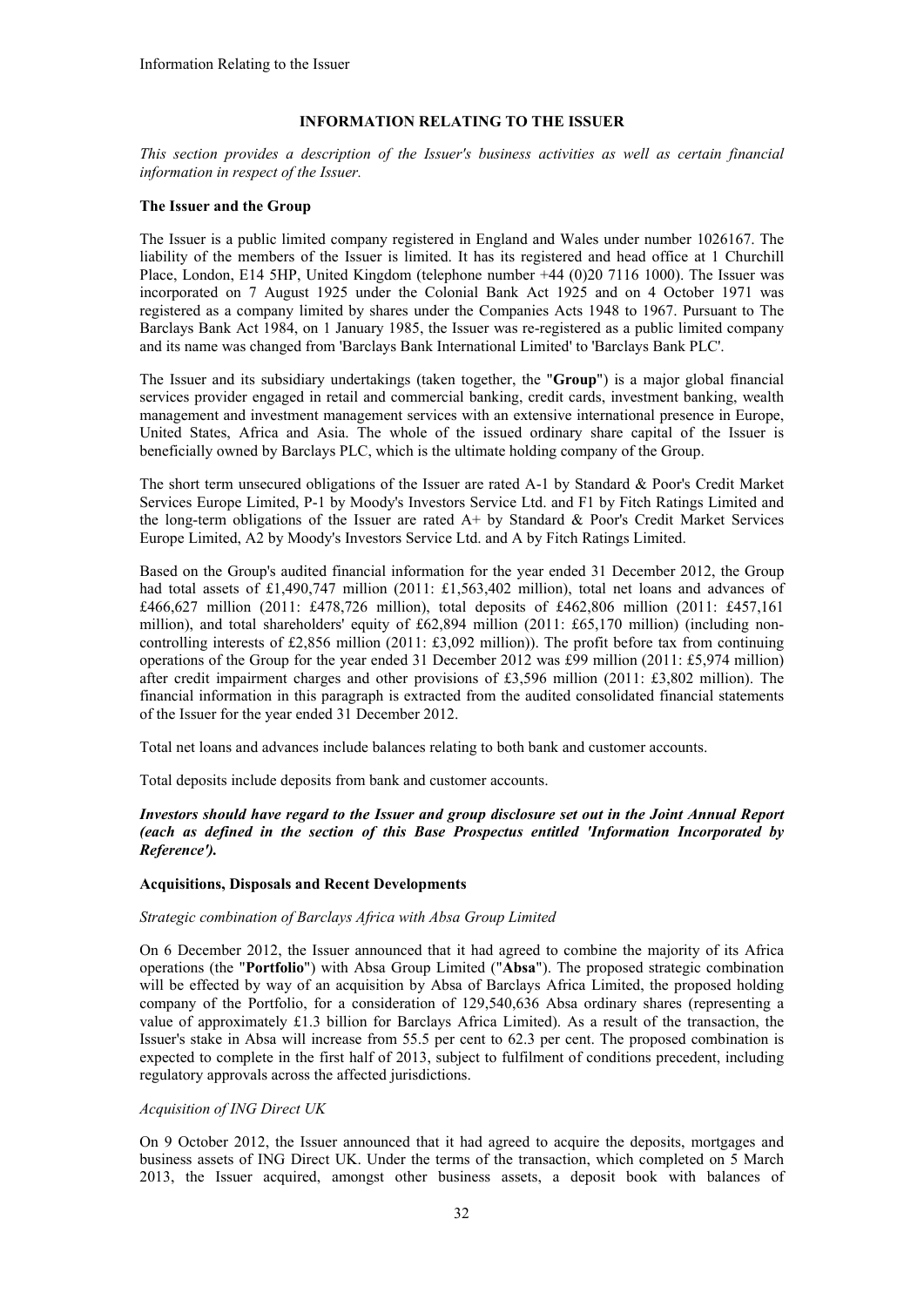approximately £11.4 billion and a mortgage book with outstanding balances of approximately £5.3 billion.

### *Disposal of stake in BlackRock, Inc.*

On 22 May 2012, the Issuer announced that it had agreed to dispose of the Issuer's entire holding in BlackRock, Inc. ("**BlackRock**") pursuant to an underwritten public offer and a partial buy-back by BlackRock. On disposal, the Issuer received net proceeds of approximately US\$ 5.5 billion (£3.5 billion).

### *Impact of Strategic Review*

On 12 February 2013, the Issuer announced the outcome of its strategic review. As a result of certain commitments made in the review, the Issuer incurred a restructuring charge of approximately £514 million in the first quarter of 2013 and expects to incur costs associated with implementing the restructuring plan of £1 billion in 2013, £1 billion in 2014 and £0.7 billion in 2015.

### **Competition and Regulatory Matters**

#### *Regulatory change*

There is continuing political and regulatory scrutiny of the banking industry which, in some cases, is leading to increased or changing regulation which is likely to have a significant effect on the industry.

On 4 February 2013, the UK Government introduced the Financial Services (Banking Reform) Bill (the "**Bill**") to the House of Commons. The Bill would give the UK authorities the powers to implement the key recommendations of the Independent Commission on Banking by requiring, amongst other things, that: (i) the separation of the UK and EEA retail banking activities of UK banks in a legally distinct, operationally separate and economically independent entity (so-called 'ring-fencing'); and (ii) the increase of the loss-absorbing capacity of ring-fenced banks and UK-headquartered global systemically important banks to levels higher than the Basel 3 guidelines. The Bill would also give depositors protected under the Financial Services Compensation Scheme preference if a bank enters insolvency. At the same time, the UK Government announced that it will be bringing forward amendments to the Bill to establish a reserve power allowing the regulator, with approval from the UK Government, to enforce full separation under certain circumstances. The UK Government is expected to publish draft secondary legislation by late summer this year. The UK Government intends that primary and secondary legislation will be in place by the end of this Parliament (May 2015) and that UK banks will be required to be compliant by 1 January 2019.

The US Dodd-Frank Wall Street Reform and Consumer Protection Act contains far reaching regulatory reform including potential reform of the regulatory regime for foreign banks operating in the US which may, amongst other things, require the US subsidiaries of foreign banks to be held under a US intermediate holding company subject to a comprehensive set of prudential and supervisory requirements in the US The full impact on the Issuer's businesses and markets will not be known until the principal implementing rules are adopted in final form by governmental authorities, a process which is under way and which will take effect over several years.

#### *Interchange*

The Office of Fair Trading, as well as other competition authorities elsewhere in Europe, continues to investigate Visa and MasterCard credit and debit interchange rates. These investigations may have an impact on the consumer credit industry as well as having the potential for the imposition of fines. The timing of these cases is uncertain and it is not possible to provide an estimate of the potential financial impact of this matter on the Issuer.

#### *London Interbank Offered Rate*

The FCA (previously the FSA), the US Commodity Futures Trading Commission (the "**CFTC**"), the SEC, the US Department of Justice Fraud Section (the "**DOJ-FS**") and Antitrust Division, the European Commission, The UK Serious Fraud Office and various US state attorneys general are amongst various authorities conducting investigations (the "**Investigations**") into submissions made by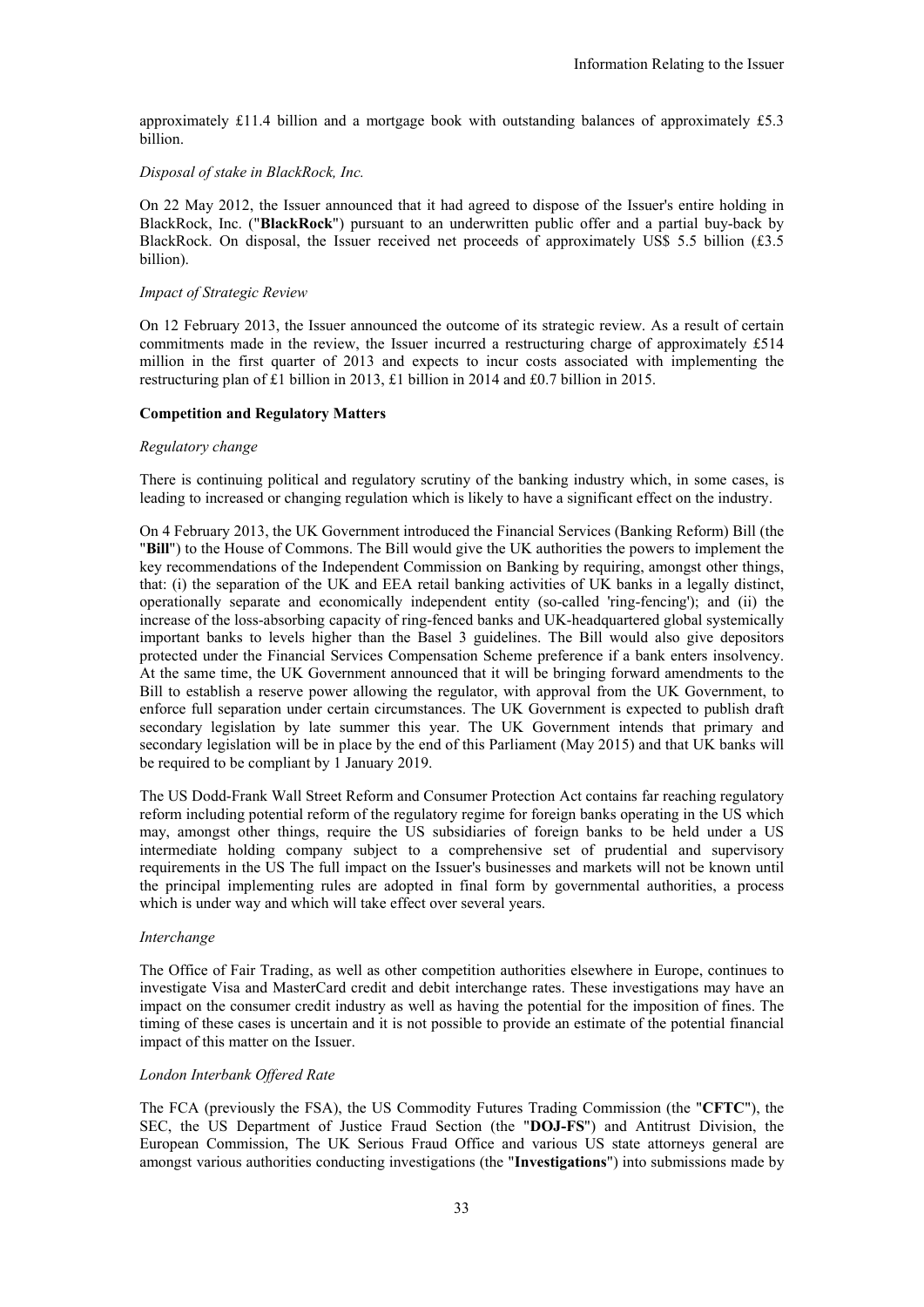the Issuer and other panel members to the bodies that set various interbank offered rates, such as the London Interbank Offered Rate ("**LIBOR**") and the Euro Interbank Offered Rate ("**EURIBOR**").

On 27 June 2012, the Issuer announced that it had reached settlements with the FSA (predecessor to the FCA), the CFTC and the DOJ-FS in relation to their Investigations and the Issuer has agreed to pay total penalties of £290 million (pounds sterling equivalent), which have been reflected in operating expenses for 2012. The settlements were made by entry into a Settlement Agreement with the FSA, a Non-Prosecution Agreement ("**NPA**") with the DOJ-FS and a Settlement Order Agreement with the CFTC. In addition, the Issuer has been granted conditional leniency from the Antitrust Division of the Department of Justice in connection with potential US. antitrust law violations with respect to financial instruments that reference EURIBOR.

The terms of the Settlement Agreement with the FSA are confidential. However, the Final Notice of the FSA, which imposed a financial penalty of £59.5 million, is publicly available on the website of the FCA (previously the FSA). This sets out the reasoning of the FSA for the penalty, references the settlement principles and sets out the factual context and justification for the terms imposed. Summaries of the NPA and the CFTC Order are set out below. The full text of the NPA and the CFTC Order are publicly available on the websites of the DOJ and the CFTC, respectively.

In addition to a US\$ 200 million civil monetary penalty, the CFTC Order requires the Issuer to cease and desist from further violations of specified provisions of the US Commodity Exchange Act and take specified steps to ensure the integrity and reliability of its benchmark interest rate submissions, including LIBOR and EURIBOR, and improve related internal controls. Amongst other things, the CFTC Order requires the Issuer to:

- make its submissions based on certain specified factors, with the Issuer's transactions being given the greatest weight, subject to certain specified adjustments and considerations;
- implement firewalls to prevent improper communications including between traders and submitters;
- prepare and retain certain documents concerning submissions and retain relevant communications;
- implement auditing, monitoring and training measures concerning its submissions and related processes;
- make regular reports to the CFTC concerning compliance with the terms of the CFTC Order;
- use best efforts to encourage the development of rigorous standards for benchmark interest rates; and
- continue to cooperate with the CFTC's ongoing investigation of benchmark interest rates.

As part of the NPA, the Issuer agreed to pay a US\$ 160 million penalty. In addition, the DOJ agreed not to prosecute the Issuer for any crimes (except for criminal tax violations, as to which the DOJ cannot and does not make any agreement) related to the Issuer's submissions of benchmark interest rates, including LIBOR and EURIBOR, contingent upon the Issuer's satisfaction of specified obligations under the NPA. In particular, under the NPA, the Issuer agreed for a period of two years from 26 June 2012, amongst other things, to:

- commit no United States crime whatsoever;
- truthfully and completely disclose non-privileged information with respect to the activities of the Issuer, its officers and employees, and others concerning all matters about which the DOJ inquires of it, which information can be used for any purpose, except as otherwise limited in the NPA;
- bring to the DOJ's attention all potentially criminal conduct by the Issuer or any of its employees that relates to fraud or violations of the laws governing securities and commodities markets; and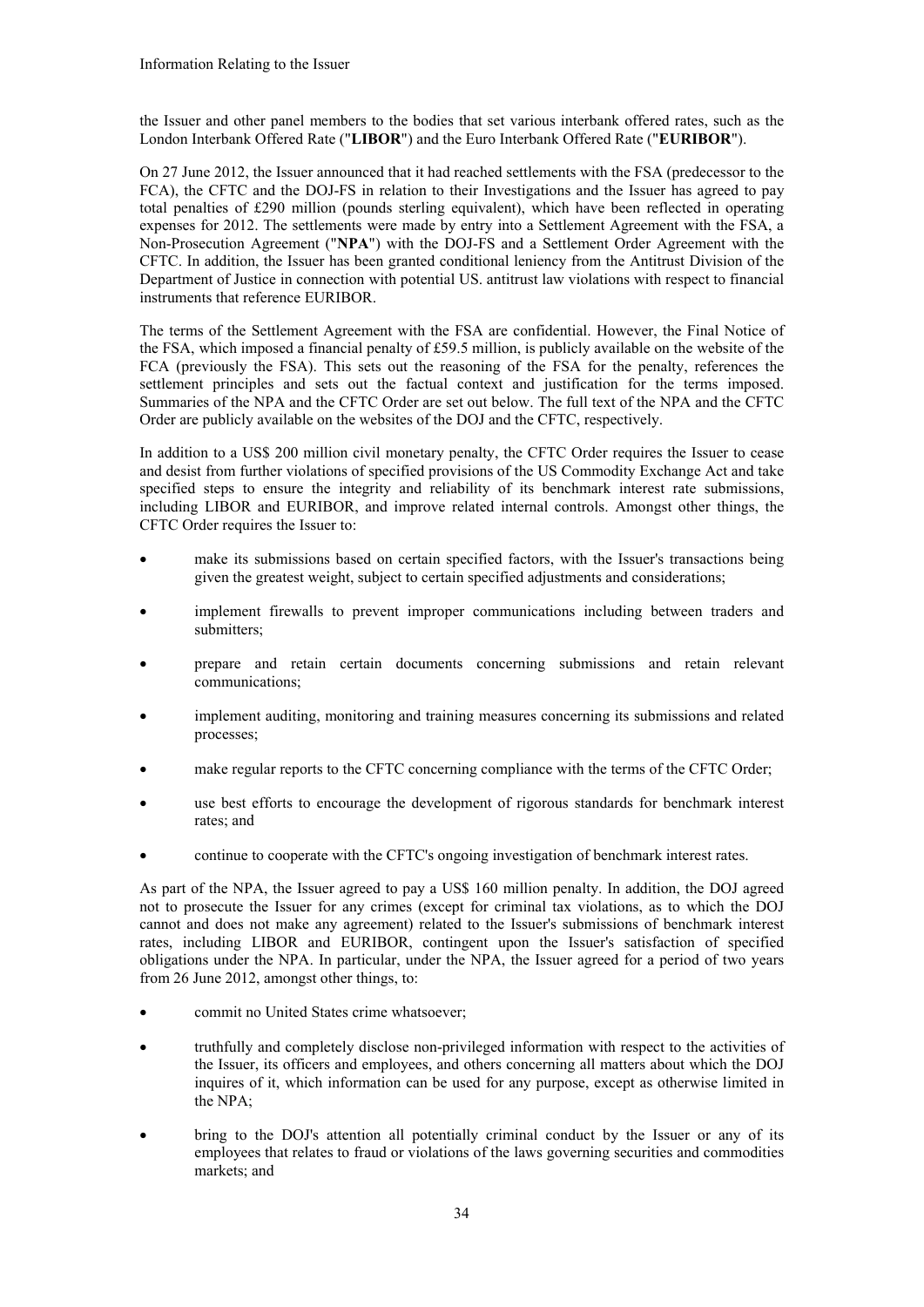bring to the DOJ's attention all criminal or regulatory investigations, administrative proceedings or civil actions brought by any governmental authority in the United States by or against the Issuer or its employees that alleges fraud or violations of the laws governing securities and commodities markets.

The Issuer also agreed to cooperate with the DOJ and other government authorities in the United States in connection with any investigation or prosecution arising out of the conduct described in the NPA, which commitment shall remain in force until all such investigations and prosecutions are concluded. The Issuer also continues to cooperate with the other ongoing investigations.

It is not practicable to provide an estimate of the financial impact of these matters or what effect, if any, that the matters might have upon operating results, cash flows or the Issuer's financial position in any particular period.

Please see '*Legal Proceedings — LIBOR Civil Actions*' for a discussion of litigation arising in connection with the Investigations.

### *Payment Protection Insurance Redress*

On 20 April 2011, the judicial review proceedings brought by the British Banker's Association in October 2010 against the FSA (as predecessor to the FCA) and the Financial Ombudsman Service regarding assessment and redress of payment protection insurance ("**PPI**") complaints were dismissed. On 9 May 2011, the Group announced that it would not be participating in any application for permission to appeal against the High Court judgment and that it had agreed with the FSA that it would process all on-hold and any new complaints from customers about PPI policies that they hold. The Group also announced that, as a goodwill gesture, it would pay out compensation to customers who had PPI complaints put on hold. The Group took a provision of £1 billion in the second quarter of 2011 to cover the cost of future redress and administration. On 26 April 2012, 18 October 2012 and 5 February 2013, following an increase in PPI complaint volumes, the Group announced that it had increased the provision by a further £300 million, £700 million and £600 million, respectively.

The Group will continue to monitor actual claims volumes and the assumptions underlying the calculation of its PPI provision. It is possible that the eventual costs may materially differ to the extent that experience is not in line with management estimates.

#### *Interest Rate Hedging Product Redress*

On 29 June 2012, the FSA (predecessor to the FCA) announced that it had reached agreement with a number of UK banks, including the Issuer, in relation to a review and redress exercise to be carried out in respect of interest rate hedging products sold to small and medium sized enterprises. During the second half of 2012, the Issuer completed a pilot review of a sample of individual cases. On 31 January 2013, the FSA issued a report on the findings of the pilot, along with those conducted by a number of other banks. The report included a number of changes and clarifications to the requirements under which the main review and redress exercise should be conducted. The Issuer has agreed to conduct the exercise in line with the approach set out in this report and will commence shortly. Our current analysis suggests that there are approximately 4,000 private or retail classified customers to which interest rate hedging products were sold within the relevant timeframe, of which approximately 3,000 are likely to be categorised as non-sophisticated under the terms of the agreement.

As at 30 June 2012, a provision of £450 million was recognised, reflecting management's initial estimate of future redress to customers categorised as non-sophisticated and related costs. As at 31 December 2012, an additional provision of £400 million was recognised, reflecting the results of the pilot review, an updated estimate of administrative costs and the greater clarity afforded by the implementation requirements agreed with the FSA. The provision recognised in the balance sheet as at 31 December 2012 is £814 million, after utilisation of £36 million during 2012, primarily related to administrative costs. During the first quarter of 2013 a further £55 million of the provision was utilised. The provision reflects the Issuer's best current estimate of the ultimate cost.

The pilot exercise provides the best currently available information upon which to base an estimate. However, the ultimate cost of the exercise will depend on the extent and nature of redress payable across the impacted population. This will be impacted by a number of factors, including: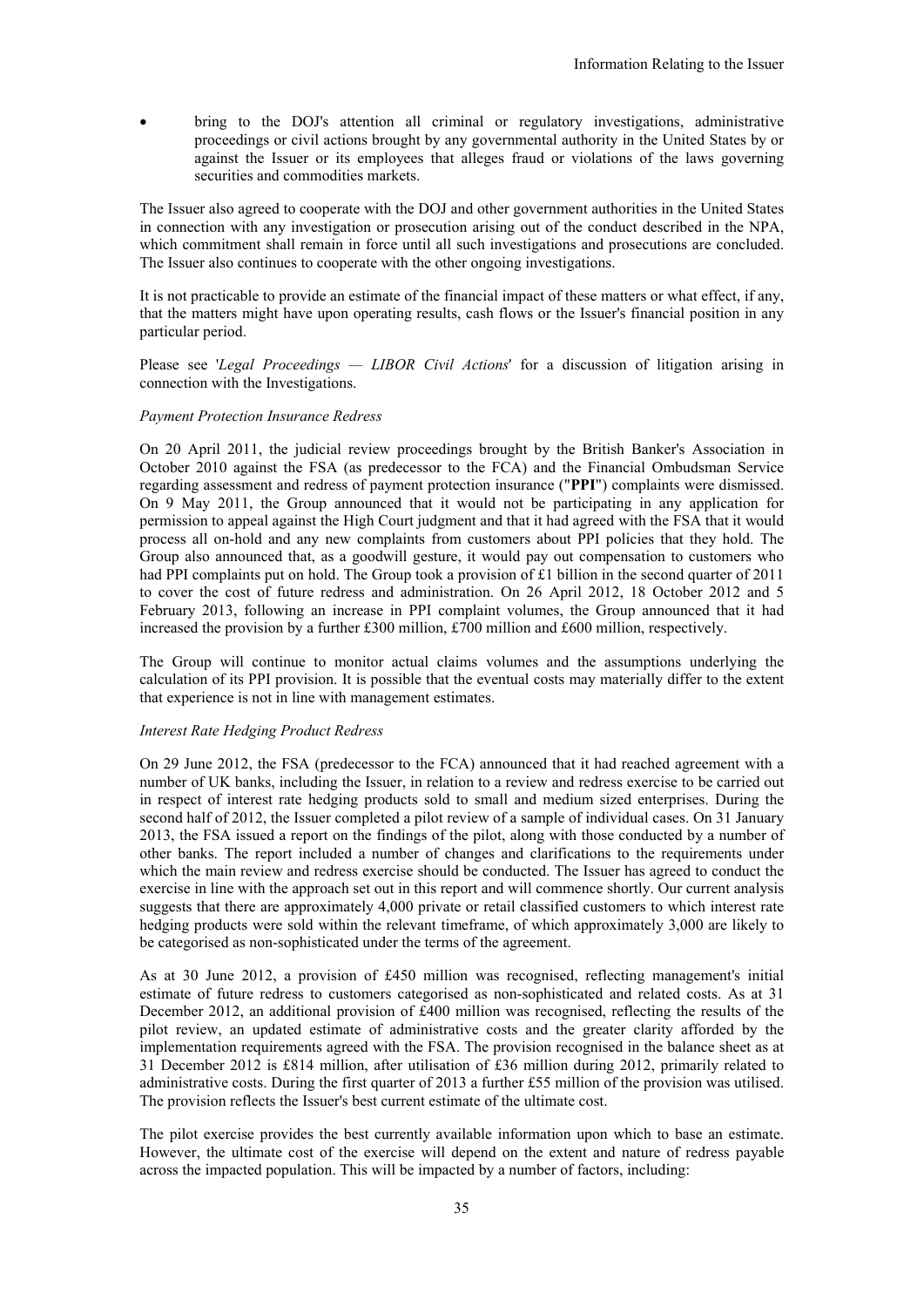- the number of customers for which the Issuer is deemed not to have complied with relevant regulatory requirements at the time of sale;
- the nature of any redress offered by the Issuer, in particular whether existing products are terminated or replaced with alternative products; and
- the level of reasonably foreseeable consequential loss payable.

The appropriate provision level will be kept under ongoing review as the main redress and review exercise progresses.

## *FERC Investigation*

The United States Federal Energy Regulatory Commission (the "**FERC**") Office of Enforcement has been investigating the Group's power trading in the western US with respect to the period from late 2006 through 2008. On 31 October 2012, the FERC issued a public Order to Show Cause and Notice of Proposed Penalties ("**Order and Notice**") against the Issuer in relation to this matter. In the Order and Notice the FERC asserts that the Issuer violated the FERC's Anti-Manipulation Rule by manipulating the electricity markets in and around California from November 2006 to December 2008. The FERC is proposing that the Issuer pay a US\$ 435 million civil penalty and disgorge an additional US\$ 34.9 million of profits plus interest. The Issuer intends to vigorously defend this matter.

## *Other Regulatory Investigations*

The FCA (previously the FSA) and the Serious Fraud Office are both investigating certain commercial agreements between the Issuer and Qatari interests and whether these may have related to the Issuer's capital raisings in June and November 2008. The FCA investigation involves four current and former senior employees, including Chris Lucas, Group Finance Director as well as the Issuer. The FSA (predecessor to the FCA) enforcement investigation began in July 2012 and the Serious Fraud Office commenced its investigation in August 2012.

In October 2012 the Issuer was informed by the US Department of Justice and the US Securities and Exchange Commission that they had commenced an investigation into whether the Group's relationships with third parties who assist the Issuer to win or retain business are compliant with the United States Foreign Corrupt Practices Act.

The Issuer is co-operating with all the authorities fully. It is not possible to estimate the financial impact upon the Issuer should any adverse findings be made.

# **Directors**

The Directors of the Issuer, each of whose business address is 1 Churchill Place, London E14 5HP, United Kingdom, their functions in relation to the Group and their principal outside activities (if any) of significance to the Group are as follows:

| Name                | Function(s) within the Group | Principal outside activities                                                                                                  |
|---------------------|------------------------------|-------------------------------------------------------------------------------------------------------------------------------|
| Sir David Walker    | Chairman                     |                                                                                                                               |
| Antony Jenkins      | Group Chief Executive        |                                                                                                                               |
| Chris Lucas         | Group Finance Director       |                                                                                                                               |
| David Booth         | Non-Executive Director       | Director, East Ferry Investors Inc.                                                                                           |
| Tim Breedon         | Non-Executive Director       | οf<br>Director.<br>Ministry<br>Non-Executive<br>Justice                                                                       |
| <b>Fulvio Conti</b> | Non-Executive Director       | Chief<br>Officer,<br>Executive<br>Enel<br>$SpA$ ;<br>Director, AON Corporation; Independent<br>Director, RCS MediaGroup S.p.A |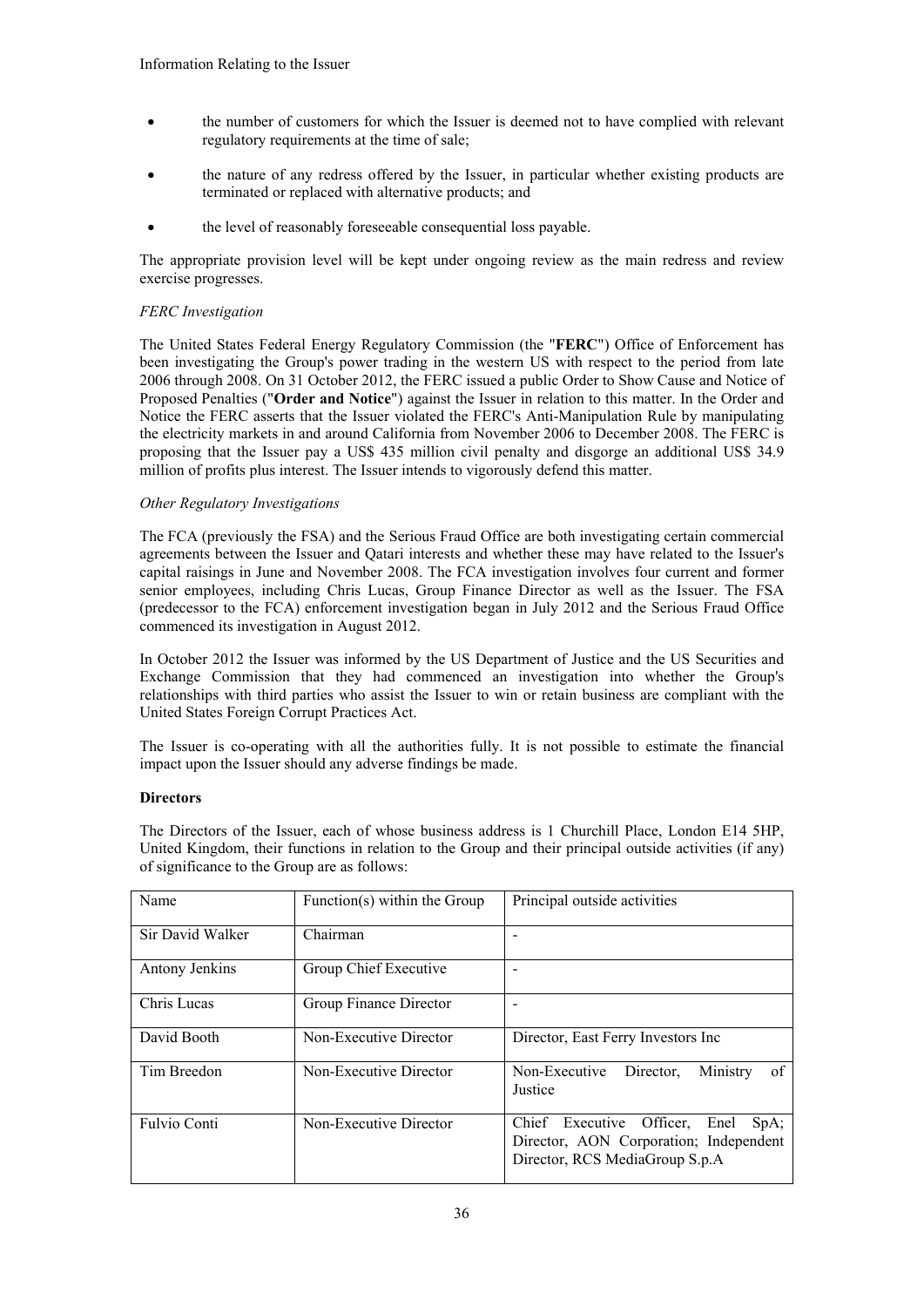| Simon Fraser          | Non-Executive Director                                    | Non-Executive Director, Fidelity Japanese<br>Values Plc and Fidelity European Values<br>Plc; Chairman, Foreign & Colonial<br>Investment Trust PLC; Chairman,<br>Merchants Trust PLC; Non-Executive<br>Director, Ashmore Group PLC |
|-----------------------|-----------------------------------------------------------|-----------------------------------------------------------------------------------------------------------------------------------------------------------------------------------------------------------------------------------|
| Reuben Jeffery III    | Non-Executive Director                                    | Senior Adviser, Center for Strategic &<br>International Studies; Chief Executive<br>Officer, Rockefeller & Co., Inc.                                                                                                              |
| Dambisa Moyo          | Non-Executive Director                                    | Non-Executive Director, SABMiller plc;<br>Non-Executive Director, Barrick Gold<br>Corporation                                                                                                                                     |
| Sir Michael Rake      | Deputy Chairman and Senior<br><b>Independent Director</b> | Chairman, BT Group PLC; Director,<br>McGraw-Hill Companies                                                                                                                                                                        |
| Sir John Sunderland   | Non-Executive Director                                    | Chairman, Merlin Entertainments Group;<br>Non-Executive Director, AFC Energy plc                                                                                                                                                  |
| Diane de Saint Victor | Non-Executive Director                                    | General Counsel, Company Secretary and a<br>member of the Group Executive<br>Committee of ABB Limited                                                                                                                             |

No potential conflicts of interest exist between any duties to the Issuer of the Directors listed above and their private interests or other duties.

#### **Employees**

As at 31 December 2012, the total number of persons employed by the Group (full time equivalents) was 139,200 (2011: 141,100).

#### **Legal Proceedings**

#### *Lehman Brothers*

On 15 September 2009, motions were filed in the United States Bankruptcy Court for the Southern District of New York (the "**Bankruptcy Court**") by Lehman Brothers Holdings Inc. ("**LBHI**"), the SIPA Trustee for Lehman Brothers Inc. (the "**Trustee**") and the Official Committee of Unsecured Creditors of Lehman Brothers Holdings Inc. (the "**Committee**"). All three motions challenged certain aspects of the transaction pursuant to which Barclays Capital Inc. ("**BCI**") and other companies in the Group acquired most of the assets of Lehman Brothers Inc. ("**LBI**") in September 2008 and the court order approving such sale (the "**Sale**"). The claimants were seeking an order voiding the transfer of certain assets to BCI; requiring BCI to return to the LBI estate alleged excess value BCI received; and declaring that BCI is not entitled to certain assets that it claims pursuant to the sale documents and order approving the Sale (the "**Rule 60 Claims**"). On 16 November 2009, LBHI, the Trustee and the Committee filed separate complaints in the Bankruptcy Court asserting claims against BCI based on the same underlying allegations as the pending motions and seeking relief similar to that which is requested in the motions. On 29 January 2010, BCI filed its response to the motions and also filed a motion seeking delivery of certain assets that LBHI and LBI have failed to deliver as required by the sale documents and the court order approving the Sale (together with the Trustee's competing claims to those assets, the "**Contract Claims**"). Approximately US\$ 4.5 billion (£2.8 billion) of the assets acquired as part of the acquisition had not been received by 31 December 2012, approximately US\$ 3.0 billion (£1.9 billion) of which were recognised as part of the accounting for the acquisition and are included in the balance sheet as at 31 December 2012. This results in an effective provision of US\$ 1.5 billion (£0.9 billion) against the uncertainty inherent in the litigation and issues relating to the recovery of certain assets held by institutions outside the United States.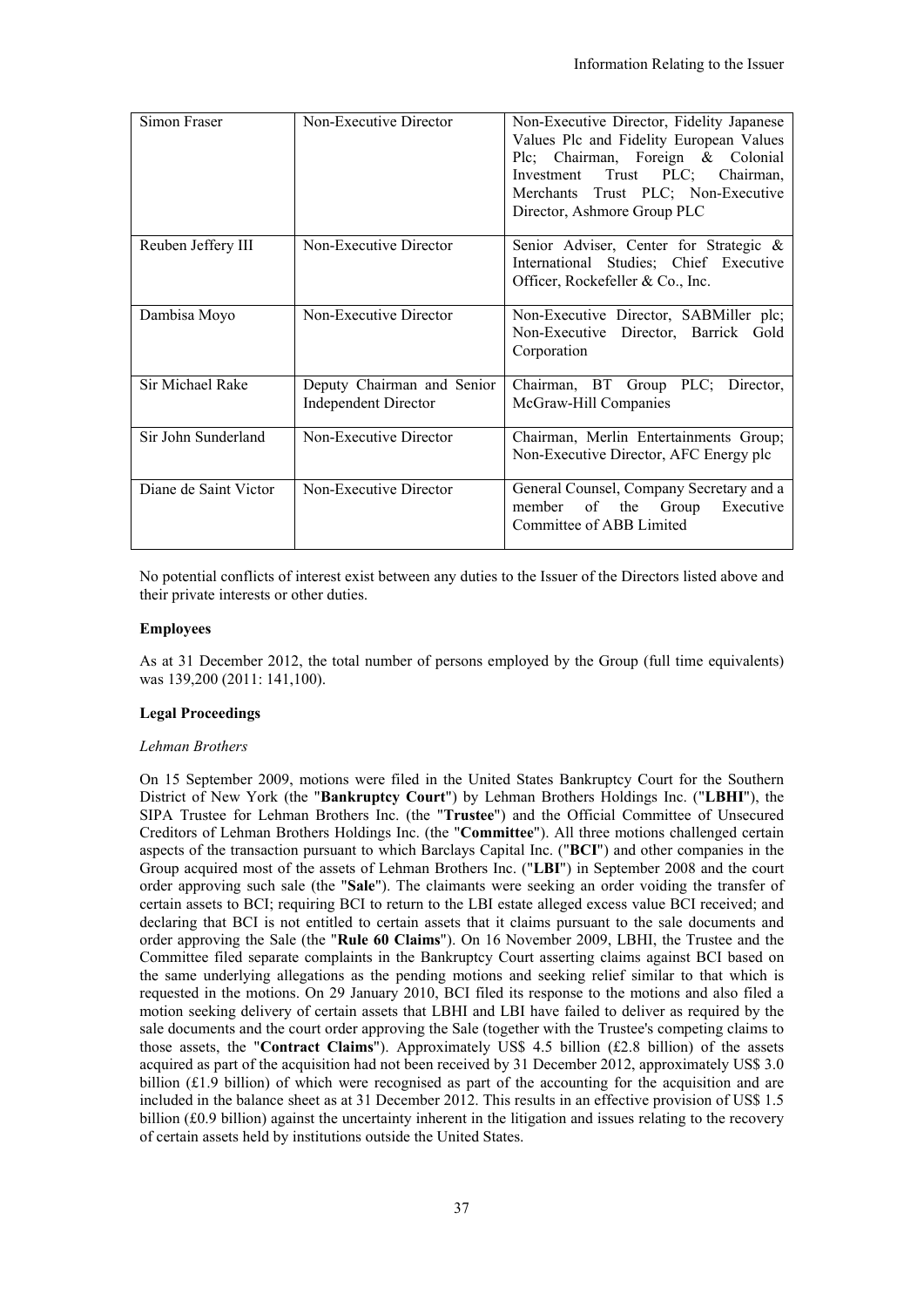On 22 February 2011, the Bankruptcy Court issued its Opinion in relation to these matters, rejecting the Rule 60 Claims and deciding some of the Contract Claims in the Trustee's favour and some in favour of BCI. On 15 July 2011, the Bankruptcy Court entered final Orders implementing its Opinion. BCI and the Trustee each appealed the Bankruptcy Court's adverse rulings on the Contract Claims to the United States District Court for the Southern District of New York (the "**District Court**"). LBHI and the Committee did not pursue an appeal from the Bankruptcy Court's ruling on the Rule 60 Claims. After briefing and argument, the District Court issued its Opinion on 5 June 2012 in which it reversed one of the Bankruptcy Court's rulings on the Contract Claims that had been adverse to BCI and affirmed the Bankruptcy Court's other rulings on the Contract Claims. On 17 July 2012, the District Court issued an amended Opinion, correcting certain errors but not otherwise affecting the rulings, and an agreed judgment implementing the rulings in the Opinion (the "**Judgment**"). BCI and the Trustee have each appealed the adverse rulings of the District Court to the United States Court of Appeals for the Second Circuit.

Under the Judgment, BCI is entitled to receive: (i) US\$ 1.1 billion (£0.7 billion) from the Trustee in respect of 'clearance box' assets; (ii) property held at various institutions to secure obligations under the exchange-traded derivatives transferred to BCI in the Sale (the "**ETD Margin**"), subject to the proviso that BCI will be entitled to receive US\$ 507 million (£0.3 billion) of the ETD Margin only if and to the extent the Trustee has assets available once the Trustee has satisfied all of LBI's customer claims; and (iii) US\$ 769 million (£0.5 billion) from the Trustee in respect of LBI's 15c3-3 reserve account assets only if and to the extent the Trustee has assets available once the Trustee has satisfied all of LBI's customer claims.

A portion of the ETD Margin which has not yet been recovered by BCI or the Trustee is held or owed by certain institutions outside the United States (including several Lehman affiliates that are subject to insolvency or similar proceedings). As at the date of this Base Prospectus, the Issuer cannot reliably estimate how much of the ETD Margin held or owed by such institutions BCI is ultimately likely to receive. Further, the Issuer cannot reliably estimate (as at the date of this Base Prospectus) if and to the extent the Trustee will have assets remaining available to it to pay BCI the US\$ 507 million  $(£0.3)$ billion) in respect of ETD Margin or the US\$ 769 million (£0.5 billion) in respect of LBI's 15c3-3 reserve account assets after satisfying all of LBI's customer claims. In this regard, the Trustee announced in October 2012 that if his proposed settlement agreements with LBHI and with the administrator for the liquidation of Lehman Brothers Inc. (Europe) are approved by the relevant courts, then the Trustee should be in position to satisfy all customer claims and make meaningful distributions to creditors (without having to use any of the assets that BCI claims). If the District Court's rulings were to be unaffected by future proceedings, conservatively assuming no recovery by BCI of any of the ETD Margin not yet recovered by BCI or the Trustee that is held or owed by institutions outside the United States and no recovery by BCI of the US\$ 507 million (£0.3 billion) in respect of ETD Margin or the US\$ 769 million (£0.5 billion) in respect of LBI's 15c3-3 reserve account assets, the Issuer estimates its loss would be approximately US\$ 0.9 billion (£0.5 billion). Under the same scenario, but assuming the Trustee's proposed settlement agreements with LBHI and the administrator for the liquidation of Lehman Brothers Inc. (Europe) are implemented, and result in the receipt by BCI of the US\$ 507 million ETD Margin and US\$ 769 million in respect of the 15c3-3 reserve account assets, the Issuer estimates its profit would be approximately US\$ 0.4 billion (£0.2 billion) plus the value of any recovery of the ETD Margin held or owed by institutions outside of the United States. In this context, the Issuer is satisfied with the valuation of the asset recognised on its balance sheet and the resulting level of effective provision.

#### *American Depositary Shares*

The Issuer, Barclays PLC and various current and former members of Barclays PLC's Board of Directors have been named as defendants in five proposed securities class actions (which have been consolidated) pending in the United States District Court for the Southern District of New York (the "**Court**"). The consolidated amended complaint, dated 12 February 2010, alleges that the registration statements relating to American Depositary Shares representing Preferred Stock, Series 2, 3, 4 and 5 (the "**ADS**") offered by the Issuer at various times between 2006 and 2008 contained misstatements and omissions concerning (amongst other things) the Issuer's portfolio of mortgage-related (including US subprime-related) securities, the Issuer's exposure to mortgage and credit market risk and the Issuer's financial condition. The consolidated amended complaint asserts claims under sections 11, 12(a)(2) and 15 of the Securities Act of 1933. On 5 January 2011, the Court issued an order and, on 7 January 2011, judgment was entered, granting the defendants' motion to dismiss the complaint in its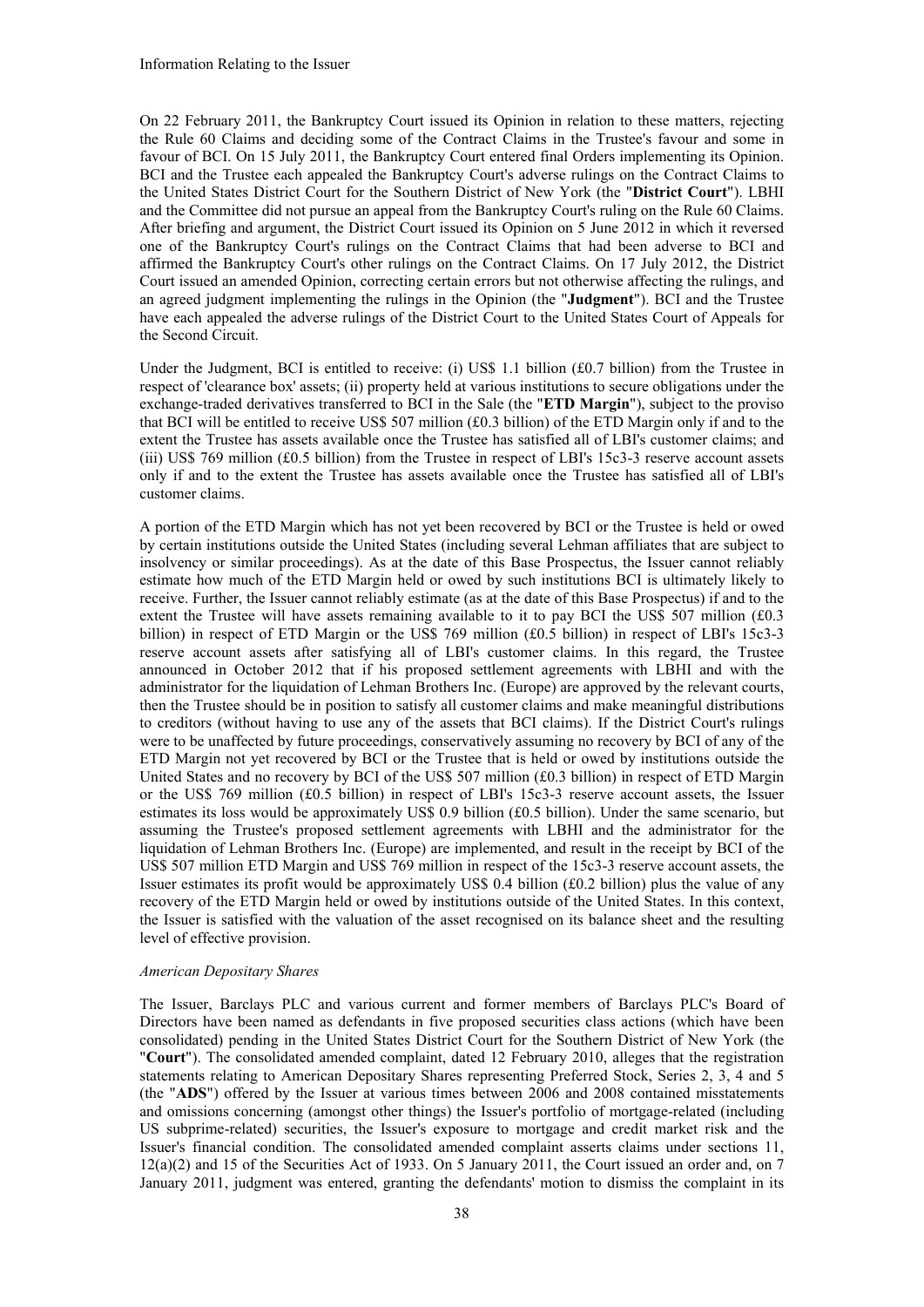entirety and closing the case. On 4 February 2011, the plaintiffs filed a motion asking the Court to reconsider in part its dismissal order. On 31 May 2011, the Court denied in full the plaintiffs' motion for reconsideration. The plaintiffs have appealed both decisions (the grant of the defendants' motion to dismiss and the denial of the plaintiffs' motion for reconsideration) to the United States Court of Appeals for the Second Circuit. Oral argument was held on 18 October 2012.

The Issuer considers that these ADS-related claims against it are without merit and is defending them vigorously. As at the date of this Base Prospectus, it is not practicable to estimate the Issuer's possible loss in relation to these claims or any effect that they might have upon operating results in any particular financial period.

# *US Federal Housing Finance Agency and Other Residential Mortgage-Backed Securities Litigation*

The US Federal Housing Finance Agency ("**FHFA**"), acting for two US government sponsored enterprises, Fannie Mae and Freddie Mac (collectively, the "**GSEs**"), filed lawsuits against 17 financial institutions in connection with the GSEs' purchases of residential mortgage-backed securities ("**RMBS**"). The lawsuits allege, amongst other things, that the RMBS offering materials contained materially false and misleading statements and/or omissions. The Issuer and/or certain of its affiliates or former employees are named in two of these lawsuits, relating to sales between 2005 and 2007 of RMBS, in which BCI was lead or co-lead underwriter.

Both complaints demand, amongst other things: rescission and recovery of the consideration paid for the RMBS; and recovery for the GSEs' alleged monetary losses arising out of their ownership of the RMBS. The complaints are similar to other civil actions filed against the Issuer and/or certain of its affiliates by other plaintiffs, including the Federal Home Loan Bank of Seattle, Federal Home Loan Bank of Boston, Federal Home Loan Bank of Chicago, Cambridge Place Investment Management, Inc., HSH Nordbank AG (and affiliates), Sealink Funding Limited, Landesbank Baden-Württemberg (and affiliates), Deutsche Zentral-Genossenschaftsbank AG (and affiliates) and Stichting Pensioenfonds ABP, Royal Park Investments SA/NV, Bayerische Landesbank, John Hancock Life Insurance Company (and affiliates), Prudential Life Insurance Company of America (and affiliates) and the National Credit Union Administration relating to purchases of RMBS. The Issuer considers that the claims against it are without merit and intends to defend them vigorously.

The original amount of RMBS related to the claims against the Issuer in the FHFA cases and the other civil actions against the Group totalled approximately US\$ 8.5 billion, of which approximately US\$ 2.7 billion was outstanding as at 31 December 2012. Cumulative losses reported on these RMBS as at 31 December 2012 were approximately US\$ 0.4 billion. If the Issuer were to lose these cases the Issuer believes it could incur a loss of up to the outstanding amount of the RMBS at the time of judgment (taking into account further principal payments after 31 December 2012), plus any cumulative losses on the RMBS at such time and any interest, fees and costs, less the market value of the RMBS at such time. The Issuer has estimated the total market value of the RMBS as at 31 December 2012 to be approximately US\$ 1.6 billion. The Issuer may be entitled to indemnification for a portion of any losses. These figures do not include two related class actions brought on behalf of a putative class of investors in RMBS issued by Countrywide and underwritten by BCI and other underwriters, in which the Issuer is indemnified by Countrywide.

## *Devonshire Trust*

On 13 January 2009, the Issuer commenced an action in the Ontario Superior Court (the "**Ontario Court**") seeking an order that its early terminations earlier that day of two credit default swaps under an ISDA Master Agreement with the Devonshire Trust ("**Devonshire**"), an asset-backed commercial paper conduit trust, were valid. On the same day, Devonshire purported to terminate the swaps on the ground that the Issuer had failed to provide liquidity support to Devonshire's commercial paper when required to do so. On 7 September 2011, the Ontario Court ruled that the Issuer's early terminations were invalid, Devonshire's early terminations were valid and, consequently, Devonshire was entitled to receive back from the Issuer cash collateral of approximately C\$ 533 million together with accrued interest thereon. The Issuer is appealing the Ontario Court's decision. If the Ontario Court's decision were to be unaffected by future proceedings, the Issuer estimates that its loss would be approximately C\$ 500 million, less any impairment provisions taken by the Issuer for this matter.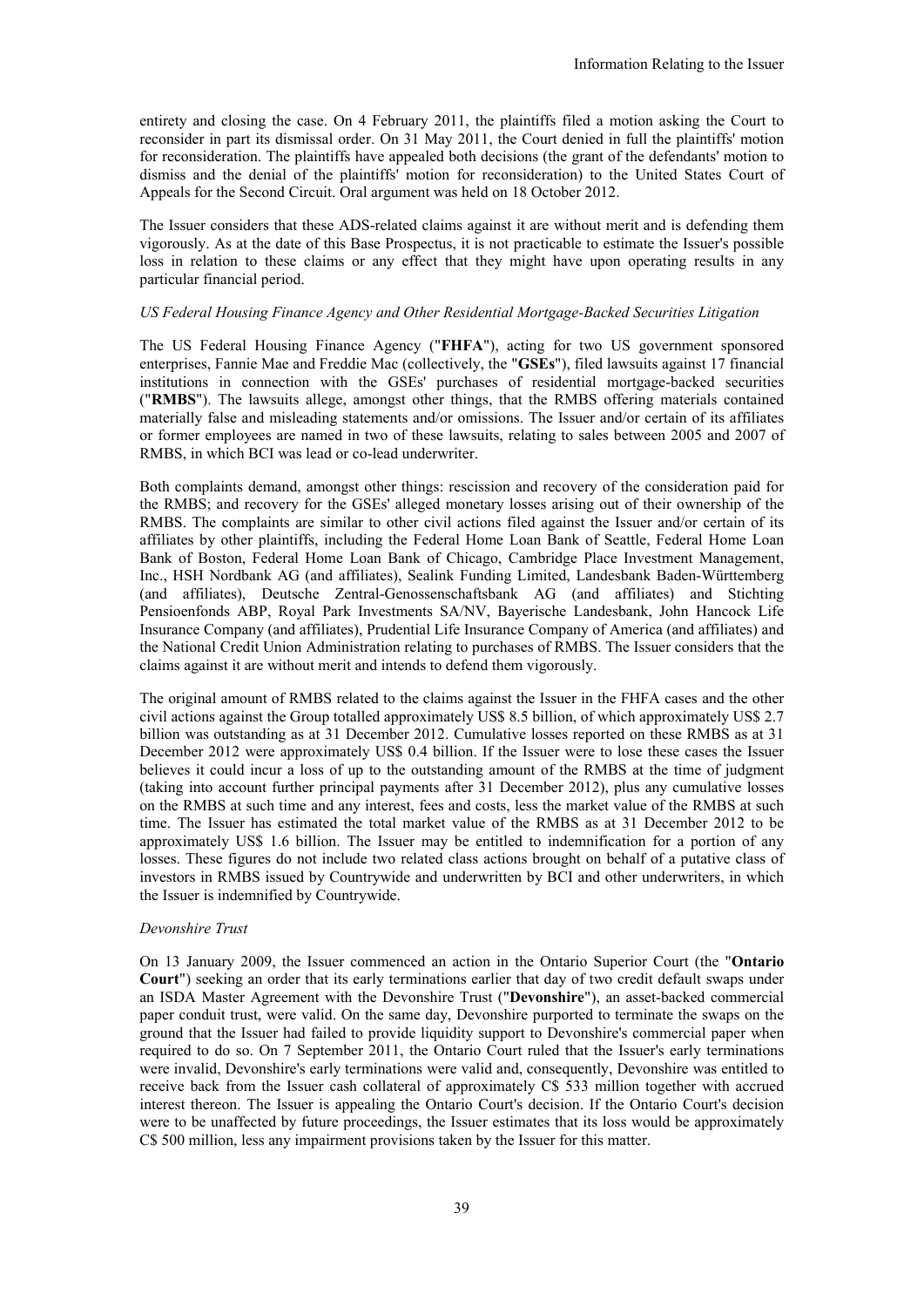## *LIBOR Civil Actions*

The Issuer and other banks have been named as defendants in class action and non-class action lawsuits pending in United States Federal Courts in connection with their roles as contributor panel banks to US Dollar LIBOR, the first of which was filed on 15 April 2011. The complaints are substantially similar and allege, amongst other things, that the Issuer and the other banks individually and collectively violated various provisions of the Sherman Act, the US Commodity Exchange Act, the Racketeer Influenced and Corrupt Organizations Act ("**RICO**"). and various state laws by suppressing or otherwise manipulating US Dollar LIBOR rates. The lawsuits seek an unspecified amount of damages and trebling of damages under the Sherman and RICO Acts. The proposed class actions purport to be brought on behalf of (amongst others) plaintiffs that (i) engaged in US Dollar LIBOR-linked over-thecounter transactions; (ii) purchased US Dollar LIBOR-linked financial instruments on an exchange; (iii) purchased US Dollar LIBOR-linked debt securities; (iv) purchased adjustable-rate mortgages linked to US Dollar LIBOR; or (v) issued loans linked to US Dollar LIBOR.

An additional class action was commenced on 30 April 2012 in the United States District Court for the Southern District of New York (the "**District Court**") against the Issuer and other Japanese Yen LIBOR panel banks by plaintiffs involved in exchange-traded derivatives. The complaint also names members of the Japanese Bankers Association's Euroyen Tokyo Interbank Offered Rate ("**TIBOR**") panel, of which the Issuer is not a member. The complaint alleges, amongst other things, manipulation of the Euroyen TIBOR and Yen LIBOR rates and breaches of US antitrust laws between 2006 and 2010.

A further class action was commenced on 6 July 2012 in the District Court against the Issuer and other EURIBOR panel banks by plaintiffs that purchased or sold EURIBOR-related financial instruments. The complaint alleges, amongst other things, manipulation of the EURIBOR rate and breaches of the Sherman Act and the US Commodity Exchange Act beginning as early as 1 January 2005 and continuing through to 31 December 2009. The plaintiffs voluntarily withdrew this complaint on 23 August 2012.

On 21 February 2013, a class action was commenced in the United States District Court for the Northern District of Illinois against the Issuer and other EURIBOR panel banks by plaintiffs that purchased or sold a NYSE LIFFE EURIBOR futures contract. The complaint alleges manipulation of the EURIBOR rate and violations of the Sherman Act beginning as early as 1 June 2005 and continuing through 30 June 2010.

In addition, the Issuer has been granted conditional leniency from the Antitrust Division of the DOJ in connection with potential US antitrust law violations with respect to financial instruments that reference EURIBOR.

The Issuer has also been named as a defendant along with four current and former officers and directors of the Issuer in a proposed securities class action pending in the District Court in connection with the Issuer's role as a contributor panel bank to LIBOR. The complaint principally alleges that the Issuer's Annual Reports for the years 2006 to 2011 contained misstatements and omissions concerning (amongst other things) the Issuer's compliance with its operational risk management processes and certain laws and regulations. The complaint also alleges that the Issuer's daily US Dollar LIBOR submissions themselves constituted false statements in violation of US Securities laws.

The complaint is brought on behalf of a proposed class consisting of all persons or entities (other than the defendants) that purchased American Depositary Receipts sponsored by the Issuer on an American securities exchange between 10 July 2007 and 27 June 2012. The complaint asserts claims under sections 10(b) and 20(a) of the US Securities Exchange Act 1934.

It is not practicable to provide an estimate of the financial impact of the potential exposure of any of the actions described or what effect, if any, that they might have upon operating results, cash flows or the Issuer's or Group's financial position in any particular period.

#### *Other*

Barclays PLC, the Issuer and the Group are engaged in various other legal proceedings both in the United Kingdom and a number of overseas jurisdictions, including the United States, involving claims by and against it which arise in the ordinary course of business, including debt collection, consumer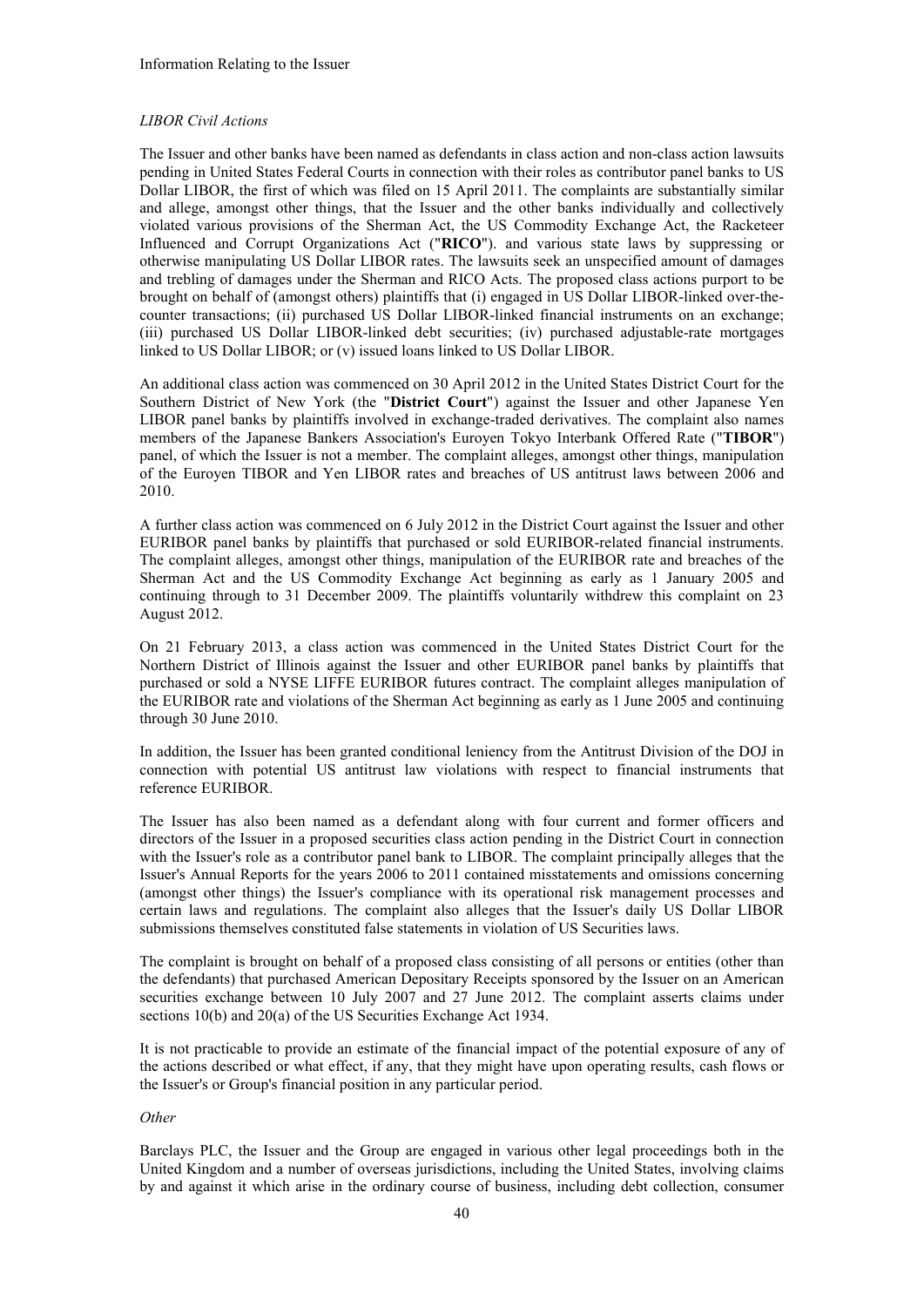claims and contractual disputes. The Issuer does not expect the ultimate resolution of any of these proceedings to which the Group is party to have a material adverse effect on its results of operations, cash flows or the financial position of the Group and the Issuer has not disclosed the contingent liabilities associated with these claims either because they cannot reliably be estimated or because such disclosure could be prejudicial to the conduct of the claims. Provisions have been recognised for those cases where the Issuer is able reliably to estimate the probable loss where the probable loss is not *de minimis.*

## **Significant Change Statement**

There has been no significant change in the financial or trading position of the Issuer or the Group since 31 December 2012.

## **Material Adverse Change Statement**

There has been no material adverse change in the prospects of the Issuer or the Group since 31 December 2012.

## **Legal Proceedings**

Save as disclosed under '*The Issuer and the Group — Competition and Regulatory Matters*' (on pages 33 to 36 of this Base Prospectus under the headings '*London Interbank Offered Rate*', '*Payment Protection Insurance Redress*', '*Interest Rate Hedging Product Redress*', '*FERC Investigation*' and '*Other Regulatory Investigations*') and '*The Issuer and the Group — Legal Proceedings*' (on pages 37 to 40 of this Base Prospectus under the headings '*Lehman Brothers* ', '*American Depositary Shares*', '*US Federal Housing Finance Agency and Other Residential Mortgage-Backed Securities Litigation*', '*Devonshire Trust*' and '*LIBOR Civil Actions*'), there are no governmental, legal or arbitration proceedings (including any such proceedings which are pending or threatened of which the Issuer is aware), which may have or have had during the 12 months preceding the date of this Base Prospectus, a significant effect on the financial position or profitability of the Issuer and/or the Group.

## **Auditors**

The annual consolidated and unconsolidated financial statements of the Issuer for the two years ended 31 December 2011 and 31 December 2012 have been audited without qualification by PricewaterhouseCoopers of Southwark Towers, 32 London Bridge Street, London SE1 9SY, chartered accountants and registered auditors (authorised and regulated by the FCA (previously the FSA) for designated investment business).

#### **Related Parties**

In the ordinary course of business, the Issuer participates in transactions with parent and fellow subsidiary companies.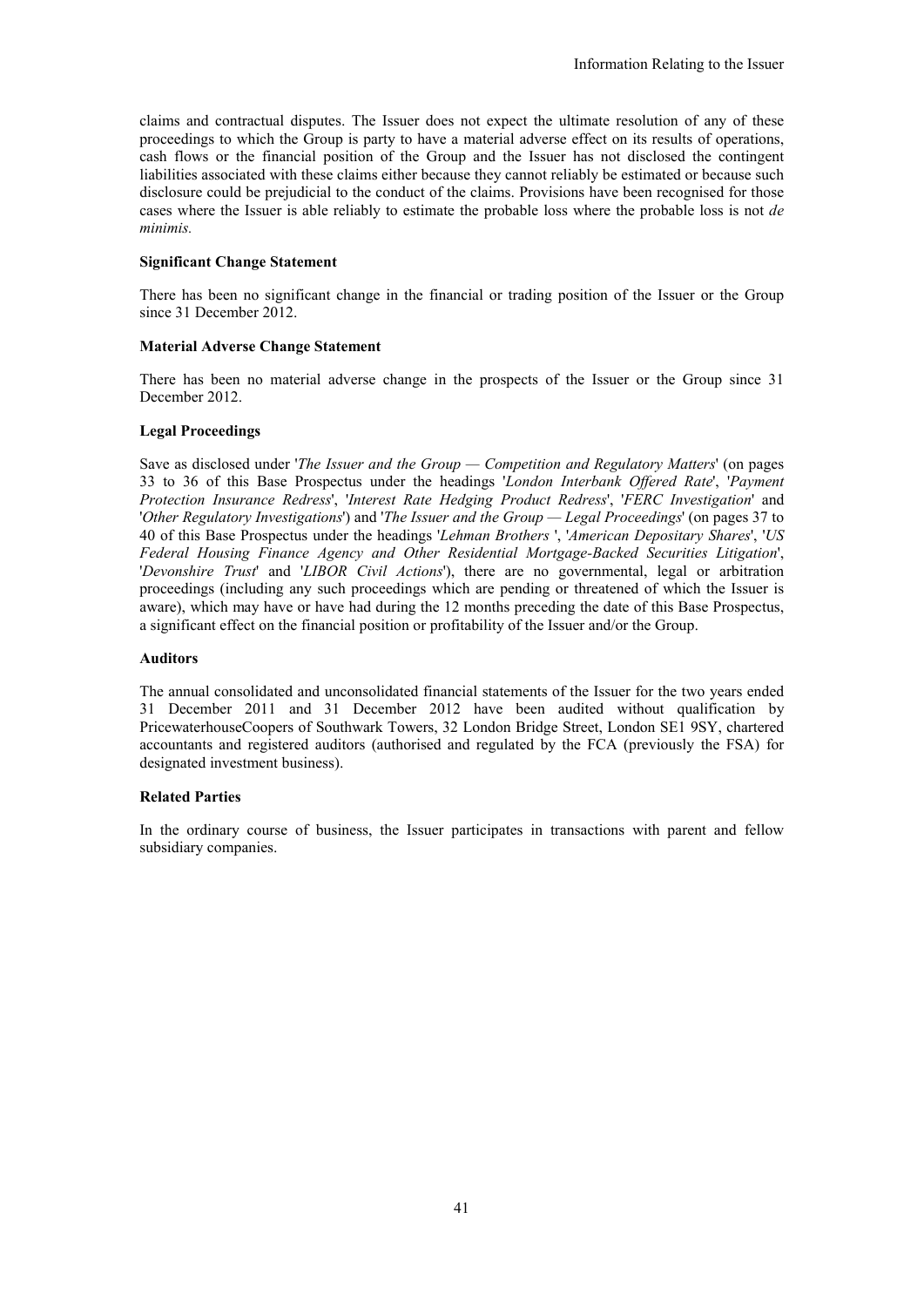# **HOW THE RETURN ON YOUR INVESTMENT IS CALCULATED**

**THE WORKED EXAMPLES PRESENTED BELOW ARE FOR ILLUSTRATIVE PURPOSES ONLY AND ARE IN NO WAY REPRESENTATIVE OF ACTUAL PRICING. THE WORKED EXAMPLES ARE INTENDED TO DEMONSTRATE HOW AMOUNTS PAYABLE UNDER THE SECURITIES ARE CALCULATED UNDER A VARIETY OF SCENARIOS. THE ACTUAL AMOUNTS PAYABLE (IF ANY) WILL BE CALCULATED IN ACCORDANCE WITH THE TERMS OF YOUR SECURITIES AS SET OUT IN THE TERMS AND CONDITIONS SECTION OF THIS BASE PROSPECTUS.**

## **For the purposes of the scenarios below, the nominal amount per Security is assumed to be GBP 1,000 and the issue price is 100 per cent. of the aggregate nominal amount.**

Securities issued pursuant to this Base Prospectus will bear interest on a periodic or one-off basis and will be calculated as the sum of (i) a designated fixed rate (which could be zero) and (ii) a performance rate to be determined in respect of each interest payment date based on the performance of or fluctuations in a specified equity index (which could be zero).

The sections below are intended to demonstrate how the performance rate to be used in calculating any interest amount will be calculated (if any). If the Final Terms specifies that the interest rate is 'Digital', then see – 'Digital Performance Rate' below. If the Final Terms specifies that the interest rate is 'European', then see – 'European Performance Rate' below. If the Final Terms specifies that the interest rate is 'Cliquet 1', then see – 'Cliquet 1 Performance Rate' below. If the Final Terms specifies that the interest rate is 'Cliquet 2', then see – 'Cliquet 2 Performance Rate' below.

Upon maturity investors will be paid par (i.e. the face value of each Security).

## **Digital Performance Rate**

## *For 'digital interest' products, performance linked interest (if any) will depend upon the level of the underlying index on a date prior to the interest payment date, relative to a defined level.*

If the interest rate specified is 'Digital', in respect of each Security on each interest payment date you will receive an amount calculated by applying the sum of the relevant fixed rate and relevant performance rate to the nominal amount. The fixed rate for an interest payment date will be specified in the Final Terms (or, if no rate is specified, it shall be zero). The performance rate for an interest payment date will depend on the level of index on the valuation date corresponding to that interest payment date, relative to a designated level (the digital bench level). If the index is at or above the digital bench level, the performance rate will be equal to a rate specified in the Final Terms as the digital level higher. If the index is below the digital bench level, the performance rate will be equal to a rate specified in the Final Terms as the digital level lower.

**WORKED EXAMPLE 1:** Assuming, for a given interest payment date:

- **the fixed rate is 2 %;**
- **the level of the index on the strike date is 100;**
- **the digital bench level is 110;**
- **the digital level higher is 4 %; and**
- **the digital level lower is 2 %,**
- (i) if the index level on the valuation date corresponding to the interest payment date is fixed at 110 (i.e. equal to the digital bench level), the interest amount payable on such interest payment date will be equal to GBP 60. This figure is calculated as GBP  $1.000 \times$  (fixed rate of interest of 2 % + digital performance rate of 4 %), i.e. GBP  $1,000 \times 0.06$ .
- (ii) if the index level on the valuation date corresponding to the interest payment date is fixed at 109.5 (i.e. less than the digital bench level), the interest amount payable on such interest date will be equal to GBP 40. This figure is calculated as GBP 1,000  $\times$  (fixed rate of interest of 2 % + digital performance rate of 2 %), i.e. GBP  $1,000 \times 0.04$ .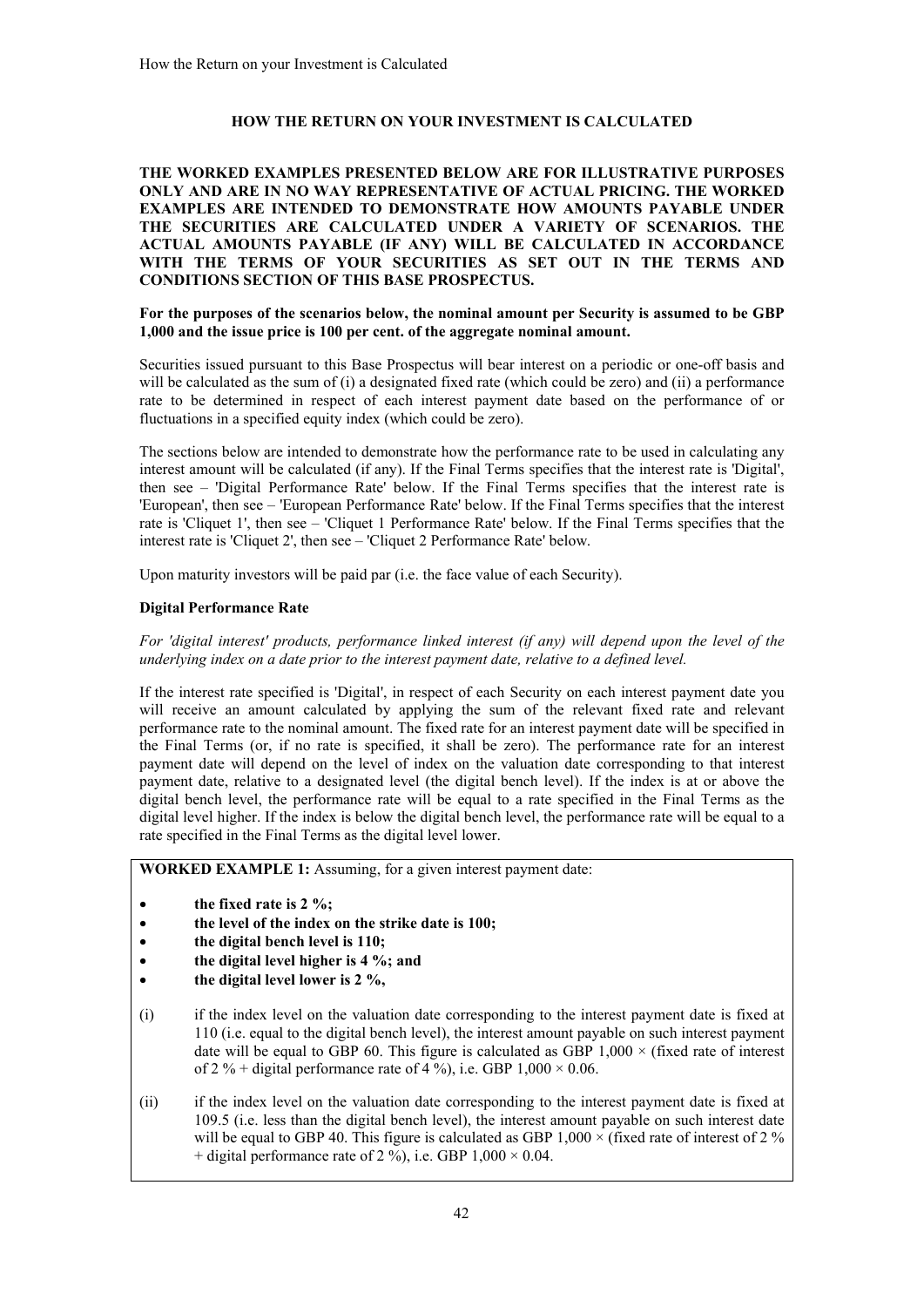(iii) if the index level on the valuation date corresponding to the interest payment date is fixed at 0 (i.e. less than the digital bench level), the interest amount payable on such interest date will be equal to GBP 40. This figure is calculated as GBP  $1,000 \times$  (fixed rate of interest of 2 % + digital performance rate of 2 %), i.e. GBP  $1,000 \times 0.04$ .

#### **European Performance Rate**

*For 'European Interest' products, any performance linked interest rate will depend on the level of the underlying index on the valuation date prior to the interest payment date, relative to the level of the index on the strike date minus a defined barrier. The greater the level of the index, the greater the performance rate of interest. Where the index level falls below the level on the strike date, the performance rate will be zero.*

If the interest rate specified is 'European', in respect of each Security and on each interest payment date you will receive an amount calculated by applying the sum of the relevant fixed rate and relevant performance rate to the nominal amount. The fixed rate for an interest payment date will be specified in the Final Terms (or, if not rate is specified, it shall be zero). The performance rate for an interest payment date will depend on the level of index on the valuation date corresponding to that interest payment date, relative to the strike date. This is calculated by subtracting a specified barrier level from the result of (i) the level of the index on such valuation date, divided by the level of the index on the strike date, (ii) minus 1 (expressed mathematically as index level  $/$  initial index level  $-1$ ). One is subtracted from the calculation to give the return, rather than the proportional increase or decrease in the index level. This result of this calculation (which is subject to a floor of zero), will then be multiplied by the specified participation rate (being a number which determines the level of exposure to the underlying index performance, where a number greater than 1 will magnify the effects of rises and falls) to give the performance rate for that interest payment date.

**WORKED EXAMPLE:** Assuming, for a given interest payment date:

- **the fixed rate is 2 %;**
- **the level of the index on the strike date is 100;**
- **the barrier level is 20 %; and**
- **the participation is 120 % (being a number which determines your exposure to the index performance and will be determined by the Issuer at the time of issuance).**
- (i) If the index level on the valuation date corresponding to the interest payment date is fixed at 130, the interest amount payable on such interest date will be equal to GBP 140. This figure is calculated as (I) index level of  $130 /$  initial index level of  $100 (=1.3)$  minus 1 (expressed mathematically as index level/initiated index level  $-1$ ) (= 0.3) (II) minus a barrier level of 20 %, or 0.2 (= 0.1) (III) multiplied by the participation of 120 %, or 1.2 (= 0.12) (IV) plus a fixed rate of 2 %, or  $0.02 (= 0.14)$  (V) multiplied by GBP 1,000 (= GBP 140).
- (ii) if the index level on the valuation date corresponding to the interest payment date is fixed at 120, the interest amount payable on such interest date will be equal to GBP 20. This figure is calculated as (I) index level of 120 / initial index level of 100 (=1.2) minus 1 (= 0.2) (II) minus a barrier level of 20 %, or 0.2 (= 0) (III) multiplied by the participation of 120 %, or 1.2 (= 0) (IV) plus a fixed rate of 2 %, or  $0.02 (= 0.02)$  (V) multiplied by GBP 1,000 (= GBP 20).
- (iii) if the index level on the valuation date corresponding to the interest payment date is fixed at 80, the interest amount payable on such interest date will be equal to GBP 20. This figure is calculated as (I) the maximum of (a) index level of 80 / initial index level of 100 (=0.8) minus 1 (= -0.2), less a barrier level of 20 %, or 0.2 (= -0.4) and (b) 0 (=0), (II) multiplied by the participation of 120 %, or 1.2 (= 0) (III) plus a fixed rate of 2 %, or 0.02 (= 0.02) (IV) multiplied by GBP  $1,000$  (= GBP  $20$ ).
- (iv) if the index level on the valuation date corresponding to the interest payment date is fixed at 0, the interest amount payable on such interest date will be equal to GBP 20. This figure is calculated as (I) the maximum of (a) index level of 0 / initial index level of 100 (= 0) minus 1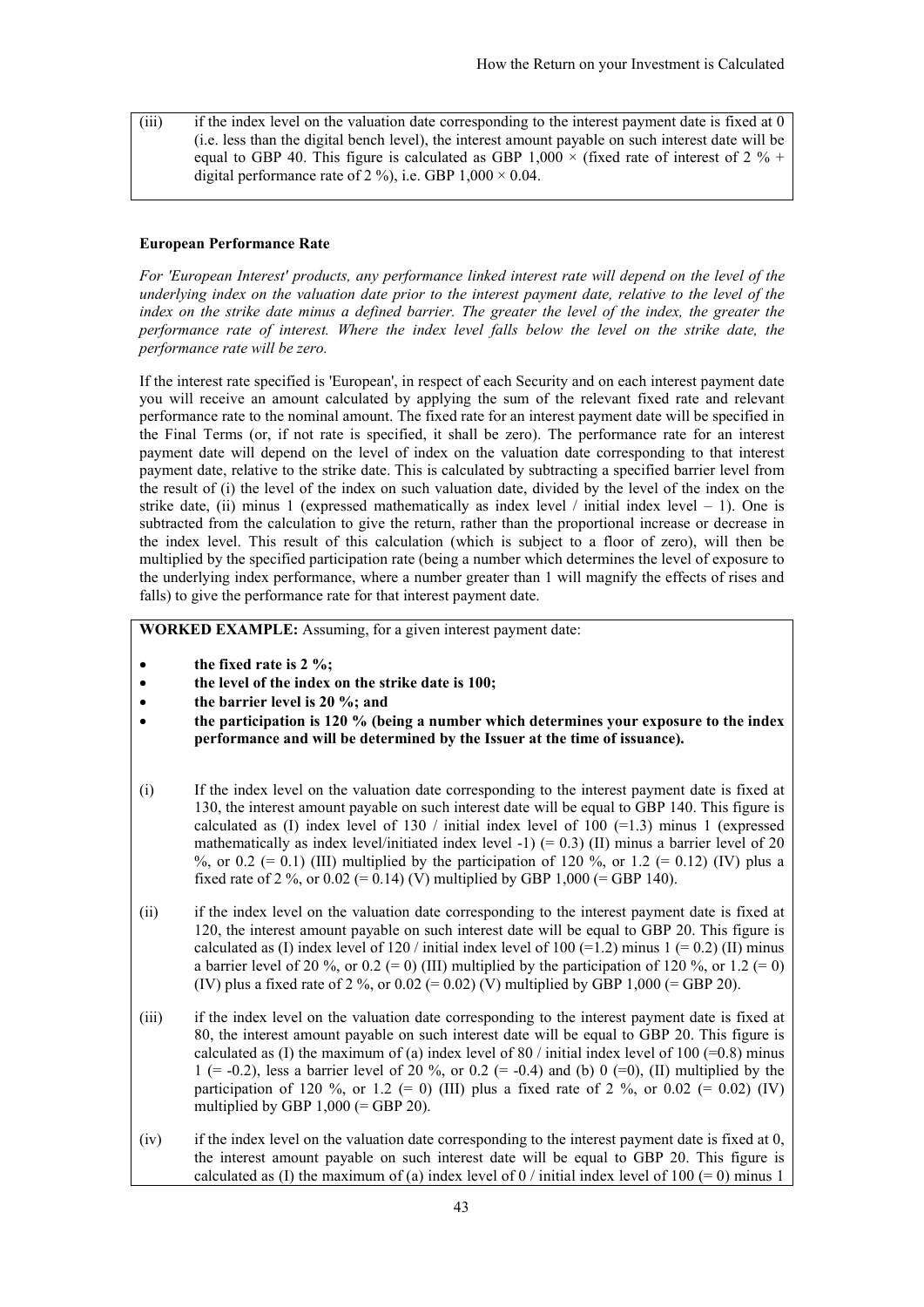$(= -1)$  less a barrier level of 20 %, or 0.2  $(= -1.2)$  and (b) 0  $(= 0)$  (II) multiplied by the participation of 120 %, or 1.2 (= 0) (III) plus a fixed rate of 2 %, or 0.02 (= 0.02) (IV) multiplied by GBP  $1,000$  (= GBP 20).

## **Cliquet 1 Performance Rate**

*For 'Cliquet 1' interest products, any performance-linked interest will only be paid if the average fluctuation in the level of the underlying index between a number of valuation dates corresponding to a given interest payment date exceeds a defined barrier. Cliquet 1 interest calculations measure fluctuations in 'absolute' terms which means that any decrease or negative performance value will be observed to be a positive number and will count towards the performance. The greater the average fluctuation in the level of the index between valuation dates, the greater the performance rate of interest.*

If the interest rate specified is 'Cliquet 1', in respect of each Security and on each interest payment date you will receive an amount calculated by applying the sum of the relevant fixed rate and the performance rate to the nominal amount. The fixed rate for an interest payment date will be specified in the Final Terms (or, if no rate is specified, it shall be zero). The performance rate for an interest payment date will depend on the arithmetic average of the absolute changes (i.e. any negative figure is treated as a positive) in the level of the index from one valuation date to the next in the period between interest payment dates (the interest period). The absolute change in the level of the index is calculated as (i) the level of the index on a valuation date in the interest period, divided by the level of the index on the immediately preceding valuation date, (ii) minus 1, and expressed as a positive number if it would otherwise be negative. This is calculated for each valuation date in connection with such interest payment date and then averaged by adding the result and dividing by the number of valuation dates. The barrier is subtracted from such average, and the result of this calculation (which is subject to a floor of zero), is multiplied by the specified participation rate (being a number which determines the level of exposure to the underlying index performance, where a number greater than 1 will magnify the effects of rises and falls) to give the performance rate for that interest payment date.

**WORKED EXAMPLE:** Assuming for the first interest payment date:

- **the fixed rate is 2 %;**
- **the level of the index on the strike date is 100;**
- **the barrier level is 20 %;**
- **the participation is 120% (being a number which determines your exposure to the index performance and will be determined by the Issuer at the time of issuance), and**
- **there are 5 valuation dates in the interest period ending on this first interest payment date,**

If the level of the index on valuation date  $1 = 110$ ; valuation date  $2 = 143$ ; valuation date  $3 = 128.7$ ; valuation date  $4 = 154.44$ ; valuation date  $5 = 100.386$ , the interest payable on the interest payment date falling after valuation date 5 will be GBP 32.

The interest amount is calculated as the sum of the fixed rate of interest (being 2 % or 0.02), plus the performance rate interest (being 0.012) multiplied by GBP 1,000 (0.02+0.012=0.032 and 0.032× GBP  $1,000 = GBP 32$ ).

The performance rate of interest is calculated as the average absolute fractional change in the index level from one valuation date to the next (being  $0.21$ ) less the barrier of  $0.2$  (=0.01), multiplied by the participation rate of 120 %, or 1.2 (0.01  $\times$  1.2 = 0.012).

The average change in the index level from one valuation date to the next is calculated as the sum of:

- (i)  $0.1$  (being, for valuation date 1,  $110/100$  minus 1); plus
- (ii)  $0.3$  (being, for valuation date 2,  $143/110$  minus 1); plus
- (iii) 0.1 (being, for valuation date 3, 128.7/143 minus 1, being -0.1 which becomes 0.1 when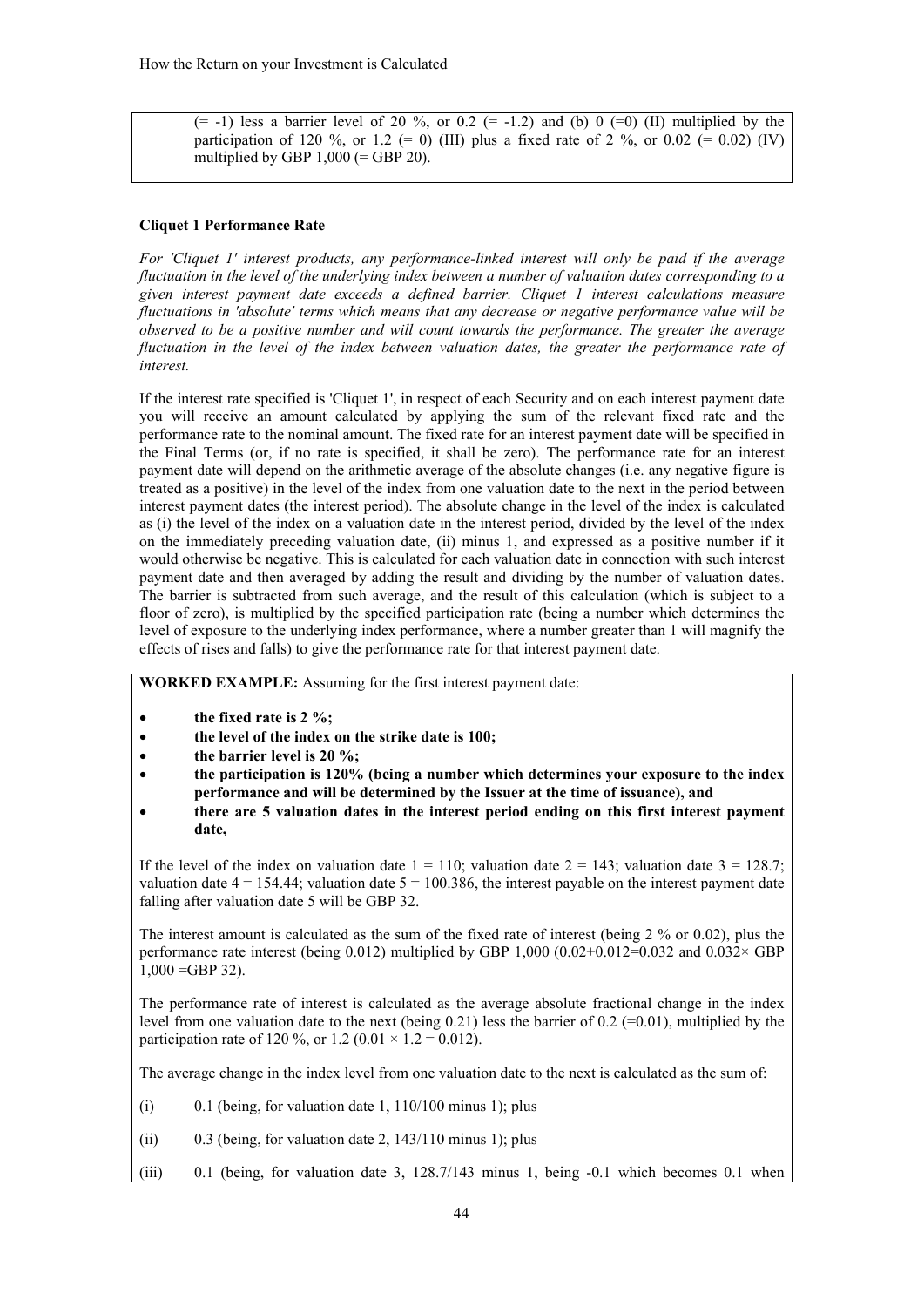expressed as an absolute number); plus

- (iv)  $0.2$  (being, for valuation date 4, 154.44/128.7 minus 1); plus
- (v) 0.35 (being, for valuation date 5, 100.386/154.44 minus 1, being -0.35 which becomes 0.35 when expressed as an absolute number),

which equals 1.05. Given that this number reflects the sum of all five changes, it is then divided by 5 (i.e. multiplied by 1 divided by  $5 = 0.2$ ), to give 0.21.

# **Cliquet 2 Performance Rate**

*For 'Cliquet 2' interest products, any performance-linked interest will only be paid if the lowest fluctuation in the level of the underlying index between valuation dates exceeds a defined barrier. Cliquet 2 interest calculations measure fluctuations in 'absolute' terms which means that any decrease or negative performance value will be observed to be a positive number and will count towards the performance. The greater the average fluctuation in the level of the index between valuation dates, the greater the performance rate of interest.*

If the interest rate specified is 'Cliquet 2', in respect of each Security then on each interest payment date you will receive an amount calculated by applying the relevant fixed rate plus the Cliquet 2 performance rate to the nominal amount. The fixed rate for an interest payment date will be specified in the Final Terms (or, if no rate is specified, it shall be zero). The performance rate for an interest payment date will depend on the lowest absolute change in the level of the index from one valuation date to the next in the period between interest payment dates (the interest period). The absolute change in the level of the index is calculated as (i) the level of the index on each valuation date in the interest period, divided by the level of the index on the immediately preceding valuation date, (ii) minus 1, where such change is expressed as a positive number if it would otherwise be negative. The lowest (or joint lowest) absolute change is selected. The barrier is then subtracted and the result of this calculation (which is subject to a floor of zero), is multiplied by the specified participation rate (being a number which determines the level of exposure to the underlying index performance, where a number greater than 1 will magnify the effects of rises and falls) to give the performance rate for that interest payment date.

**WORKED EXAMPLE:** Assuming for the first interest payment date:

- **the fixed rate is 2 %;**
- **the level of the index on the strike date is 100;**
- **the barrier level is 20 %; and**
- **the participation is 120% (being a number which determines your exposure to the index performance and will be determined by the Issuer at the time of issuance).**

If the level of the index on valuation date  $1 = 110$ ; valuation date  $2 = 143$ ; valuation date  $3 = 128.7$ ; valuation date  $4 = 154.44$ ; valuation date  $5 = 100.386$ , the interest payable on the interest payment date falling after valuation date 5 will be GBP 20.

The interest amount is calculated as the sum of the fixed rate of interest (being 2 % or 0.02), plus the performance rate interest (being 0).

The performance rate of interest is calculated as the maximum of (i) the minimum absolute change in the index level from one valuation date to the next (being 0.1), less the barrier of  $0.2$  (= -0.1) and (ii) 0  $(=0)$ , multiplied by the participation rate of 120 %, or 1.2  $(= 0)$ .

The minimum change in the index level from one valuation date to the next is 0.1 (in respect of valuation date 1 and 3), being the lowest of the following series of performance calculations:

- (i)  $0.1$  (being, for valuation date 1,  $110/100$  minus 1);
- (ii) 0.3 (being, for valuation date 2,  $143/110$  minus 1);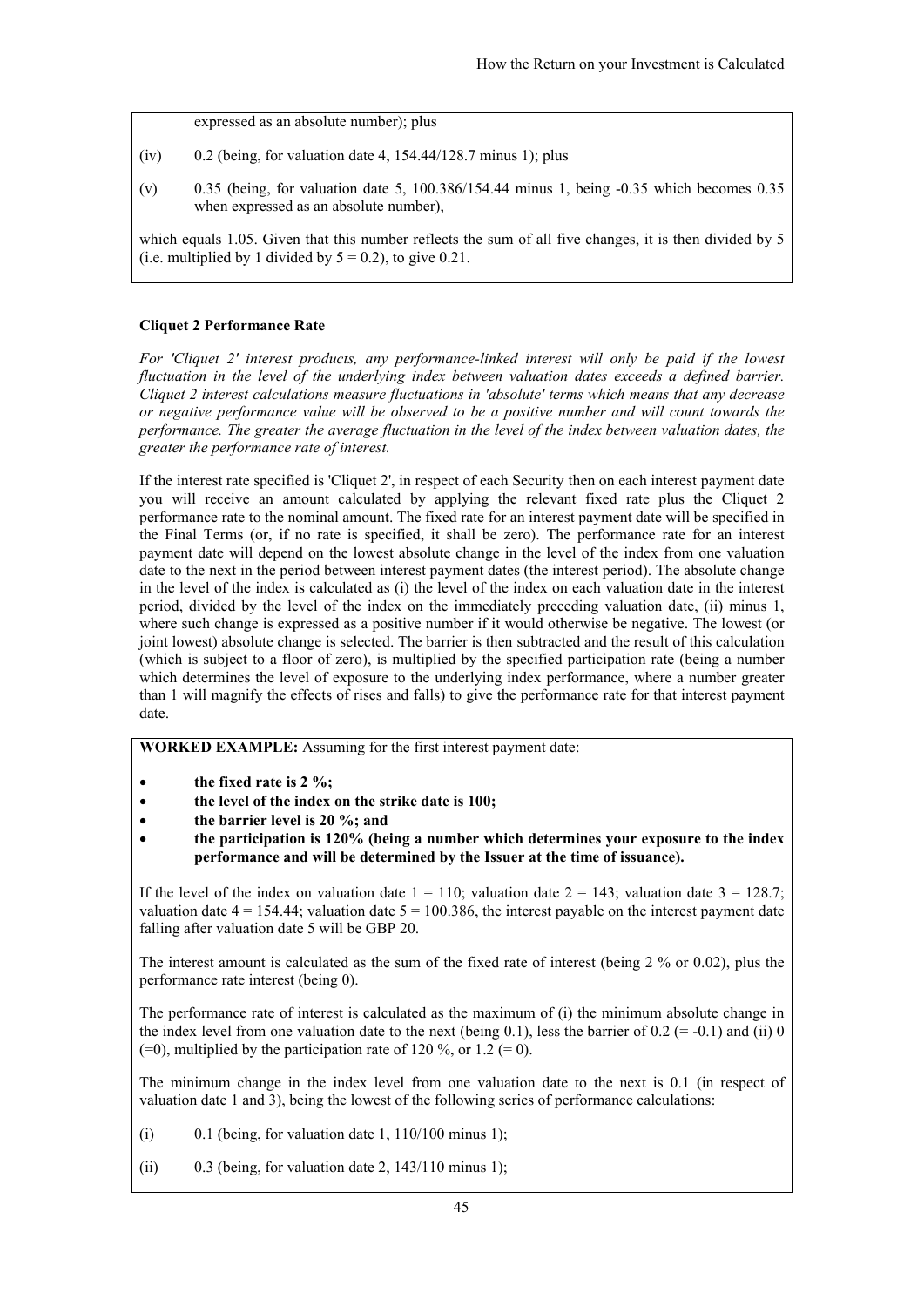- (iii) 0.1 (being, for valuation date 3, 128.7/143 minus 1, being -0.1 which becomes 0.1 when expressed as an absolute number);
- (iv)  $0.2$  (being, for valuation date 4, 154.44/128.7 minus 1); and
- (v) 0.35 (being, for valuation date 5, 100.386/154.44 minus 1, being -0.35 which becomes 0.35 when expressed as an absolute number).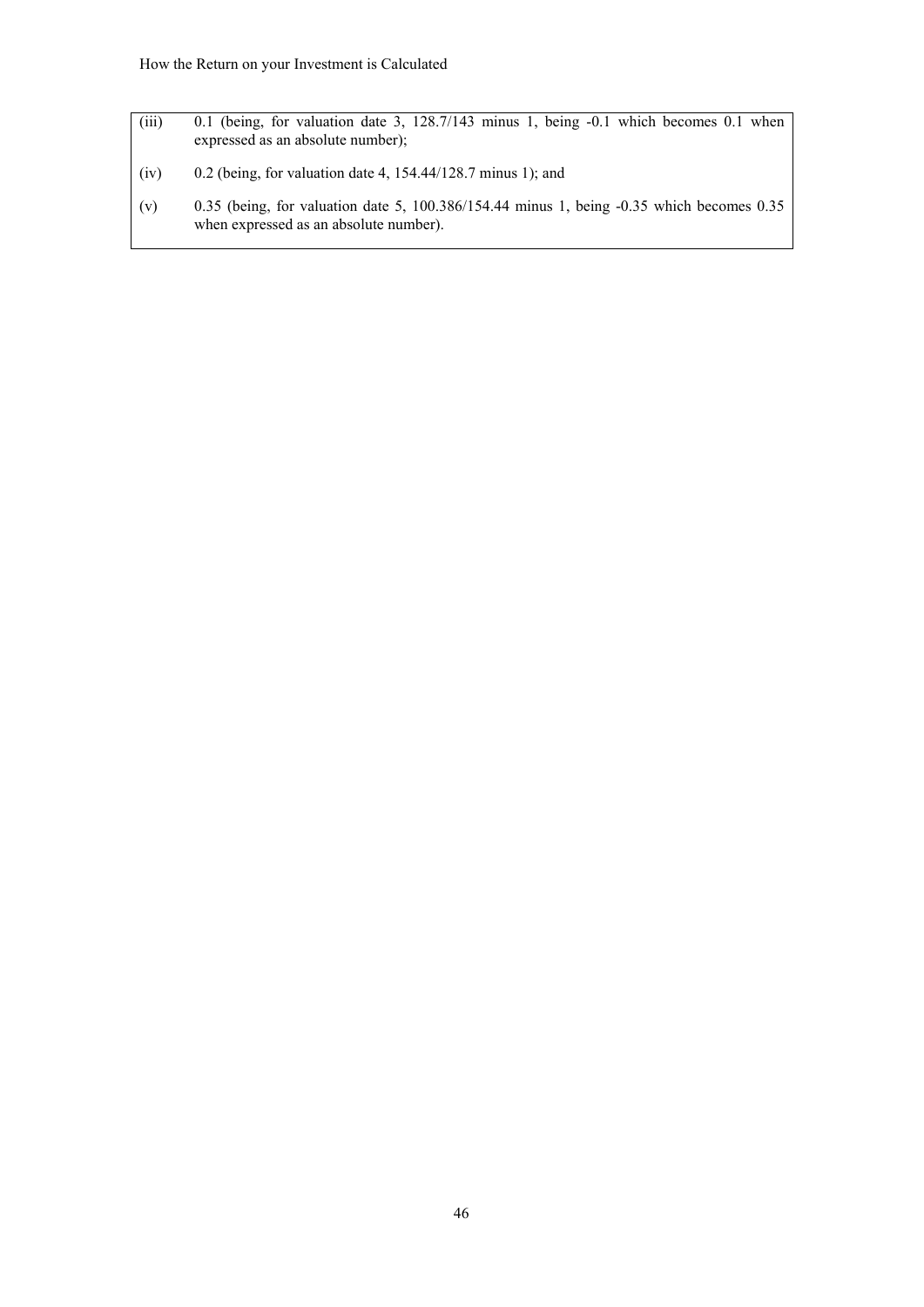# **TERMS AND CONDITIONS OF THE SECURITIES**

# **Contents**

**A. INTRODUCTION**

- **B. FORM, TITLE, TRANSFER, CALCULATIONS AND PAYMENTS UNDER THE SECURITIES** 
	- 1. Form, Title and Transfer
	- 2. Status
	- 3. Calculations and Publication
	- 4. Payments

# **C. INTEREST AND FINAL REDEMPTION**

- 5. Interest
	- 5.1 Interest Amount
	- 5.2 Performance Rate
- 6. Redemption of Securities

# **D. INDEX LINKED CONDITIONS**

- 7. Valuation and Consequences of Disrupted Days
- 8. Index Modification, Cancellation, Disruption or Adjustment Event
- 9. Consequences of Additional Disruption Event

# **E. GENERAL PROVISIONS**<br>10. **Events of Default**

- Events of Default
- 11. Agents
- 12. Taxation
- 13. Prescription
- 14 Replacement of Securities
- 15. Notices
- 16. Substitution
- 17. Modifications and Meetings of Holders
- 18. Further Issues
- 19. Purchases and Cancellations<br>20. Governing Law and Jurisdict
- 
- 20. Governing Law and Jurisdiction<br>21. Contracts (Rights of Third Partie 21. Contracts (Rights of Third Parties) Act 1999<br>22. Severability
- Severability
- 23. Definitions and Interpretation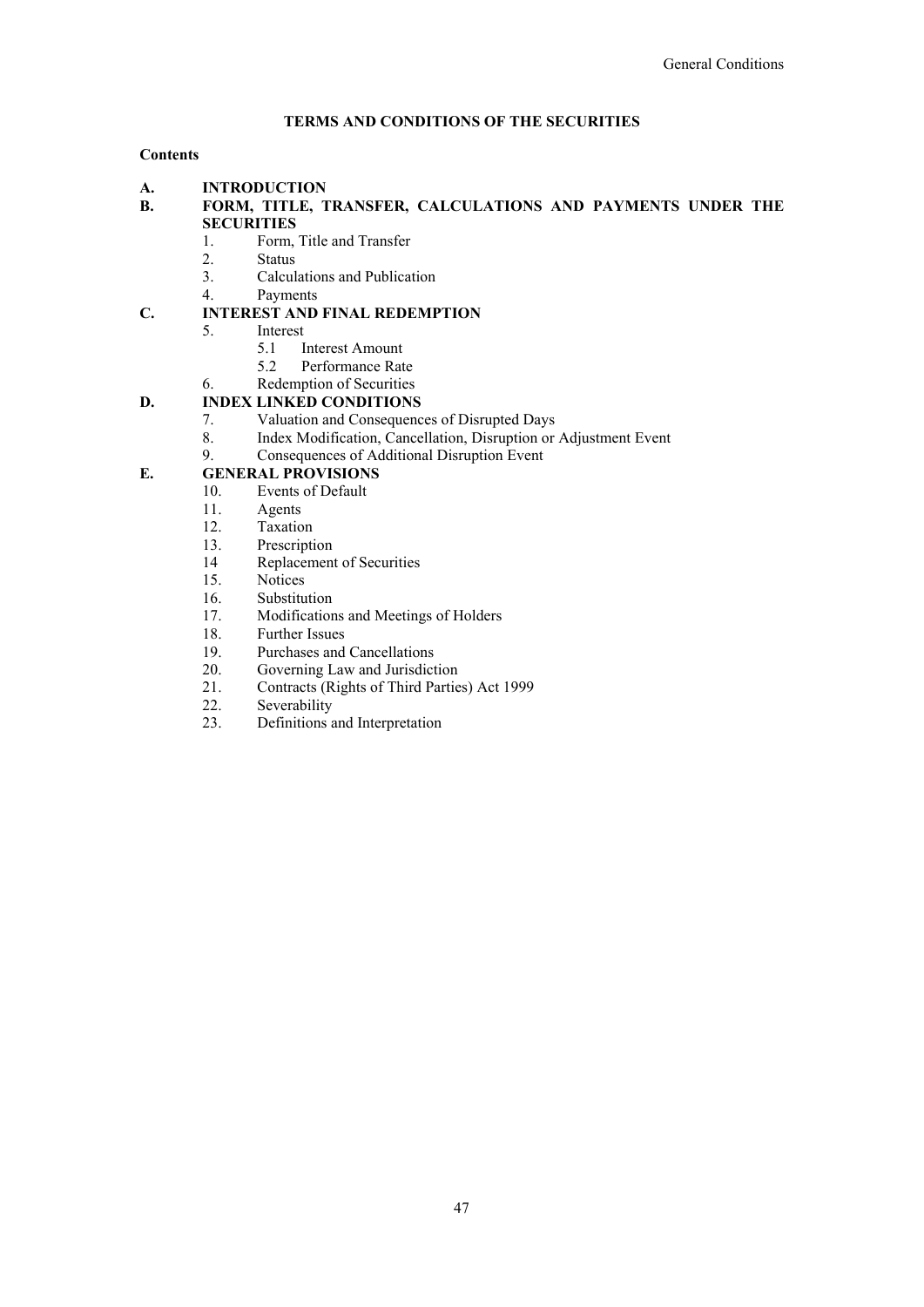*The following text comprises the terms and conditions of the Securities (the "General Conditions") that, subject to completion or election in the Final Terms (together, the "Conditions") shall be applicable to each Series.* 

*The provisions within Section C: INTEREST AND FINAL REDEMPTION and Section D: INDEX LINKED CONDITIONS will only be applicable where specified in the Final Terms. In particular, the Final Terms will indicate the type of Performance Rate used to determine the interest payable, if any,*  in accordance with the relevant sub-paragraph from General Condition 5 (Interest).

*All capitalised terms that are not defined in these General Conditions have the meanings given to them in the Final Terms.*

*References in these General Conditions to 'Notes' are to the Notes of one Series only, not to all Securities that may be issued pursuant to the Programme.* 

# **A. INTRODUCTION**

The Securities are issued as a Series of notes ("**Notes**"), by the Issuer and references to "**Securities**" shall be construed as a reference to each Series accordingly. Securities are issued pursuant to the Agency Agreement dated 18 April 2013 (as further amended and/or supplemented and/or restated as at the relevant Issue Date, the "**Agency Agreement**"). The Securities have the benefit of a Deed of Covenant dated 18 April 2013 (as further amended and/or supplemented and/or restated as at the relevant Issue Date, the "**Deed of Covenant**") executed by the Issuer. Copies of the Agency Agreement and the Deed of Covenant are available for inspection at the registered office of the Issuer, the Issue and Paying Agent and the specified offices of the Paying Agents, the Transfer Agents and the Registrar.

The determination agent, the issue and paying agent, the registrar, the paying agents, the transfer agents are referred to respectively as the "**Determination Agent**", the "**Issue and Paying Agent**", the "**Registrar**", the "**Paying Agents**" and the "**Transfer Agents**" (together, the "**Agents**"). The Issue and Paying Agent shall be The Bank of New York Mellon, London Branch of One Canada Place, London E14 5AL. Each of the other Agents shall be as specified below or in the Final Terms.

Each Series may be issued in tranches (each a "**Tranche**") on the same or different issue dates. The specific terms of each Tranche will be identical to the terms of other Tranches of the same Series (save in respect of the Issue Date, Issue Price, first payment of interest, if applicable, and aggregate nominal amount of the Tranche) and will be set out in the Final Terms.

Capitalised terms used in the Conditions have the meanings given in General Condition 23 (*Definitions and Interpretation*).

# **B. FORM, TITLE, TRANSFER, CALCULATIONS AND PAYMENTS UNDER THE SECURITIES**

## 1. **Form, Title and Transfer**

1.1 **Form of Securities**

## (a) **Form of Securities**

Securities will be issued in bearer form ("**Bearer Securities**") (with or without coupons (the "**Coupons**") and talons (the "**Talons**")) or in registered form ("**Registered Securities**") as specified in the Final Terms. Securities in one form may not be exchanged for Securities in any other form except as provided below.

Bearer Securities will initially be issued in global form ("**Global Bearer Securities**"), and may only be exchanged for Securities in definitive form (each a "**Definitive Bearer Security**" and, if more than one, the "**Definitive Bearer Securities**") (i) in the case of Bearer Securities with a single Specified Denomination, if specified in the Final Terms or (ii) in the case of all Bearer Securities, upon an Exchange Event occurring, and in each case in accordance with the terms of the relevant Global Security. Registered Securities may initially be issued in global form ("**Global Registered Securities**" and together with Global Bearer Securities, "**Global**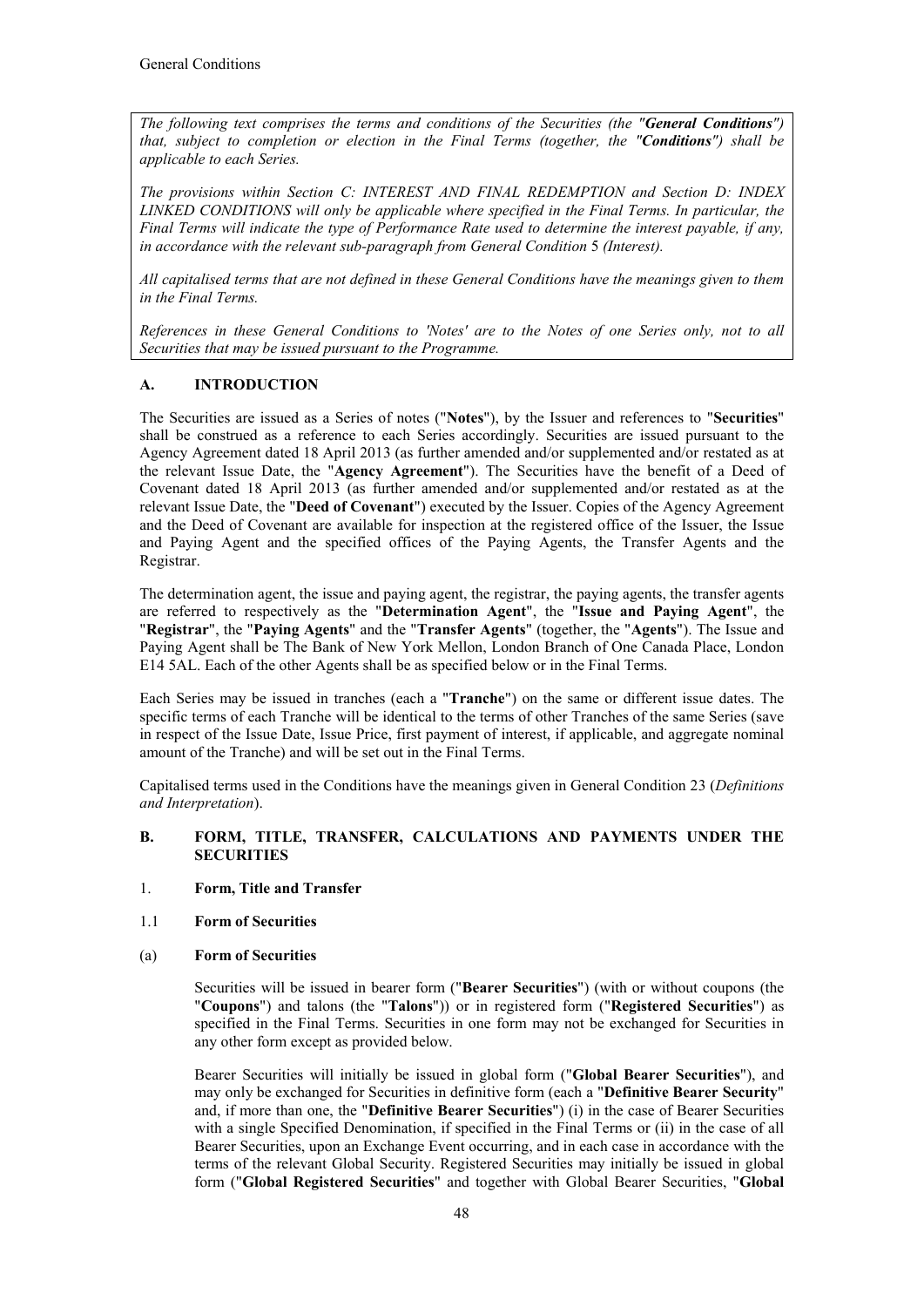**Securities**") if specified in the Final Terms, which may only be exchanged for Securities in definitive form ("**Definitive Registered Securities**" and together with Definitive Bearer Securities, "**Definitive Securities**"), if specified in the Final Terms, or upon an Exchange Event occurring, and in each case in accordance with the terms of the relevant Global Registered Security. Registered Securities may initially be issued as Definitive Registered Securities if specified in the Final Terms. The Issuer will promptly give notice to Holders if an Exchange Event occurs.

## (b) **Initial Issue of Global Securities**

If 'NGN Form' is specified as applicable in the Final Terms with respect to a Global Bearer Security or the Final Terms specifies that a Global Registered Security is to be held under the New Safekeeping Structure ("**NSS**") ("**NGN Form**"), such Global Bearer Security or Global Registered Security will be delivered on or prior to the original issue date of the Series or Tranche to a common safekeeper (a "**Common Safekeeper**"). The aggregate nominal amount of the Global Security shall be that which is from time to time entered in the records of the Relevant Clearing System. Securities should only be issued in NGN Form where they are intended to be held in a manner which would allow Eurosystem eligibility but such recognition will depend upon the satisfaction of the Eurosystem eligibility criteria.

If 'CGN Form' is specified as applicable in the Final Terms ("**CGN Form**"), the Global Security may be delivered on or prior to the original issue date of the Series or Tranche to a Common Depositary for the Relevant Clearing System (and, in the case of Registered Securities, registered in the name of any nominee for the Relevant Clearing System). The Relevant Clearing System will then credit each subscriber with an aggregate nominal amount of the Global Securities equal to the nominal amount thereof for which it has subscribed and paid.

## (c) **Exchange of Global Securities**

Each Series of Bearer Securities issued in compliance with the D Rules will be initially issued in the form of a temporary global security in bearer form (a "**Temporary Global Security**") and will be exchangeable for a permanent bearer global security (a "**Permanent Global Security**"), free of charge, on and after its Exchange Date, upon certification as to non-US beneficial ownership in the form set out in the Agency Agreement.

Each Series of Bearer Securities issued in compliance with the C Rules or in respect of which TEFRA does not apply will be initially issued in the form of a Permanent Global Security.

Upon the occurrence of an Exchange Event on or after its Exchange Date each Permanent Global Security will be exchangeable, in whole but not in part, free of charge, for Definitive Securities. Temporary Global Securities will not be exchangeable for Definitive Securities.

If the Global Security is in CGN Form, on or after any due date for exchange, the Holder may surrender it or, in the case of a partial exchange, present it for endorsement to or to the order of the Issue and Paying Agent and in exchange the Issuer will deliver, or procure the delivery of (i) in the case of a Temporary Global Security, a Permanent Global Security in an aggregate nominal amount equal to that of the Temporary Global Security that is being exchanged, or (ii) in the case of a Permanent Global Security exchangeable for Definitive Securities, an equal aggregate nominal amount of duly executed and authenticated Definitive Securities.

If the Global Security is in NGN Form, the Issuer will procure that details of such exchange be entered pro rata in the records of the Relevant Clearing System. On exchange in full of each Permanent Global Security, the Issuer will, if the Holder so requests, procure that it is cancelled and returned to the Holder together with the relevant Definitive Securities.

## (d) **Registered Securities**

Registered Securities of each Series which are sold in an 'offshore transaction' within the meaning of Regulation S under the Securities Act will be represented by interests in a Global Security, without Coupons or Talons, deposited with, and registered in the name of, a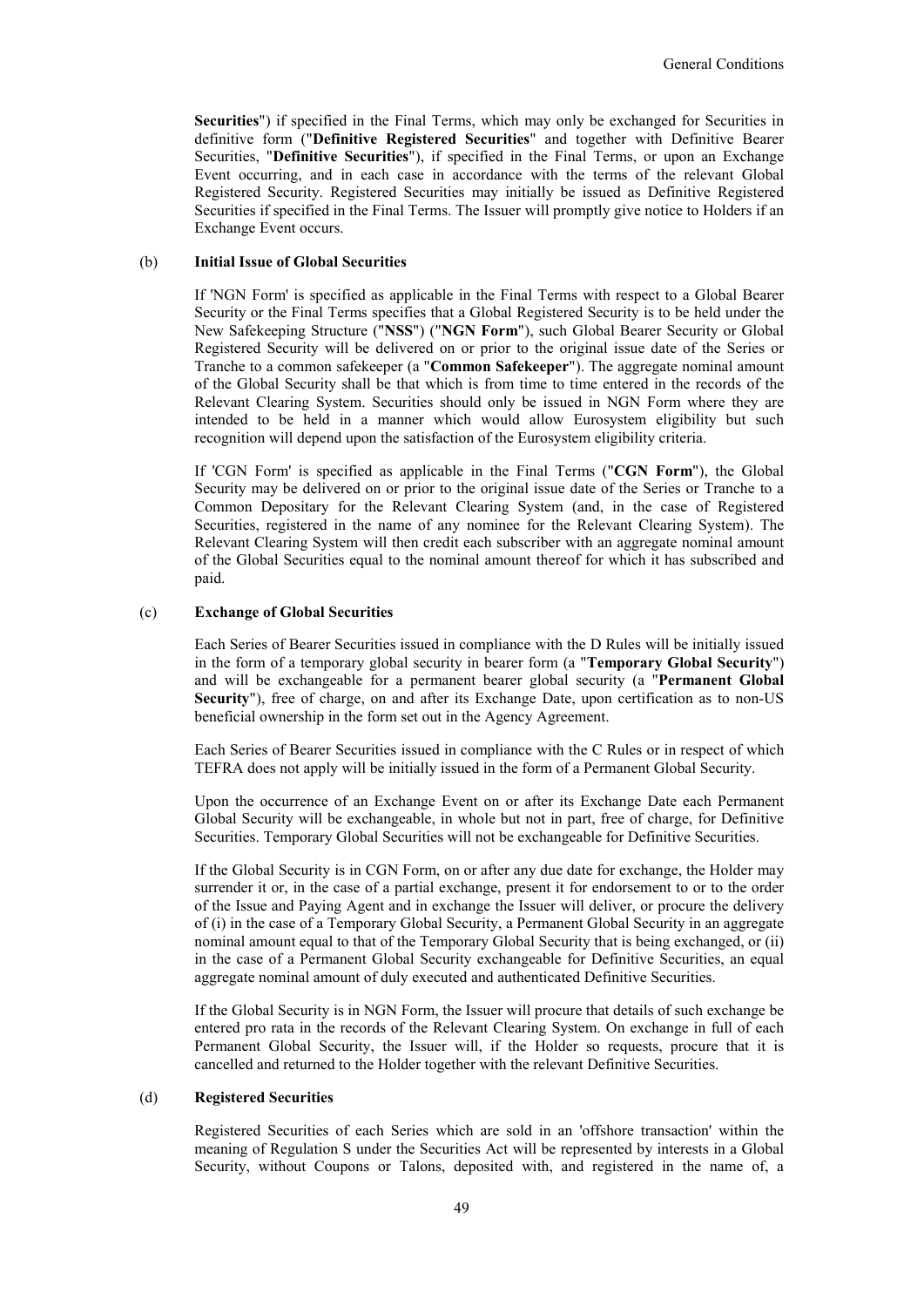Common Depositary or a Common Safekeeper on behalf of the Relevant Clearing System on its issue date.

## 1.2 **Denomination and Number**

The Final Terms in respect of Securities will specify the denomination or denominations (each a "**Specified Denomination**") in which such Securities are issued, the Aggregate Nominal Amount, the Issue Price per Security, the Currency and the Calculation Amount. In the case of a Series with more than one Specified Denomination, Bearer Securities of one Specified Denomination will not be exchangeable for Bearer Securities of another Specified Denomination.

All Notes of a Series shall have the same Specified Denomination and the Calculation Amount shall be equal to that Specified Denomination.

## 1.3 **Title**

Title to Bearer Securities and any Coupons or Talons, as the case may be, passes by delivery and title to Registered Securities passes by registration in the Register that the Issuer shall procure is kept by the Registrar in accordance with the provisions of the Agency Agreement.

The Issuer and the relevant Agents shall (except as otherwise required by law or ordered by a court of competent jurisdiction) deem and treat the Holder (as defined below) of any Bearer Security, Coupon, Talon or Registered Security as its absolute owner for all purposes (whether or not such Security is overdue and regardless of any notice of ownership, trust or any interest in it, any writing on it (or on the Global Security representing it) or its theft or loss) and no person shall be liable for so treating the Holder.

In these Conditions, "**Holder**" means the bearer of any Bearer Security or the person in whose name a Registered Security is registered. In respect of any Global Securities, the person appearing as the accountholder for the Relevant Clearing System (the "**Accountholder**") shall be treated as the Holder for all purposes other than with respect to the payment of any amount due under the Securities (for which purpose the Common Depositary or Common Safekeeper, as the case may be, shall be treated by the Issuer and any Agent as the relevant Holder).

## 1.4 **Transfers**

## (a) **Transfers of Cleared Securities**

Subject to paragraph (b) below, transfers of Securities which are held in a Relevant Clearing System may be effected only through the Relevant Clearing System in which the Securities to be transferred are held and only in accordance with the Relevant Rules. Title will pass upon registration of the transfer in the books of Euroclear or Clearstream, as the case may be.

## (b) **Transfers of Non-cleared Securities**

Non-cleared Registered Securities may be transferred only through the Register by delivery in writing to the Registrar or any Transfer Agent of (i) the relevant Definitive Registered Security or Global Registered Security representing such Registered Securities to be transferred, (ii) the duly completed form of transfer or notice of redemption and surrender and (iii) any other evidence as the Registrar or Transfer Agent may reasonably require. In the case of a transfer of part only of a holding of Registered Securities, a new Definitive Registered Security shall be issued to the transferee in respect of the part transferred and a further new Definitive Registered Security or Global Registered Security in respect of the balance of the holding not transferred shall be issued to the transferor.

Transfers of part only of a holding of Registered Securities represented by a non-cleared Global Registered Security may only be made (i) if an Exchange Event occurs; or (ii) with the consent of the Issuer, provided that, the registered Holder has given the Registrar not less than 10 Business Days' notice at its specified office of the registered Holder's intention to effect such transfer. All transfers of Securities and entries on the Register will be made subject to the detailed regulations concerning transfers of Securities scheduled to the Agency Agreement.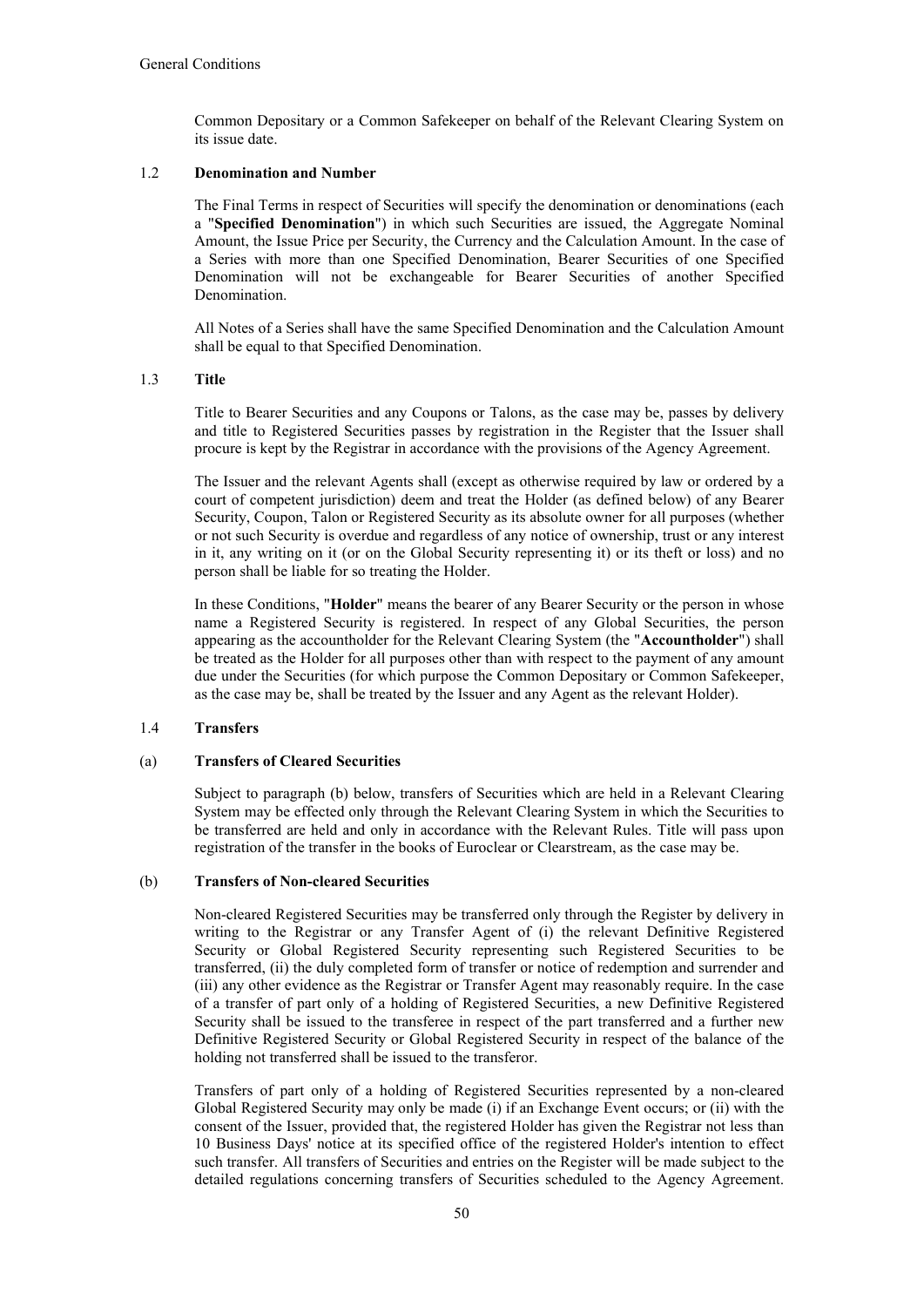The regulations may be changed by the Issuer, with the prior written approval of the Registrar and each Holder. A copy of the current regulations will be made available by the Registrar to any Holder upon request.

Transfers of Registered Securities will be effected without charge by or on behalf of the Issuer, the Registrar or the Transfer Agents, but upon payment of any Taxes that may be imposed in relation to it (or the giving of an indemnity as the Issuer, Registrar or the relevant Transfer Agent may require).

#### (c) **Registered Security Closed Periods**

No Holder may require the transfer of a Definitive Registered Security (i) during the period of 15 calendar days ending on the due date for redemption or (ii) during the period of seven calendar days ending on (and including) any Record Date.

#### (d) **Minimum Tradable Amount**

Transactions in the Securities may, if specified in the Final Terms, be subject to a Minimum Tradable Amount, in which case such Securities will be transferable only in a nominal amount of not less than such Minimum Tradable Amount and, in the case of Cleared Securities, in accordance with the Relevant Rules.

# 2. **Status**

The Securities and any Coupons relating to them constitute direct, unsecured and unsubordinated obligations of the Issuer and rank equally among themselves. The payment obligations of the Issuer under the Securities and any related Coupons will rank equally with all other present and future unsecured and unsubordinated obligations of the Issuer (except for such obligations as may be preferred by provisions of law that are both mandatory and of general application). The Securities do not evidence deposits of the Issuer. The Securities are not insured or guaranteed by any government or government agency.

## 3. **Calculations and Publication**

## 3.1 **Rounding**

For the purposes of any calculations required pursuant to the Conditions unless otherwise specified all figures shall be rounded to seven significant figures (provided that if the eighth significant figure is a 5 or greater, the seventh significant figure shall be rounded up) and (c) all currency amounts that fall due and payable shall be rounded to the nearest Unit of such currency (with half a Unit being rounded up), save in the case of Japanese yen, which shall be rounded down to the nearest Japanese yen. For these purposes, "**Unit**" means the lowest amount of such currency that is available as legal tender in the country of such currency.

## 3.2 **Determination and Publication of Interest Amounts, and amounts in respect of Settlement**

As soon as practicable on such date as the Issue and Paying Agent or, as applicable, the Determination Agent may be required to calculate any rate or amount, obtain any quotation or make any determination or calculation in respect of or in connection with any Security, such Agent shall determine such rate, obtain any required quotation or make such determination or calculation, as the case may be, and cause the relevant payment amount to be notified to the Issuer, each of the Paying Agents, the Holders, any other Agent in respect of the Securities that is to make a payment or further calculation or determination upon receipt of such information and, if the Securities are listed and the rules of the London Stock Exchange or other relevant authority so require, such exchange or relevant authority, as soon as possible after their determination but in no event later than (a) in the case of notification to an exchange or relevant authority of an Interest Amount, the commencement of the relevant Interest Calculation Period, if determined prior to such time, or (b) in all other cases, the fourth Business Day following such determination.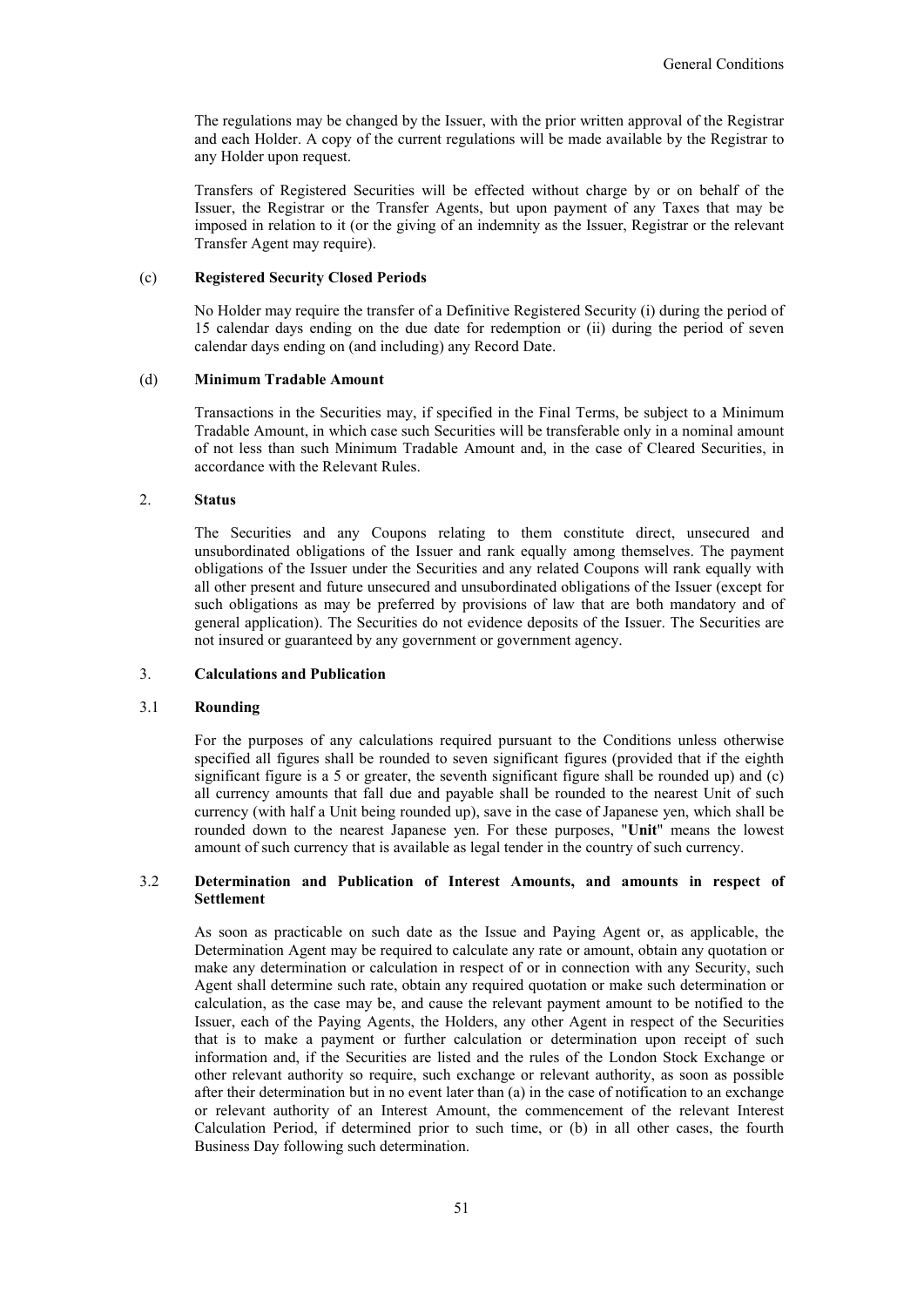# 3.3 **Calculation Amount**

## (a) **General**

If the Settlement Amount relating to a Security is specified, or is to be determined, by reference to the Calculation Amount specified in the Final Terms, then, on each occasion on which such Security is redeemed in part, the corresponding Settlement Amount shall be deemed to have been reduced by an amount proportional to the nominal amount or portion of the Security so redeemed with effect from the date of such partial reduction or exercise.

## (b) **Calculations in respect of Securities**

- (i) Notwithstanding anything to the contrary in the Conditions or the Agency Agreement each calculation of an amount payable in cash in respect of each Security (other than a Definitive Security) shall be based on the aggregate nominal amount of all such Securities outstanding on such date (or the relevant affected portion thereof), rounded in accordance with the method provided in General Condition 3.1 (*Rounding*) above and distributed in accordance with of the Relevant Rules.
- (ii) For the avoidance of doubt, in relation to any amount which is payable under these Conditions in respect of a Security and which is calculated by reference to a Calculation Amount, references to 'Security' shall mean to a Security having a nominal amount (or face value) equal to the Calculation Amount.

## 3.4 **Business Day Convention**

If any date specified to be subject to adjustment in accordance with the 'Business Day Convention' would otherwise fall on a day that is not a Business Day, such date shall be postponed to the next day that is a Business Day (the "**Business Day Convention**").

# 4. **Payments**

## 4.1 **Payments in respect of Definitive Bearer Securities**

In respect of any Definitive Bearer Security payments of principal will be made against and subject to the presentation and surrender (or, in the case of part payment, endorsement) of the relevant Definitive Bearer Security at the specified office of any Paying Agent outside the United States, by a cheque drawn in the currency in which payment is due, or by transfer to an account with an Account Bank denominated in such currency, as applicable. Payments of interest will be made as set out above but against and subject to the presentation and surrender of the relevant Coupon.

Notwithstanding the foregoing, payments of principal or interest may be made in United States dollars at the specified office of any Paying Agent in New York City if (i) the Issuer has appointed Paying Agents with offices outside of the United States with the reasonable expectation that such Paying Agents would be able to make payment in United States dollars, (ii) payment of the full amount of such interest or principal in United States dollars at the offices of such Paying Agents is illegal or effectively precluded by exchange controls or other similar restrictions and (iii) payment is permitted by applicable United States law, without involving, in the determination of the Issuer, any adverse tax consequences to the Issuer.

## 4.2 **Payments in respect of Definitive Registered Securities**

Payments of principal in respect of each Definitive Registered Security will be made against and subject to the condition to settlement, presentation and surrender of the relevant Definitive Registered Security at the specified office of the Registrar or any of the Transfer Agents and in the manner provided in the immediately following paragraph below.

Payments of interest in respect of each Definitive Registered Security will be made on the relevant due date to the Holder, or the first named of any joint Holders appearing in the Register at the close of business on the relevant Record Date by cheque drawn on an Account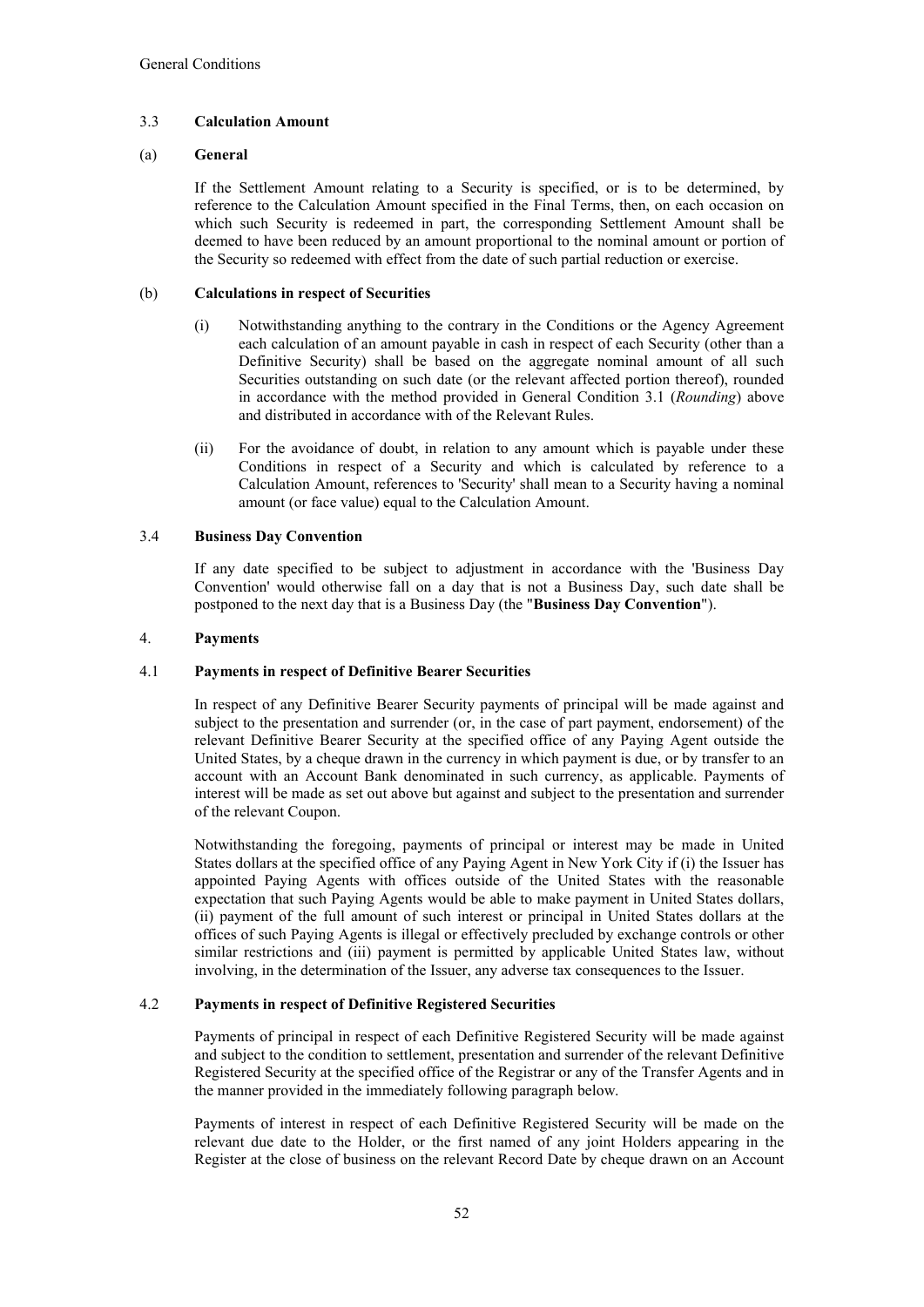Bank and mailed to such Holder at the address in the Register, or by electronic transfer to an account in the relevant currency maintained by the payee with an Account Bank.

#### 4.3 **Global Securities**

#### (a) **Payments in respect of Global Bearer Securities**

No payment falling due after the Exchange Date will be made on any Global Bearer Securities unless exchange for an interest in a Permanent Global Security or for Definitive Bearer Securities is improperly withheld or refused. Payments on any Temporary Global Security issued in compliance with the D Rules before the Exchange Date will only be made against presentation of certification as to non-US beneficial ownership in the form set out in the Agency Agreement.

#### (b) **CGNs**

All payments in respect of Bearer Securities in CGN Form will be made against and subject to presentation for endorsement and, if no further payment falls to be made in respect of the Global Bearer Securities, surrender of that Global Bearer Security to or to the order of the Issue and Paying Agent or such other Paying Agent as shall have been notified to the Holders for such purpose.

## (c) **NGNs and Global Securities held under NSS**

If a Global Bearer Security is a Cleared Security in NGN Form or a Global Registered Security is a Cleared Security held under the NSS, the Issuer shall procure that details of each such payment shall be entered in the records of the Relevant Clearing System. Payments in respect of Securities in NGN Form will be made to its Holder. Each payment so made will discharge the Issuer's obligations in respect thereof. Any failure to make the entries in the records of the Relevant Clearing System shall not affect such discharge.

#### (d) **Global Registered Securities that are Cleared Securities**

All payments in respect of Cleared Securities that are represented by a Global Registered Security will be made to, or to the order of, the person whose name is entered on the Register at the close of business on the Record Date.

## (e) **Relationship of Accountholders and Relevant Clearing Systems**

Each of the persons shown in the records of the Relevant Clearing System as the Holder represented by a Global Security must look solely to the Relevant Clearing System for his share of each payment made by the Issuer to the bearer of such Global Bearer Security or the Holder of the underlying Registered Securities. The obligations of the Issuer will be discharged by payment to the bearer of such Global Bearer Security or the Holder of the underlying Registered Security, as the case may be, in respect of each amount so paid.

#### 4.4 **Unmatured Coupons and Unexchanged Talons**

#### (a) **Unmatured Coupons and Unexchanged Talons Void**

Upon the due date for redemption of any Definitive Bearer Security, unmatured Coupons and unexchanged Talons relating to such Security (whether or not attached) shall become void and no payment shall be made in respect of them.

# (b) **Requirement for Indemnity**

Where any Definitive Bearer Security is presented for redemption without all unmatured Coupons and any unexchanged Talon relating to it, redemption shall be made only against the provision of such indemnity as the Issuer may require.

## 4.5 **Taxes and Settlement Expenses Conditions to Settlement**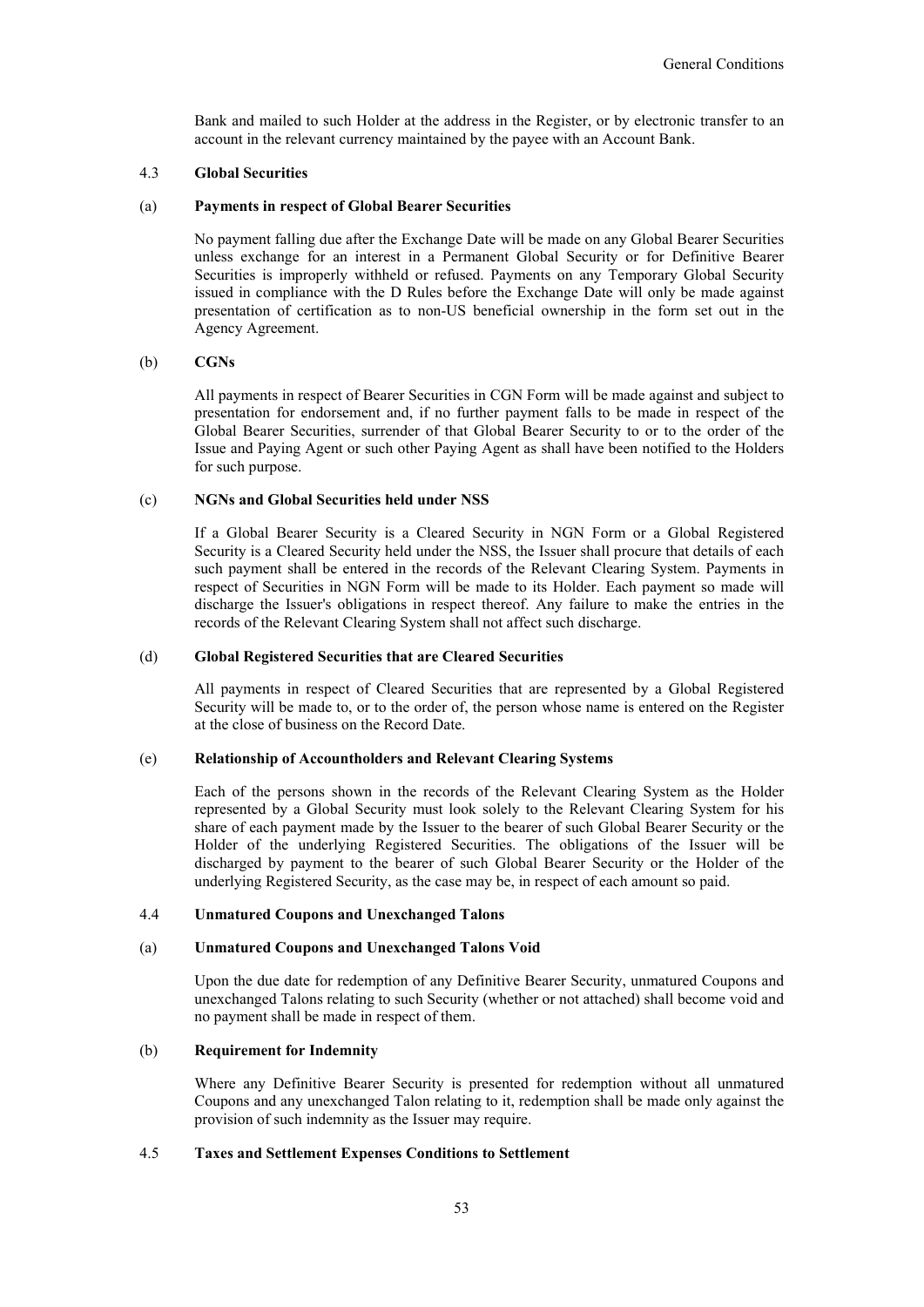Payment of any Settlement Amount shall be subject to deduction, or conditional upon payment by the relevant Holder(s), of any applicable Taxes and Settlement Expenses and any other amounts payable as specified in the Conditions. The Issuer shall notify the Holder(s) of (a) such applicable Taxes, Settlement Expenses and other amounts payable and (b) the manner in which such amounts shall be paid by the Holder(s).

# 4.6 **Payments on Business Days**

Subject to the application of the Business Day Convention, if the date on which any amount is payable is not (i) a Business Day and (ii) in the case of Definitive Securities only, a day other than a Saturday or Sunday on which commercial banks and foreign exchange markets settle payments and are open for general business (including dealing in foreign exchange and foreign currency deposits) in the relevant place of presentation, then payment will not be made until the next succeeding day which is (i) a Business Day and (ii) in the case of Definitive Securities only, also a day other than a Saturday or Sunday on which commercial banks and foreign exchange markets settle payments and are open for general business (including dealing in foreign exchange and foreign currency deposits) in the relevant place of presentation, and the Holder thereof shall not be entitled to any further payment in respect of such delay.

## 4.7 **Postponement of Payments and Settlement on delay or postponement in valuations**

Payments may be postponed beyond their scheduled payment date, and without interest or any additional amount being payable on account of such postponement, all in accordance with the terms of General Condition 7 (*Valuation and Consequences of Disrupted Days*).

# **C. INTEREST AND FINAL REDEMPTION**

## 5. **Interest**

## 5.1 **Interest Amount**

## (a) **Interest Amount Calculation**

The amount of interest (the "**Interest Amount**") payable, if any, in respect of each security on an Interest Payment Date, will be the product of (i) the Interest Rate for such Interest Payment Date, multiplied by (ii) the Calculation Amount.

# (b) **Interest Rate**

The interest rate (the "**Interest Rate**") for an Interest Payment Date will be determined by the Determination Agent as the sum of (i) the Fixed Rate for such Interest Payment Date, plus (ii) the Performance Rate for such Interest Payment Date.

## (c) **Relevant Defined Terms**

The following terms as used above have the following meanings:

- "**Calculation Amount**" means a nominal amount of the Securities equal to the Specified Denomination (unless a different amount is specified in the Final Terms, in which case, such amount).
- "**Fixed Rate**" means, in respect of an Interest Payment Date, a percentage as specified in the Final Terms. If no Fixed Rate is specified in respect of a particular Interest Payment Date, the Fixed Rate shall be zero and the Interest Rate shall be equal to the Performance Rate.
- "**Performance Rate**" means, in respect of an Interest Payment Date, the percentage rate determined in accordance with the terms of the type of Performance Rate as provided in General Condition 5.2 (*Performance Rate*) below which the Final Terms specifies as applying to the Securities. The "**Types of Performance Rates**" will be one of: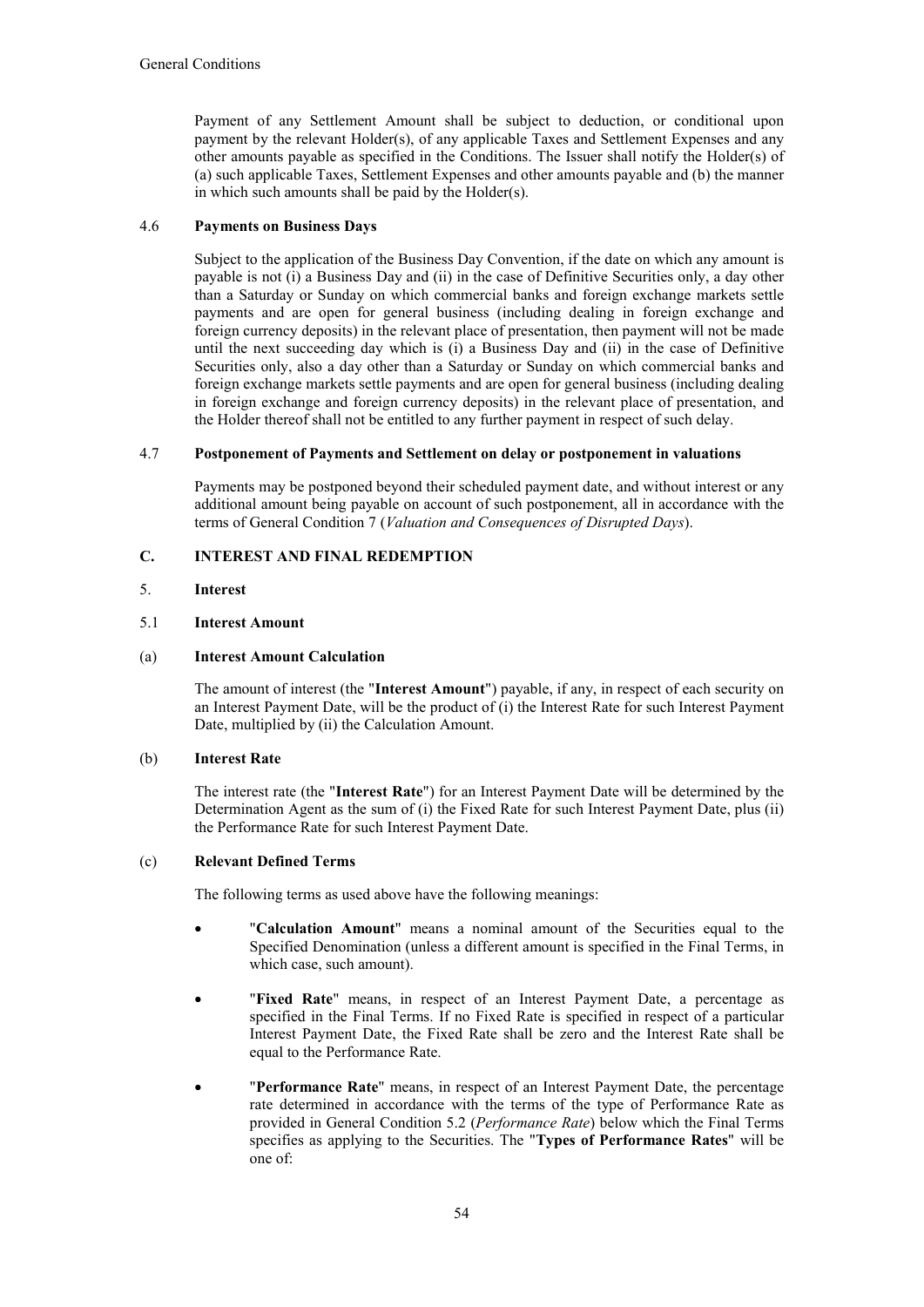- (a) Digital;
- (b) European;
- (c) Cliquet 1; and
- (d) Cliquet 2.

#### 5.2 **Performance Rate**

The Performance Rate for an Interest Payment Date will be calculated by the Determination Agent for each Interest Payment Date in accordance with the relevant conditions.

#### 5.2.1 **Digital**

#### (a) **Application**

This General Condition 5.2.1 applies where the Final Terms specifies that the Type of Performance Rate is 'Digital'.

#### (b) **Determination of Performance Rate**

The "**Performance Rate**" in respect of an Interest Payment Date will be determined by the Determination Agent in accordance with the following:

- (i) if the Index Level on the immediately preceding Valuation Date is at or above the Digital Bench Level, the Performance Rate is the percentage specified in the Final Terms as 'Digital Level Higher';
- (ii) otherwise, the Performance Rate is the percentage specified in the Final Terms as 'Digital Level Lower', or if no such percentage is specified, zero.

## (c) **Relevant defined terms**

The following terms as used above shall have the following meanings:

- "**Digital Bench Level**" means the Initial Index Level or a different level of the Index as specified in the Final Terms.
- "**Digital Level Higher**" means the level specified as such in the Final Terms.
- "**Digital Level Lower**" means the level specified as such in the Final Terms.
- "**Exchange**" means the exchange specified as such in the Final Terms.
- "**Index**" means the equity index specified in the Final Terms.
- "**Initial Index Level**" means the level of the Index as of the Valuation Time on the Strike Date.
- "**Index Level**" means, in respect of a Valuation Date, the level of the Index as of the Valuation Time on such Valuation Date.
- "**Interest Payment Date**" means each date specified as such in the Final Terms.
- "**Strike Date**" means the date specified as such in the Final Terms.
- "**Valuation Date**" means each date specified as such in the Final Terms, subject to adjustment in accordance with General Condition 7 (*Valuation and Consequences of Disrupted Days*).
- "**Valuation Time**" means the scheduled closing time on the Exchange.

#### 5.2.2 **European**

(a) **Application**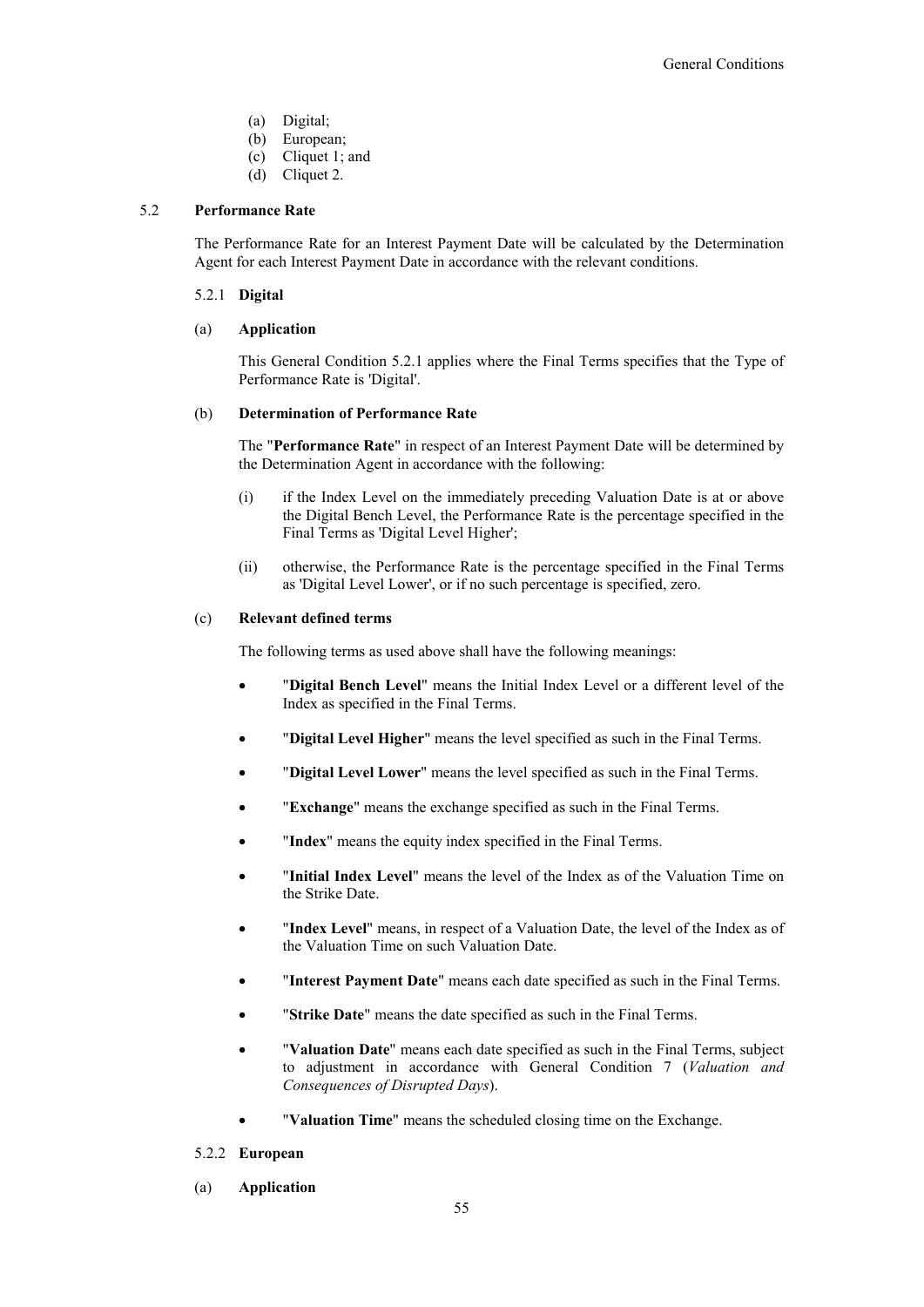This General Condition 5.2.2 applies where the Final Terms specifies that the Type of Performance Rate is 'European'.

## (b) **Determination of Performance Rate**

The "**Performance Rate**" in respect of an Interest Payment Date will be determined by the Determination Agent in accordance with the following formula:

Performance Rate = Participants 
$$
x Max \left( 0\%, \left( \frac{Index Level}{Initial Index Level} - 1 \right) - Barrier \right)
$$

# (c) **Relevant defined terms**

The following terms as used above shall have the following meanings:

- "**Barrier**" means the percentage specified as such in the Final Terms.
- "**Exchange**" means the exchange specified as such in the Final Terms.
- "**Index**" means the equity index specified in the Final Terms.
- "**Index Level**" means, in respect of a Valuation Date, the level of the Index as of the Valuation Time on such Valuation Date.
- "**Initial Index Level**" means the level of the Index as of the Valuation Time on the Strike Date.
- "**Interest Payment Date**" means each date specified as such in the Final Terms.
- "Max" followed by amounts within brackets, means the greater of the amounts separated by a comma within the brackets. For example, 'Max  $(x,y)$ ' means whichever is the greater of component x and component y.
- "**Participation**" means the percentage specified as such in the Final Terms.
- "**Strike Date**" means the date specified as such in the Final Terms.
- "**Valuation Date**" means each date specified as such in the Final Terms, subject to adjustment in accordance with General Condition 7 (*Valuation and Consequences of Disrupted Days*).
- "**Valuation Time**" means the scheduled closing time on the Exchange.

## 5.2.3 **Cliquet 1**

#### (a) **Application**

This General Condition 5.2.3 applies where the Final Terms specifies that the Type of Performance Rate is 'Cliquet 1'.

## (b) **Determination of Performance Rate**

The "**Performance Rate(i)**" in respect of Interest Payment Date(i) (each of which shall be a "**Performance Rate**") will be determined by the Determination Agent in accordance with the following formula:

$$
Performance Rate(i) = Partitionation(i) \times Max \left(0\%, \left\{\frac{1}{n} \times \sum_{t=1}^{n} \left| \frac{Index Level(t, i)}{Index Level(t-1, i)} - 1 \right| \right\} - Barrier(i) \right)
$$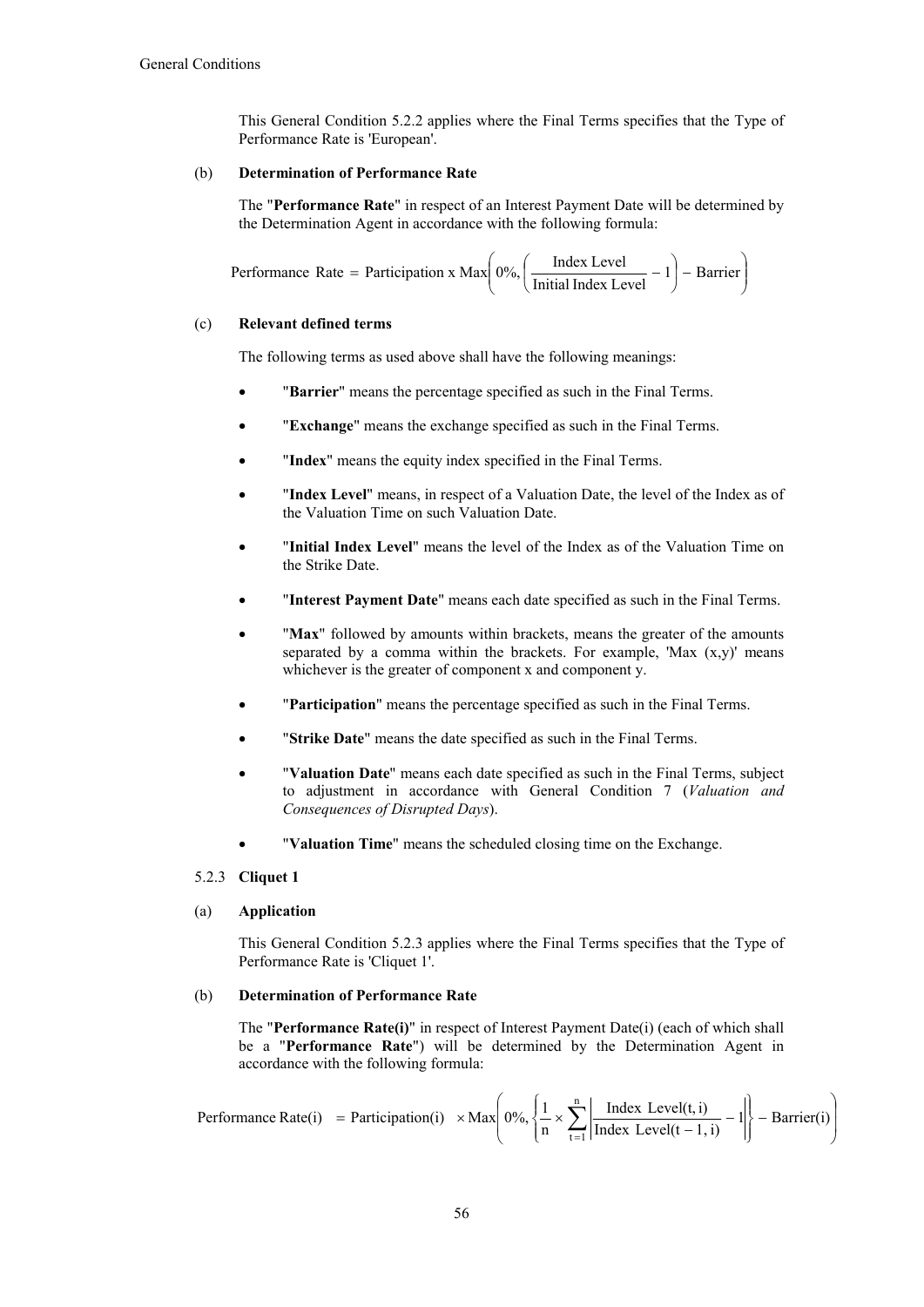#### (c) **Relevant defined terms**

The following terms as used above shall have the following meanings:

- "**Barrier(i)**" means, in respect of Interest Payment Date(i), the percentage specified in the Final Terms as the Barrier applying to such Interest Payment Date(i).
- "**Exchange**" means the exchange specified as such in the Final Terms.
- "**i**" means a number from 1 to the total number of Interest Payment Dates of the Securities, with each 'i' in ascending order representing a later Interest Payment Date. For example, if a Security has three Interest Payment Dates, then 'i=1' refers to the first Interest Payment Date to occur (referred to as Interest Payment Date(1)), ' $t=2$ ' refers to the second Interest Payment Date to occur (Interest Payment Date  $(2)$ ) and 't=3' refers to the last Interest Payment Date to occur (Interest Payment Date(3)).
- "**Index**" means the equity index specified in the Final Terms.
- "**Index Level(t,i)**" means, in respect of Valuation Date(t) and Interest Payment Date(i), the level of the Index as of the Valuation Time on such Valuation Date(t) corresponding to the Interest Payment Date(i).
- "**Index Level(t-1,i)**" means, in respect of a Valuation Date(t) and Interest Payment Date(i), the level of the Index as of the Valuation Time on the immediately preceding Valuation Date. In respect of the first Valuation Date to fall in respect of the first Interest Payment Date, Index Level(t-1,i) means the Initial Index Level.
- "**Initial Index Level**" means the level of the Index as of the Valuation Time on the Strike Date.
- "**Interest Payment Date**" means each date specified as such in the Final Terms.
- "**Max**" followed by amounts within brackets, means the greater of the amounts separated by a comma within the brackets. For example, 'Max  $(x,y)$ ' means whichever is the greater of component x and component y.
- "**n**" means, in respect of an Interest Payment Date, the total number of Valuation Dates in respect of such Interest Payment Date (as shall be specified in the Final Terms).
- "**Participation(i)**" means, in respect of Interest Payment Date(i), the percentage specified as the Participation in the Final Terms to apply for such Interest Payment Date(i).
- $\bullet$  "  $\sum$  $\equiv$ n  $t=1$  $f(t)$ " is the mathematical symbol for 'summation' in respect of a given

function of t (f(t)). It can be expressed as:  $\sum_{r=1}^{n} f(t) = f(1) + f(2) + ... + f(n)$  $t = 1$  $\sum f(t) = f(1) + f(2) + ... +$  $\equiv$ . For

example, if 'n' is 3 (i.e. there are three Valuation Dates in respect of an Interest Payment Date), and the result of applying the function to the three values of t is

f(1)=0.5, f(2)=0.1 and f(3)=0.3, then 
$$
\sum_{t=1}^{3} f(t) = 0.5 + 0.1 + 0.3 = 0.9.
$$

 "**t**" means, in respect of an Interest Payment Date, a number from 1 to n each representing a Valuation Date, with each 't' in ascending order representing a later Valuation Date in respect of such Interest Payment Date. For example, if an Interest Payment Date has three associated Valuation Dates, then 't=1' refers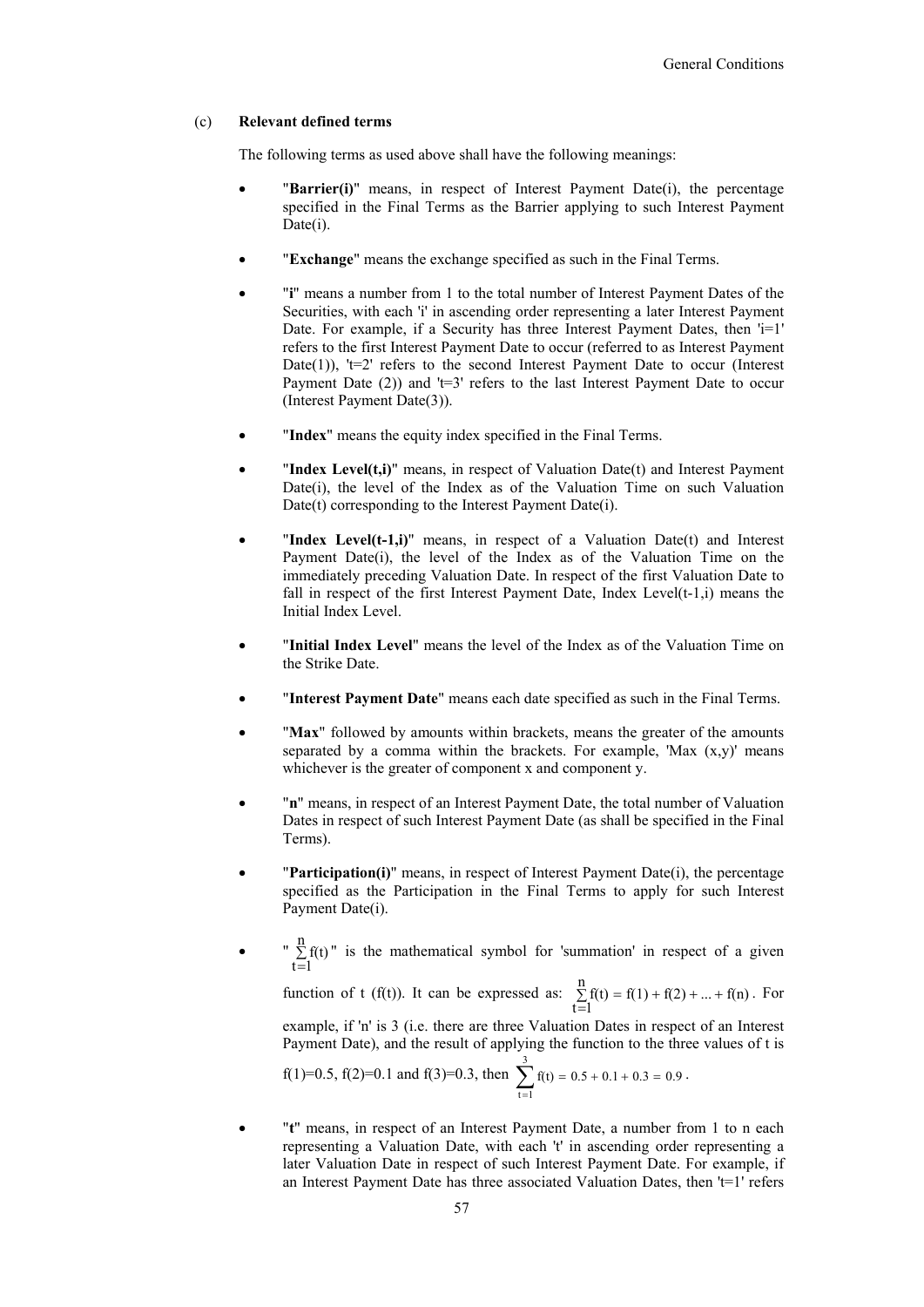to the first such Valuation Date to occur (referred to as Valuation Date(1)),  $t=2$ ' refers to the second Valuation Date to occur (Valuation Date(2)) and ' $t=n'$ (which is also ' $t=3$ ') refers to the final Valuation Date to occur (Valuation  $Date(3)$ ).

- "**Valuation Date**" means each date specified as such in the Final Terms, subject to adjustment in accordance with General Condition 7 (*Valuation and Consequences of Disrupted Days*).
- "**Valuation Time**" means the scheduled closing time on the Exchange.
- "**| |**" means the absolute value of the number appearing within '| |', which means that any negative value is expressed as a positive value. For example, |-3| means 3, and |3| also means 3.

## 5.2.4 **Cliquet 2**

# (a) **Application**

This General Condition 5.2.4 applies where the Final Terms specifies that the Type of Performance Rate is 'Cliquet 2'.

# (b) **Determination of Performance Rate**

The "**Performance Rate**" in respect of an Interest Payment Date will be determined by the Determination Agent in accordance with the following formula:

Performance Rate(i) = Participation(i)  $\times$  Max(0%, Minimum Value(i) - Barrier(i))

# (c) **Relevant defined terms**

The following terms shall have the following meanings:

- "**Barrier(i)**" means, in respect of Interest Payment Date(i), the percentage specified in the Final Terms as the Barrier applying to such Interest Payment Date(i).
- "**Exchange**" means the exchange specified as such in the Final Terms.
- "**i**" means a number from 1 to the total number of Interest Payment Dates of the Securities, with each 'i' in ascending order representing a later Interest Payment Date. For example, if a Security has three Interest Payment Dates, then  $i=1'$ refers to the first Interest Payment Date to occur (referred to as Interest Payment Date(1)), ' $t=2$ ' refers to the second Interest Payment Date to occur (Interest Payment Date  $(2)$ ) and 't=3' refers to the third Interest Payment Date to occur (Interest Payment Date(3)).
- "**Index**" means the equity index specified in the Final Terms.
- "**Index Level**" means, in respect of a Valuation Date, the level of the Index as of the Valuation Time on such Valuation Date.
- "**Index Level(t,i)**" means, in respect of an Interest Payment Date(i) and a Valuation Date(t) corresponding to such Interest Payment Date(i), the Index Level in respect of such Valuation Date(t).
- "**Index Level(t-1,i)**" means, in respect of an Interest Payment Date(i) and a Valuation Date(t) corresponding to such Interest Payment Date(i), the Index Level in respect of the Valuation Date immediately preceding such Valuation Date(t). In respect of the first Valuation Date corresponding to the first Interest Payment Date, Index Level(t-1,i) means the Initial Index Level.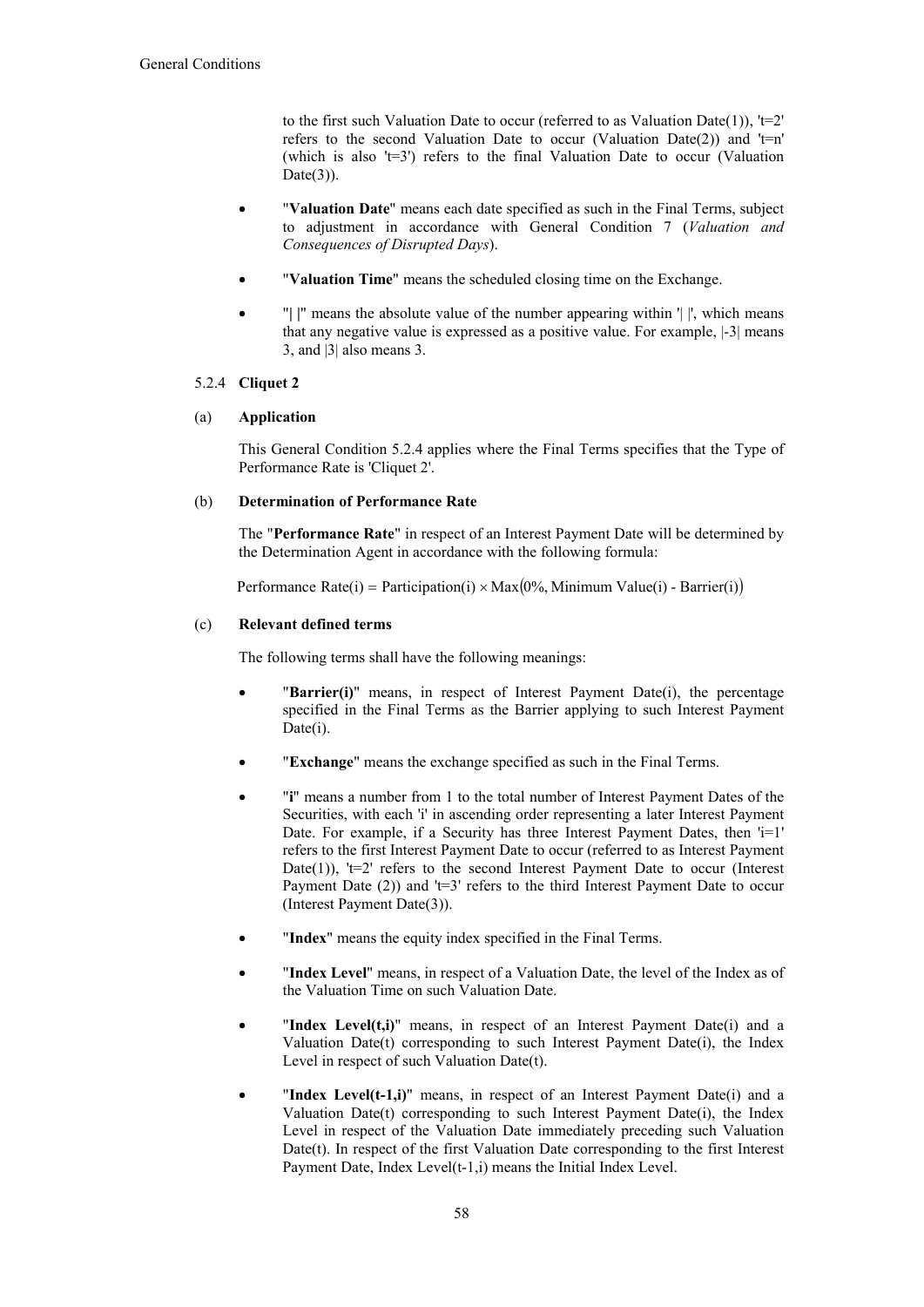"**Index Performance(t,i)**" means, in respect of Interest Payment Date(i) and a Valuation Date(t), the absolute value (i.e. positive and negative are both expressed as positive) of  $(A)$  the quotient of  $(I)$  the Index Level $(t,i)$  in respect of such Valuation Date(t) and Interest Payment Date(i) divided by (II) the Index Level(t-1,i) in respect of such Valuation Date(t) and Interest Payment Date(i), (B) minus one. Expressed as a formula:

$$
\frac{\text{Index Level}_{(t,i)}}{\text{Index Level}_{(t-1,i)}} - 1
$$

- "**Initial Index Level**" means the level of the Index as of the Valuation Time on the Strike Date.
- "**Interest Payment Date**" means each date specified as such in the Final Terms.
- "**Max**" followed by amounts within brackets, means the greater of the amounts separated by a comma within the brackets. For example, 'Max  $(x,y)$ ' means whichever is the greater of component x and component y.
- "**Minimum Value(i)**" means, in respect of Interest Payment Date(i), the lowest (or joint lowest) Index Performance $(t,i)$  of the Index Performances $(t,i)$  for all Valuation Dates(t) corresponding to such Interest Payment Date(i), as determined by the Determination Agent.
- **Participation(i)**" means, in respect of Interest Payment Date(i), the percentage specified as the Participation in the Final Terms to apply for such Interest Payment Date(i).
- "**t**" means, in respect of an Interest Payment Date, a number from 1 to n each representing a Valuation Date, with each 't' in ascending order representing a later Valuation Date in respect of such Interest Payment Date. For example, if an Interest Payment Date has three associated Valuation Dates, then 't=1' refers to the first Valuation Date to occur (referred to as Valuation Date(1)),  $t=2$ ' refers to the second Valuation Date to occur (Valuation Date(2)) and  $t=3$  refers to the third Valuation Date to occur (Valuation Date(3)).
- "**Valuation Date**" means each date specified as such in the Final Terms, subject to adjustment in accordance with General Condition 7 (*Valuation and Consequences of Disrupted Days*). Each Valuation Date shall be deemed to correspond to the Interest Payment Date appearing in the same row as such Valuation Date in the table in the Final Terms.
- "**Valuation Time**" means the scheduled closing time on the Exchange.
- "| |" means the absolute value which means any negative value is expressed as a positive value. For example, |0.5-1| means 0.5, and |1.5-1| means 0.5.

#### 6. **Redemption of Securities**

#### (a) **Cash Settlement Only**

Securities shall be settled in cash only.

#### (b) **Final Redemption**

Unless previously purchased and surrendered for cancellation, each Security will be redeemed by the Issuer by payment on the Scheduled Redemption Date of an amount (the "**Settlement Amount**") equal to the Calculation Amount of the Security. "**Calculation Amount**" means a nominal amount of the Securities equal to the Specified Denomination (unless a different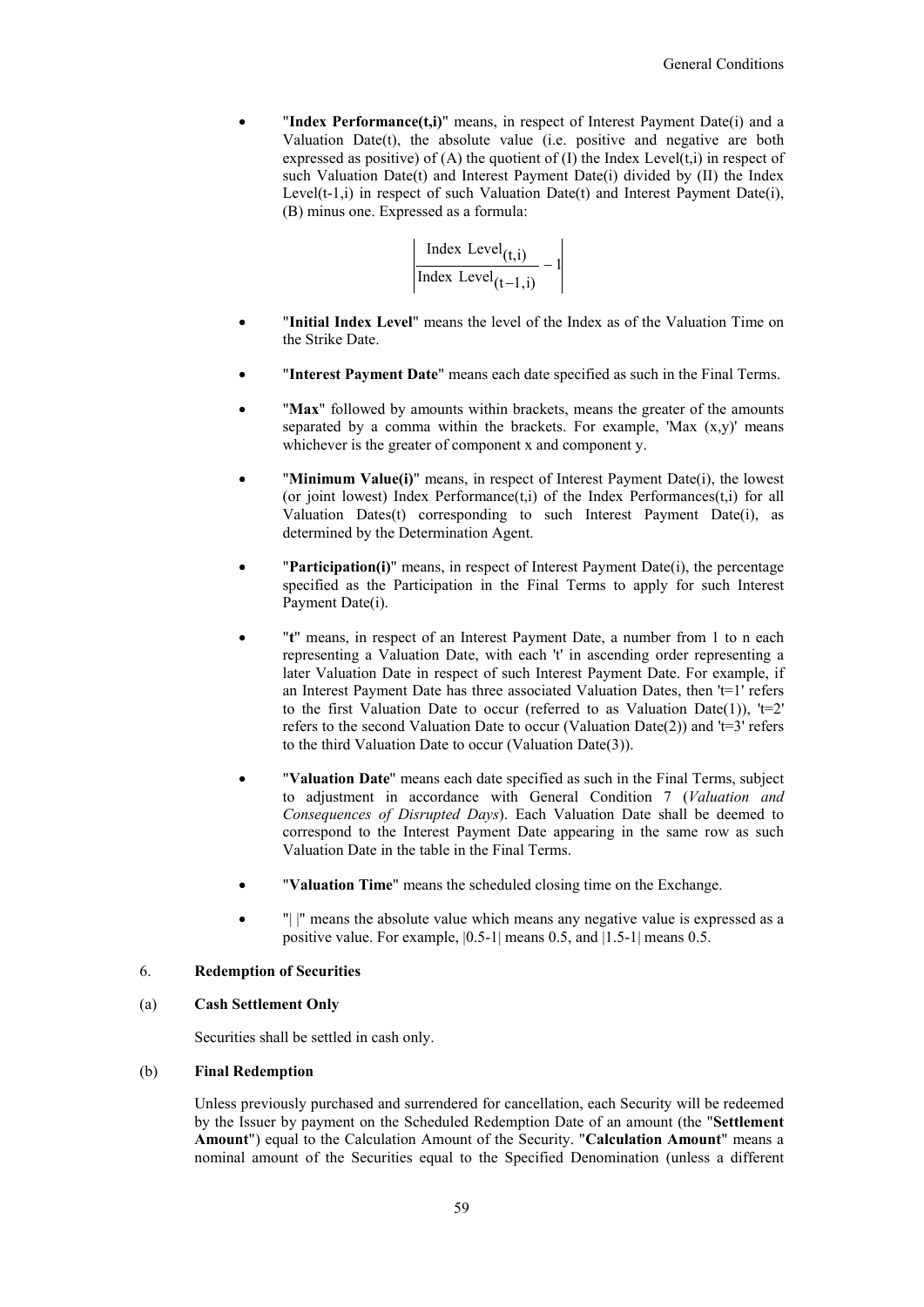amount (being the highest common factor of the Specified Denominations) is specified in the Final Terms, in which case, such amount).

## (c) **Delayed Payment**

If any Settlement Amount, upon due presentation of the Security, is improperly withheld or refused, interest calculated on a daily basis at the Applicable Rate (divided by 365 to convert from an annual rate to a daily rate) on the Settlement Amount will accrue from the due date for redemption until the day that the payment is actually made.

For such purpose, "**Applicable Rate**" means:

- (i) where 'Applicable Rate Fixed' is specified to apply in the Final Terms, the Fixed Rate or, if different, such other rate as specified in the Final Terms; or
- (ii) where 'Applicable Rate Floating' is specified to apply in the Final Terms, the offered quotation for the Benchmark floating interest rate specified in the Final Terms for an amount equal to the Settlement Amount of the Currency for an overnight period which appears on the Relevant Screen Page at the Relevant Screen Time on such day, as determined by the Determination Agent (expressed as a percentage per annum), or, if on any day the Relevant Screen Page is not available at the Relevant Screen Time, such other rate as determined by the Determination Agent in its discretion.

## **D. INDEX LINKED CONDITIONS**

## 7. **Valuation and Consequences of Disrupted Days**

If, in the opinion of the Determination Agent, any Valuation Date is a Disrupted Day (as defined in General Condition 23.1 (*Definitions*), then the Valuation Date shall be the first succeeding Scheduled Trading Day that is not a Disrupted Day, unless each of the eight Scheduled Trading Days immediately following the original date that, but for the Disrupted Day, would have been the Valuation Date (the "**Scheduled Valuation Date**") is a Disrupted Day, in which case that eighth Scheduled Trading Day shall be deemed to be the Valuation Date, notwithstanding the fact that it is a Disrupted Day, and the Determination Agent shall determine the level of the Index as at the Valuation Time on the eighth Scheduled Trading Day in accordance with the formula for and method of calculating the Index last in effect prior to the occurrence of the first Disrupted Day using the Traded Price (as defined in General Condition 23.1 (*Definitions*) as at the Valuation Time on that eighth Scheduled Trading Day of each Component in the Index (or, if an event giving rise to a Disrupted Day has occurred in respect of the relevant Component on that eighth Scheduled Trading Day, the Determination Agent determination of the Traded Price for the relevant Component as at the Valuation Time on that eighth Scheduled Trading Day).

If the determination of an Index Level used to calculate any amount payable on any Interest Payment Date is delayed or postponed pursuant to this General Condition 7, payment will occur on the later of either (i) the scheduled payment date, or (ii) the second Business Day following the relevant Valuation Date (after postponement). No additional amounts shall be payable or deliverable by the Issuer because of such postponement. In the case of an Interest Payment Date scheduled to fall on the Scheduled Redemption Date, if such Interest Payment Date is delayed or postponed pursuant to this General Condition 7, the Scheduled Redemption Date will be delayed or postponed to the date on which the interest payment will occur pursuant to this General Condition 7 such that the relevant Interest Amount and Settlement Amount will be made on the same day.

If the date on which any amount is specified as being (or otherwise determined to be) payable in respect of any Security is not a Business Day then payment will be paid in accordance with the Business Day Convention.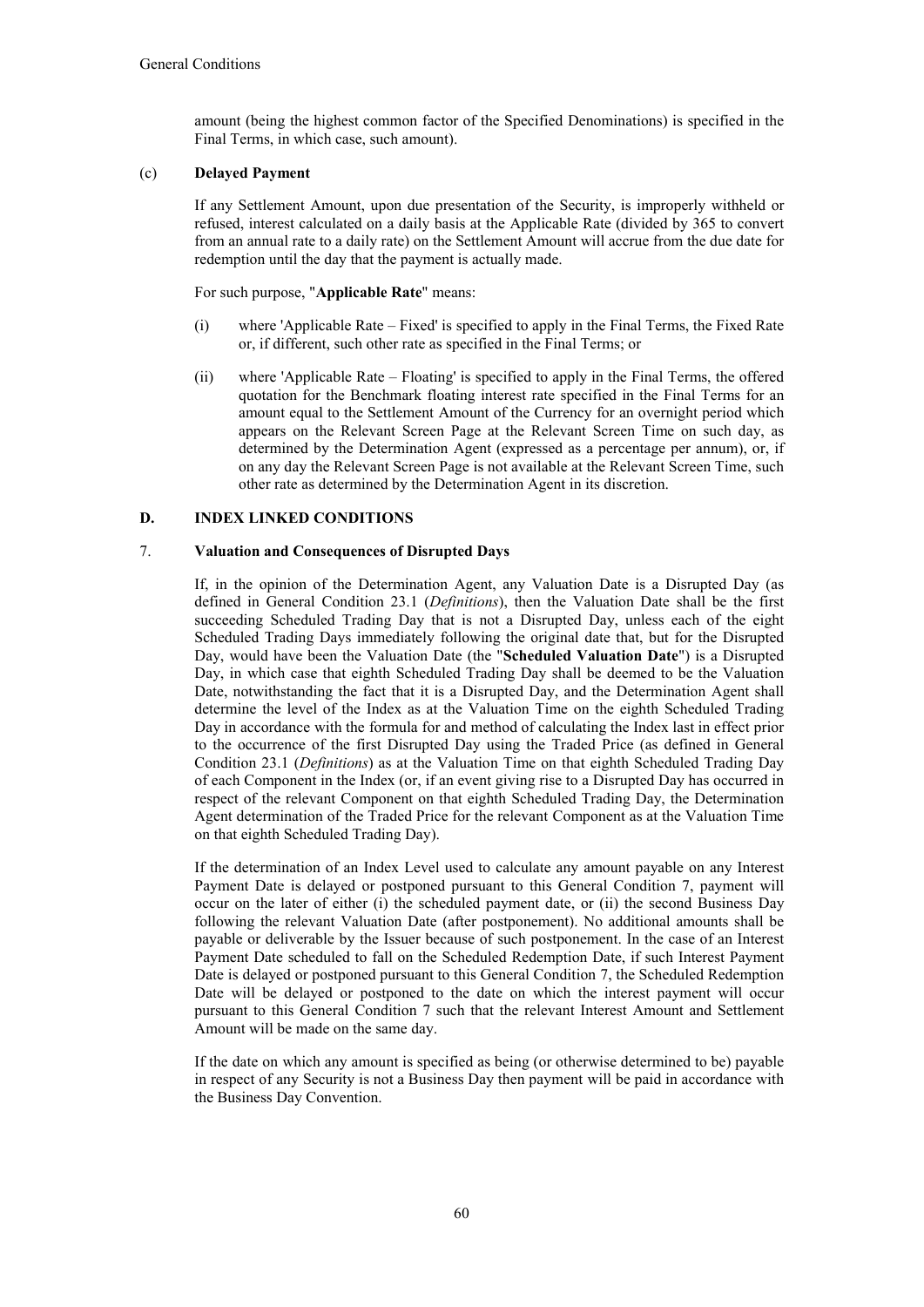## 8. **Index Modification, Cancellation, Disruption or Adjustment Event**

## (a) **Index Adjustment Event**

- If,
- (i) on or prior to any date on which the level of an Index is to be calculated, including, without limitation, any Valuation Date (a "**Determination Date**"), in respect of Securities, the relevant Index Sponsor announces that it will make a material change in the formula for or the method of calculating that Index or in any other way materially modifies that Index (other than a modification prescribed in that formula or method to maintain that Index in the event of changes in the index constituents and capitalisation and other routine events) (an "**Index Modification**") or permanently cancels the Index and no Successor Index exists (an "**Index Cancellation**"); or
- (ii) if, on any Determination Date in respect of Securities, the Index Sponsor fails to calculate and announce a relevant Index (an "**Index Disruption**" and, together with an Index Modification and an Index Cancellation, an "**Index Adjustment Event**"),

then the Determination Agent shall on each relevant Determination Date determine if such Index Adjustment Event has a material effect on the relevant Securities and, if so, shall calculate the level of that Index by using, in lieu of a published level for the relevant Index, the level for that Index as at that Determination Date in accordance with the formula for and method of calculating that Index last in effect prior to that Index Adjustment Event, but using only those Components that constituted the relevant Index immediately prior to that Index Adjustment Event (other than those Components that have since ceased to be listed on any relevant Exchange).

In the event that the Determination Agent determines that it can no longer continue to calculate such Index, the Determination Agent may deem such Index Adjustment Event to constitute an Additional Disruption Event for the purposes of these provisions and shall take any necessary action in accordance with General Condition 9 (*Consequences of Additional Disruption Event*).

#### (b) **Successor Index Sponsor or Substitution of Index with substantially similar calculation**

If an Index is (i) not calculated and announced by the Index Sponsor but is calculated and announced by a successor sponsor (the "**Successor Index Sponsor**") acceptable to the Determination Agent or (ii) replaced by a successor index (the "**Successor Index**") using, in the determination of the Determination Agent, the same or a substantially similar formula for and method of calculation as used in the calculation of that Index, then (1) the index as calculated and announced by the Successor Index Sponsor or (2) the Successor Index will be deemed to be the Index.

#### (c) **Correction of an Index**

If the level of an Index published on any Determination Date and used or to be used by the Determination Agent for the purpose of any calculation is subsequently corrected and the correction is published by the Index Sponsor or a Successor Index Sponsor no later than two Exchange Business Days (as defined in General Condition 23.1 (*Definitions*) prior to the next date upon which any payment linked to that Index shall be made by the Issuer, the Determination Agent shall recalculate the amount that is payable, using such corrected level of the relevant Index and, to the extent necessary, will adjust any relevant terms of the Securities to account for such correction. The Determination Agent shall notify the Holders of (i) that correction and (ii) the amount, if any, that is payable as a result of that correction and (iii) any adjustment being made.

## 9. **Consequences of Additional Disruption Event**

If an Additional Disruption Event occurs, the Issuer may: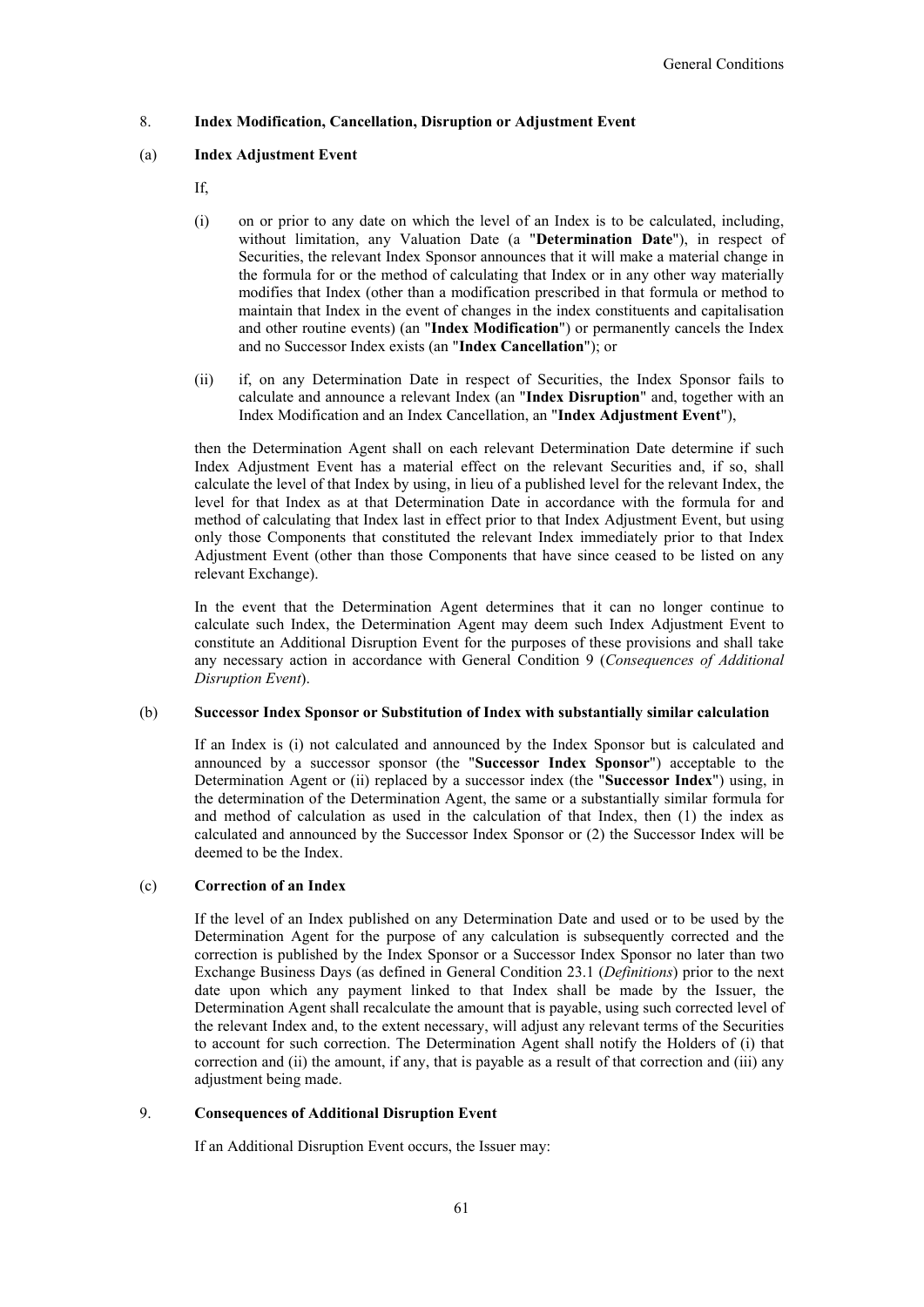- (a) request that the Determination Agent determines whether an appropriate adjustment can be made to the Conditions and any other provisions relating to the Securities to account for the economic effect of such event on the Securities and to preserve substantially the economic effect to the Holders of a holding of the relevant Security. If the Determination Agent determines that such adjustment(s) can be made, the Issuer shall determine the effective date of such adjustment(s) and take the necessary steps to effect such adjustment(s). The Issuer shall notify Holders of any such adjustment(s) as soon as reasonably practicable after the nature and effective date of the adjustments are determined. If the Determination Agent determines that no adjustment that could be made would produce a commercially reasonable result and preserve substantially the economic effect to the Holders of a holding of the relevant Security, it shall notify the Issuer of such determination and no adjustment(s) shall be made; or
- (b) terminate the Hedge Positions in relation to the Securities. If the value of Hedge Positions is positive upon termination and the Issuer receives any proceeds from the termination after taking account of, and deducting therefrom, any costs and expenses arising from the termination, it will return the proceeds to Holders in the Currency. Upon such termination, the Performance Rate in respect of the Securities will be deemed to be zero until the Securities are redeemed at maturity. The Issuer shall notify Holders of such termination and, if any, the return of proceeds. For the avoidance of doubt the Fixed Rate will be unaffected by the operation of this sub-clause (b).

# **E. GENERAL PROVISIONS**

## 10. **Events of Default**

If any of the following events occurs and is continuing (each an "**Event of Default**") and unless the Event of Default shall have been cured by the Issuer or waived by the Holders prior to receipt by the Issuer and the Issue and Paying Agent or other relevant Agent the Holder may give notice to the Issuer and the Issue and Paying Agent or other relevant Agent that such Security is, and in all cases such Security shall immediately become, due and payable at the Settlement Amount:

- (i) any interest has not been paid within 14 calendar days of the due date for payment. The Issuer shall not, however, be in default if such sums ("**Withheld Amounts**") were not paid in order to comply with a mandatory law, regulation or order of any court of competent jurisdiction;
- (ii) the Issuer breaches any other provision of such Securities and that breach has not been remedied within 30 calendar days of the Issuer having received notice thereof from Holders holding at least one tenth in outstanding nominal amount of the relevant Series demanding remedy; or
- (iii) an order is made or an effective resolution is passed for the winding-up of the Issuer (otherwise than in connection with a scheme of reconstruction, merger or amalgamation).

# 11. **Agents**

## 11.1 **Appointment of Agents**

The Agents act solely as agents of the Issuer and do not assume any obligation or relationship of agency or trust for or with any Holder. The Issuer reserves the right to vary or terminate the appointment of the Agents and to appoint additional or other Agents, provided that the Issuer shall at all times maintain:

- (a) an Issue and Paying Agent;
- (b) a Registrar and a Transfer Agent in relation to Registered Securities;
- (c) one or more Determination Agent(s) where these General Conditions so require;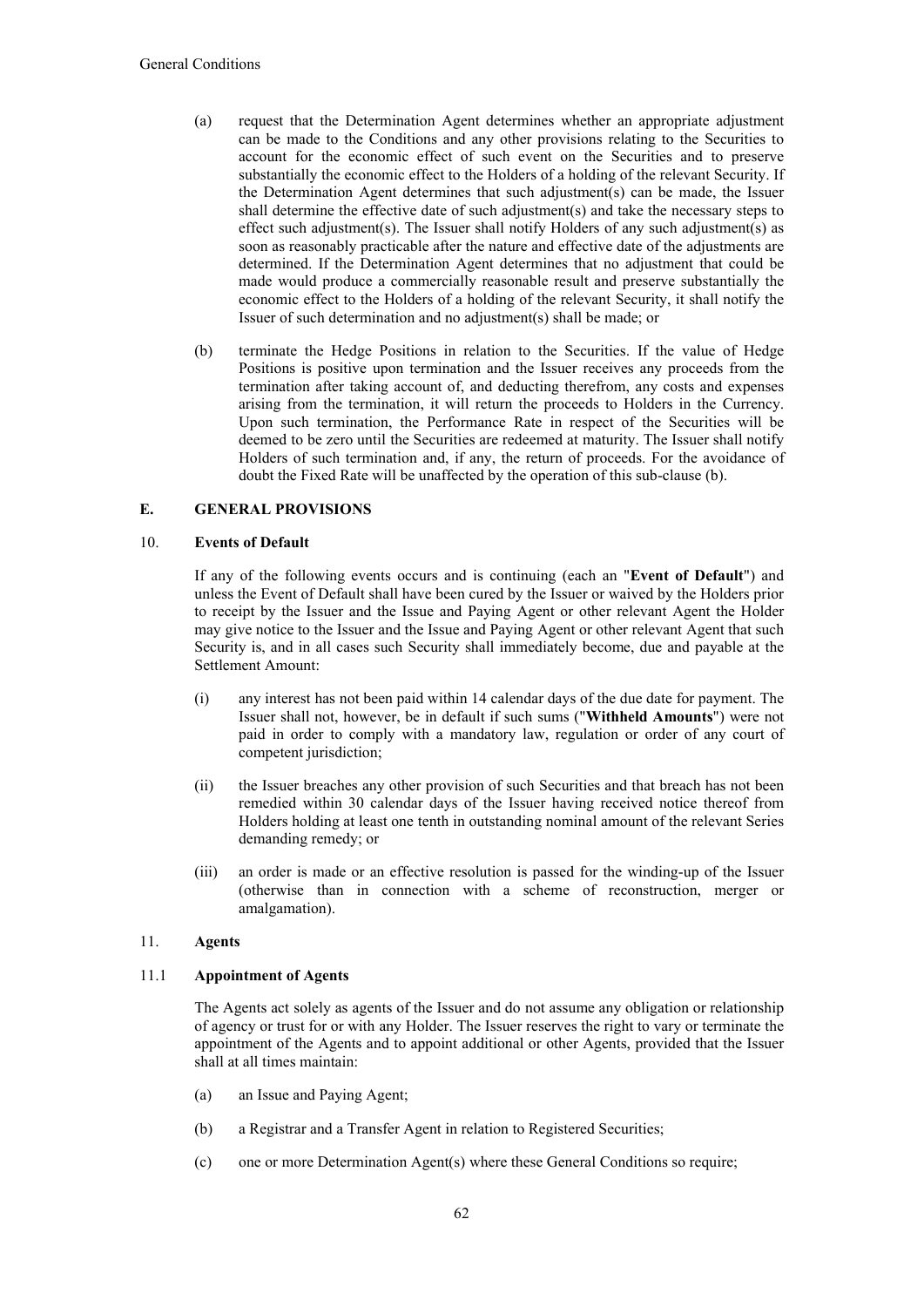- (d) Paying Agents having specified offices in at least two major European cities;
- (e) such other agents as may be required by any stock exchange on which the Securities may be listed; and
- (f) to the extent not already satisfied pursuant to (d) or (e) above, in relation to Definitive Bearer Securities, a Paying Agent with a specified office in a European Union member state that will not be obliged to withhold or deduct tax pursuant to European Council Directive 2003/48/EC or any other Directive implementing the conclusions of the ECOFIN Council meeting of 26-27 November 2000 or any law implementing or complying with, or introduced in order to conform to, such Directive.

Notice of any termination of appointment and of any changes to the specified office of any Agent will be given to Holders.

#### 11.2 **Determinations by the Determination Agent**

The Determination Agent (which will be Barclays Bank PLC, unless otherwise specified in the Final Terms), may be required to make certain determinations, considerations, decisions and calculations pursuant to the Conditions. In all circumstances the Determination Agent shall make such determinations and calculations in good faith and in a commercially reasonable manner, and (save in the case of manifest or proven error) shall be final and binding on the Issuer, the Agents and the Holders.

## 11.3 **Responsibility of the Issuer and the Agents**

Neither the Issuer nor any Agent shall be held responsible for any loss or damage, resulting from any legal enactment (domestic or foreign), the intervention of a public authority (domestic or foreign), an act of war, strike, blockade, boycott or lockout or any other similar event or circumstance. The reservation in respect of strikes, blockades, boycotts and lockouts shall also apply if any of such parties itself take such measures or becomes the subject of such measures. Where the Issuer or any of the Agents is prevented from effecting payment or delivery due to such event, payment or delivery may be postponed until the time the event or circumstance impeding payment has ceased, and shall have no obligation to pay or delivery any additional amounts in respect of such postponement.

## 12. **Taxation**

The Issuer is not liable for, or otherwise obliged to pay amounts in respect of, any Taxes borne by a Holder. A Holder must pay all Taxes arising from or payable in connection with all payments relating to the Securities and all payments in respect of the Securities shall be made free and clear of, and without withholding or deduction for, any present or future Taxes of whatever nature imposed, levied, collected, withheld or assessed by or within the Bank Jurisdiction (or any authority or political subdivision thereof or therein having power to tax). The Issuer shall have the right to withhold or deduct from any amount payable to the Holder, such amount as is necessary (a) for the payment of any such taxes, duties, charges, withholdings or other payments or (b) for effecting reimbursement to the Issuer for any payment by it of any tax, duty, charge, withholding or other payment referred to in the Conditions.

## 13. **Prescription**

Claims for payment of principal shall become void unless made within ten years and claims for interest shall become void unless made within five years of the appropriate Relevant Date.

## 14. **Replacement of Securities**

Should any Security or Coupon in respect of any Series be lost, stolen, mutilated, defaced or destroyed, it may, subject to all applicable laws, regulations and the London Stock Exchange or any other relevant authority requirements, be replaced at the specified office of the Issue and Paying Agent, in the case of Bearer Securities, or the Registrar, in the case of Registered Securities, or of such other Paying Agent or Transfer Agent, if the Issuer designates such and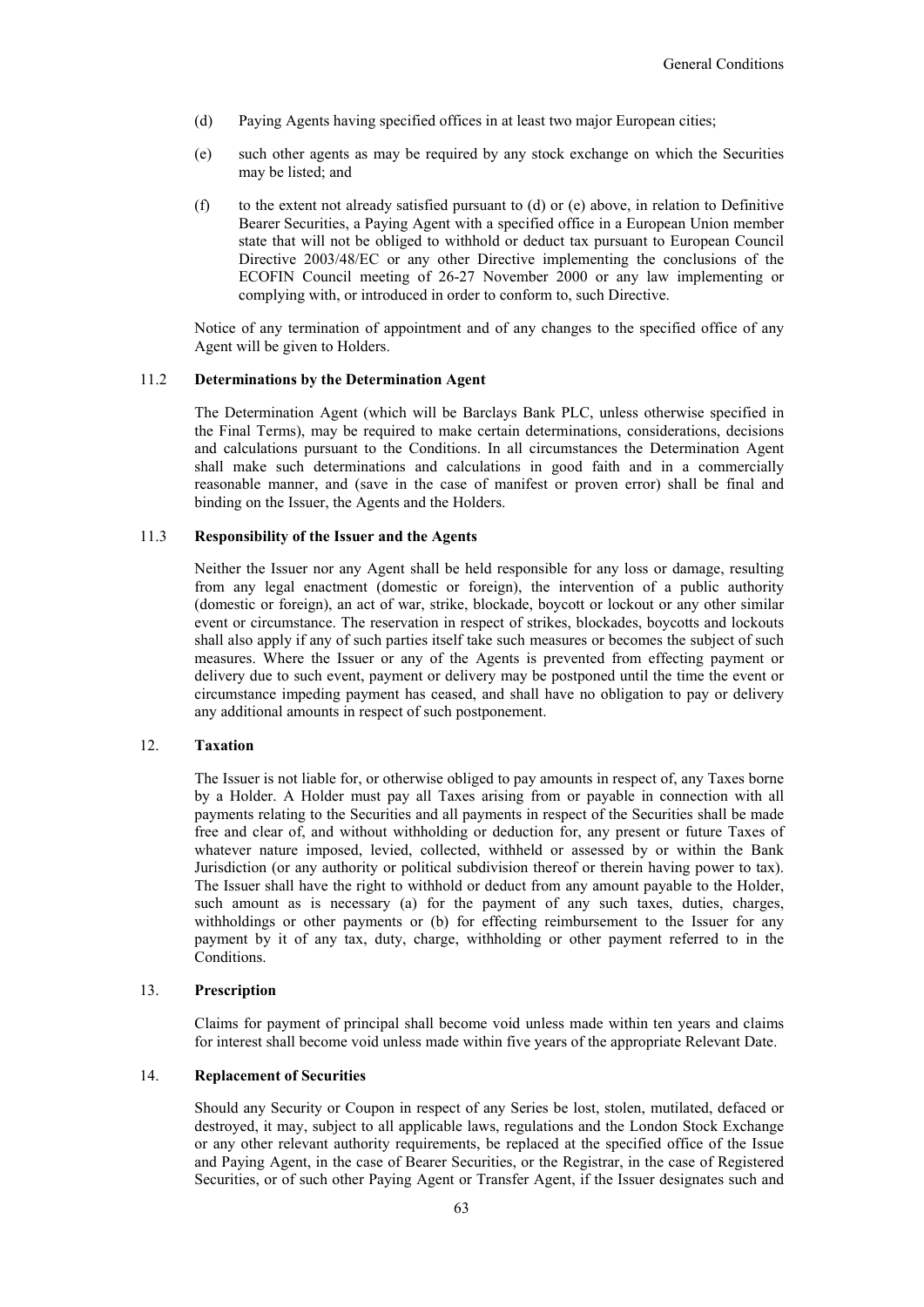gives notice of the designation to Holders. The replacement of any Security or Coupon shall be subject to payment by the claimant of the fees, expenses and Taxes incurred in connection therewith and on such terms as to evidence, security and indemnity and otherwise as the Issuer may require.

## 15. **Notices**

## 15.1 **To Holders**

All notices to Holders will be deemed to have been duly given and valid:

- (a) in the case of Bearer Securities, if published in a daily newspaper of general circulation in England (which is expected to be the Financial Times) and will be deemed to have been given on the date of first publication; and/or
- (b) in the case of listed Securities, if given in accordance with the rules and regulations of the London Stock Exchange or other relevant authority and will be deemed to have been given on the first date of transmission or publication; and/or
- (c) if publication pursuant to paragraph (a) or (b) above is not practicable, if published in another leading English language daily newspaper with circulation in Europe on the date of first publication; and/or
- (d) in the case of Registered Securities, if mailed to the relevant Holders of such Registered Securities at their respective designated addresses appearing in the Register and will be deemed delivered on the third weekday (being a day other than a Saturday or a Sunday) after the date of mailing; and/or
- (e) in the case of Cleared Securities, if given to the Relevant Clearing System provided that any publication or other requirements required pursuant to paragraph (b) above shall also be complied with if applicable. In such cases, notices will be deemed given on the first date of transmission to the applicable Relevant Clearing System.

## 15.2 **To the Issuer and the Agents**

In respect of any Securities, all notices to the Issuer and/or the Agents must be sent to the address specified for each such entity in the Agency Agreement or to such other person or place as shall be specified by the Issuer and/or the Agent by notice given to Holders. Any notice determined not to be valid, effective, complete and in proper form shall be null and void unless the Issuer and the Relevant Clearing System agree otherwise. This provision shall not prejudice any right of the person delivering the notice to deliver a new or corrected notice. The Issuer, Paying Agent, Registrar or Transfer Agent shall use all reasonable endeavours promptly to notify any Holder submitting a notice if it is determined that such notice is not valid, effective, complete or in the proper form.

#### 16. **Substitution**

The Issuer shall be entitled at any time, without the consent of the Holders, to substitute any other entity, the identity of which shall be determined by the Issuer, to act as issuer in respect of Securities then outstanding under the Programme (the "**New Bank Issuer**"), provided that (a) the New Bank Issuer's long-term unsecured, unsubordinated and unguaranteed debt obligations are rated at least the same as Barclays Bank PLC's long-term rating at the date on which the substitution is to take effect or the New Bank Issuer has an equivalent long-term rating from another internationally recognised rating agency and (b) no Event of Default as set out in General Condition 10 (*Events of Default*) shall occur as a result thereof. Any such substitution shall take effect upon giving notice to the Holders of each Series then outstanding, the UK Listing Authority and any other Relevant Stock Exchange and the relevant Agents.

In the event of any such substitution, any reference in the Conditions to the Issuer shall be construed as a reference to the New Bank Issuer. In connection with such right of substitution, the Issuer shall not be obliged to have regard to the consequences of the exercise of such right for individual Holders resulting from their being for any purpose domiciled or resident in, or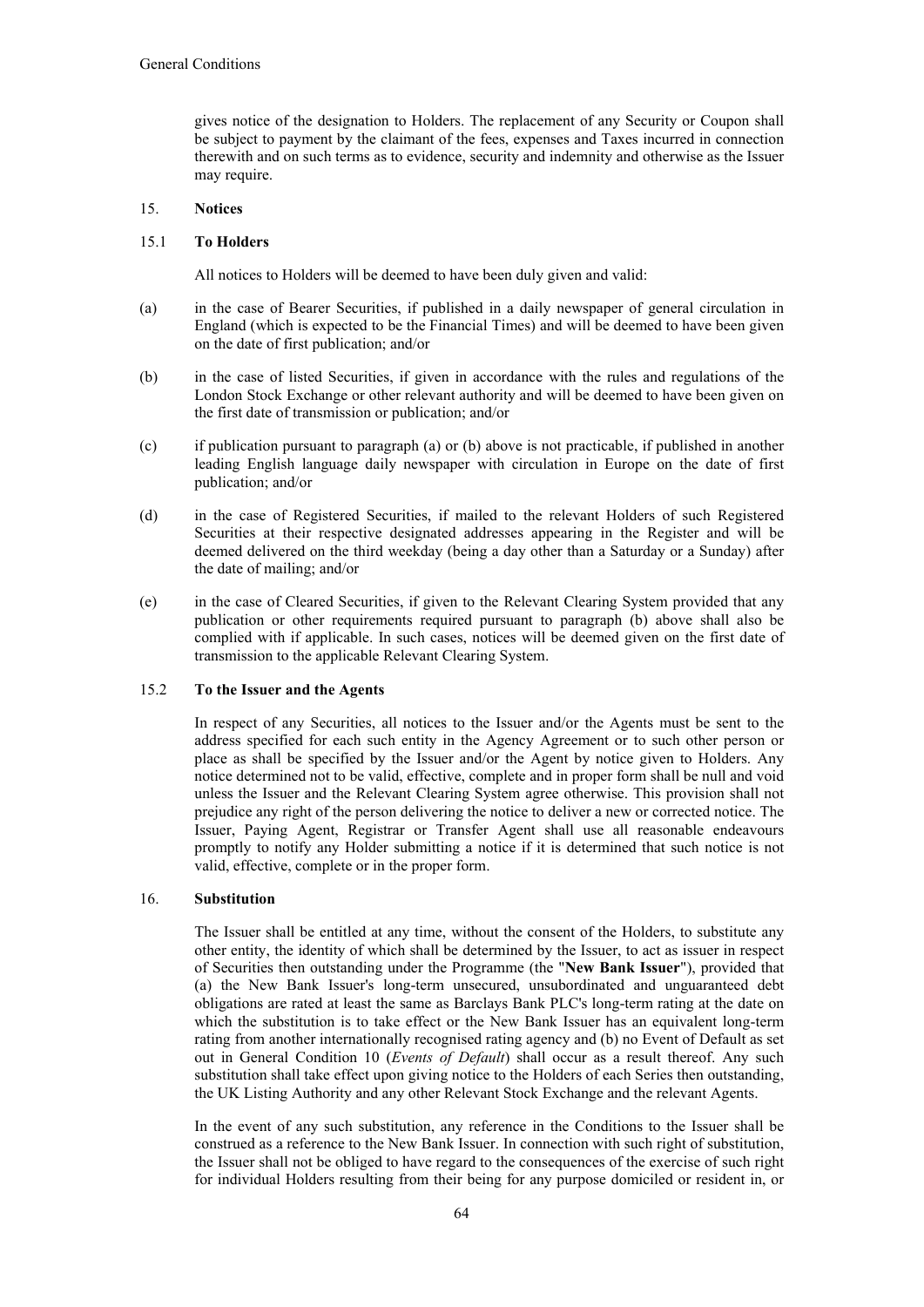otherwise connected with or subject to the jurisdiction of, any particular territory, and no Holder shall be entitled to claim from the Issuer or the New Bank Issuer any indemnification or payment in respect of any tax consequence of any such substitution upon such Holder.

## 17. **Modifications and Meetings of Holders**

## 17.1 **Modifications without consent of Holders**

The Conditions of Securities and/or the Agency Agreement and/or the Deed of Covenant may be amended by the Issuer in each case without the consent of the Holders if, in the reasonable opinion of the Issuer, the amendment (i) is of a formal, minor or technical nature, (ii) is made to correct a manifest or proven error or omission, (iii) is made to comply with mandatory provisions of the law of the Bank Jurisdiction, (iv) is made to cure, correct or supplement any defective provision contained herein and/or (v) will not materially and adversely affect the interests of the Holders. Any such modification shall be binding on the Holders and any such modification shall take effect by notice to the Holders.

## 17.2 **Modifications requiring the consent of the Holders**

#### (a) **Consent by written resolution**

In addition to the powers described in paragraph (b) and paragraph (c) below, in order to modify and amend the Agency Agreement and the Securities (including the General Conditions), a resolution in writing signed by or on behalf of the Holders of not less than 90 per cent in aggregate nominal amount of Securities at the time outstanding shall be as effective as an Extraordinary Resolution duly passed at a meeting of Holders of Securities of the relevant Series. Such a resolution in writing may be contained in one document or several documents in the same form, each signed by or on behalf of one or more Holders. Any such resolution shall be binding on all Holders of Securities of that Series, whether signing the resolution or not.

## **Majority Consent**

Subject as provided in paragraph (c) below, the Agency Agreement contains provisions for convening meetings of the Holders to consider any matter affecting their interests, including the amendment of the Agency Agreement or of any of the Conditions relating to Series. Such a meeting may be convened by the Issuer or Holders holding not less than 10 per cent in aggregate nominal amount of the Securities at the time outstanding. At least 21 calendar days' notice (exclusive of the day on which the notice is given and of the day on which the meeting is to be held) specifying the date, time and place of the meeting shall be given to Holders. Except for the purposes of passing an Extraordinary Resolution, two or more persons holding or representing a clear majority in nominal amount or number of the Securities held or represented shall be a quorum. Any resolution other than an Extraordinary Resolution duly passed at any such meeting shall be binding on all Holders of Securities of that Series, whether present or not.

#### (b) **Consent by Extraordinary Resolution**

An Extraordinary Resolution will need to be passed in respect of any of the following modifications:

- (i) to amend the dates of maturity or redemption of the principal or interest due on any Securities, or extend the date for payment of interest or Interest Amounts on the Securities;
- (ii) to reduce or cancel the nominal amount of or any premium payable on redemption the Securities;
- (iii) to reduce the rate or rates of interest in respect of the Securities or to vary the method or basis of calculating the rate or rates or amount of interest or the basis for calculating any Interest Amount in respect of the Securities;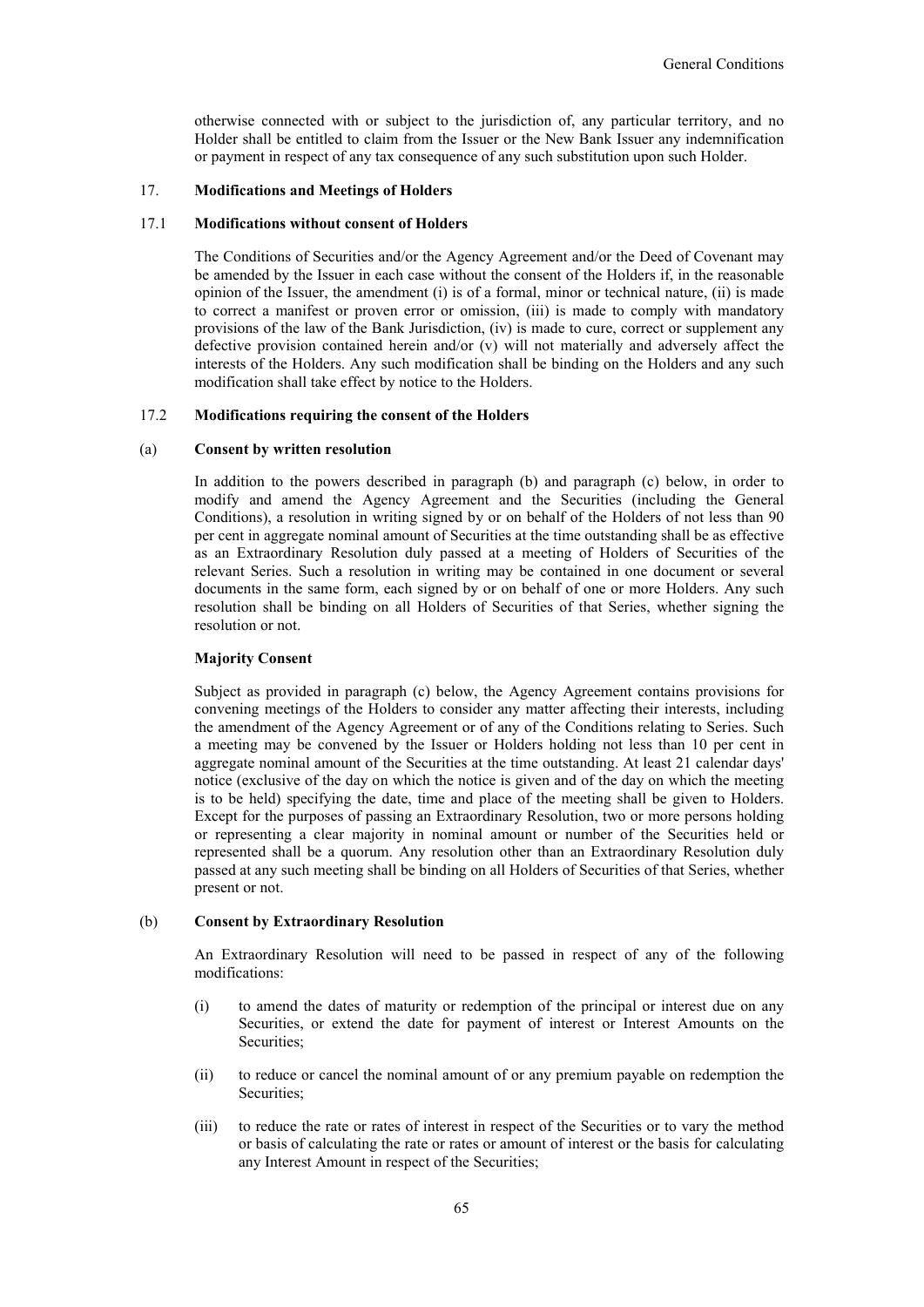- (iv) to reduce any minimum and/or maximum rate of interest, or maximum and/or minimum tradable amount;
- (v) to vary any method of, or basis for, calculating any Settlement Amount (other than as provided for in the Conditions);
- (vi) to vary the currency or currencies of payment or denomination of the Securities; or
- (vii) to modify the provisions concerning the quorum required at any meeting of Holders or the majority required to pass the Extraordinary Resolution.

The quorum required to pass an Extraordinary Resolution shall be two or more persons holding or representing not less than 75 per cent or at any adjourned meeting not less than 25 per cent in nominal amount of the Securities for the time being outstanding. Any Extraordinary Resolution duly passed shall be binding on all the Holders, regardless of whether they are present at the meeting.

The Holder of a Permanent Global Security shall (unless such Permanent Global Security represents only one Security) be treated as being two persons for the purposes of any quorum requirements of a meeting of Holders and, at any such meeting, the Holder of a Permanent Global Security shall be treated as having one vote in respect of each integral currency unit of the Currency of the Security.

## 18. **Further Issues**

The Issuer shall be at liberty from time to time, without the consent of the Holders to create and issue further Securities so as to form a single Series with the Securities of any particular **Series**.

# 19. **Purchases and Cancellations**

The Issuer and any of its subsidiaries may at any time purchase Securities (provided that all unmatured Coupons relating thereto are attached thereto or surrendered therewith) in the open market or otherwise at any price.

All Securities so purchased may be held, surrendered for cancellation, or reissued or resold, and Securities so reissued or resold shall for all purposes be deemed to form part of the original Series.

## 20. **Governing Law and Jurisdiction**

## 20.1 **Governing Law**

The Securities and the Agency Agreement and any non-contractual obligations arising out of or in connection with them are governed by and shall be construed in accordance with English law.

## 20.2 **Jurisdiction**

The Courts of England are to have exclusive jurisdiction to settle any disputes that may arise out of or in connection with any Securities, Coupons and/or the Agency Agreement and accordingly any legal action or proceedings arising out of or in connection with them.

# 21. **Contracts (Rights of Third Parties) Act 1999**

No person shall have any right to enforce any term or condition of the Securities under the Contracts (Rights of Third Parties) Act 1999.

# 22. **Severability**

Should any one or more of the provisions contained in the Conditions be or become invalid, the validity of the remaining provisions shall not be affected in any way.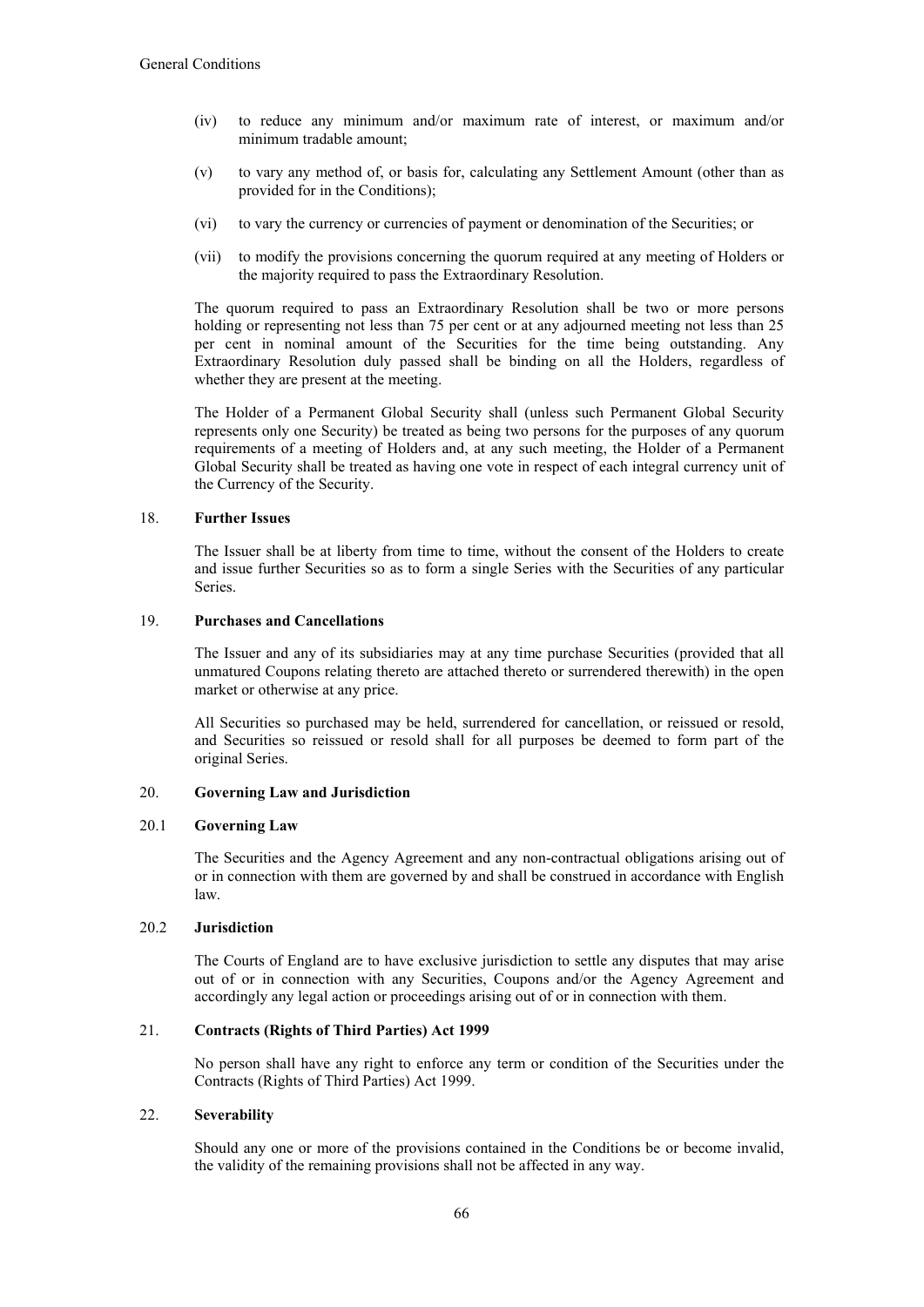#### 23. **Definitions and Interpretation**

## 23.1 **Definitions**

In these General Conditions, unless the context otherwise requires, the following terms shall have the respective meanings set out below:

"**Account Bank**" means, in relation to a payment denominated in a particular currency, a bank in the principal financial centre for such currency as determined by the Determination Agent or, where the relevant payment is denominated in euro, in a city in which banks have access to the TARGET System.

"**Accountholder**" has the meaning given to it in General Condition 1.3 (*Title*).

"**Additional Business Centre**" means each centre specified as such in the Final Terms.

"**Additional Disruption Event**" means, with respect to Securities, an Index Adjustment Event that is deemed to be an Additional Disruption Event by the Determination Agent in accordance with General Condition 8 (*Index Modification, Cancellation, Disruption or Adjustment Event*).

"**Affiliate**" means, in relation to any entity (the "**First Entity**"), any entity controlled, directly or indirectly, by the First Entity, any entity that controls, directly or indirectly, the First Entity or any entity, directly or indirectly, under common control with the First Entity. For these purposes, 'control' means ownership of a majority of the voting power of an entity.

"**Agency Agreement**" has the meaning given to it in Section A: INTRODUCTION of the General Conditions.

"**Agents**" has the meaning given to it in Section A: INTRODUCTION of the General Conditions.

"**Aggregate Nominal Amount**" means, on the Issue Date, the aggregate nominal amount of the Securities of such Series specified in the Final Terms and on any date thereafter such amount as reduced by any amortisation or partial redemption on or prior to such date.

"**Applicable Rate**" has the meaning given to it in General Condition 6 (*Redemption of Securities*).

"**Bank Jurisdiction**" means, at any time, the jurisdiction of incorporation of the Issuer or any New Bank Issuer substituted therefor in accordance with General Condition 16 (*Substitution*).

"**Barrier**" has the meaning given to it in the relevant sub-section of General Condition 5.2 (*Performance Rate*).

"**Barrier(i)**" has the meaning given to it in the relevant sub-section of General Condition 5.2 (*Performance Rate*).

"**Bearer Securities**" has the meaning given to it in General Condition 1.1 (*Form of Securities*).

"**Benchmark**" is as specified in the Final Terms.

"**Business Day**" means a day which is each of:

- (a) a day other than a Saturday or Sunday on which commercial banks and foreign exchange markets settle payments and are open for general business (including dealing in foreign exchange and foreign currency deposits) in London and any Additional Business Centre specified in the Final Terms;
- (b) in respect of Cleared Securities, a Clearing System Business Day for the Relevant Clearing System;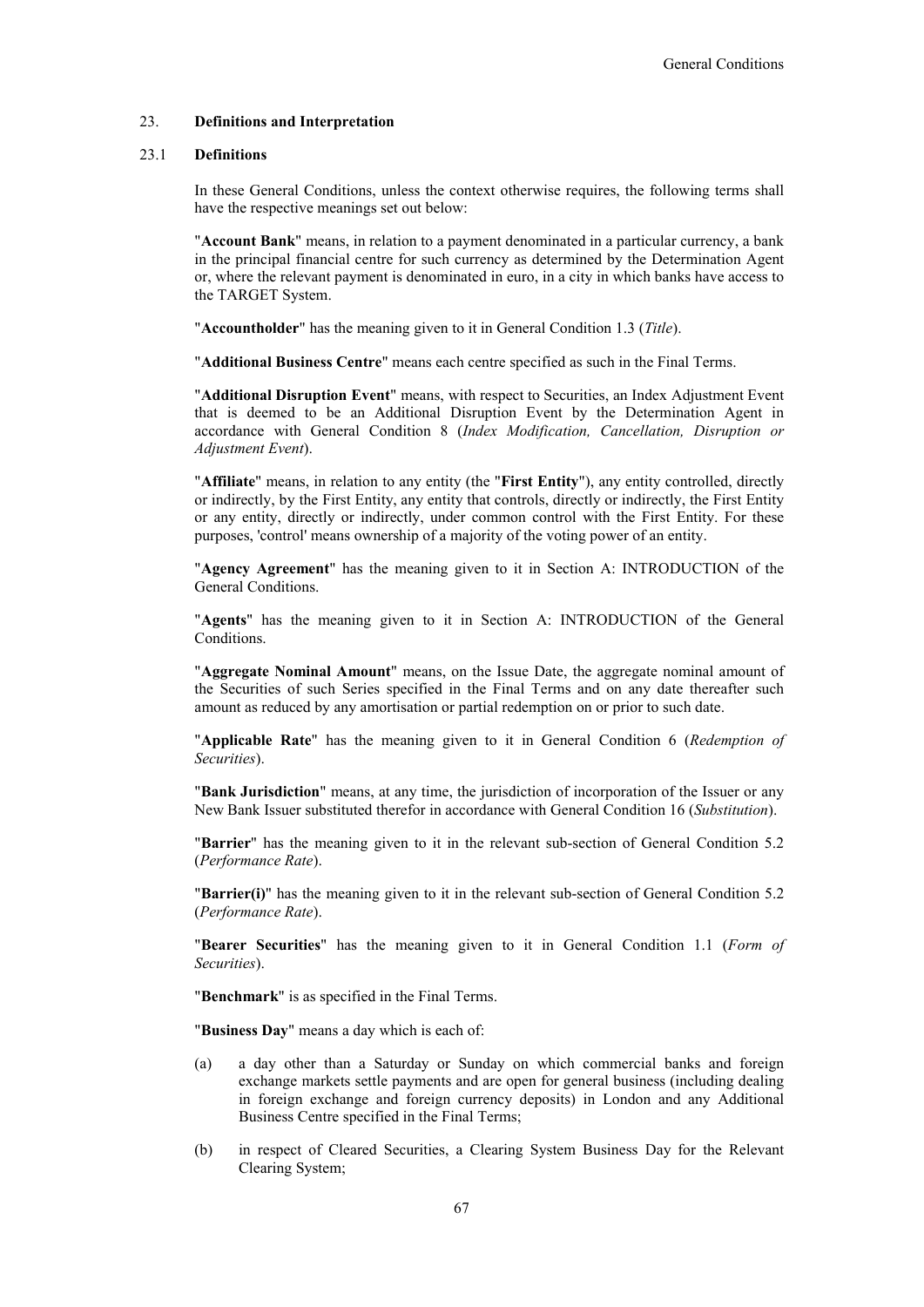- (c) in relation to any sum payable in a currency other than euro, a day on which commercial banks and foreign exchange markets settle payments and are open for general business (including dealing in foreign exchange and foreign currency deposits) in the principal financial centre of the country of the relevant currency (if other than London and any Additional Business Centre); and
- (d) in relation to any sum payable in euro, a TARGET Business Day.

"**Business Day Convention**" has the meaning given to it in General Condition 3.4 (*Business Day Convention*).

"**C Rules**" means the requirements under US Treasury Regulation section 1.163-5(c)(2)(i)(C).

"**Calculation Amount**" has the meaning given to it in General Condition 5.1 (*Interest Amount*).

"**CGN Form**" has the meaning given to it in General Condition 1.1 (*Form of Securities*).

"**Cleared Securities**" means any Securities that are Global Securities held by a Common Depositary, Common Safekeeper or custodian for, or registered in the name of a nominee of, a Relevant Clearing System.

"**Clearing System Business Day**" means, in respect of a Relevant Clearing System, any day on which such Relevant Clearing System is open for the acceptance and execution of settlement instructions.

"**Clearstream**" means Clearstream Banking, *société anonyme*, 42 avenue JF Kennedy, L-1855 Luxembourg or any successor thereto.

"**Clearstream Rules**" means the Management Regulations of Clearstream and the Instructions to Participants of Clearstream, as may be from time to time amended, supplemented or modified.

"**Cliquet 1**" has the meaning given to it in the relevant sub-section of General Condition 5.2 (*Performance Rate*).

"**Cliquet 2**" has the meaning given to it in the relevant sub-section of General Condition 5.2 (*Performance Rate*).

"**Common Depositary**" means, in relation to a particular Series, whether listed on the London Stock Exchange or elsewhere, such common depositary outside the United Kingdom and the United States (and the possessions of the United States) as shall be specified in the Final Terms with respect to such Series.

"**Common Safekeeper**" has the meaning given to it in General Condition 1.1(b) (*Initial Issue of Global Securities*).

"**Component**" means, in relation to an Index, any security which comprises such Index.

"**Conditions**" has the meaning given to it in Section A: INTRODUCTION of the General Conditions.

"**Coupon**" has the meaning given to it in General Condition 1.1 (*Form of Securities*).

"**Currency**" means, the currency specified in the Final Terms.

"**D Rules**" means the requirements under US Treasury Regulation section 1.163-5(c)(2)(i)(D).

"**Deed of Covenant**" has the meaning given to it by Section A: INTRODUCTION.

"**Definitive Bearer Security**" and "**Definitive Bearer Securities**" have the meanings given to them in General Condition 1.1 (*Form of Securities*).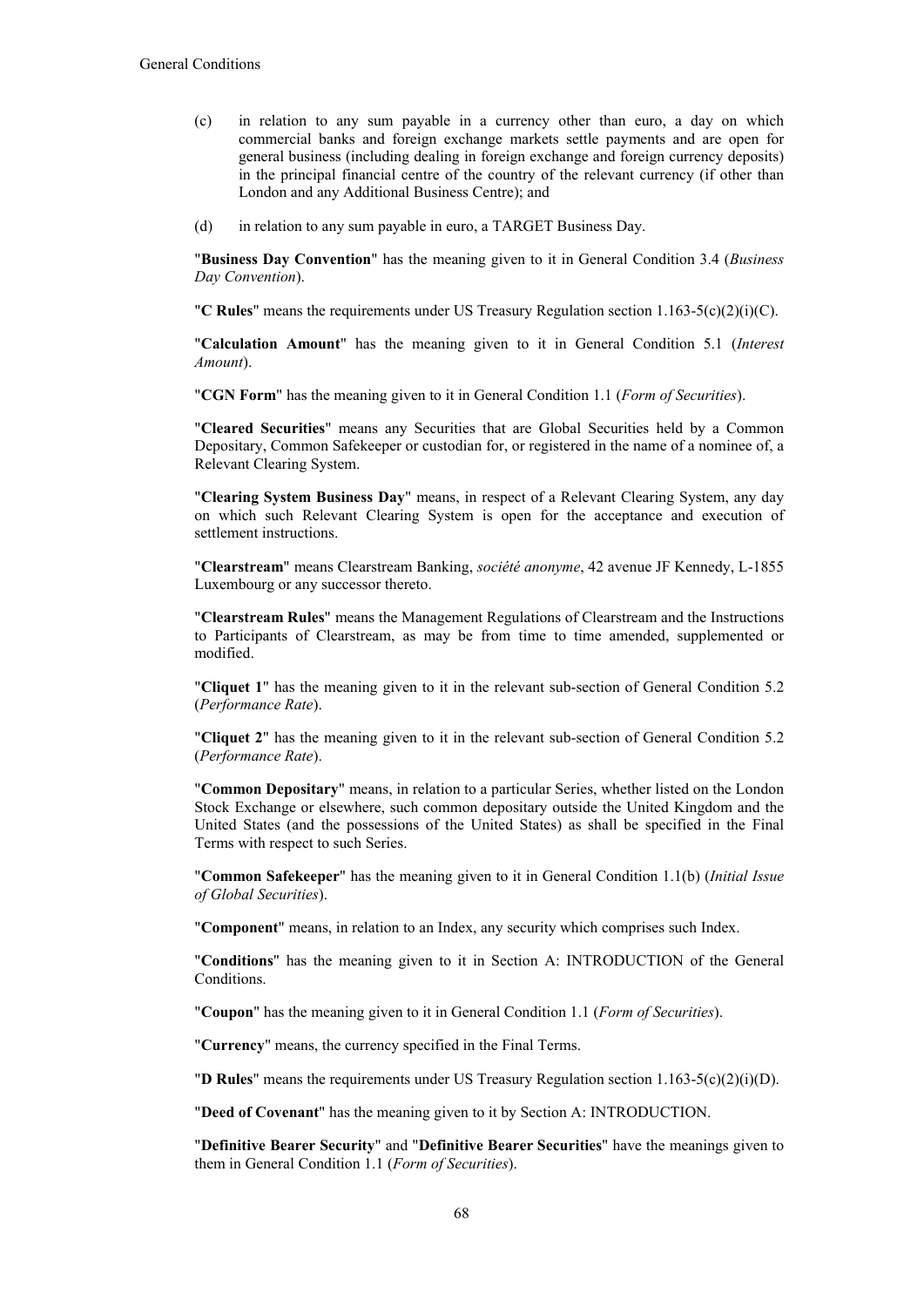"**Definitive Registered Security**" has the meaning given to it in General Condition 1.1 (*Form of Securities*).

"**Definitive Securities**" or "**Definitive Securities**" has the meaning given to it in General Condition 1.1 (*Form of Securities*).

"**Determination Agent**" has the meaning given to it in Section A: INTRODUCTION to the General Conditions.

"**Disrupted Day**" means:

- (a) except with respect to a Multi-exchange Index, any Scheduled Trading Day on which a relevant Exchange or Related Exchange fails to open for trading during its regular trading session or on which a Market Disruption Event has occurred; and
- (b) with respect to any Multi-exchange Index, any Scheduled Trading Day on which (i) the Index Sponsor fails to publish the level of the Index, (ii) the Related Exchange fails to open for trading during its regular trading session, or (iii) a Market Disruption Event has occurred.

"**Digital Bench Level**" has the meaning given to it in General Condition 5.2 (*Performance Rate*).

"**Digital Level Higher**" has the meaning given to it in General Condition 5.2 (*Performance Rate*).

"**Digital Level Lower**" has the meaning given to it in General Condition 5.2 (*Performance Rate*).

"**Distribution Compliance Period**" means the period that ends 40 calendar days after the completion of the distribution of Securities, as certified by the relevant Manager (in the case of a non-syndicated issue) or the relevant lead Manager (in the case of a syndicated issue).

#### "**Early Closure**" means:

- (a) except with respect to a Multi-exchange Index, the closure on any Exchange Business Day of any relevant Exchange(s) relating to Components that comprise 20 per cent or more of the level of the relevant Index or any Related Exchange(s) prior to its Scheduled Closing Time, unless such earlier closing time is announced by such Exchange(s) or any Related Exchange(s) at least one hour prior to the earlier of (i) the actual closing time for the regular trading session on such Exchange(s) or Related Exchange(s) on such Exchange Business Day and (ii) the submission deadline for orders to be entered into the Exchange or Related Exchange system for execution at the Valuation Time on such Exchange Business Day; and
- (b) with respect to any Multi-exchange Index, the closure on any Exchange Business Day of the Exchange in respect of any Component or the Related Exchange prior to its Scheduled Closing Time, unless such earlier closing is announced by such Exchange or Related Exchange (as the case may be) at least one hour prior to the earlier of (i) the actual closing time for the regular trading session on such Exchange or Related Exchange (as the case may be) on such Exchange Business Day and (ii) the submission deadline for orders to be entered into such Exchange or Related Exchange system for execution at the relevant Valuation Time on such Exchange Business Day.

"**EUR**", "**euro**" and "**€**" each means the lawful single currency of the member states of the European Union that have adopted or adopt and continue to retain a common single currency through monetary union in accordance with European Union treaty law (as amended from time to time).

"**EURIBOR**" means the Euro Interbank Offered Rate.

"**Euroclear**" means Euroclear Bank S.A./N.V. or any successor thereto.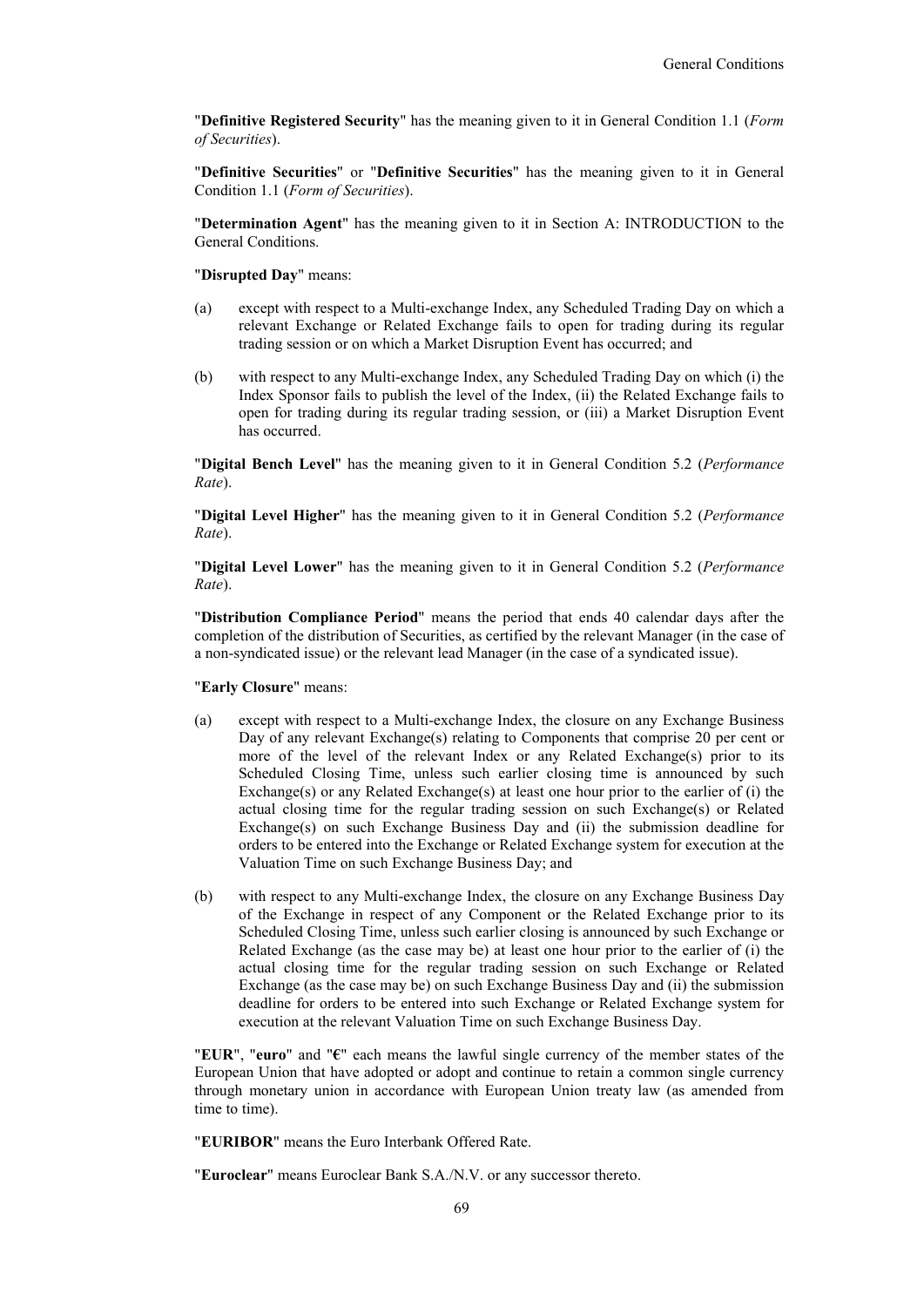"**Euroclear Rules**" means the terms and conditions governing the use of Euroclear and the operating procedures of Euroclear, as may be amended, supplemented or modified from time to time.

"**Eurozone**" means the region comprising of member states of the European Union that have adopted the euro as the single currency in accordance with the Treaty establishing the European Community as amended by the Treaty on European Union.

"**Event of Default**" means each of the events set out in General Condition 10 (*Events of Default*).

"**Exchange**" has the meaning given to it in General Condition 5.2 (*Performance Rate*).

"**Exchange Business Day**" means:

- (a) except with respect to a Multi-exchange Index, any Scheduled Trading Day on which each Exchange is open for trading during its regular trading sessions, notwithstanding any such Exchange closing prior to its Scheduled Closing Time; and
- (b) with respect to a Multi-exchange Index, any Scheduled Trading Day on which: (i) the Index Sponsor publishes the level of the Index; and (ii) the Related Exchange is open for trading during its regular trading session, notwithstanding any Exchange or the Related Exchange closing prior to its Scheduled Closing Time.

"**Exchange Date**" means, in relation to a Temporary Global Security, the calendar day falling after the expiry of 40 calendar days after its issue date and, in relation to a Permanent Global Security, a calendar day falling not less than 60 calendar days after that on which the notice requiring exchange is given and on which banks are open for business in the city in which the specified office of the Issue and Paying Agent is located and (if applicable) in the city in which the Relevant Clearing System is located.

## "**Exchange Disruption**" means:

- (a) except with respect to a Multi-exchange Index, any event (other than an Early Closure) that disrupts or impairs (as determined by the Determination Agent) the ability of market participants in general (i) to effect transactions in, or obtain market values for, the Components on any relevant Exchange(s) relating to Components that comprise 20 per cent or more of the level of the relevant Index or (ii) to effect transactions in, or obtain market values for, futures and options contracts relating to the Components of the relevant Index on any relevant Related Exchange; and
- (b) with respect to any Multi-exchange Index, any event (other than an Early Closure) that disrupts or impairs (as determined by the Determination Agent) the ability of market participants in general to effect transactions in, or obtain market values for: (i) any Component on the Exchange in respect of such Component; or (ii) futures or options contracts relating to the Index on the Related Exchange.

"**Exchange Event**" means in respect of (i) Cleared Securities, that the Issuer has been notified that any Relevant Clearing System has permanently ceased doing business and no successor clearing system is available, and (ii) Global Securities that are not Cleared Securities, that the Issuer has failed to make any payment of principal when due.

"**Extraordinary Resolution**" means a resolution passed in accordance with the Agency Agreement relating to the relevant Securities.

"**Final Terms**" means, with respect to Securities, the final terms specified as such for such Securities.

"**Fixed Rate**" has the meaning given to it in General Condition 5.1 (*Interest Amount*).

"**FSMA**" means the Financial Services and Markets Act 2000, as amended from time to time.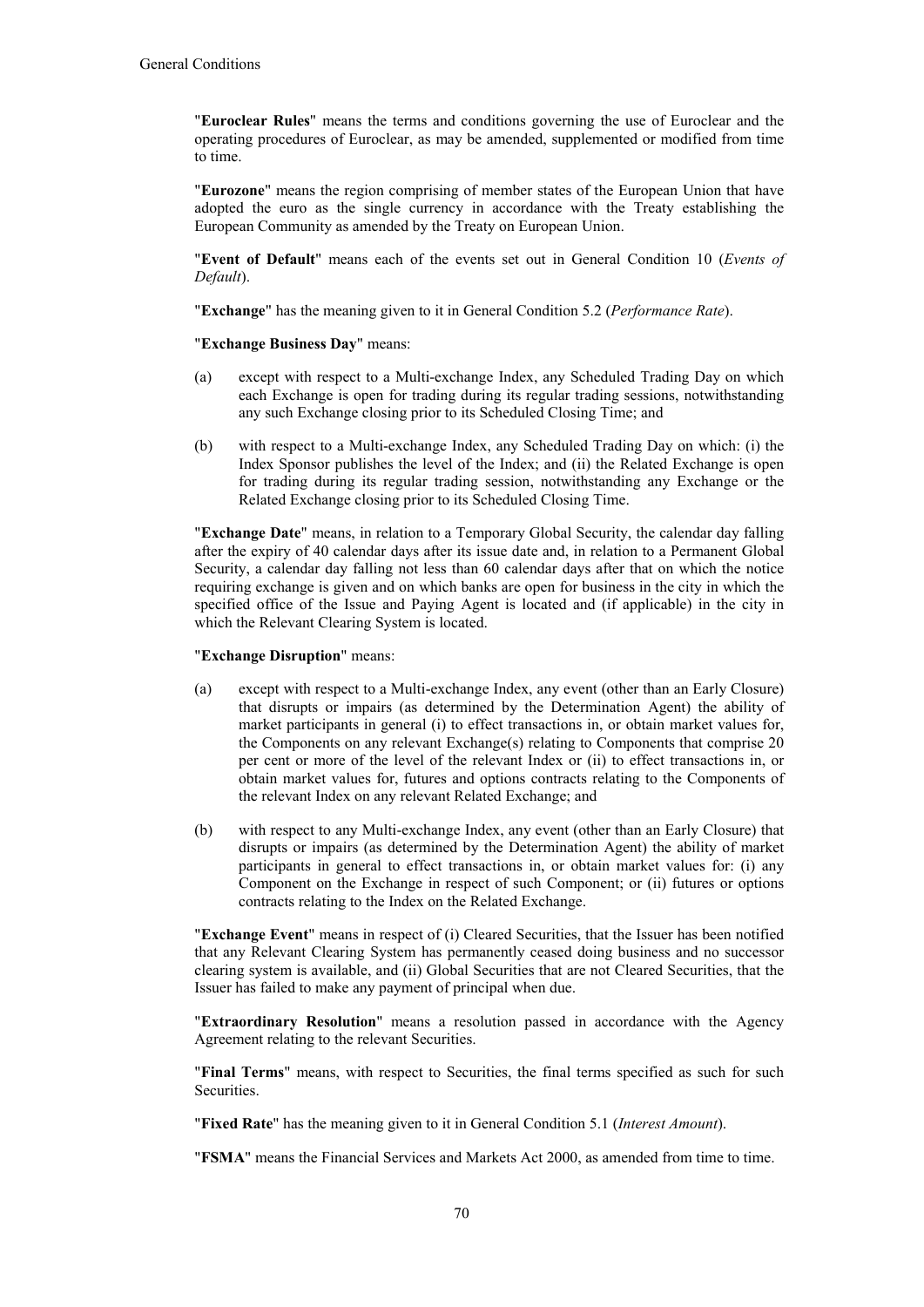"**General Conditions**" means this Section E of the Base Prospectus.

"**GBP**", "**sterling**" and "**£**" each means pounds sterling the lawful currency of the United Kingdom.

"**Global Bearer Security**" has the meaning given to it in General Condition 1.1 (*Form of Securities*).

"**Global Registered Security**" has the meaning given to it in General Condition 1.1 (*Form of Securities*).

"**Global Security**" or "**Global Securities**" shall be taken to include Global Bearer Securities and Global Registered Securities.

"**Hedge Positions**" means any purchase, sale, entry into or maintenance of one or more (a) positions or contracts in securities, options, futures, derivatives or foreign exchange, (b) stock loan transactions or (c) other instruments or arrangements (howsoever described) by the Issuer or any of its Affiliates in order to hedge individually, or on a portfolio basis, the Issuer's obligations in respect of the Securities.

"**Holder**" has the meaning given to it in General Condition 1.3 (*Title*).

"(**i)**" has the meaning given to it in the relevant sub-section of General Condition 5.2 (*Performance Rate*).

"**Index**" means the equity index specified as such in the Final Terms.

"**Index Adjustment Event**" has the meaning given to it in General Condition 8 (*Index Modification, Cancellation, Disruption or Adjustment Event*).

"**Index Cancellation**" has the meaning given to it in General Condition 8 (*Index Modification, Cancellation, Disruption or Adjustment Event*).

**"Index Disruption**" has the meaning given to it in General Condition 8 (*Index Modification, Cancellation, Disruption or Adjustment Event*).

"**Index Level**" has the meaning given to it in General Condition 5.2 (*Performance Rate*).

"**Index Level(t,i)**" has the meaning given to it in General Condition 5.2 (*Performance Rate*).

"**Index Level(t-1,i)**" has the meaning given to it in General Condition 5.2 (*Performance Rate*).

"**Index Modification**" has the meaning given to it in General Condition 8 (*Index Modification, Cancellation, Disruption or Adjustment Event*).

"**Index Performance(t,i)**" has the meaning given to it in General Condition 5.2 (*Performance Rate*).

"**Index Sponsor**" means the corporation or entity that is responsible for setting and reviewing the rules and procedures, and the method of calculation and adjustments, if any, related to such index. In respect of an Index as Underlying Asset, the Index Sponsor is the corporation or entity specified as such in the Final Terms and shall include any of its successors.

"**Initial Index Level**" has the meaning given to it in General Condition 5.2 (*Performance Rate*).

"**Interest Amount**" means, in respect of an Interest Calculation Period, the amount of interest payable in respect of a Security (representing a nominal amount of the Securities equal to the Calculation Amount) for that Interest Calculation Period.

"**Interest Payment Date**" means each date specified as such in the Final Terms.

"**Interest Rate**" has the meaning given to it in General Condition 5.1 (*Interest Amount*).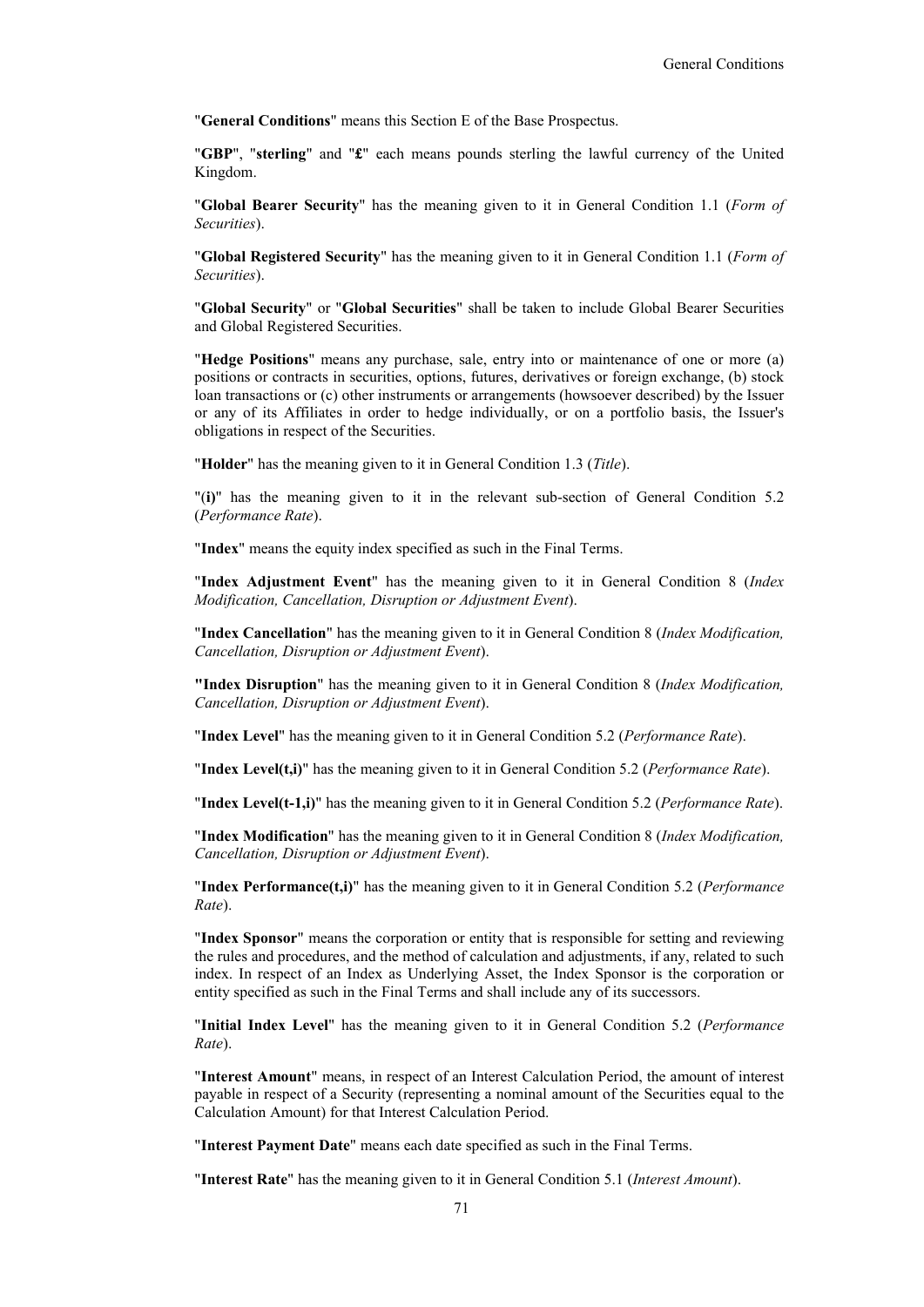"**Issue and Paying Agent**" has the meaning given to it in Section A: INTRODUCTION of the General Conditions.

"**Issue Date**" means the issue date specified in the Final Terms.

"**Issue Price**" means the price specified in the Final Terms.

"**Issuer**" means Barclays Bank PLC.

"**LIBOR**" means the London Interbank Offered Rate.

"**London Stock Exchange**" means London Stock Exchange plc.

"**Manager(s)**" means the Issuer or such other entity as specified in the Final Terms.

"**Market Disruption Event**" means:

- (a) except with respect to a Multi-exchange Index, the occurrence or existence of:
	- (i) a Trading Disruption, which the Determination Agent determines is material, at any time during the one-hour period that ends at the relevant Valuation Time;
	- (ii) an Exchange Disruption, which the Determination Agent determines is material, at any time during the one-hour period that ends at the relevant Valuation Time;
	- (iii) an Early Closure; or
	- (iv) any event, which the Determination Agent determines is material, which disrupts or impairs the ability of the Issuer or of any market participants to effect transactions in, or obtain market values for, futures, options or derivatives contracts relating to the Underlying Asset;
- (b) with respect to a Multi-exchange Index, the occurrence or existence, in respect of any Component, of:
	- (i) a Trading Disruption in respect of such Component, which the Determination Agent determines is material, at any time during the one-hour period that ends at the relevant Valuation Time in respect of the Exchange on which such Component is principally traded;
	- (ii) an Exchange Disruption in respect of such Component, which the Determination Agent determines is material, at any time during the one-hour period that ends at the relevant Valuation Time in respect of the Exchange on which such Component is principally traded; or
	- (iii) an Early Closure in respect of such Component;
- (c) In all cases, the occurrence or existence, in respect of futures or options contracts relating to the Index, of: (i) a Trading Disruption; (ii) an Exchange Disruption, which, in either case, the Determination Agent determines is material, at any time during the one-hour period that ends at the Valuation Time in respect of the Related Exchange; or (iii) an Early Closure, in each case in respect of such futures or options contracts.

In addition, for the purposes of determining whether a Market Disruption Event exists in respect of an Index which is not a Multi-exchange Index at any time, if a Market Disruption Event occurs in respect of a Component at any time, then the relevant percentage contribution of that Component to the level of such Index shall be based in a comparison of  $(x)$  the portion of the level of such Index attributable to that Component to (y) the overall level of such Index, in each case immediately before the Market Disruption Event occurred.

"Max" has the meaning given to it in the relevant sub-section of General Condition 5.2 (*Performance Rate*).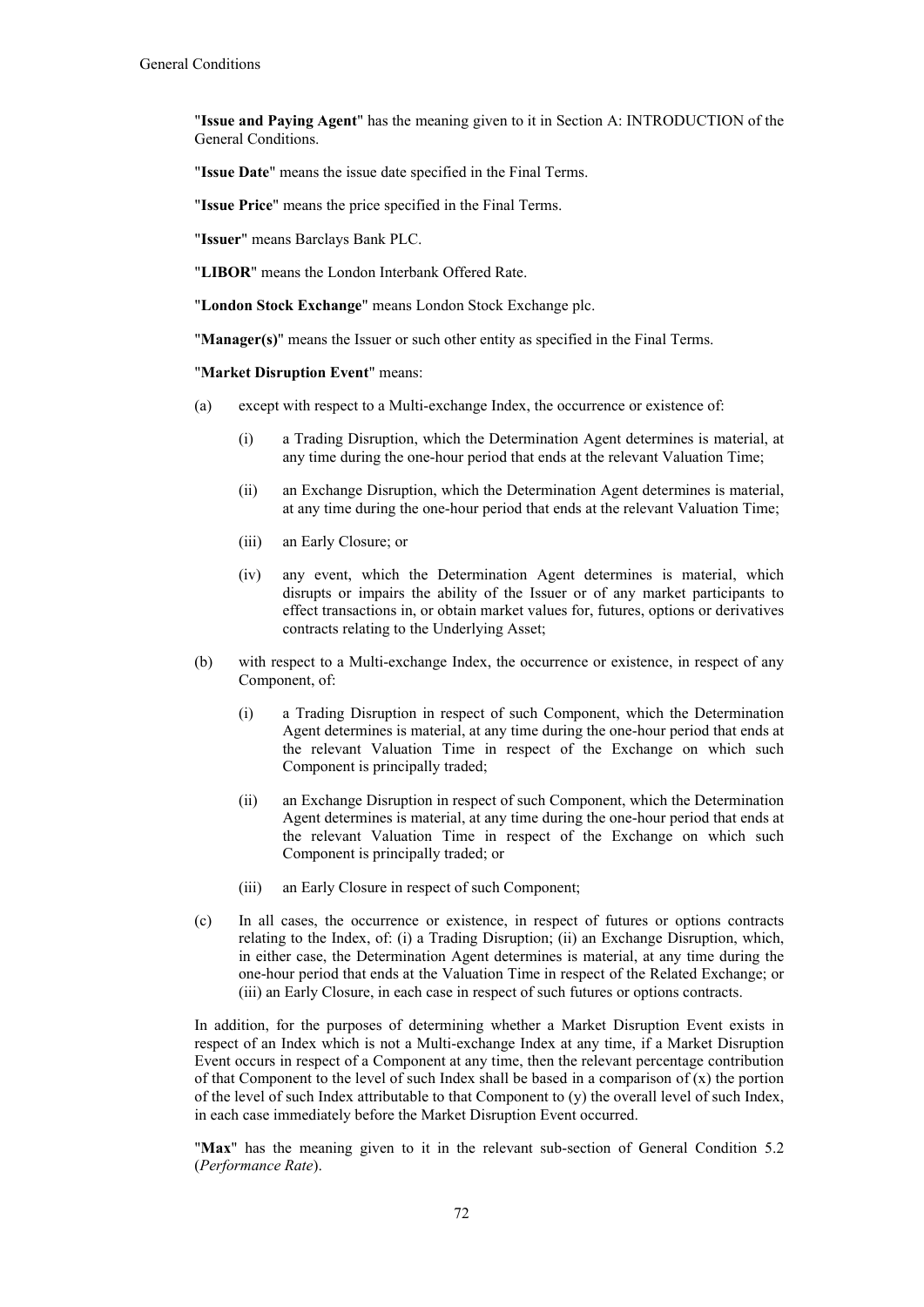"**Minimum Tradable Amount**" means the amount, if any, specified in the Final Terms.

"**Minimum Value(i)**" has the meaning given to it in General Condition 5.2 (*Performance Rate*).

"**Multi-exchange Index**" means any Index specified as such in the Final Terms.

"**n**" has the meaning given to it in the relevant sub-section of General Condition 5.2 (*Performance Rate*).

"**New Bank Issuer**" has the meaning given to it in General Condition 16 (*Substitution*).

"**NGN Form**" has the meaning given to it in General Condition 1.1 (*Form of Securities*).

"**Note**" has the meaning given to it in Section A: INTRODUCTION to the General Conditions.

"**NSS**" has the meaning given to it in General Condition 1.1 (*Form of Securities*).

"**Participation**" has the meaning given to it in General Condition 5.2 (*Performance Rate*).

"**Participation(i)**" has the meaning given to it in General Condition 5.2 (*Performance Rate*).

"**Paying Agents**" has the meaning given to it in Section A: INTRODUCTION of the General Conditions.

"**Performance Rate**" has the meaning given to it in the relevant sub-section of General Condition 5.2 (*Performance Rate*).

"**Permanent Global Security**" has the meaning given to it in General Condition 1.1 (*Form of Securities*).

"**Programme**" means the Global Structured Securities Programme as defined in, established by and contemplated in the Agency Agreement, as the same may be from time to time amended, supplemented or modified.

"**Record Date**" means, in relation to a payment under a Registered Security, the fifteenth calendar day (whether or not such fifteenth calendar day is a Business Day) before the relevant due date for such payment, except that, with respect to Cleared Securities that are represented by a Global Registered Security, it shall be the Clearing System Business Day immediately prior to the due date for payment or delivery.

"**Register**" means, with respect to any Registered Securities, the register of holders of such Securities maintained by the applicable Registrar.

"**Registered Securities**" has the meaning given to it in General Condition 1.1 (*Form of Securities*).

"**Registrar**" has the meaning given to it in Section A: INTRODUCTION of the General Conditions.

"**Related Exchange**" means, subject to the proviso below, in respect of an Underlying Asset, each exchange or quotation system specified as such for such Underlying Asset in the Final Terms, any successor to such exchange or quotation system or any substitute exchange or quotation system to which trading in futures and options contracts relating to such Underlying Asset has temporarily relocated (provided that the Determination Agent has determined that there is comparable liquidity relative to the futures or options contracts relating to such Underlying Asset on such temporary substitute exchange or quotation system as on the original Related Exchange), provided, however, that, where 'All Exchanges' is specified as the Related Exchange in the Final Terms, 'Related Exchange' shall mean each exchange or quotation system where trading has a material effect (as determined by the Determination Agent) on the overall market for futures or options contracts relating to such Underlying Asset.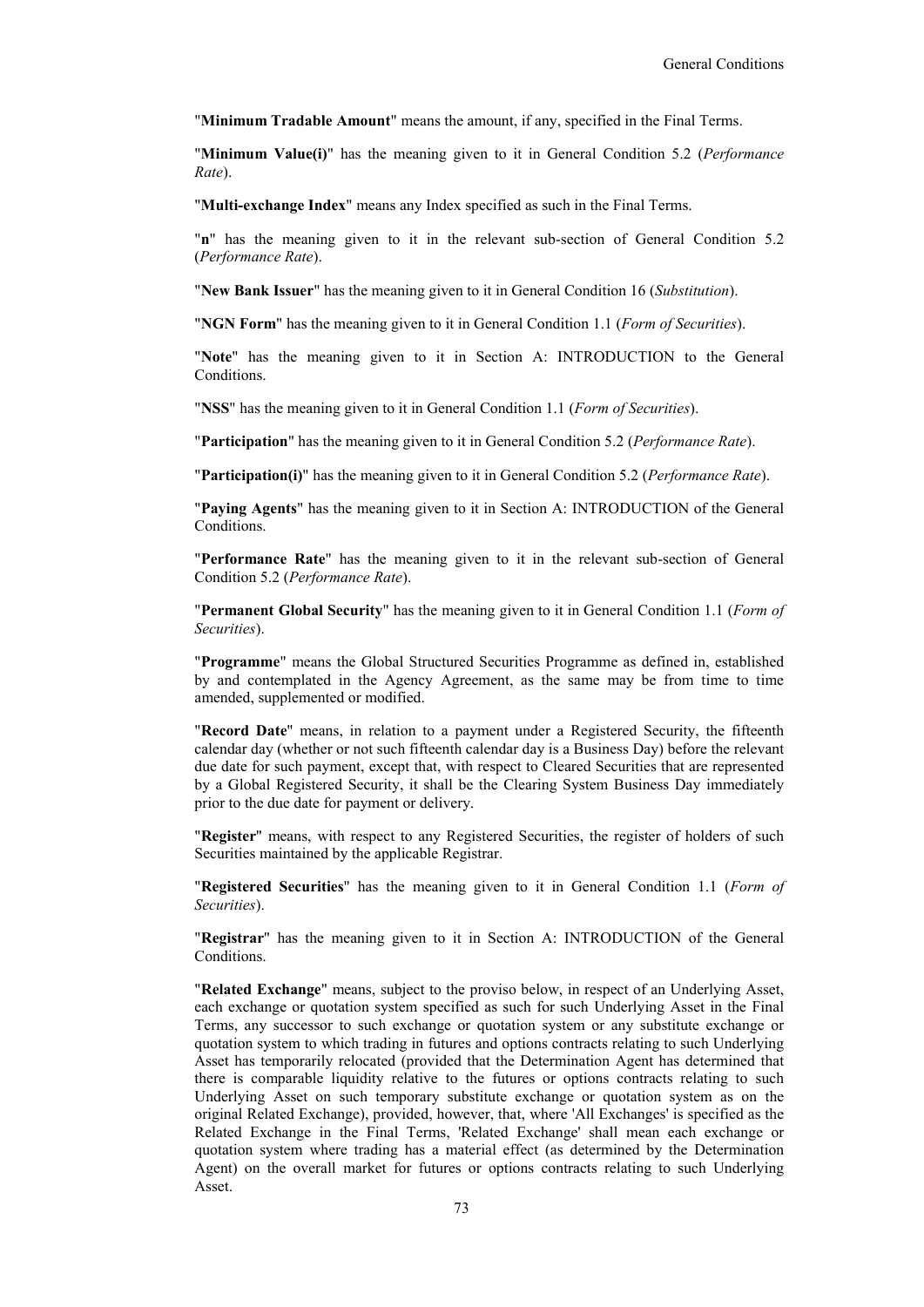"**Relevant Clearing System**" means, as appropriate, Euroclear, Clearstream and/or such other clearing system specified in the Final Terms, as the case may be, through which interests in Securities are to be held and/or through an account at which such Securities are to be cleared.

"**Relevant Date**" means, in respect of any Security or Coupon, the date on which payment in respect of it first becomes due (or would have first become due if all conditions to settlement had been satisfied) or (if any amount of the money payable is improperly withheld or refused) the date on which payment in full of the amount outstanding is made or (if earlier) the date five calendar days after that on which notice is duly given to the Holders that, upon further presentation of the Security or Coupon being made in accordance with the General Conditions, such payment will be made, provided that payment is in fact made upon such presentation.

"**Relevant Screen Page**" means such screen page as specified in the Final Terms (or the relevant screen page of such other service or services as may be nominated as the information vendor for the purpose of displaying comparable rates in succession thereto) or such other equivalent information vending service as is so specified.

"**Relevant Screen Time**" means the time specified as such in the Final Terms.

"**Relevant Rules**" means the Rules of the Relevant Clearing System.

"**Scheduled Closing Time**" means, in respect of any Exchange or Related Exchange and a Scheduled Trading Day, the scheduled weekday closing time of such Exchange or Related Exchange on such Scheduled Trading Day, without regard to after-hours or other trading outside regular trading session hours.

"**Scheduled Redemption Date**" means the scheduled date of redemption as specified in the Final Terms.

"**Scheduled Trading Day**" means:

- (a) except with respect to a Multi-exchange Index, any day on which each Exchange and each Related Exchange are scheduled to open for trading for their respective regular trading sessions, provided that a day shall be a Scheduled Trading Day if it is known at any time before that day each Exchange and each Related Exchange are scheduled to be open for trading for their respective regular trading sessions on that day. Conversely, a day shall not be a Scheduled Trading Day if it is known at any time before that day that the Exchange or Related Exchange is not scheduled to be open for trading for its regular trading session on that day; and
- (b) with respect to any Multi-exchange Index, any day on which (i) the Index Sponsor is scheduled to publish the level of the Index and (ii) the Related Exchange is scheduled to be open for trading for its regular trading session, provided that a day shall be a Scheduled Trading Day if it is known at any time before that day that the Related Exchange is scheduled to be open for trading for its regular trading session on that day. Conversely, a day shall not be a Scheduled Trading Day if it is known at any time before that day that the Related Exchange is not scheduled to be open for trading for its regular trading session on that day.

"**Scheduled Valuation Date**" has the meaning given to it in General Condition 7 (*Valuation and Consequences of Disrupted Days*).

"**Securities Act**" means the United States Securities Act of 1933, as amended.

"**Security**" or "**Securities**" means any Securities which may from time to time be issued pursuant to the Programme in accordance with the terms of this Base Prospectus. Unless the context otherwise requires, any reference to 'Security' shall be deemed to refer to a Note having a nominal amount equal to the relevant Specified Denomination.

"**Series**" means the Securities of each original issue together with the Securities of any further issues expressed to be consolidated to form a single Series with the Securities of an original issue.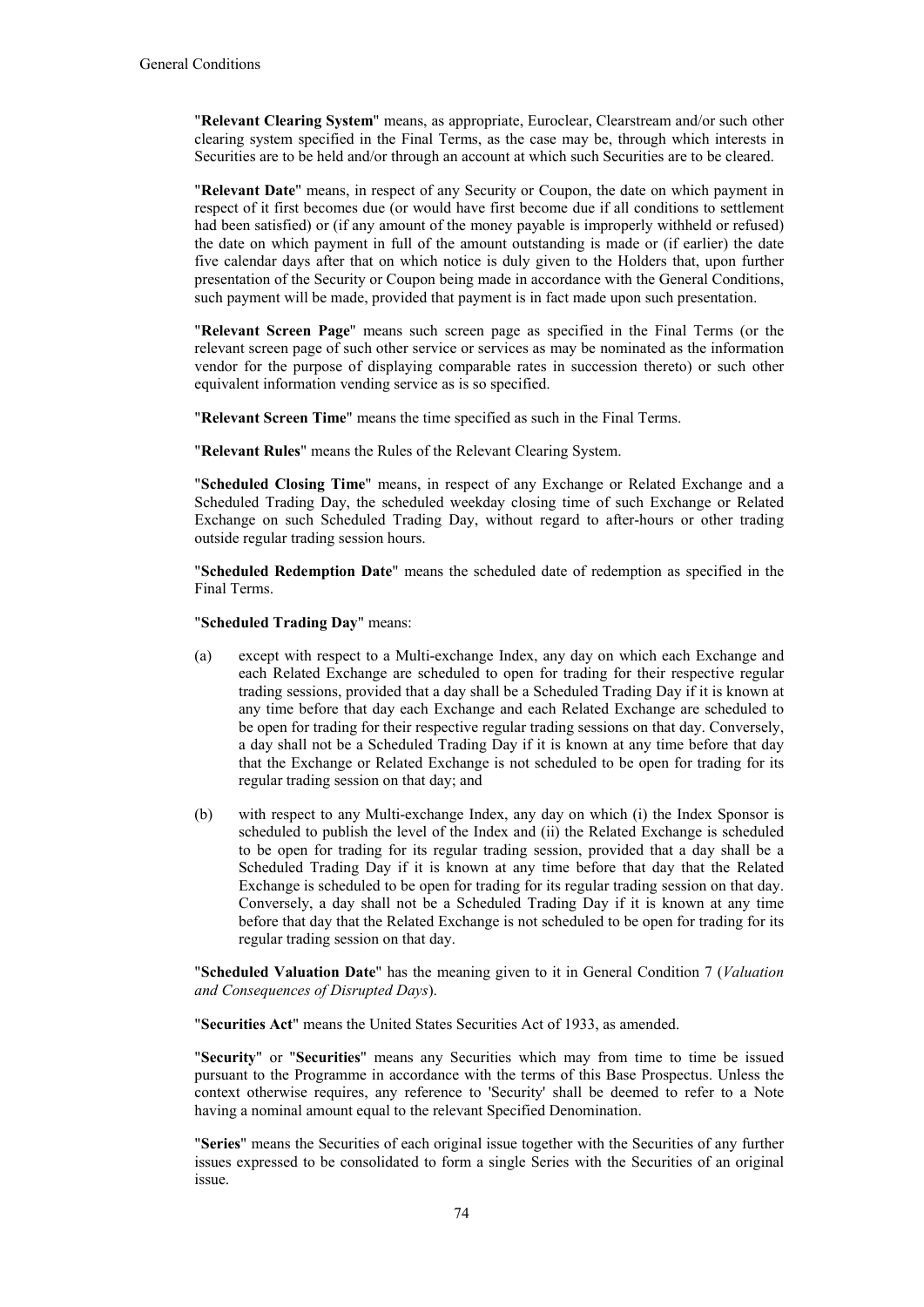"**Settlement Amount**" means in respect of a Security, the Calculation Amount per Security.

"**Settlement Expenses**" means, in respect of any Security or Securities, any costs, fees and expenses or other amounts (other than in relation to Taxes) payable by a Holder in respect of each nominal amount of the Securities equal to the Calculation Amount on or in respect of or in connection with the redemption or settlement of such Security or Securities as determined by the Determination Agent.

"**Specified Denomination**" has the meaning given to it in General Condition 1.2 (*Denomination and Number*).

"**Strike Date**" means the date specified as such in the Final Terms.

"**Successor Index**" has the meaning given to it in General Condition 8 (*Index Modification, Cancellation, Disruption or Adjustment Event*).

"**Successor Index Sponsor**" has the meaning given to it in General Condition 8 (*Index Modification, Cancellation, Disruption or Adjustment Event*).

"**t**" has the meaning given to it in General Condition 5.2 (*Performance Rate*).

"**TARGET Business Day**" means a day on which the TARGET System is operating.

"**TARGET System**" means the Trans-European Automated Real-time Gross Settlement Express Transfer payment system which utilises a single shared platform and which was launched on 19 November 2007 (TARGET2) (or, if such system ceases to be operative, such other system (if any) determined by the Determination Agent to be a suitable replacement).

"**Talon**" has the meaning given to it in General Condition 1.1 (*Form of Securities*).

"**Taxes**" means any tax, duty, impost, levy, charge or contribution in the nature of taxation or any withholding or deduction for or on account thereof, including (but not limited to) any applicable stock exchange tax, turnover tax, stamp duty, stamp duty reserve tax and/or other taxes, duties, assessments or governmental charges of whatever nature chargeable or payable and includes any interest and penalties in respect thereof.

"**TEFRA**" means the US Tax Equity and Fiscal Responsibility Act of 1982.

"**Temporary Global Security**" has the meaning given to it in General Condition 1.1 (*Form of Securities*).

"**Traded Price**" means, in respect of a share and a day, the relevant Exchange-traded or quoted price for such share.

"**Trading Disruption**" means:

- (a) except with respect to a Multi-exchange Index, any suspension of, impairment of or limitation imposed on trading by the Exchange or Related Exchange or otherwise and whether by reason of movements in price exceeding limits permitted by the Exchange or Related Exchange or otherwise (i) on any relevant Exchange(s) relating to any Component that comprise 20 per cent or more of the level of the relevant Index or (ii) in futures or options contracts relating to the relevant Index or on any relevant Related Exchange; and
- (b) with respect to any Multi-exchange Index, any suspension of, impairment of or limitation imposed on trading by the Exchange or Related Exchange or otherwise and whether by reason of movements in price exceeding limits permitted by the Exchange or Related Exchange or otherwise (i) relating to any Component on the Exchange in respect of such Component or (ii) in futures or options contracts relating to the Index (or any Component thereof) on the Related Exchange.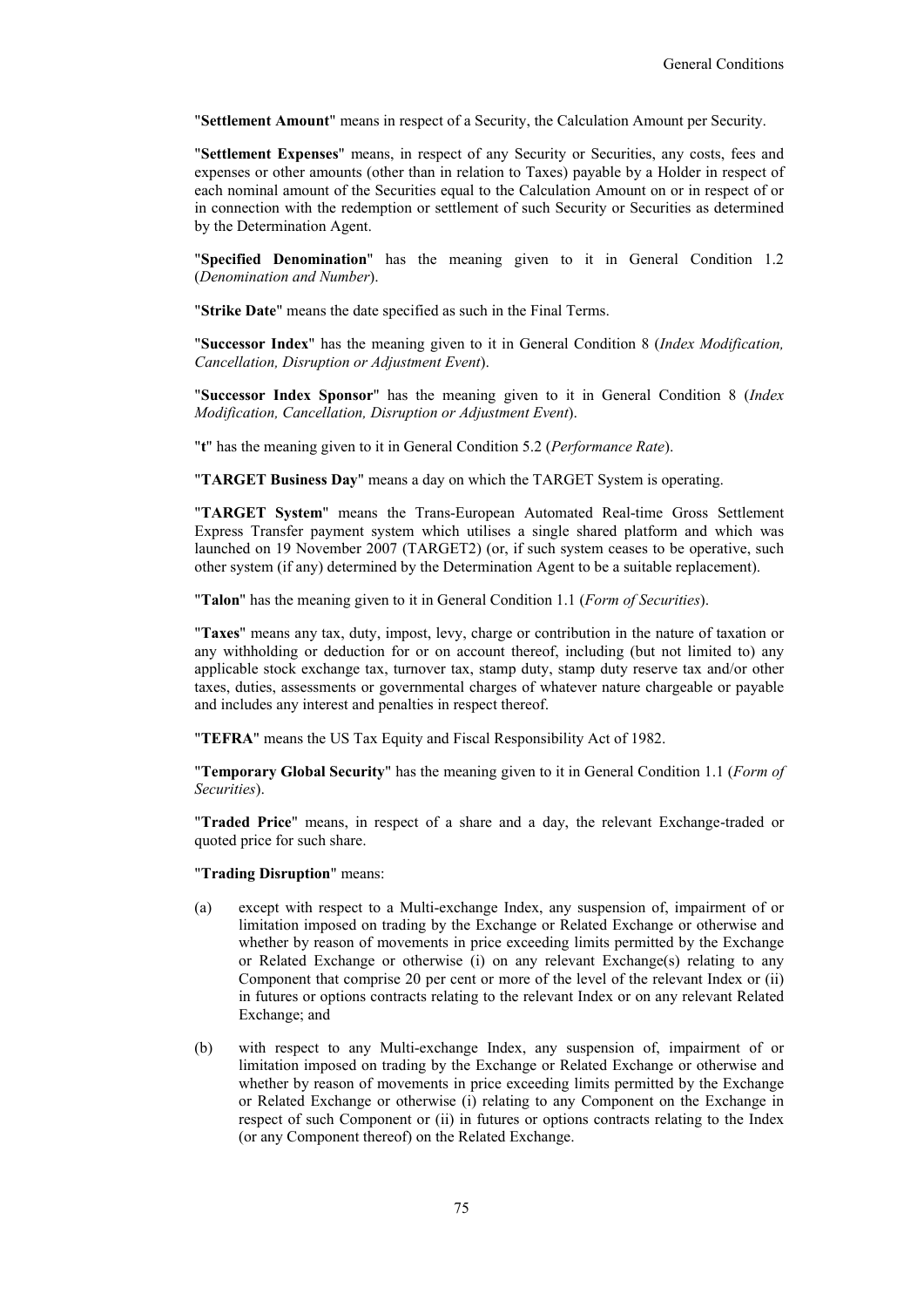For the avoidance of doubt, the following events shall be deemed to be a suspension or limitation of trading for the purposes of a Trading Disruption, as determined by the Determination Agent: (i) a price change exceeding limits set by the relevant Exchange; (ii) an imbalance of orders; or (iii) a disparity in bid prices and ask prices.

"**Tranche**" has the meaning given to it in Section A: INTRODUCTION of the General Conditions.

"**Transfer Agent**" has the meaning given to it in Section A: INTRODUCTION of the General **Conditions** 

"**Underlying Asset**" means the Index specified as such in the Final Terms.

"**Unit**" has the meaning given to it in General Condition 3.1 (*Rounding*).

"**USD**", "**US\$**", "**\$**" and "**US Dollars**" each means United States dollars.

"**Valuation Date**" has the meaning given to it in the relevant sub-section of General Condition 5.2 (*Performance Rate*).

"**Valuation Time**" has the meaning given to it in the relevant sub-section of General Condition 5.2 (*Performance Rate*).

"**Withheld Amounts**" has the meaning given to it in General Condition 10 (*Events of Default*).

### 23.2 **Interpretation**

- (a) Capitalised terms used but not defined in these General Conditions will have the meanings given to them in the Final Terms, the absence of any such meaning indicating that such term is not applicable to the Securities of the relevant Series.
- (b) A reference to a 'person' in these General Conditions includes any person, firm, company, corporation, government, state or agency of a state or any association, trust or partnership (whether or not having separate legal personality) of two or more of the foregoing.
- (c) A reference in these General Conditions to a provision of law is a reference to that provision as amended or re-enacted.
- (d) References in these General Conditions to a company or entity shall be deemed to include a reference to any successor or replacement thereto.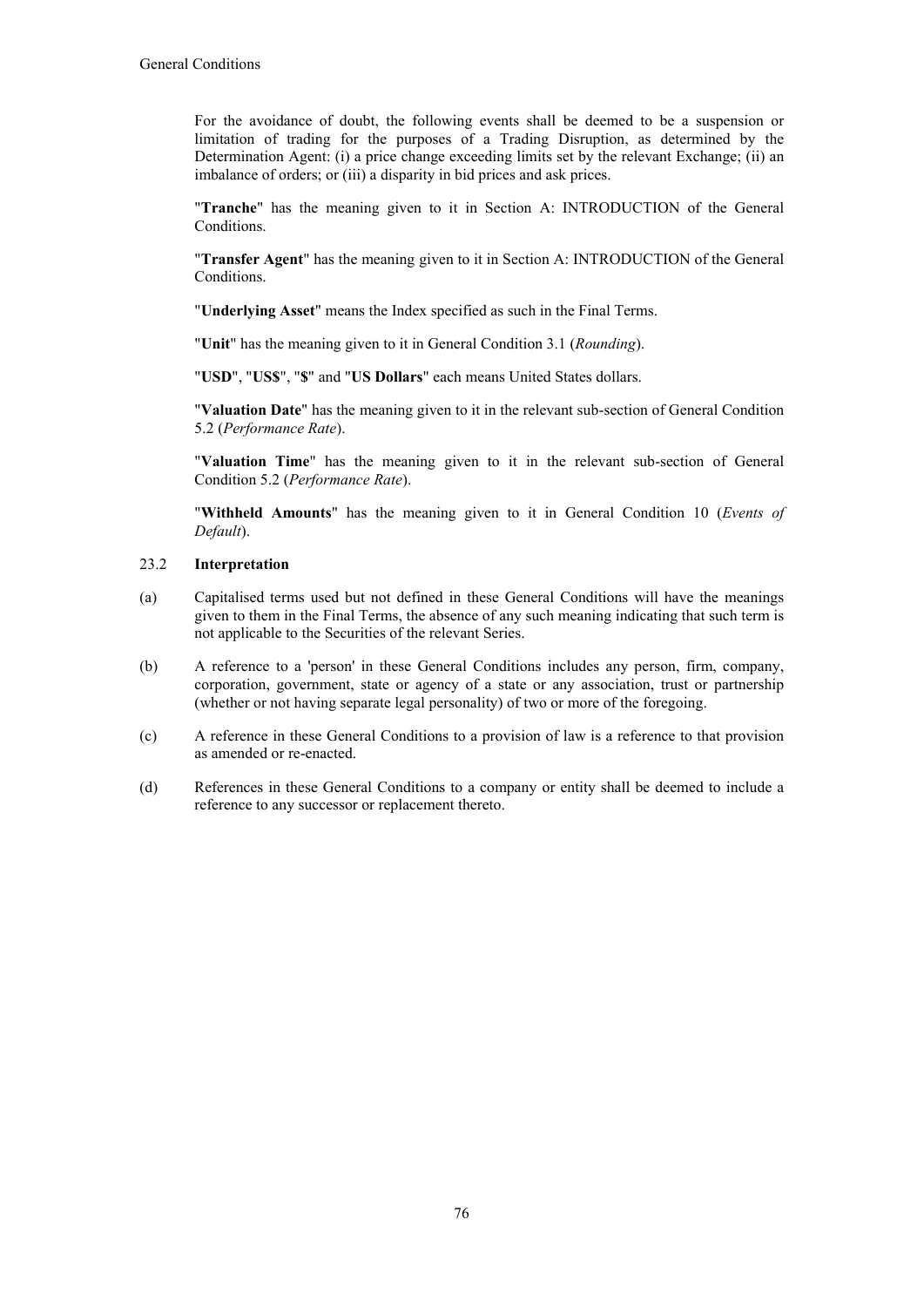### **PRO FORMA FINAL TERMS**

The Final Terms for each Series will include such of the following information as is applicable with respect to such Securities.



# **BARCLAYS BANK PLC**

### (*Incorporated with limited liability in England and Wales*)

 $[Up\text{ to }T]$  Equity Index Linked Securities due  $\lceil \bullet \rceil$  pursuant to the Global Structured Securities Programme  $[(to be considered and to form a single series with the  $\lceil \bullet \rceil]$  Securities due  $\lceil \bullet \rceil$ , and issued$ on [] pursuant to the Global Structured Securities Programme (the "**Tranche [] Securities**"))] Issue Price: [ $\bullet$ ] per cent.

This document constitutes the final terms of the Securities (the "**Final Terms**") described herein for the purposes of Article 5.4 of the Prospectus Directive and is prepared in connection with the Global Structured Securities Programme established by Barclays Bank PLC (the "**Issuer**"). These Final Terms are supplemental to and should be read in conjunction with the GSSP Base Prospectus 3 dated 19 June 2013[, as supplemented on  $\lceil \bullet \rceil$ ], which constitutes a base prospectus (the "**Base Prospectus**") for the purpose of the Prospectus Directive. Full information on the Issuer and the offer of the Securities is only available on the basis of the combination of these Final Terms and the Base Prospectus. A summary of the individual issue of the Securities is annexed to these Final Terms.

The Base Prospectus is available for viewing at http://www.barclays.com/InvestorRelations/DebtInvestors and during normal business hours at the registered office of the Issuer and the specified office of the Issue and Paying Agent for the time being in London, and copies may be obtained from such office. Words and expressions defined in the Base Prospectus and not defined in this document shall bear the same meanings when used herein.

### **Barclays**

**Final Terms dated [** $\bullet$ **]**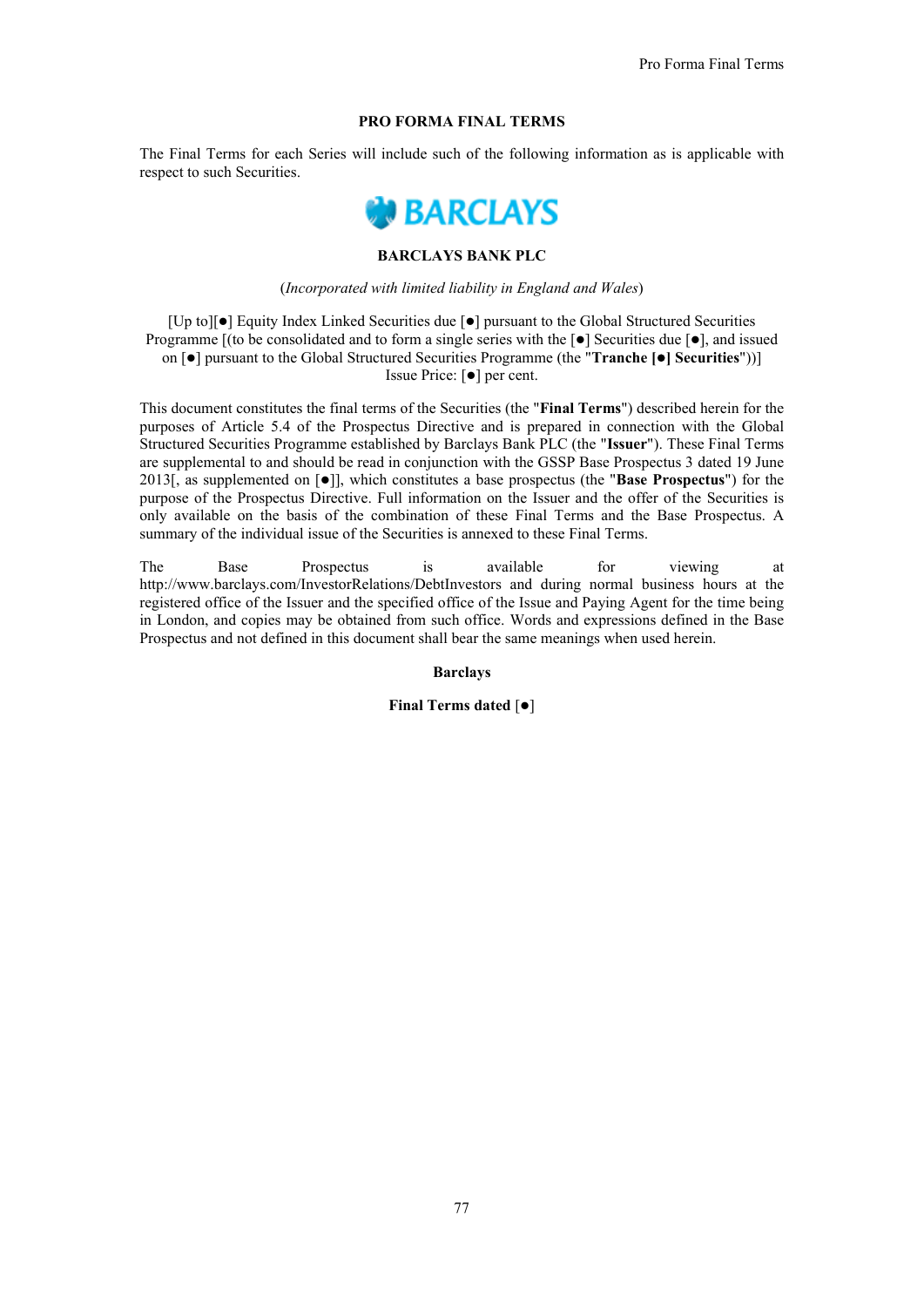# **Part A – CONTRACTUAL TERMS**

| 1.   | (a)          | Series number:                                    | $\lbrack \bullet \rbrack$                                                                                                                                                                                                                                                                                          |  |  |
|------|--------------|---------------------------------------------------|--------------------------------------------------------------------------------------------------------------------------------------------------------------------------------------------------------------------------------------------------------------------------------------------------------------------|--|--|
|      | (b)          | Tranche number:                                   | $[\bullet]$                                                                                                                                                                                                                                                                                                        |  |  |
|      |              |                                                   | The Securities shall be consolidated and form a<br>single series with the Tranche [ $\bullet$ ] Securities but<br>shall not be fungible with the Tranche $[\bullet]$ Securities<br>until such time as the clearing systems recognise the<br>Securities to be fungible with the Tranche $[\bullet]$<br>Securities.] |  |  |
| 2.   | Currency:    |                                                   | $\lbrack \bullet \rbrack$                                                                                                                                                                                                                                                                                          |  |  |
| 3.   | Securities:  |                                                   |                                                                                                                                                                                                                                                                                                                    |  |  |
|      | (a)          | Aggregate Nominal Amount<br>as at the Issue Date: |                                                                                                                                                                                                                                                                                                                    |  |  |
|      |              | Tranche:<br>(i)                                   | [Up to] $\left[\bullet\right]$                                                                                                                                                                                                                                                                                     |  |  |
|      |              | Series:<br>(ii)                                   | $[Up \text{ to }] [\bullet]$                                                                                                                                                                                                                                                                                       |  |  |
|      | (b)          | Specified Denomination:                           | $[\bullet]$                                                                                                                                                                                                                                                                                                        |  |  |
|      |              |                                                   | $\lceil \cdot \rceil$ and integral multiples of $\lceil \cdot \rceil$ in excess thereof<br>[up to and including $[\bullet]$ .]                                                                                                                                                                                     |  |  |
|      | (c)          | Minimum Tradable Amount:                          | $\lceil \bullet \rceil$                                                                                                                                                                                                                                                                                            |  |  |
|      |              |                                                   | [Not Applicable]                                                                                                                                                                                                                                                                                                   |  |  |
| 4.   | Issue Price: |                                                   | [ $\bullet$ ] per cent of the Aggregate Nominal Amount<br>[plus accrued interest from [ $\bullet$ ]].                                                                                                                                                                                                              |  |  |
| 5.   | Issue Date:  |                                                   | $[\bullet]$                                                                                                                                                                                                                                                                                                        |  |  |
| 6.   |              | Scheduled Redemption Date:                        | $\lbrack \bullet \rbrack$                                                                                                                                                                                                                                                                                          |  |  |
|      |              | Provisions relating to interest (if any) payable  |                                                                                                                                                                                                                                                                                                                    |  |  |
| 7. . |              | Calculation Amount:                               | [●] [Not Applicable]                                                                                                                                                                                                                                                                                               |  |  |
|      |              |                                                   | [Interest shall be calculated by reference to the<br>Calculation Amount as at $[\bullet]$ ].                                                                                                                                                                                                                       |  |  |
| 8.   |              | Fixed Rate:                                       | [[ $\bullet$ ]%][See the table below:]                                                                                                                                                                                                                                                                             |  |  |
|      |              |                                                   | Payment<br>[Interest]<br>[Fixed Rate $(\%):$ ]<br>Date:]                                                                                                                                                                                                                                                           |  |  |
|      |              |                                                   | $[\bullet]$<br>$[\bullet]$                                                                                                                                                                                                                                                                                         |  |  |
| 9.   |              | Type of Performance Rate:                         | [Digital][European][Cliquet 1][Cliquet 2]                                                                                                                                                                                                                                                                          |  |  |
|      | (a)          | Digital:                                          | [Not Applicable][Applicable]                                                                                                                                                                                                                                                                                       |  |  |
|      |              | -Interest Payment Date(s):                        | [•][See the table below:]                                                                                                                                                                                                                                                                                          |  |  |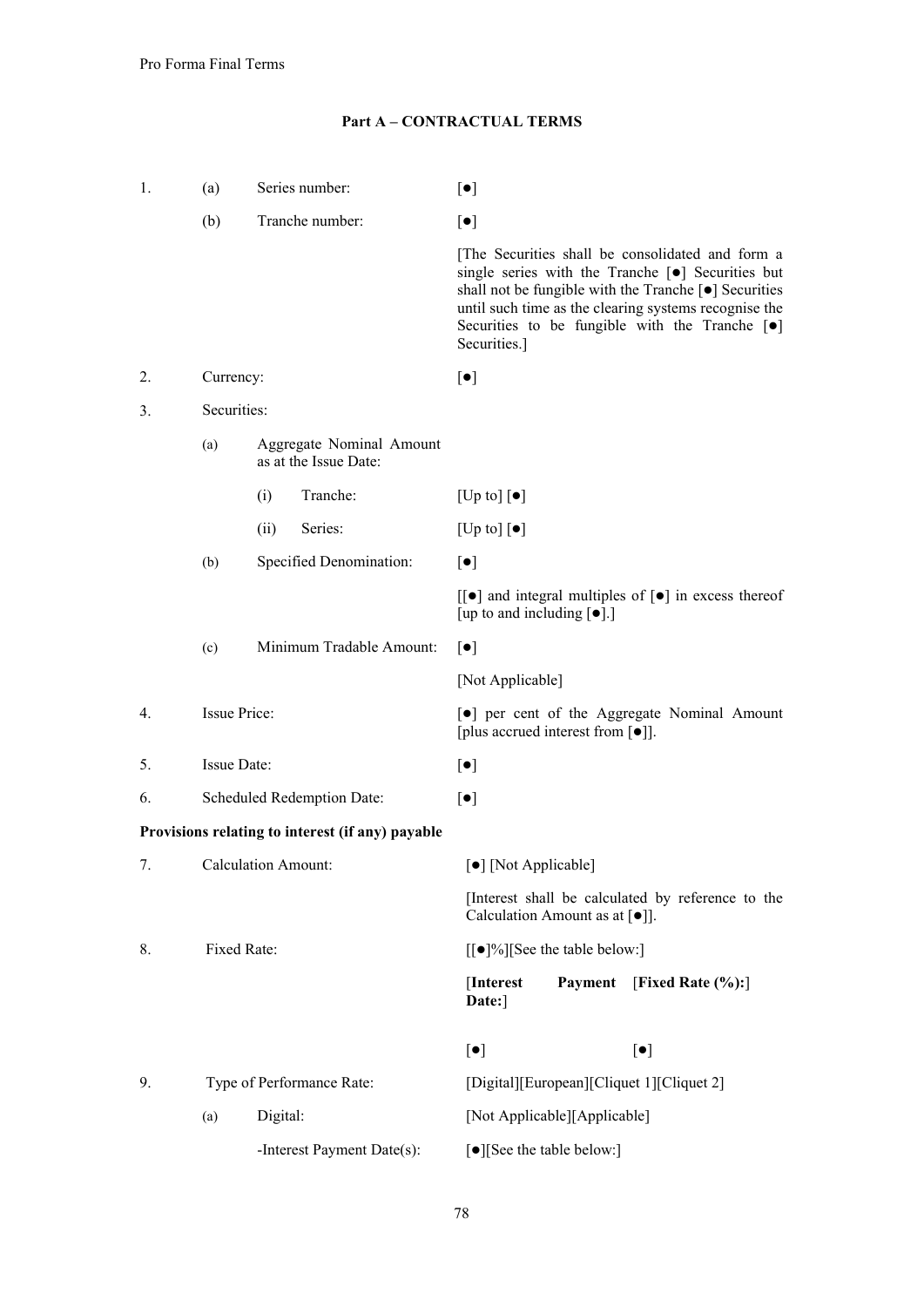|                               |                            |                            | [Interest]<br>Date:]                 |                           |             | <b>Payment</b> [Valuation Date:]                                  |  |
|-------------------------------|----------------------------|----------------------------|--------------------------------------|---------------------------|-------------|-------------------------------------------------------------------|--|
|                               |                            |                            | $\lbrack \bullet \rbrack$            |                           | $[\bullet]$ |                                                                   |  |
|                               | -Digital Bench Level:      |                            | [Initial Index Level][•]             |                           |             |                                                                   |  |
|                               | -Digital Level Higher:     |                            | $\lbrack \bullet \rbrack\%$          |                           |             |                                                                   |  |
|                               | -Digital Level Lower:      |                            | $[0\%]/[•]\%$                        |                           |             |                                                                   |  |
|                               | -Valuation Date(s):        |                            | above.]                              |                           |             | $\lceil \bullet \rceil$ See the table in Interest Payment Date(s) |  |
|                               | -Strike Date:              |                            | $[\bullet]$                          |                           |             |                                                                   |  |
| (b)                           | European:                  |                            | [Not Applicable] [Applicable]        |                           |             |                                                                   |  |
|                               | -Interest Payment Date(s): |                            | [•][See the table below:]            |                           |             |                                                                   |  |
|                               |                            |                            | [Interest]<br>Date:]                 | Payment                   |             | [Valuation Date:]                                                 |  |
|                               |                            |                            | $[\bullet]$                          |                           | $[\bullet]$ |                                                                   |  |
|                               | -Strike Date:              |                            | $[\bullet]$                          |                           |             |                                                                   |  |
|                               | -Barrier:                  |                            | $\lbrack \bullet \rbrack\%$          |                           |             |                                                                   |  |
|                               | -Participation:            |                            | $\lbrack \bullet \rbrack\%$          |                           |             |                                                                   |  |
|                               | -Valuation Date(s):        |                            | above.]                              |                           |             | [•][See the table in Interest Payment Date(s)                     |  |
| (c)                           | Cliquet 1:                 |                            | [Applicable][Not Applicable]         |                           |             |                                                                   |  |
|                               |                            | -Interest Payment Date(s): | [ $\bullet$ ] [See the table below:] |                           |             |                                                                   |  |
| [Interest Payment Date:]      |                            | [Participation:]           |                                      | [Barrier:]                |             | [Valuation Date(s):]                                              |  |
| $[\bullet]$                   |                            | $[\bullet]$                |                                      | $[\bullet]$               |             | $[\bullet]$                                                       |  |
|                               |                            |                            |                                      |                           |             | $[\bullet]$                                                       |  |
| $[\bullet]$                   |                            | $[\bullet]$                |                                      | $\lbrack \bullet \rbrack$ |             | $\left[\bullet\right]$                                            |  |
|                               |                            |                            |                                      |                           |             | $[\bullet]$                                                       |  |
|                               | -Strike Date:              |                            | $[\bullet]$                          |                           |             |                                                                   |  |
|                               | -Barrier:                  |                            | above.]                              |                           |             | $\lceil \bullet \rceil$ See the table in Interest Payment Date(s) |  |
|                               | -Participation:            |                            | above.]                              |                           |             | $\lceil \bullet \rceil$ See the table in Interest Payment Date(s) |  |
|                               | -Valuation Date(s):        |                            | above.]                              |                           |             | $\lceil \bullet \rceil$ See the table in Interest Payment Date(s) |  |
| (d)                           | Cliquet 2:                 |                            | [Applicable][Not Applicable]         |                           |             |                                                                   |  |
|                               | -Interest Payment Date(s): |                            | [ $\bullet$ ] [See the table below:] |                           |             |                                                                   |  |
| <b>Interest Payment Date:</b> |                            | Participation:             |                                      | <b>Barrier:</b>           |             | <b>Valuation Date(s):</b>                                         |  |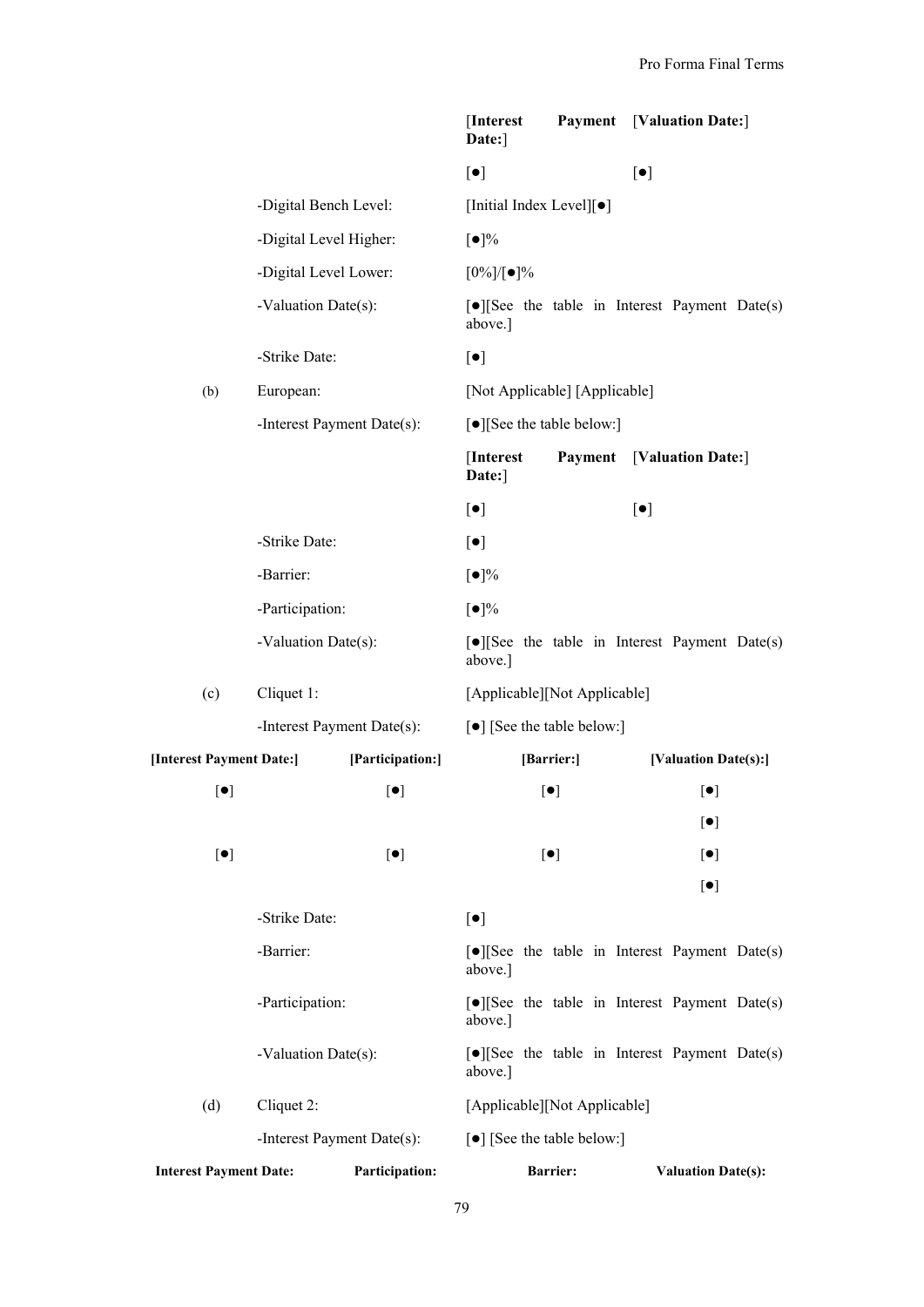$10.$ 

|     | $\left[\bullet\right]$ | $\lbrack \bullet \rbrack$                                                                    | $[\bullet]$                                                                                                                                                                                              | $\left[\bullet\right]$ |
|-----|------------------------|----------------------------------------------------------------------------------------------|----------------------------------------------------------------------------------------------------------------------------------------------------------------------------------------------------------|------------------------|
|     |                        |                                                                                              |                                                                                                                                                                                                          | $[\bullet]$            |
|     | $[\bullet]$            | $[\bullet]$                                                                                  | $\lbrack \bullet \rbrack$                                                                                                                                                                                | $[\bullet]$            |
|     |                        |                                                                                              |                                                                                                                                                                                                          | $\left[\bullet\right]$ |
|     |                        | -Strike Date:                                                                                | $[\bullet]$                                                                                                                                                                                              |                        |
|     |                        | -Barrier:                                                                                    | $\lceil \bullet \rceil$ See the table in Interest Payment Date(s)<br>above.]                                                                                                                             |                        |
|     |                        | -Participation:                                                                              | [.][See the table in Interest Payment Date(s)<br>above.]                                                                                                                                                 |                        |
|     |                        | -Valuation Date(s):                                                                          | $\lceil \bullet \rceil$ See the table in Interest Payment Date(s)<br>above.]                                                                                                                             |                        |
| 10. |                        | <b>Underlying Asset:</b>                                                                     |                                                                                                                                                                                                          |                        |
|     | (a)                    | Index:                                                                                       | [•] [The S&P 500 <sup>®</sup> Index] [The EURO STOXX<br>$50^{\circledR}$ Index] [The FTSE <sup>TM</sup> 100 Index]                                                                                       |                        |
|     | (b)                    | Exchange:                                                                                    | [●][Each of the New York Stock Exchange and<br>the NASDAQ Stock Market LLC] [Multi-<br>exchange Index] [London Stock Exchange]                                                                           |                        |
|     | (c)                    | Related Exchange:                                                                            | [•] [All Exchanges]                                                                                                                                                                                      |                        |
|     | (d)                    | <b>Bloomberg Screen:</b>                                                                     | $\lceil \bullet \rceil$ $\lceil$ SPX <index><math>\rceil</math> <math>\lceil</math> SX5E <index><math>\rceil</math> <math>\lceil</math> UKX<br/><math>\leq</math>Index<math>\geq</math>]</index></index> |                        |
|     | (e)                    | Reuters Screen:                                                                              | $\lceil \bullet \rceil$ [.SPX] [.STOXX50E] [.FTSE]                                                                                                                                                       |                        |
|     | (f)                    | Index Sponsor:                                                                               | [•] [S&P Dow Jones Indices LLC] [STOXX<br>Limited] [FTSE International Limited]                                                                                                                          |                        |
| 11. |                        | Applicable Rate in relation to General<br>Condition 6 (Redemption of<br><i>Securities</i> ): |                                                                                                                                                                                                          |                        |
|     | (a)                    | Applicable Rate – Fixed:                                                                     | [Applicable: [ $\bullet$ ]%][Not Applicable]                                                                                                                                                             |                        |
|     | (b)                    | Applicable Rate – Floating:                                                                  | [Applicable][Not Applicable]                                                                                                                                                                             |                        |
|     |                        | - Benchmark:                                                                                 | [•] [LIBOR] [EURIBOR] [Deposits with the<br>Bank of Taiwan]                                                                                                                                              |                        |
|     |                        | - Relevant Screen Page:                                                                      | $\left[\bullet\right]$                                                                                                                                                                                   |                        |
|     |                        | - Relevant Screen Time:                                                                      | $\left[\bullet\right]$                                                                                                                                                                                   |                        |
| 12. |                        | Form of Securities:                                                                          | [Global Bearer Securities: [Temporary Global]<br>Security, exchangeable for a Permanent Global<br>Security][Permanent<br>Global<br>exchangeable for a Definitive Bearer Security]]                       | Security][,            |
|     |                        |                                                                                              | [Global Registered Security, exchangeable for a<br>Definitive<br>Registered<br>Security]<br>Registered Securities]                                                                                       | [Definitive]           |

NGN Form: [Applicable] [Not Applicable]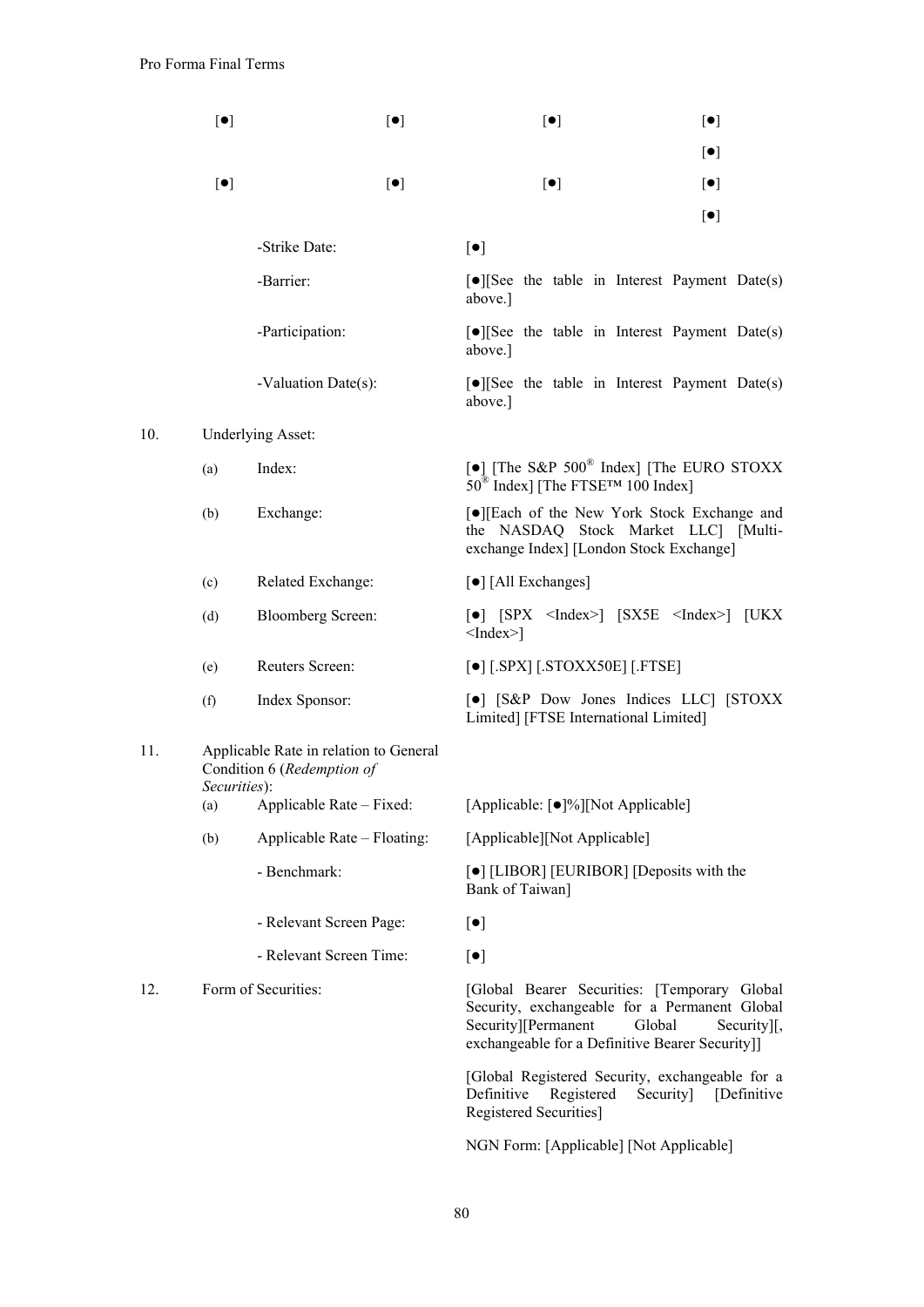|     |                         |                                                                                   | Held<br>under<br>NSS:<br>[Applicable]<br>[Not]<br>the<br>Applicable]           |
|-----|-------------------------|-----------------------------------------------------------------------------------|--------------------------------------------------------------------------------|
|     |                         |                                                                                   | CGN Form: [Applicable] [Not Applicable]                                        |
| 13. | Trade Date:             |                                                                                   | $\lbrack \bullet \rbrack$                                                      |
| 14. |                         | Additional Business Centre(s):                                                    | [Applicable][Not Applicable]                                                   |
| 15. |                         | Determination Agent:                                                              | [Barclays Capital Securities Limited] [Barclays]<br>Bank PLC [ $\bullet$ ]     |
| 16. | [Common<br>Safekeeper:] | Depositary: [Common]                                                              | [The Bank of New York Mellon] [ $\bullet$ ]                                    |
| 17. | [Registrar:]            |                                                                                   | [The Bank of New York Mellon (Luxembourg)<br>$S.A.]$ $\lbrack \bullet \rbrack$ |
| 18. |                         | Transfer Agent:                                                                   | [The Bank of New York Mellon]                                                  |
|     |                         |                                                                                   | [The Bank of New York (Luxembourg S.A.)]                                       |
|     |                         |                                                                                   | $\left[\bullet\right]$                                                         |
| 19. | (a)                     | [and addresses] of<br><b>Names</b><br>Managers [and underwriting<br>commitments]: | [Barclays Bank PLC] [·][Not Applicable]                                        |
|     | (b)                     | of<br>Date<br>agreement:                                                          | underwriting [ $\bullet$ ] [Not Applicable]                                    |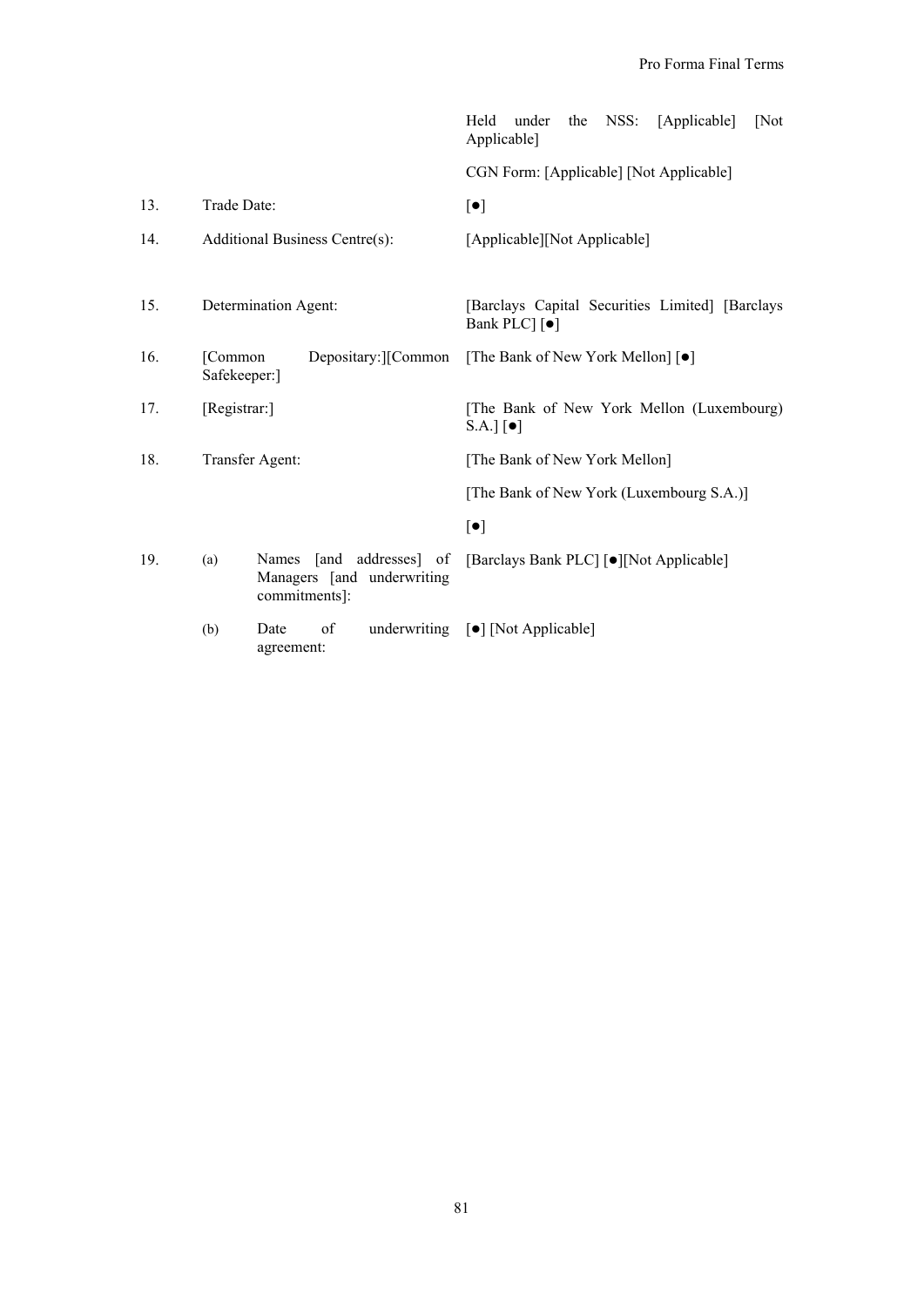| 1. | <b>LISTING AND ADMISSION TO</b><br><b>TRADING</b>              | [Application is expected to be made by the Issuer<br>(or on its behalf) for the Securities to be listed on<br>the Official List and admitted to trading on the<br>Regulated Market of the London Stock Exchange<br>with effect from [ $\bullet$ ]. [Not Applicable]. |
|----|----------------------------------------------------------------|----------------------------------------------------------------------------------------------------------------------------------------------------------------------------------------------------------------------------------------------------------------------|
|    |                                                                | [The Securities shall not be fungible with the<br>Tranche [ $\bullet$ ] Securities until such time as the<br>Securities are listed and admitted to trading as<br>indicated above.]                                                                                   |
|    | Estimate of total expenses related to<br>admission to trading: | [ $\bullet$ ] [Not Applicable]                                                                                                                                                                                                                                       |
| 2. | <b>RATINGS</b>                                                 |                                                                                                                                                                                                                                                                      |
|    | Ratings:                                                       | [The Securities have not been individually rated.]                                                                                                                                                                                                                   |
|    |                                                                | [Upon issuance, the Securities are expected to be<br>rated:                                                                                                                                                                                                          |
|    |                                                                | [Standard & Poor's: [ $\bullet$ ]]                                                                                                                                                                                                                                   |
|    |                                                                | [Moody's: $[\bullet]$ ]                                                                                                                                                                                                                                              |
|    |                                                                | [Moody's Inc.: $[\bullet]$ ]                                                                                                                                                                                                                                         |
|    |                                                                | [Fitch: $\lceil \bullet \rceil$ ]                                                                                                                                                                                                                                    |
|    |                                                                | [DBRS: $[•]$ ]                                                                                                                                                                                                                                                       |
|    |                                                                | [AMBERS: $[•]$ ]                                                                                                                                                                                                                                                     |
|    |                                                                | [Japan CRA: [ $\bullet$ ]]                                                                                                                                                                                                                                           |
|    |                                                                | [Rating Inc.: $\lceil \bullet \rceil$ ]                                                                                                                                                                                                                              |
|    |                                                                | [Egan-Jones: [ $\bullet$ ]]                                                                                                                                                                                                                                          |
|    |                                                                | [Kroll: $[\bullet]$ ]                                                                                                                                                                                                                                                |
|    |                                                                | [Morningstar: [ $\bullet$ ]]                                                                                                                                                                                                                                         |

# **3. INTERESTS OF NATURAL AND LEGAL PERSONS INVOLVED IN THE [ISSUE/OFFER]**

[Save for any fees payable to the Manager[s] and save as discussed in the risk factor 'Risks associated with conflicts of interest between the Issuer and purchasers of Securities', so far as the Issuer is aware, no person involved in the offer of the Securities has an interest material to the [issue/offer].]  $\left[\bullet\right]$ 

# **[4.] [REASONS FOR THE OFFER, ESTIMATED NET PROCEEDS AND TOTAL EXPENSES]**

- (i) [Reasons for the offer:] [O][General funding] [Not Applicable]
- (ii) [Estimated net proceeds:]  $[•]$
- (iii) [Estimated total expenses:]  $[•]$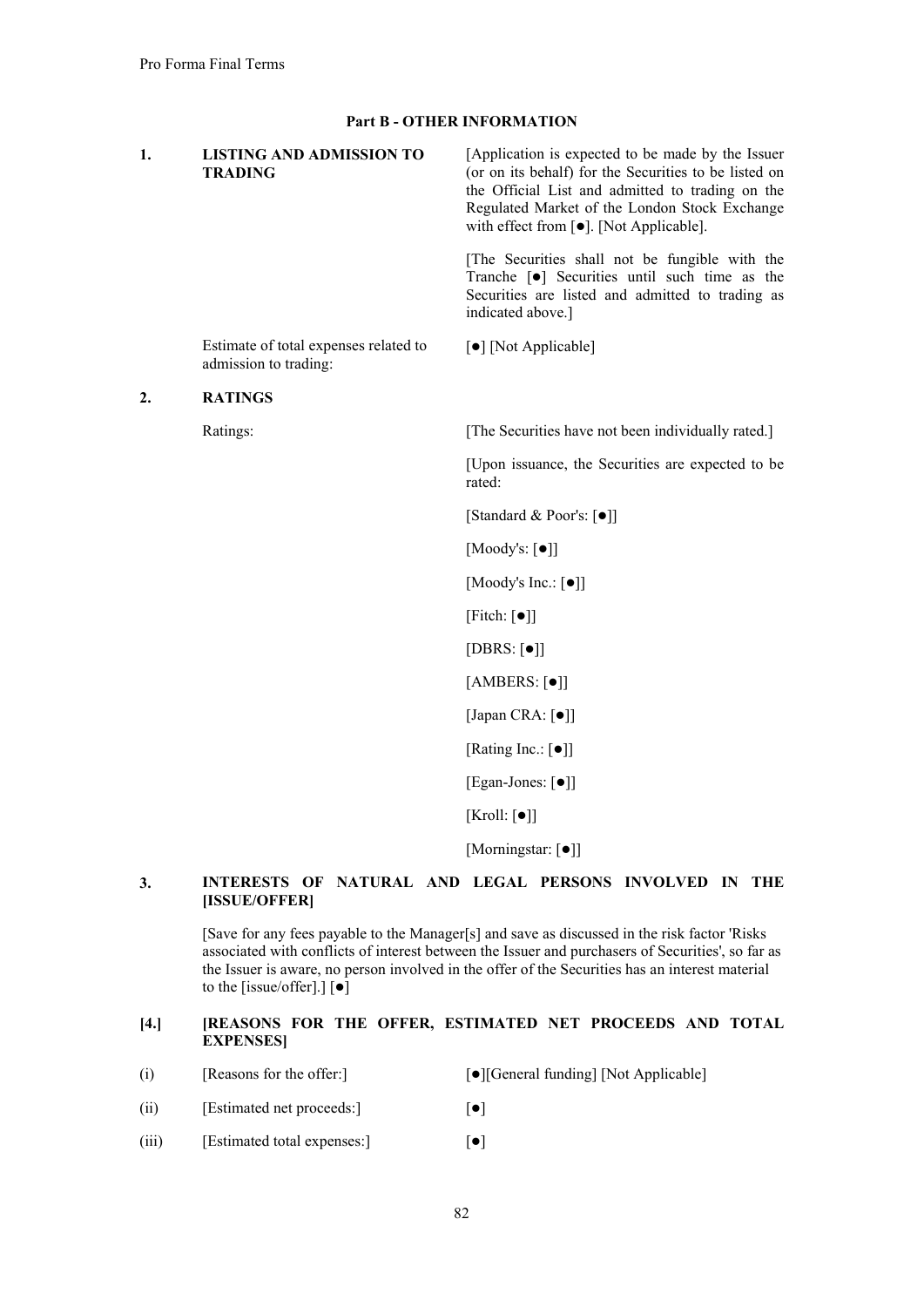# **[5.] [PERFORMANCE OF EQUITY INDEX, EXPLANATION OF EFFECT ON VALUE OF INVESTMENT AND OTHER INFORMATION CONCERNING THE EQUITY INDEX]**

 $\lceil \bullet \rceil$ 

[Bloomberg Screen [ $\bullet$ ][SPX <Index>][SX5E <Index>][UKX <Index>]]

[Reuters Screen [ $\bullet$ ] [.SPX][.STOXX50E][.FTSE] Page]

[and] [www.[ $\bullet$ ]][http://eu.spindices.com/indices/equity/sp-500] [http://www.stoxx.com] [http://www.ftse.com]

[In respect of the Securities, the amount of interest payable, if any, will be calculated by reference to the Interest Rate.]

[In respect of the Securities, the Type of Performance Rate of interest will, for the purposes of determining the amount of interest payable on any Interest Payment Date, be [Digital][European][Cliquet 1][Cliquet 2].]

[The interest payable on an Interest Payment Date is calculated to be the sum of the Fixed Rate of interest (being  $\lceil \bullet \rceil\%$  [per annum]) and the Performance Rate (which may be zero) in respect of that Interest Payment Date.]/[The interest payable on an Interest Payment Date is dependent on the Performance Rate (which may be zero), which is itself dependent on the value of the underlying.]

[The Performance Rate for an Interest Payment Date depends on the level of the Index on the Valuation Date corresponding to such Interest Payment Date. If the level is at or above the Digital Bench Level the Performance Rate will be Digital Level Higher. If the level is below the Digital Bench Level the Performance Rate will be Digital Level Lower.]

[The Performance Rate for an Interest Payment Date depends on the percentage change in the level of the Index from the Strike Date to the Valuation Date corresponding to such Interest Payment Date. The greater the percentage change in the level of the Index the greater the Performance Rate. The Performance Rate will be zero if the percentage change is less than or equal to the Barrier.]

[The Performance Rate for an Interest Payment Date depends on the average of a number of absolute percentage changes (i.e. a decrease and an increase are both treated as positive changes) in the level of the Index. Each absolute percentage change is measured in respect of the level of the Index on each Valuation Date corresponding to the Interest Payment Date relative to the level of the Index on the immediately preceding Valuation Date (or in the case of the first Valuation Date in the first Interest Payment Date only, relative to the level of the Index on the Strike Date). The greater the average absolute percentage change, the greater the Performance Rate. The Performance Rate will be zero if the average absolute percentage change is less than or equal to the [relevant] Barrier.]

[The Performance Rate for an Interest Payment Date depends on the minimum out of a number of absolute percentage changes (i.e. a decrease and an increase are both treated as positive changes) in the level of the Index. Each absolute percentage change is measured in respect of the level of the Index on each Valuation Date corresponding to the Interest Payment Date, relative to the level of the Index on the immediately preceding Valuation Date (or in the case of the first Valuation Date in the first Interest Payment Date only, relative to the level of the Index on the Strike Date). The greater such minimum absolute percentage change the greater the Performance Rate. The Performance Rate will be zero if the smallest absolute percentage change is less than or equal to the [relevant] Barrier.]

Index Disclaimer[s]: [FTSE<sup>®</sup> 100 Index] [EURO STOXX 50<sup>®</sup> Index] [S&P<sup>®</sup> 500 Index] [See Annex hereto][Not Applicable]]

# **[6.] OPERATIONAL INFORMATION**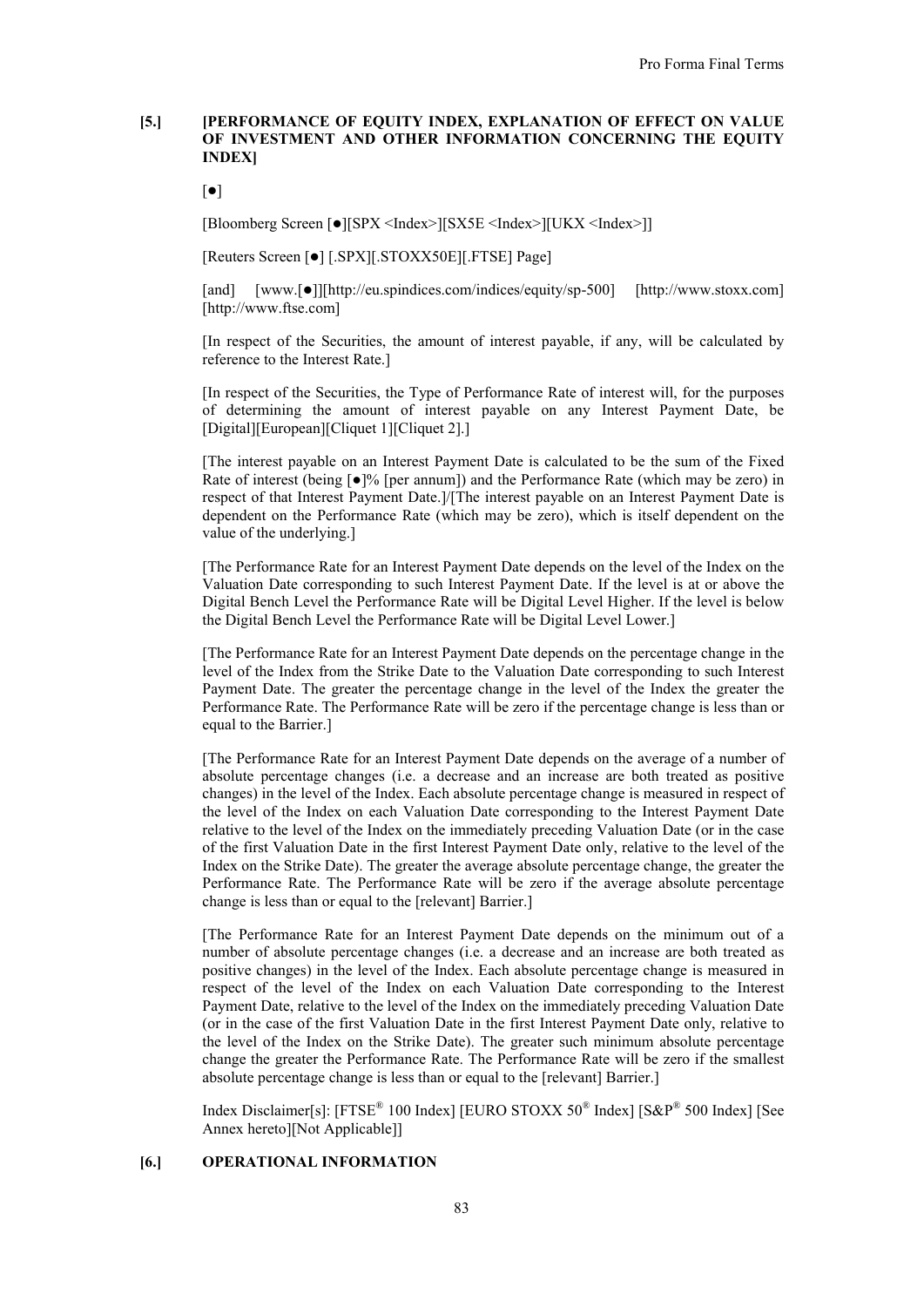| (i)    | ISIN Code:                                                                                                                                                                            | $[\bullet]$                         |
|--------|---------------------------------------------------------------------------------------------------------------------------------------------------------------------------------------|-------------------------------------|
|        | [Temporary ISIN Code:]                                                                                                                                                                | $\lbrack \bullet \rbrack$           |
| (ii)   | Common Code:                                                                                                                                                                          | $\lbrack \bullet \rbrack$           |
|        | [Temporary Common Code:]                                                                                                                                                              | $\lbrack \bullet \rbrack$           |
| (iii)  | Name(s) and address(es) of any<br>clearing system(s) other than Euroclear<br>Bank S.A./N.V. and Clearstream<br>Banking, société anonyme and the<br>relevant identification number(s): | [Not Applicable] [ $\bullet$ ]      |
| (iv)   | Delivery:                                                                                                                                                                             | Delivery [against/free of] payment. |
| (v)    | Name and address of additional Paying<br>Agent $(s)$ (if any):                                                                                                                        | $\lceil \bullet \rceil$             |
| [7.]   | [TERMS AND CONDITIONS OF THE OFFER]                                                                                                                                                   |                                     |
| (i)    | Offer Price:                                                                                                                                                                          | [●] per cent of the Issue Price     |
| (ii)   | Conditions to which the offer is<br>subject:                                                                                                                                          | [•] [Not Applicable]                |
| (iii)  | Description of the application process:                                                                                                                                               | [•] [Not Applicable]                |
| (iv)   | Details of the minimum and/or<br>maximum amount of application:                                                                                                                       | [•] [Not Applicable]                |
| (v)    | Description of possibility to reduce<br>subscriptions and manner for refunding<br>excess amount paid by applicants:                                                                   | [•] [Not Applicable]                |
| (vi)   | Details of method and time limits for<br>paying up and delivering the Securities:                                                                                                     | [•] [Not Applicable]                |
| (vii)  | Manner in and date on which results of<br>the offer are to be made public:                                                                                                            | [•] [Not Applicable]                |
| (viii) | Procedure for exercise of any right of<br>pre-emption, negotiability of<br>subscription rights and treatment of<br>subscription rights not exercised:                                 | [ $\bullet$ ] [Not Applicable]      |
| (ix)   | Whether tranche(s) have been reserved<br>for certain countries:                                                                                                                       | [•] [Not Applicable]                |
| (x)    | Process for notification to applicants of<br>the amount allotted and indication<br>whether dealing may begin before<br>notification is made:                                          | [ $\bullet$ ] [Not Applicable]      |
| (xi)   | Amount of any expenses and taxes<br>specifically charged to the subscriber<br>or purchaser:                                                                                           | [•] [Not Applicable]                |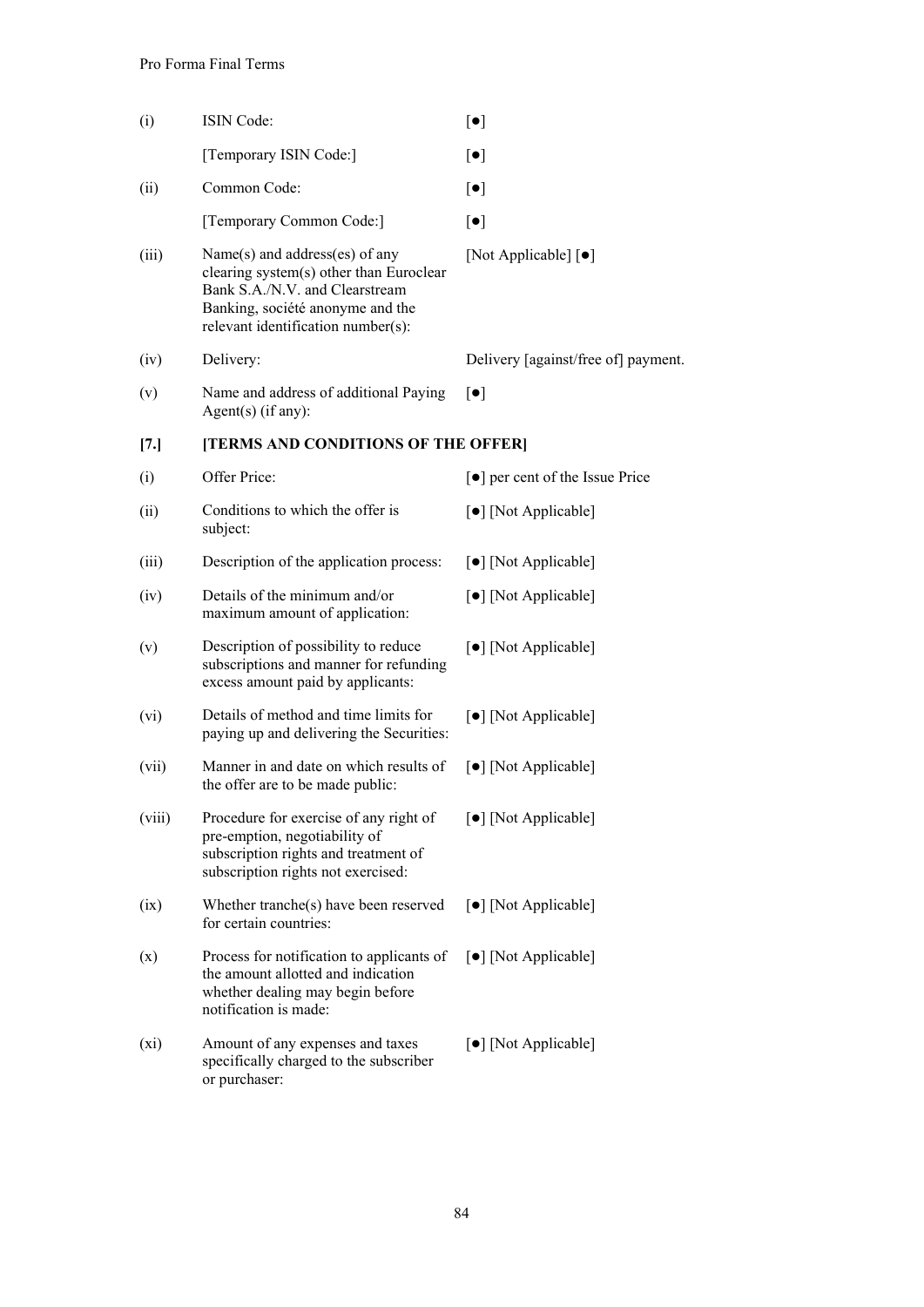# **[ANNEX − INDEX DISCLAIMER[S]]**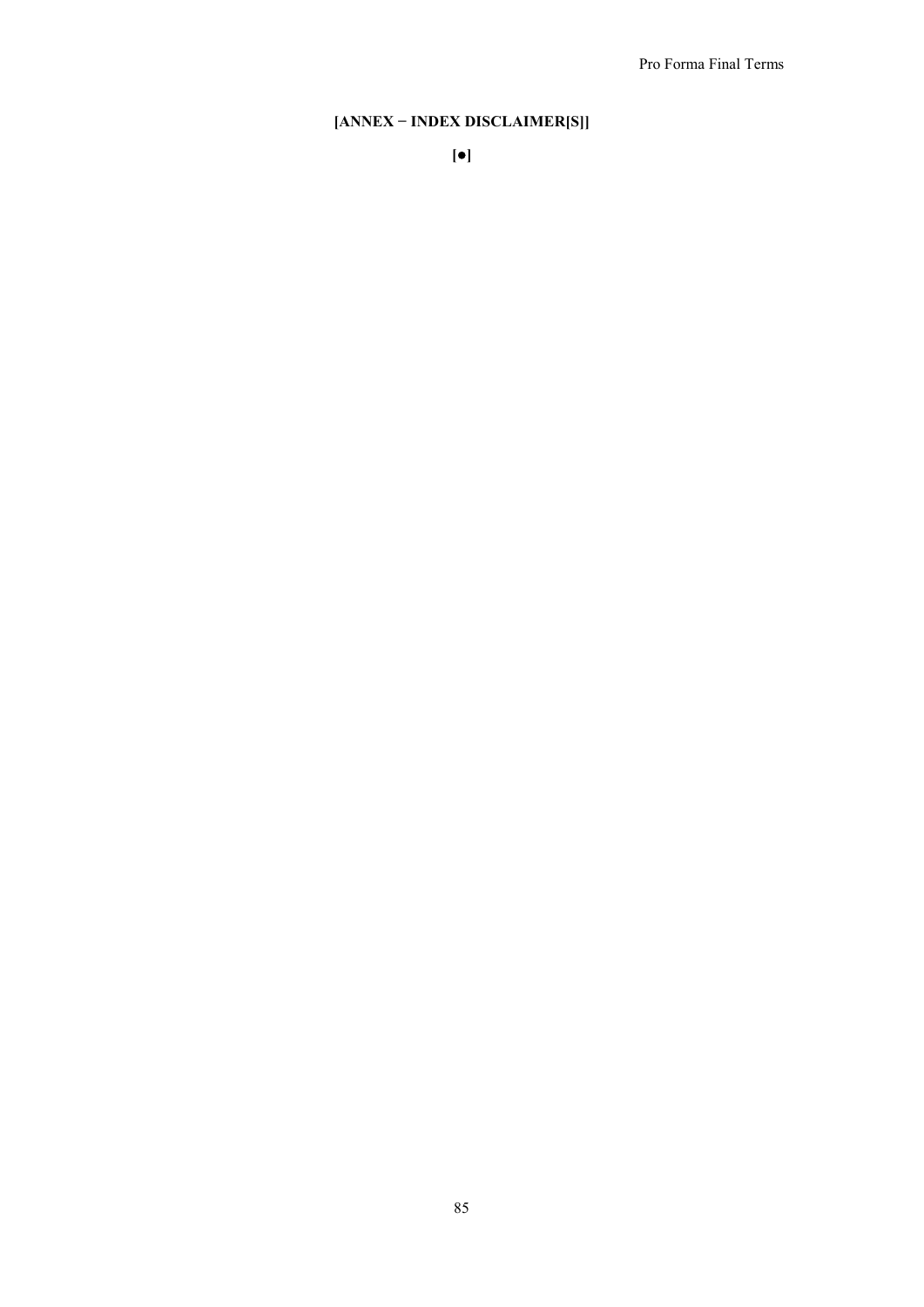Pro Forma Final Terms

# **SUMMARY**

86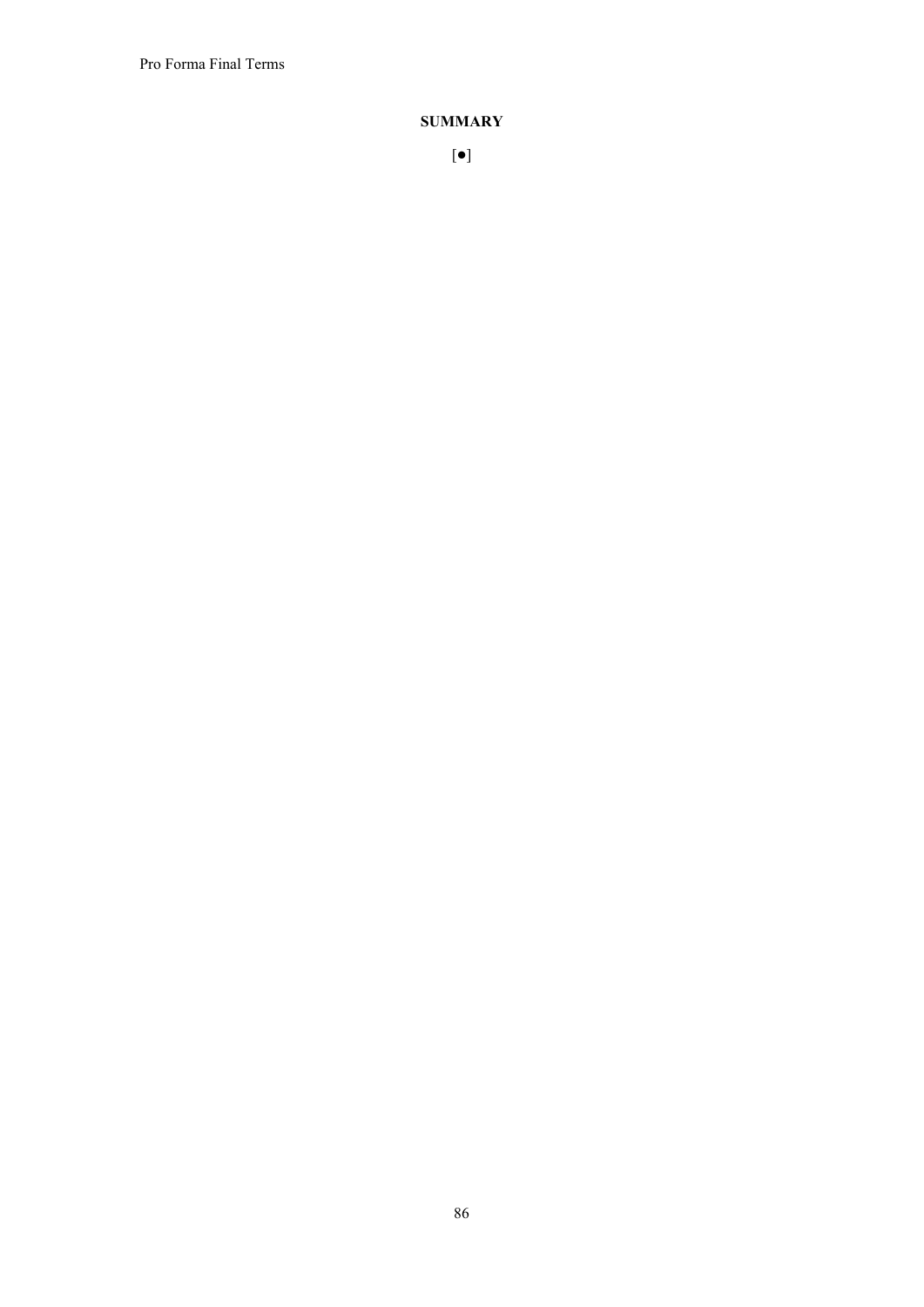# **CLEARANCE, SETTLEMENT AND TRANSFER RESTRICTIONS**

### **Book-Entry Ownership**

### **Bearer Securities**

The Issuer may make applications to Euroclear and/or Clearstream for acceptance in their respective book-entry systems in respect of any Series of Bearer Securities. In respect of Bearer Securities, a Temporary Global Security and/or a Permanent Global Security in bearer form without Coupons may be deposited with a common depositary for Euroclear and/or Clearstream or an alternative clearing system as agreed between the Issuer and the Managers. Transfers of interests in such Temporary Global Securities or Permanent Global Securities will be made in accordance with the normal Euromarket debt securities operating procedures of Euroclear and Clearstream or, if appropriate, the alternative clearing system.

### **Registered Securities**

The Issuer may make applications to Euroclear and/or Clearstream for acceptance in their respective book-entry systems in respect of the Securities to be represented by a Global Security. Each Global Security deposited with a common depositary for, and registered in the name of, a nominee of Euroclear and/or Clearstream will have an ISIN and a Common Code.

All Registered Securities will initially be in the form of Global Securities. Definitive Securities will only be available, in the case of Securities initially represented by a Global Security, in amounts or numbers specified in the Final Terms.

# **Transfers of Registered Securities**

Transfers of interests in Global Securities within Euroclear and Clearstream will be in accordance with the usual rules and operating procedures of the relevant clearing system.

Beneficial interests in a Global Security may only be held through Euroclear or Clearstream.

#### **Definitive Securities**

Registration of title to Registered Securities in a name other than a common depositary or its nominee for Clearstream and Euroclear will be permitted only in the circumstances set out in General Condition 1 (*Form, Title and Transfer*). In such circumstances, the Issuer will cause sufficient individual Securities to be executed and delivered to the Registrar for completion, authentication and despatch to the relevant Holder(s). A person having an interest in a Global Security must provide the Registrar with a written order containing instructions and such other information as the Issuer and the Registrar may require to complete, execute and deliver such Definitive Securities.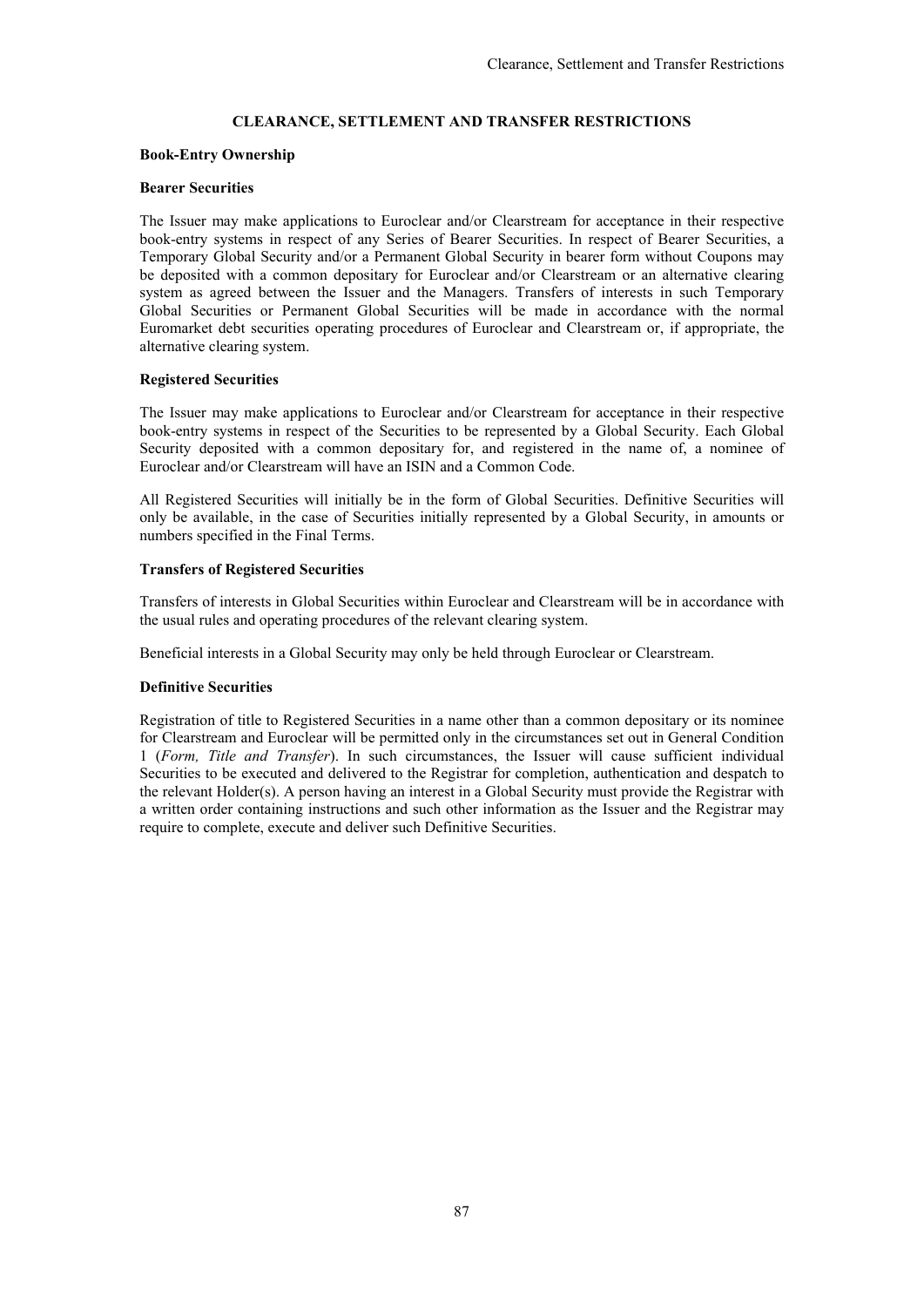# **TAXATION**

### **General Taxation Information**

**The information provided below does not purport to be a complete overview of tax law and practice currently applicable to the Securities. Transactions involving Securities (including purchases, transfers and/or redemptions), the accrual or receipt of any interest or premium payable on the Securities and the death of a holder of any Security may have tax consequences for investors which may depend, amongst other things, upon the tax residence and/or status of the investor. Investors are therefore advised to consult their own tax advisers as to the tax consequences of transactions involving Securities and the effect of any tax laws in any jurisdiction in which they may be tax resident or otherwise liable to tax. In particular, no representation is made as to the manner in which payments under the Securities would be characterised by any relevant taxing authority.**

The following overviews do not consider the tax treatment of payments in respect of Underlying Assets. The taxation provisions applicable to such items may be different (and in some cases significantly different) from those described in the summary below.

Purchasers and/or sellers of Securities may be required to pay stamp taxes and other charges in addition to the issue price or purchase price (if different) of the Securities and in connection with the transfer or delivery of any Underlying Asset.

Prospective holders of Securities are referred to General Condition 3 (*Calculations and Publication*) and General Condition 4.5 (*Taxes and Settlement Expenses Conditions to Settlement*).

Terms defined in the sections below are defined for the purpose of the relevant section only.

As used below, the "**Savings Directive**" shall mean European Council Directive 2003/48/EC on the taxation of savings income.

### **United Kingdom Taxation**

**The comments are of a general nature based on current United Kingdom tax law and HM Revenue & Customs ("HMRC") published practice and are an overview of the understanding of the Issuer of current law and practice in the United Kingdom relating only to certain aspects of United Kingdom taxation. They are not intended to be exhaustive. They relate only to persons who are the beneficial owners of Securities and do not apply to certain classes of taxpayers (such as persons carrying on a trade of dealing in Securities, certain professional investors and persons connected with the Issuer) to whom special rules may apply.**

**Investors who may be subject to tax in a jurisdiction other than the United Kingdom or who may be unsure as to their tax position should seek their own professional advice.**

#### **Withholding Tax**

#### **Payments of interest by the Issuer only**

The Issuer, provided that it continues to be a bank within the meaning of section 991 of the Income Tax Act 2007 (the "**Act**"), and provided that the interest on Securities is paid in the ordinary course of its business within the meaning of section 878 of the Act, will be entitled to make payments of interest without withholding or deduction for or on account of United Kingdom tax.

#### **Payments of interest in respect of Securities which are listed on a recognised stock exchange**

Payments of interest under Securities may be made without withholding or deduction for or on account of United Kingdom tax, provided that such Securities carry a right to interest, and are and remain listed on a 'recognised stock exchange', as defined in section 1005 of the Act. The London Stock Exchange is a recognised stock exchange. Securities will satisfy this requirement if they are admitted to trading on the relevant recognised stock exchange, and are (in the case of the UK) included in the Official List or (in a country outside the UK where there is a recognised stock exchange) are officially listed in accordance with provisions corresponding to those generally applicable in EEA states.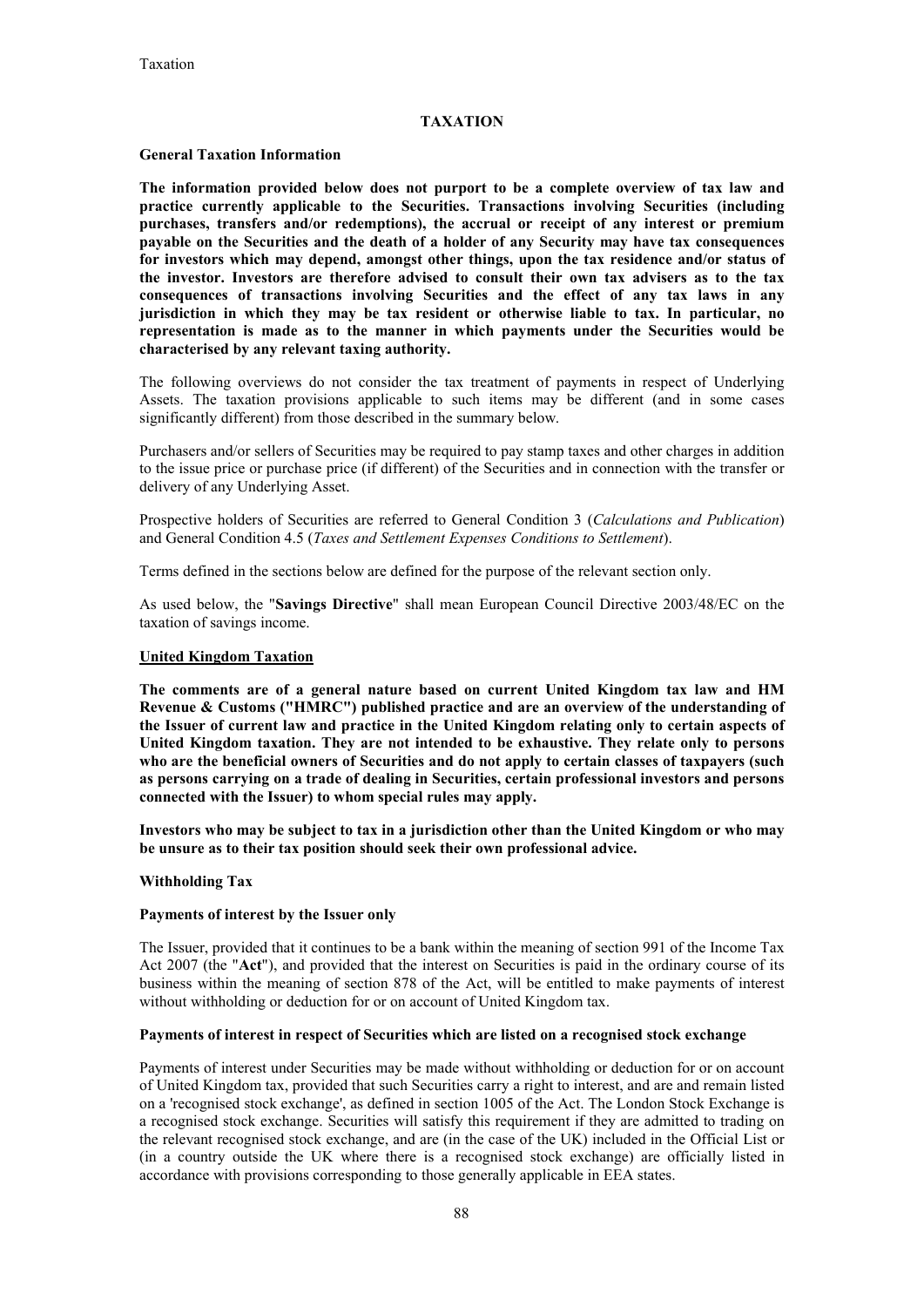Provided, therefore, that Securities are and remain so listed, interest on such Securities will be payable without withholding or deduction for or on account of United Kingdom tax whether or not the Issuer carries on a banking business in the United Kingdom and whether or not the interest is paid in the ordinary course of its business.

#### **Payments of interest to certain holders of Securities**

Interest on Securities may also be paid without withholding or deduction for or on account of United Kingdom tax where, at the time the payment is made, the Issuer reasonably believes that either:

- (i) the person beneficially entitled to the interest payable on such Securities is within the charge to United Kingdom corporation tax as regards the payment of such interest; or
- (ii) the payment is made to one of the classes of exempt bodies or persons set out in section 936 of the Act,

provided that HMRC has not given a direction (in circumstances where it has reasonable grounds to believe that such payment of interest will not be an 'excepted payment' at the time the payment is made) that the interest should be paid under deduction of tax.

### **Securities with a maturity of less than 365 calendar days**

Interest on Securities having a maturity of less than one year from the date of issue and which are not issued under arrangements, the effect of which is to render such Securities part of a borrowing with a total term of a year or more, may also be paid without deduction for or on account of United Kingdom income tax.

### **Other withholdings**

In other cases, an amount may have to be withheld from payments of interest on Securities for or on account of United Kingdom income tax at the basic rate, subject to the availability of other exemptions or reliefs or to any direction to the contrary from HMRC in respect of such relief as may be available under an applicable double taxation treaty.

In addition, an amount for or on account of United Kingdom income tax at the basic rate may have to be withheld on payments on Securities where such payments do not constitute interest for United Kingdom tax purposes but instead constitute annual payments, subject to the availability of exemptions or reliefs or subject to any direction to the contrary from HMRC in respect of such relief as may be available under an applicable double taxation treaty.

#### **Reporting Requirements**

Persons in the United Kingdom paying interest to, or receiving interest on behalf of, another person who is an individual may be required to provide certain information to HMRC regarding the identity of the payee or the person entitled to the interest. In certain circumstances, such information may be exchanged with tax authorities in other countries.

The provisions referred to above may also apply, in certain circumstances, to payments of amounts due on redemption of Securities that constitute 'deeply discounted securities' (as defined in Chapter 8 of Part 4 of the Income Tax (Trading and Other Income) Act 2005). However, HMRC's published practice indicates that no such information will be required in relation to such redemption amounts where they are paid before 5 April 2014.

Prospective holders of Securities are also directed to the disclosure below in respect of the EU Directive on the Taxation and Savings Income.

# **United Kingdom Stamp Duty and Stamp Duty Reserve Tax ("SDRT")**

Depending upon the terms and conditions of the relevant Securities, UK stamp duty or SDRT may be payable on the issue or on the subsequent transfer of such Securities. Prospective holders of Securities should take their own advice from an appropriately qualified professional adviser in this regard.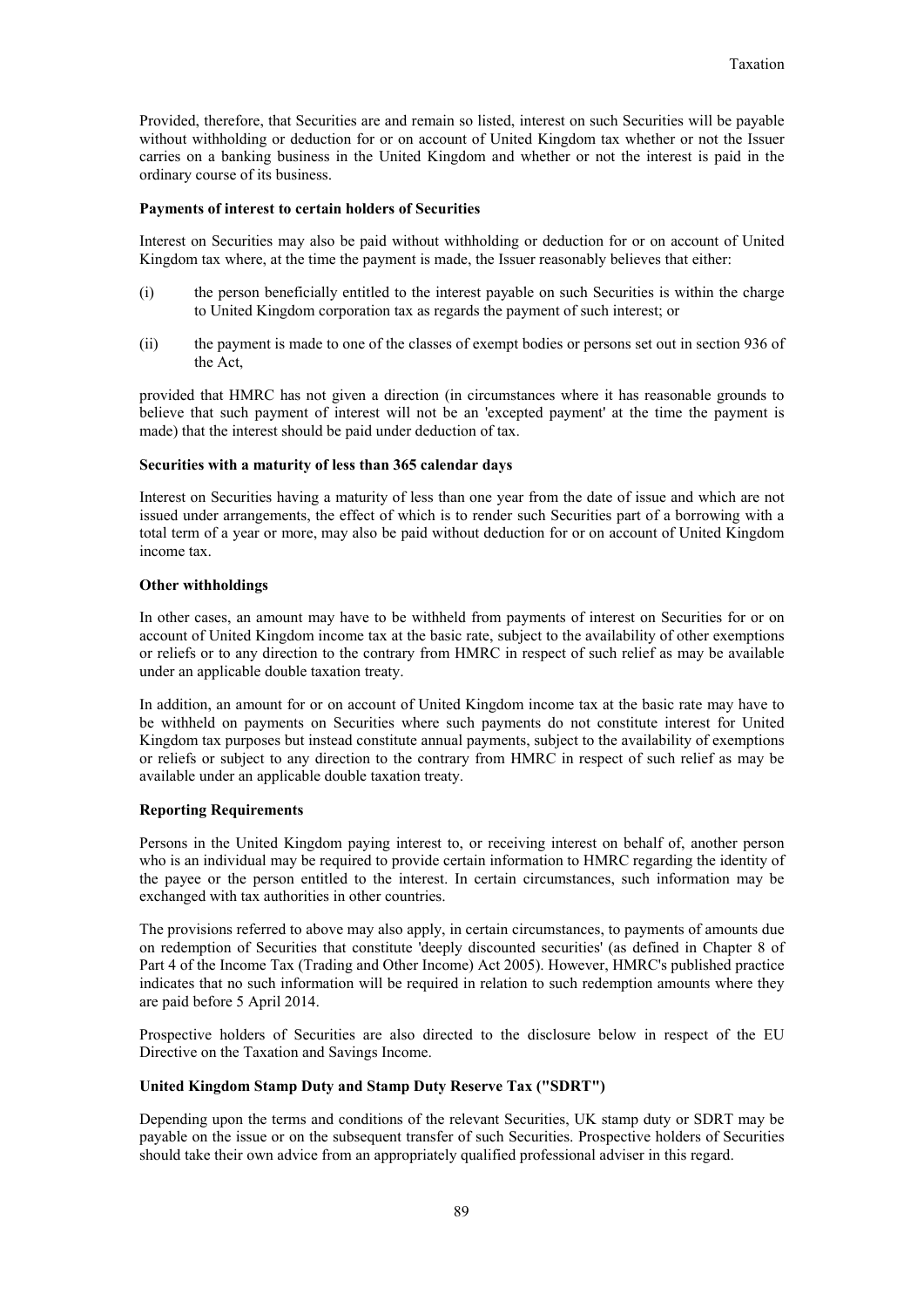# **European Union Taxation**

# **EU Directive on the Taxation of Savings Income**

Under European Council Directive 2003/48/EC on the taxation of savings income (the "**Directive**") each EU Member State is required to provide to the tax authorities of another Member State details of payments of interest or other similar income paid by a person within its jurisdiction to, or collected by such a person for, an individual resident in that other Member State; however, for a transitional period, Austria and Luxembourg will (unless they elect otherwise) instead apply a withholding system in relation to such payments, deducting tax at a rate of 35 per cent The transitional period is to terminate at the end of the first full fiscal year following agreement by certain non-EU territories to the exchange of information relating to such payments.

A number of non-EU countries, including Switzerland, and certain dependent or associated territories of certain Member States have adopted similar measures (either provision of information or transitional withholding) in relation to payments made by a person within its jurisdiction to, or collected by such a person for, an individual or certain other persons in a Member State. In addition, the Member States have entered into reciprocal provision of information or transitional withholding arrangements with certain of those dependent or associated territories in relation to payments made by a person in a Member State to, or collected by such a person for, an individual resident in one of those territories.

Prospective holders of Securities should note that the European Commission has announced proposals to amend the Savings Directive. If implemented, the proposed amendments would, *inter alia*, extend the scope of the Savings Directive to (i) payments made through certain intermediate structures (whether or not established in a Member State) for the ultimate benefit of an EU resident individual, and (ii) a wider range of income similar to interest.

# **United States Taxation**

**TO ENSURE COMPLIANCE WITH TREASURY DEPARTMENT CIRCULAR 230, INVESTORS ARE HEREBY NOTIFIED THAT: (A) ANY DISCUSSION OF FEDERAL TAX ISSUES IN THIS BASE PROSPECTUS IS NOT INTENDED OR WRITTEN TO BE RELIED UPON, AND CANNOT BE RELIED UPON, BY INVESTORS FOR THE PURPOSE OF AVOIDING PENALTIES THAT MAY BE IMPOSED ON INVESTORS UNDER THE INTERNAL REVENUE CODE; (B) SUCH DISCUSSION IS INCLUDED HEREIN BY THE ISSUER IN CONNECTION WITH THE PROMOTION OR MARKETING (WITHIN THE MEANING OF CIRCULAR 230) BY THE ISSUER OF THE TRANSACTIONS OR MATTERS ADDRESSED HEREIN; AND (C) INVESTORS SHOULD SEEK ADVICE BASED ON THEIR PARTICULAR CIRCUMSTANCES FROM AN INDEPENDENT TAX ADVISER.**

The following is a summary of certain material US federal income tax consequences of the acquisition, ownership and disposition of Securities by a non-US. holder. For purposes of this section, a 'non-US. holder' is a beneficial owner of Securities that is: (i) a non-resident alien individual for US federal income tax purposes; (ii) a foreign corporation for US federal income tax purposes; or (iii) an estate or trust whose income is not subject to US federal income tax on a net income basis. If the investor is not a non-US. holder, he/she should consult his/her tax advisor with regard to the US federal income tax treatment of an investment in Securities.

An individual may, subject to certain exceptions, be deemed to be a resident of the United States for federal income tax purposes by reason of being present in the United States for at least 31 days in the calendar year and for an aggregate of at least 183 days during a three year period ending in the current calendar year (counting for those purposes all of the days present in the current year, one third of the days present in the immediately preceding year, and one sixth of the days present in the second preceding year).

This summary is based on interpretations of the Internal Revenue Code of 1986, as amended (the "**Code**"), Treasury regulations issued thereunder, and rulings and decisions currently in effect (or in some cases proposed), all of which are subject to change. Any of those changes may be applied retroactively and may adversely affect the US federal income tax consequences described herein. Investors considering the purchase of Securities should consult their own tax advisors concerning the application of US federal income tax laws to their particular situations as well as any consequences of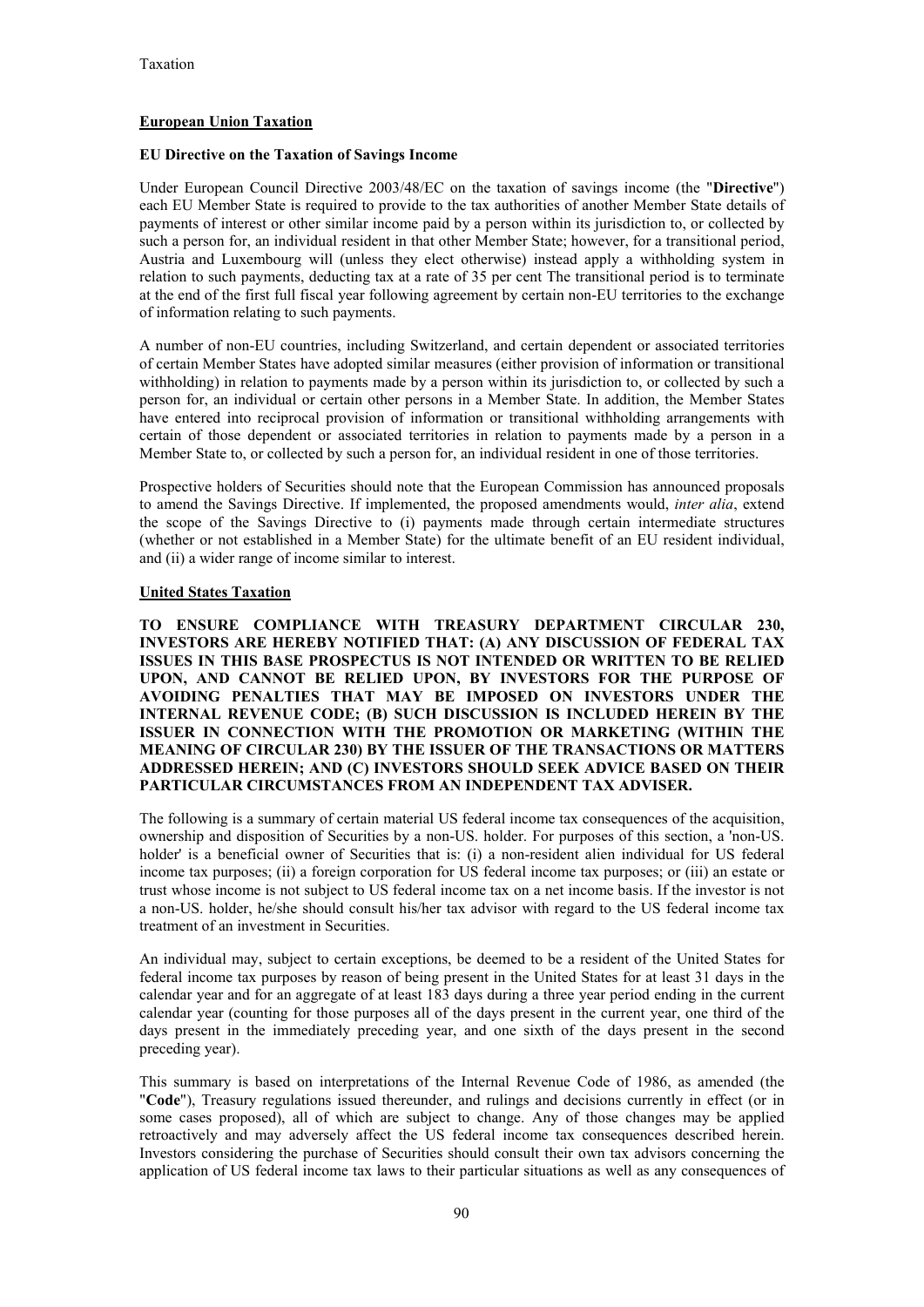the purchase, beneficial ownership and disposition of Securities arising under the laws of any other taxing jurisdiction.

# **INVESTORS SHOULD CONSULT THEIR TAX ADVISORS AS TO THE US FEDERAL, STATE, LOCAL, AND OTHER TAX CONSEQUENCES TO THEM OF THE PURCHASE, OWNERSHIP AND DISPOSITION OF SECURITIES.**

#### **US Federal Tax Treatment of Non-US. Holders**

In general and subject to the discussion in the following paragraphs, payments on the Securities to a non-US. holder and gain realized on the sale, exchange, redemption or other disposition of the Securities by a non-US. holder will not be subject to US federal income or withholding tax, unless (1) such income is effectively connected with a trade or business conducted by such non-US. holder in the United States, or (2) in the case of gain, such non-US. holder is a non-resident alien individual who holds the Securities as a capital asset and is present in the United States for more than 182 days in the taxable year of the sale and certain other conditions are satisfied.

It is possible that Securities that do not guarantee a return of principal ("**Non-Principal-Protected Securities**") could be treated as forward or executory contracts for US federal income tax purposes. The Internal Revenue Service ("**IRS**") released a notice in 2007 that may affect the taxation of non-US. holders of Non-Principal-Protected Securities. According to the notice, the IRS and the Treasury Department are actively considering whether, among other issues, the holder of instruments such as Non-Principal-Protected Securities should be required to accrue ordinary income on a current basis. It is not possible to determine what guidance they will ultimately issue, if any. It is possible, however, that under such guidance, non-US. holders of such Securities will ultimately be required to accrue income currently and that non-US. holders of such Securities could be subject to withholding tax on deemed income accruals and/or other payments made in respect of such Securities. In addition, alternative treatments of Non-Principal-Protected Securities are possible under US federal income tax law. Under one such alternative characterisation, it is possible that an investor could be treated as owning the Underlying Asset of such Securities.

If the amount that is payable on a Security is determined by reference to dividends that are paid or declared with respect to a US stock, it is possible that the IRS could assert that investors should be subject to US withholding tax in respect of such dividends. Similarly, in the case of Securities that are linked to one or more assets characterised as 'US real property interests' (as such term is defined in Section 897(c) of the Code), non-US. holders may be subject to special rules governing the ownership and disposition of US real property interests. Prospective non-US. holders should consult their own tax advisors regarding the possible alternative treatments of the Securities.

In addition, the Treasury Department has issued proposed regulations under Section 871(m) of the Code which address payments contingent on or determined by reference to dividends paid on US equities. Regulations under sections 871(m) could ultimately require the Issuer to treat all or a portion of any payment in respect of the Securities as a 'dividend equivalent' payment that is subject to withholding tax at a rate of 30 per cent (or a lower rate under an applicable treaty). However, such withholding would potentially apply only to payments made after December 31, 2013. Investors could also be required to make certain certifications in order to avoid or minimize such withholding obligations, and could be subject to withholding (subject to the investor's potential right to claim a refund from the IRS) if such certifications were not received or were not satisfactory. Investors should consult their tax advisors concerning the potential application of these regulations to payments received with respect to the Securities when these regulations are finalised.

# **Foreign Account Tax Compliance Withholding**

A 30 per cent withholding tax will be imposed on certain payments to certain non-US. financial institutions that fail to comply with information reporting requirements or certification requirements in respect of their direct and indirect United States shareholders and/or United States accountholders. United States accountholders subject to such information reporting or certification requirements may include holders of the Securities. To avoid becoming subject to the 30 per cent withholding tax on such payments, the Issuer and other non-US. financial institutions may be required to report information to the IRS regarding the holders of Securities and, in the case of holders who (i) fail to provide the relevant information, (ii) are non-US. financial institutions who have not agreed to comply with these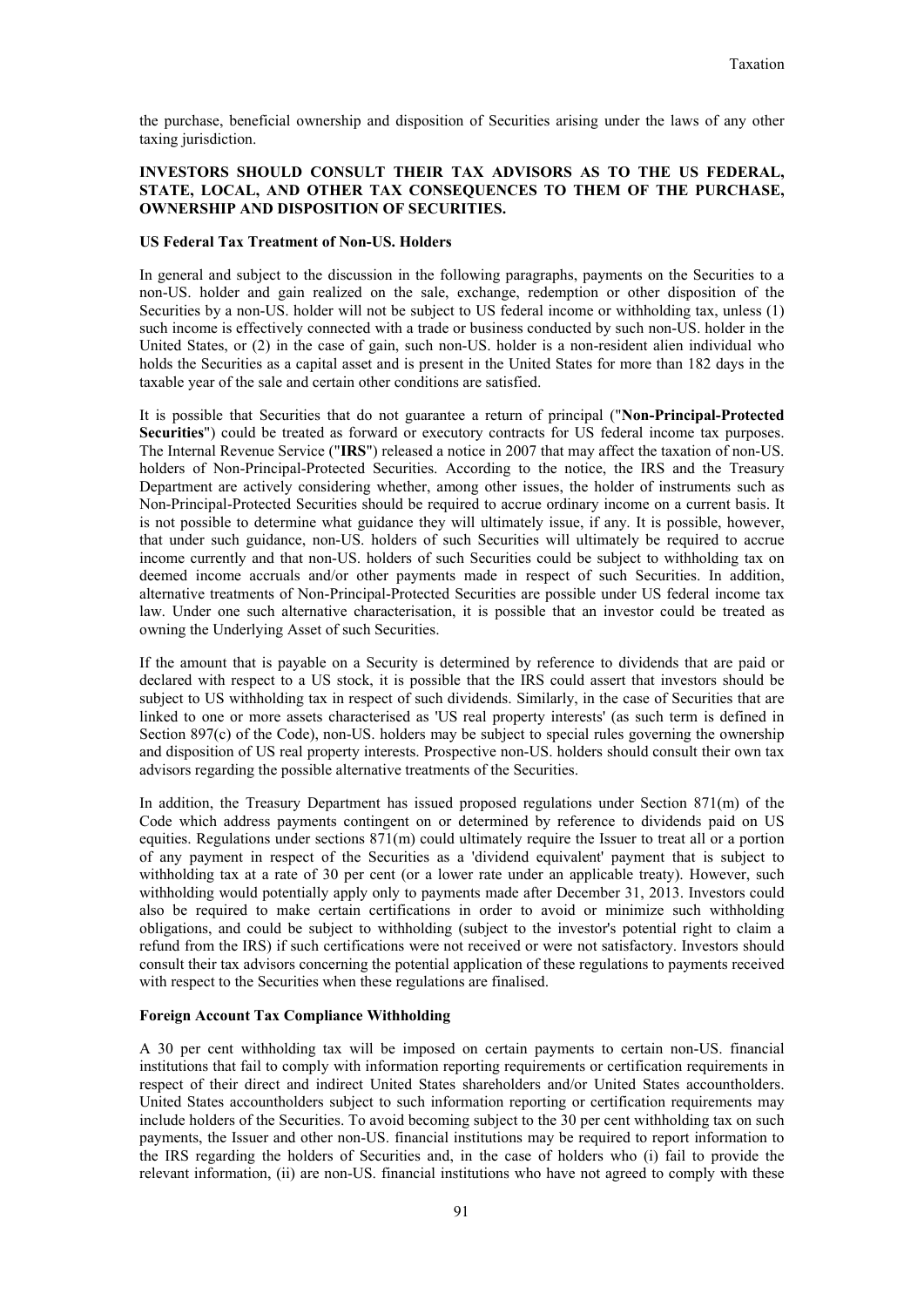information reporting requirements, or (iii) hold Securities directly or indirectly through such noncompliant non-US. financial institutions, withhold on a portion of payments under the Securities. Under final regulations issued by the Treasury Department, such withholding will not apply to payments made final regulations issued by the Treasury Department, such withholding will not apply to payments made before 1 January 2014 with respect to US source payments (e.g. 'dividend equivalent' payments) and before 1 January 2017 with respect to non-US. source payments.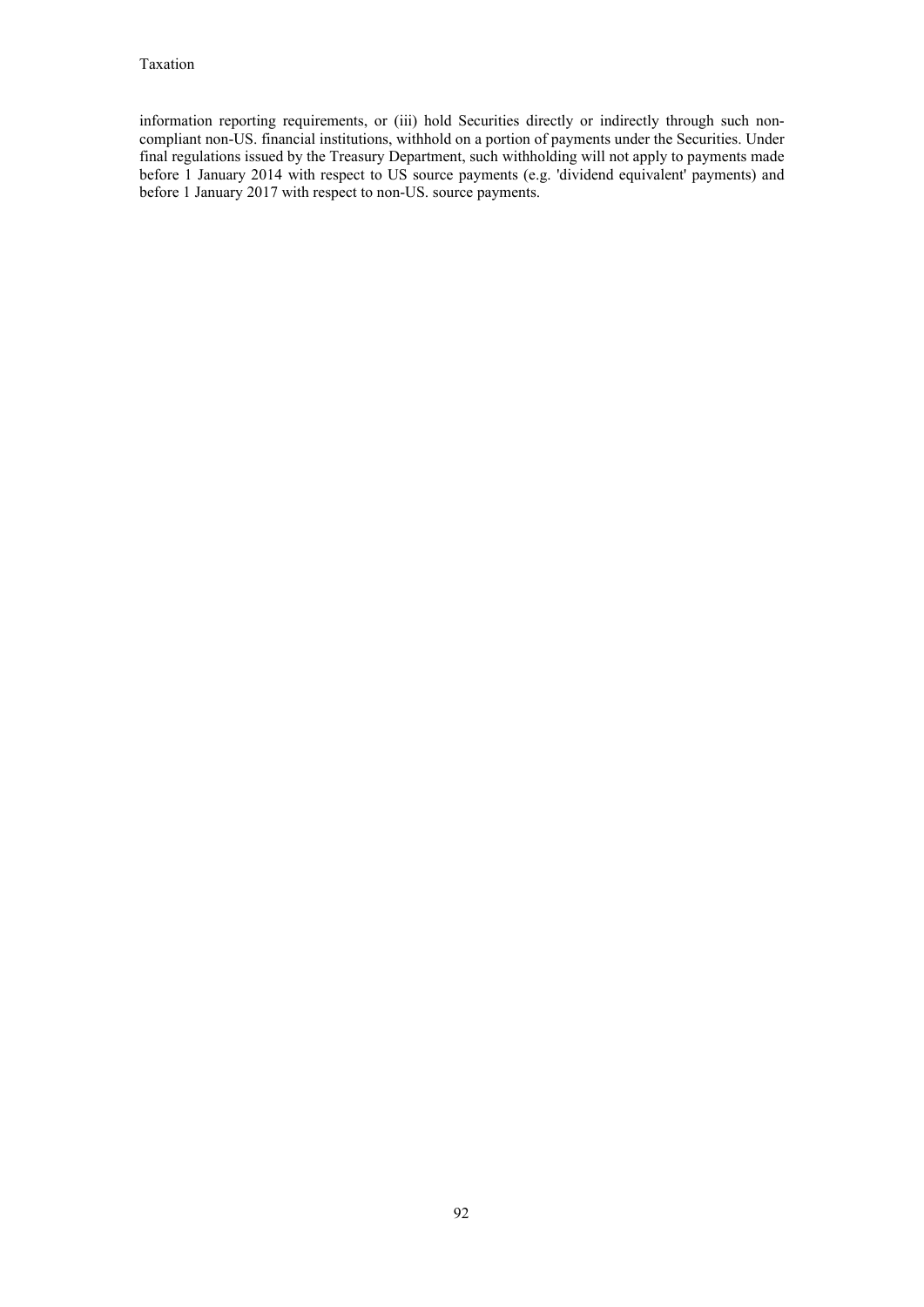#### **PURCHASE AND SALE**

Pursuant to the Master Subscription Agreement dated 18 April 2013 (as amended, supplemented and/or restated from time to time, the "**Master Subscription Agreement**"), the Manager (being, at the date of this Base Prospectus, Barclays Bank PLC) has agreed with the Issuer the basis on which it may from time to time agree to purchase Securities. Any such agreement will extend to those matters stated under '*Summary*' and '*Terms and Conditions of the Securities*'. In the Master Subscription Agreement, the Issuer has agreed to reimburse the relevant Manager for certain of its expenses in connection with the Securities issued pursuant to the Programme.

No representation is made that any action has been or will be taken by the Issuer or the Managers in any jurisdiction that would permit a public offering of any of the Securities or possession or distribution of the Base Prospectus or any other offering material or any Final Terms in relation to any Securities in any country or jurisdiction where action for that purpose is required (other than actions by the Issuer to meet the requirements of the Prospectus Directive for offerings contemplated in this Base Prospectus and the Final Terms). No offers, sales, resales or deliveries of any Securities, or distribution of any offering material relating to any Securities, may be made in or from any jurisdiction and/or to any individual or entity except in circumstances which will result in compliance with any applicable laws and regulations and which will not impose any obligation on the Issuer and/or the Managers.

#### **Selling Restrictions**

#### **European Economic Area**

In relation to each Member State of the European Economic Area which has implemented the Prospectus Directive (each a "**Relevant Member State**"), each Manager has represented and agreed, and each further Manager appointed under the Programme will be required to represent and agree, that with effect from and including the date on which the Prospectus Directive is implemented in that Relevant Member State (the "**Relevant Implementation Date**") it has not made and will not make an offer of Securities which are the subject of the offering contemplated by this Base Prospectus as completed by the Final Terms in relation thereto to the public in that Relevant Member State except that it may, with effect from and including the Relevant Implementation Date, make an offer of such Securities to the public in that Relevant Member State:

- (a) if the Issuer expressly specifies that an offer of those Securities may be made other than pursuant to Article 3(2) of the Prospectus Directive in that Relevant Member State (a 'Public Offer'), following the date of publication of a prospectus in relation to such Securities which has been approved by the competent authority in that Relevant Member State or, where appropriate, approved in another Relevant Member State and notified to the competent authority in that Relevant Member State, provided that any such prospectus has subsequently been completed by the Final Terms contemplating such Public Offer, in accordance with the Prospectus Directive, in the period beginning and ending on the dates specified in such prospectus or Final Terms, as applicable and the Issuer has consented in writing to its use for the purpose of that Public Offer;
- (b) at any time to any legal entity which is a qualified investor as defined in the Prospectus Directive;
- (c) at any time to fewer than 100 or, if the Relevant Member State has implemented the relevant provisions of the 2010 PD Amending Directive, 150, natural or legal persons (other than qualified investors as defined in the Prospectus Directive), subject to obtaining the prior consent of the relevant Manager or Managers nominated by the Issuer for any such offer; or
- (d) at any time in any other circumstances falling within Article 3(2) of the Prospectus Directive,

provided that no such offer of Securities referred to in (b) to (d) above shall require the Issuer or any Manager to publish a prospectus pursuant to Article 3 of the Prospectus Directive, or supplement a prospectus pursuant to Article 16 of the Prospectus Directive.

For the purposes of this provision, the expression 'an offer of Securities to the public' in relation to any Securities in any Relevant Member State means the communication in any form and by any means of sufficient information on the terms of the offer and the Securities to be offered so as to enable an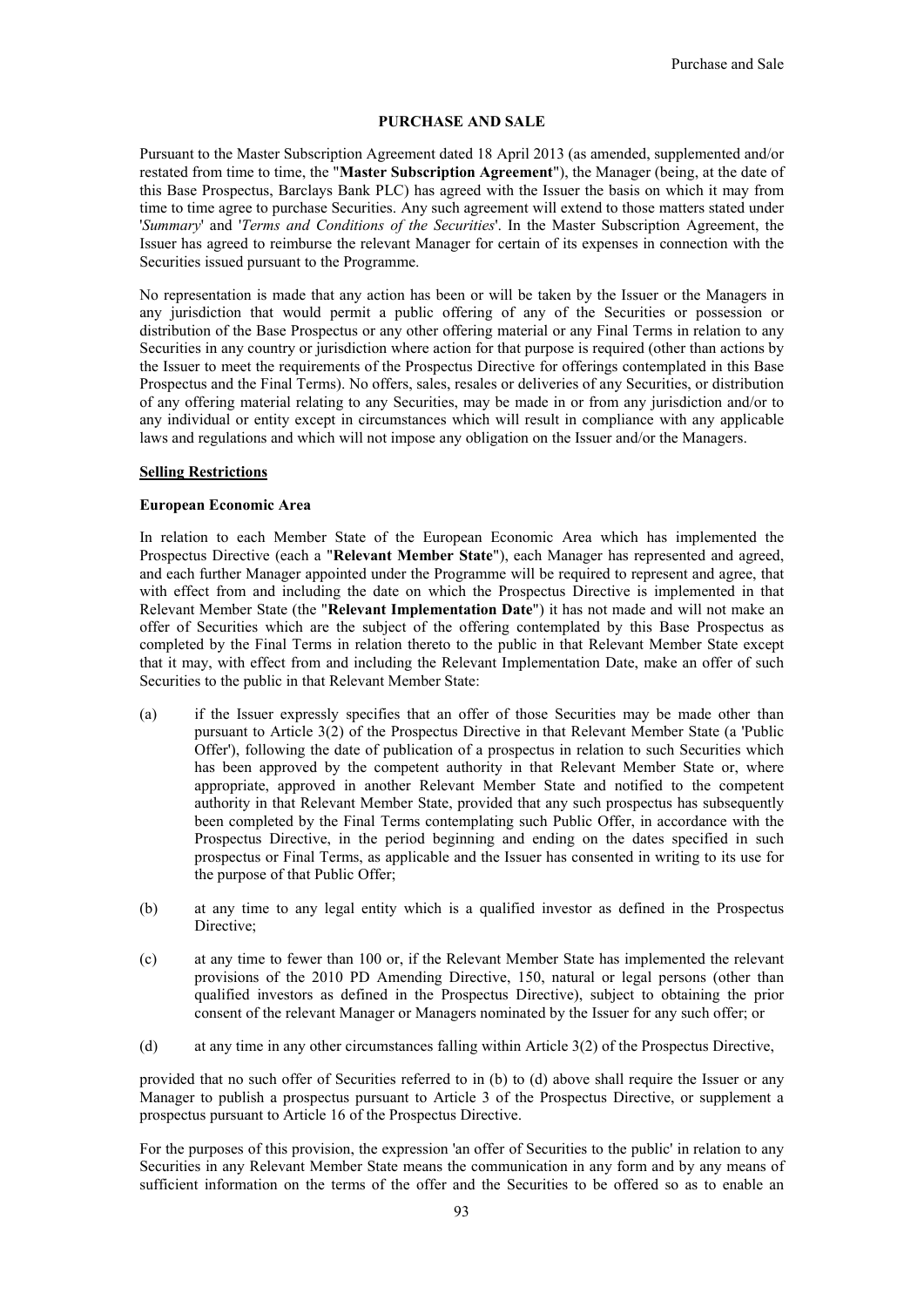investor to decide to purchase or subscribe for the Securities, as the same may be varied in that Member State by any measure implementing the Prospectus Directive in that Member State. The expression "**Prospectus Directive**" means Directive 2003/71/EC (and amendments thereto, including the 2010 PD Amending Directive, to the extent implemented in the Relevant Member State), and includes any relevant implementing measure in the Relevant Member State and the expression "**2010 PD Amending Directive**" means Directive 2010/73/EU.

# **United Kingdom**

Each Manager has represented and agreed, and each further Manager appointed under the Programme will be required to represent and agree, that:

- (a) it has only communicated or caused to be communicated and will only communicate or cause to be communicated an invitation or inducement to engage in investment activity (within the meaning of section 21 of the FSMA) received by it in connection with the issue or sale of any Securities in circumstances in which section 21(1) of the FSMA would not, if it was not an authorised person, apply to the Issuer; and
- (b) it has complied and will comply with all applicable provisions of the FSMA with respect to anything done by it in relation to any Securities in, from or otherwise involving the United Kingdom.

# **United States of America**

# *US Tax Selling Restrictions*

Securities issued in bearer form for US tax purposes ("**Bearer Instruments**") may not be offered, sold or delivered within the United States or its possessions or to a United States person except as permitted under US Treasury Regulation section 1.163–5(c)(2)(i)(D) (the "**D Rules**").

The Issuer and each Manager has represented and agreed (and each additional Manager named in a set of Final Terms will be required to represent and agree) that in addition to the relevant US Securities Selling Restrictions set forth below:

- (a) except to the extent permitted under the D Rules,  $(x)$  it has not offered or sold, and during the restricted period it will not offer or sell, Bearer Instruments to a person who is within the United States or its possessions or to a United States person and (y) such Manager has not delivered and agrees that it will not deliver within the United States or its possessions definitive Bearer Instruments that will be sold during the restricted period;
- (b) it has and agrees that throughout the restricted period it will have in effect procedures reasonably designed to ensure that its employees or agents who are directly engaged in selling Bearer Instruments are aware that Bearer Instruments may not be offered or sold during the restricted period to a person who is within the United States or its possessions or to a United States person (except to the extent permitted under the D Rules);
- (c) if it is a United States person, it is acquiring the Bearer Instruments for purposes of resale in connection with their original issuance, and if it retains Bearer Instruments for its own account, it will do so in accordance with the requirements of the D Rules;
- (d) with respect to each affiliate or distributor that acquires Bearer Instruments from a Manager for the purpose of offering or selling such Bearer Instruments during the restricted period, the Manager either repeats and confirms the representations and agreements contained in sub clauses (a), (b) and (c) above on such affiliate's or distributor's behalf or agrees that it will obtain from such affiliate or distributor for the benefit of the Issuer and each Manager the representations and agreements contained in such sub clauses; and
- (e) it has not and agrees that it will not enter into any written contract (other than confirmation or other notice of the transaction) pursuant to which any other party to the contract (other than one of its affiliates or another Manager) has offered or sold, or during the restricted period will offer or sell, any Bearer Instruments except where pursuant to the contract the relevant Manager has obtained or will obtain from that party, for the benefit of the Issuer and each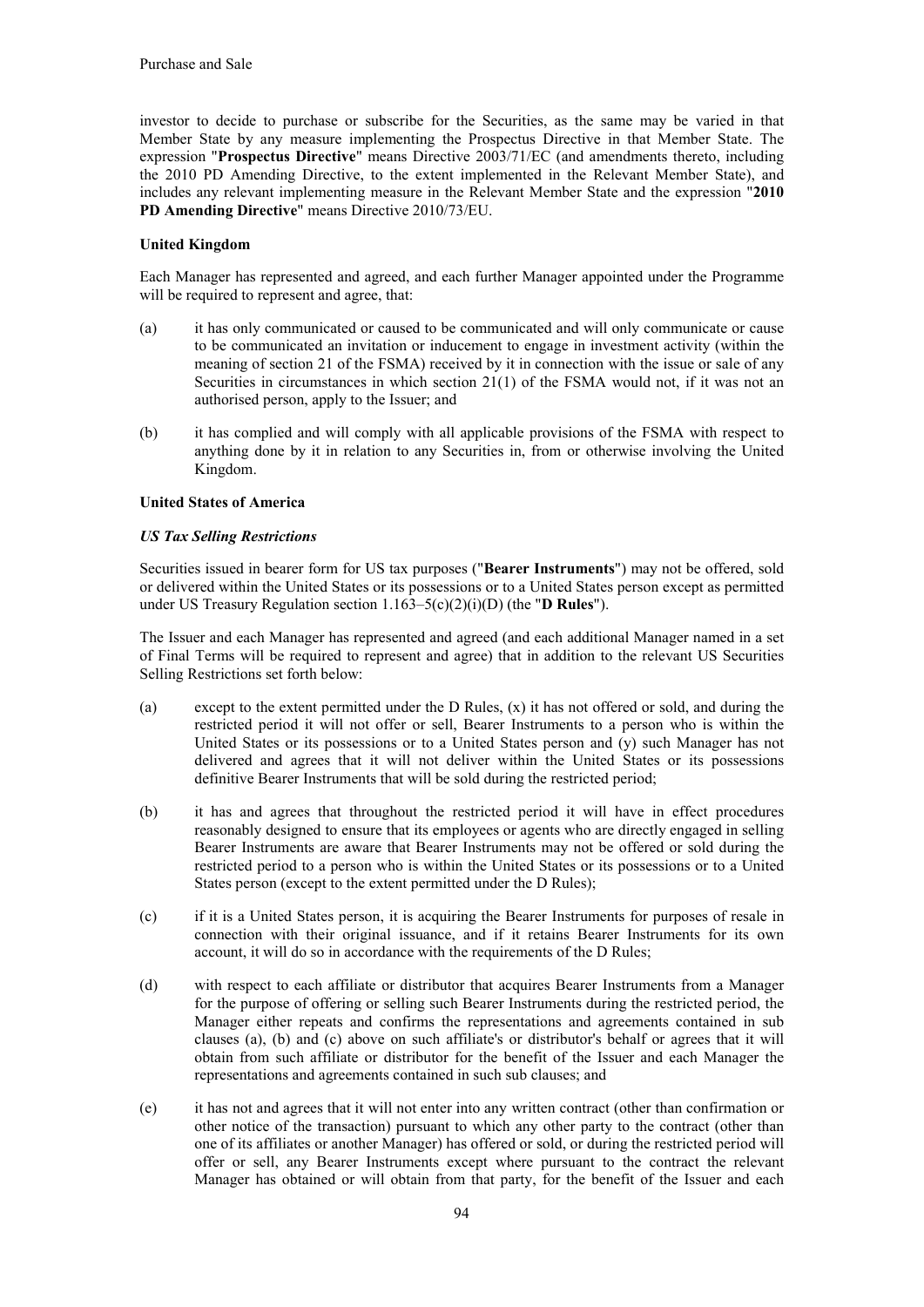Manager, the representations contained in, and that party's agreement to comply with, the provisions of sub clauses (a), (b), (c) and (d).

Terms used in this section (US Tax Selling Restrictions) shall, unless the context otherwise requires, have the meanings given to them by the Internal Revenue Code and the US Treasury Regulations thereunder, including the D Rules.

#### *US Securities Selling Restrictions*

The Securities have not been and will not be registered under the Securities Act and may not be offered or sold within the United States or to, or for the account or benefit of, US persons, except in certain transactions exempt from the registration requirements of the Securities Act. Terms used in this section (*US Securities Selling Restrictions*) shall, unless the context otherwise requires, have the meanings given to them by Regulation S under the Securities Act.

Each Manager has agreed (and each further Manager named in the Final Terms will be required to agree) that it will not offer or sell Securities (i) as part of their distribution at any time or (ii) otherwise until 40 calendar days after the completion of the distribution of an identifiable tranche of which such Securities are part, as determined and certified to the Agent by such Manager (in the case of a nonsyndicated issue) or the relevant lead Manager (in the case of a syndicated issue), within the United States or to, or for the account or benefit of, US persons, and it will have sent to each Manager to which it sells Securities during the Distribution Compliance Period a confirmation or other notice setting out the restrictions on offers and sales of the Securities within the United States or to, or for the account or benefit of, US persons. Terms used in the preceding sentence have the meanings given to them by Regulation S. Neither such Manager nor its affiliates, nor any persons acting on its or their behalf, have engaged or will engage in any directed selling efforts (as defined in Regulation S) with respect to the Securities, and such Manager, its affiliates and all persons acting on its or their behalf have complied and will comply with the offering restrictions requirement of Regulation S.

The Securities are being offered and sold outside the United States to non-US persons in reliance on Regulation S.

The Base Prospectus has been prepared by the Issuer for use in connection with the offer and sale of Securities outside the United States and for the resale of the Registered Securities in the United States and for the listing of Securities on the London Stock Exchange. The Issuer and the Managers reserve the right to reject any offer to purchase the Securities, in whole or in part, for any reason. The Base Prospectus does not constitute an offer to any person in the United States or to any US person. Distribution of the Base Prospectus by any non-US person outside the United States is unauthorised, and any disclosure without the prior written consent of the Issuer of any of its contents to any of such US person or other person within the United States is prohibited.

#### *US Retirement Plan Selling Restrictions*

The Securities may not be sold or transferred to, and each purchaser by its purchase of Securities shall be deemed to have represented and covenanted that it is not acquiring the Securities for or on behalf of, and will not transfer Securities to, any pension or welfare plan, as defined in section 3 of the Employee Retirement Income Security Act ("**ERISA**"), that is subject to Title I of ERISA or any plan or arrangement that is subject to section 4975 of the Internal Revenue Code, or an entity the assets of which are considered assets of such a plan, except that such purchase for or on behalf of a plan shall be permitted when, in the sole judgement of the relevant Manager, and to the extent:

- (a) such purchase is made by or on behalf of a bank collective investment fund maintained by the purchaser in which no plan (together with any other plans maintained by the same employer or employee organisation) has an interest in excess of 10 per cent of the total assets in such collective investment fund, and the other applicable conditions of Prohibited Transaction Class Exemption ("**PTCE**") 91–38 issued by the US Department of Labor are satisfied;
- (b) such purchase is made by or on behalf of an insurance company pooled separate account maintained by the purchaser in which, at any time while the Securities are outstanding, no plan (together with any other plans maintained by the same employer or employee organisation) has an interest in excess of 10 per cent of the total of all assets in such pooled separate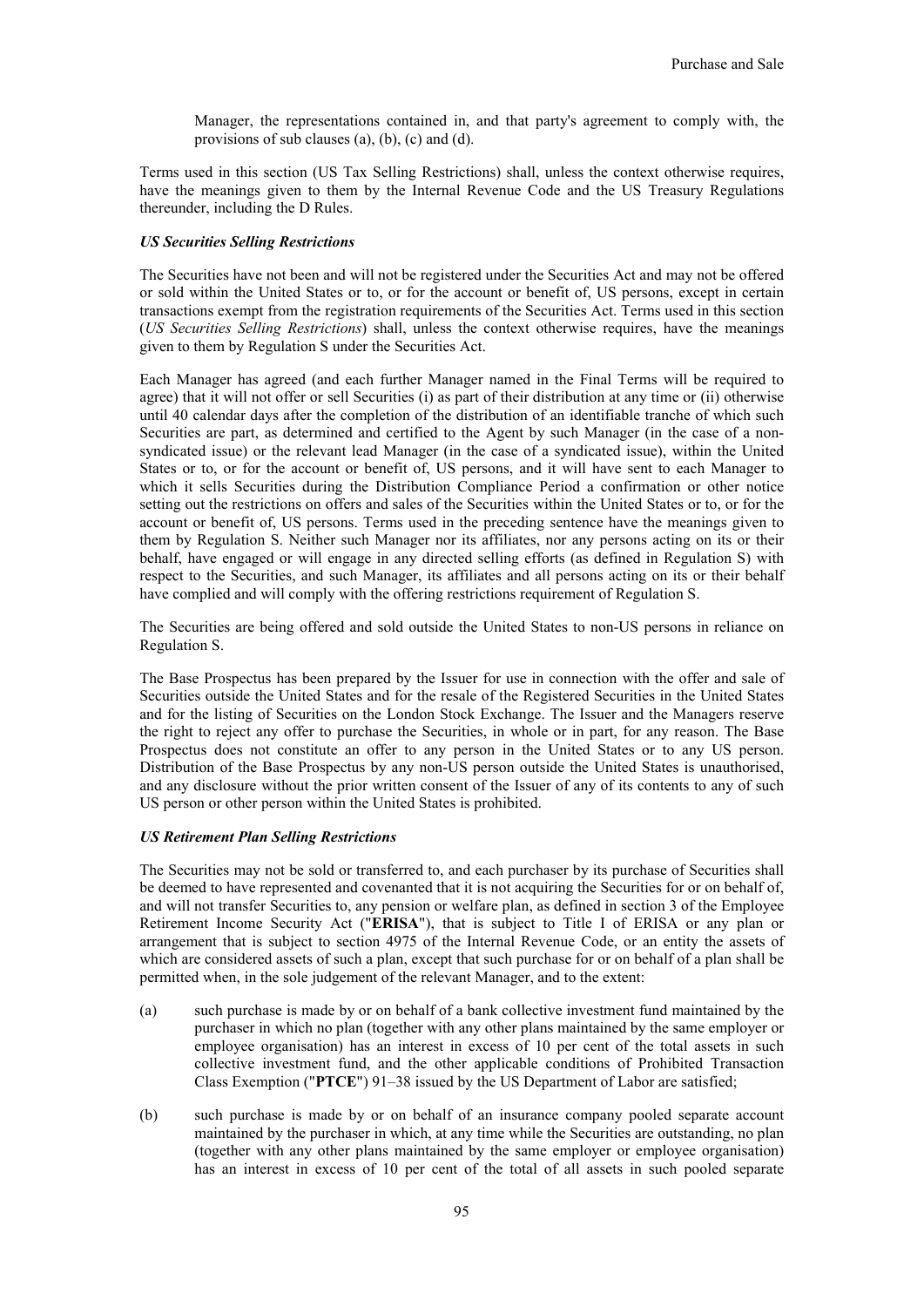account, and the other applicable conditions of PTCE 90–1 issued by the US Department of Labor are satisfied;

- (c) such purchase is made on behalf of a plan by (i) an investment adviser registered under the US Investment Advisers Act of 1940, as amended (the "**Investment Advisers Act**"), that had as at the last day of its most recent fiscal year total assets under its management and control in excess of US\$ 85 million and had stockholders' or partners' equity in excess of US\$ 1 million, as shown in its most recent balance sheet prepared in accordance with generally accepted accounting principles, or (ii) a bank as defined in section  $202(a)(2)$  of the Investment Advisers Act with equity capital in excess of US\$ 1 million as at the last day of its most recent fiscal year or (iii) an insurance company which is qualified under the laws of more than one state to manage, acquire or dispose of any assets of a pension or welfare plan, which insurance company had as at the last day of its most recent fiscal year, net worth in excess of US\$ 1 million and which is subject to supervision and examination by a State authority having supervision over insurance companies and, in any case, such investment adviser, bank or insurance company is otherwise a qualified professional asset manager, as such term is used in PTCE 84–14 issued by the US Department of Labor, and the assets of such plan when combined with the assets of other plans established or maintained by the same employer (or affiliate thereof) or employee organisation and managed by such investment adviser, bank or insurance company, do not represent more than 20 per cent of the total client assets managed by such investment adviser, bank or insurance company at the time of the transaction, and the other applicable conditions of such exemption are otherwise satisfied;
- (d) such plan is a governmental plan (as defined in section 3(3) of ERISA) which is not subject to the provisions of Title I of ERISA or section 4975 of the Internal Revenue Code;
- (e) such purchase is made by or on behalf of an insurance company using the assets of its general account, of which the reserves and liabilities for the general account contracts held by or on behalf of any plan, together with any other plans maintained by the same employer (or its affiliates) or employee organisation, do not exceed 10 per cent of the total reserves and liabilities of the insurance company general account (exclusive of separate account liabilities), plus surplus as set forth in the National Association of Insurance Commissioners Annual Statement filed with the state domicile of the insurer, in accordance with PTCE 95–60, and the other applicable conditions of such exemption are otherwise satisfied;
- (f) such purchase is made by an in-house asset manager within the meaning of Part IV(a) of PTCE 96–23, such manager has made or properly authorized the decision for such plan to purchase Securities, under circumstances such that PTCE 96–23 is applicable to the purchase and holding of Securities; or
- (g) such purchase will not otherwise give rise to a transaction described in section 406 of ERISA or section  $4975(c)(1)$  of the Internal Revenue Code for which a statutory or administrative exemption is unavailable.

### **Taiwan**

The Securities may not be sold, offered or issued to Taiwan resident investors or in Taiwan unless they are made available (a) outside Taiwan for purchase outside Taiwan by such investors and/or (b) in Taiwan through bank trust departments, licensed securities brokers and/or insurance companies investment linked insurance policies pursuant to the Taiwan Rules Governing Offshore Structured Products*.*

# **General**

The selling restrictions may be modified by the agreement of the Issuer and the relevant Manager, including following a change in a relevant law, regulation or directive.

No action has been taken in any jurisdiction that would permit a public offering of any of the Securities, or possession or distribution of the Base Prospectus or any other offering material or any Final Terms, in any country or jurisdiction where action for that purpose is required.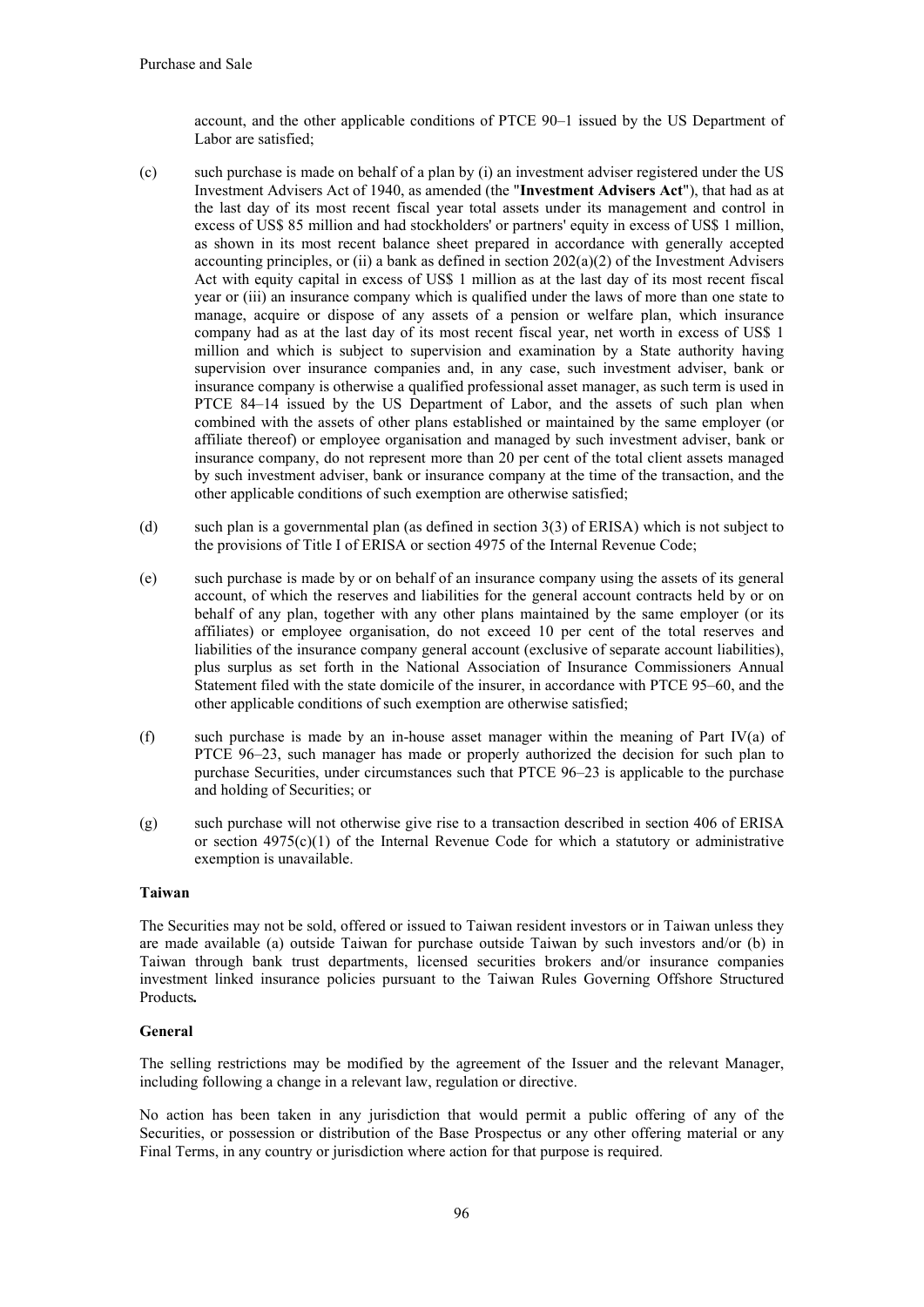Each Manager has agreed that it will comply with all relevant laws, regulations and directives, and obtain all relevant consents, approvals or permissions, in each jurisdiction in which it purchases, offers, sells or delivers Securities or has in its possession or distributes the Base Prospectus, any other offering material or any Final Terms, and neither the Issuer nor any Manager shall have responsibility therefor.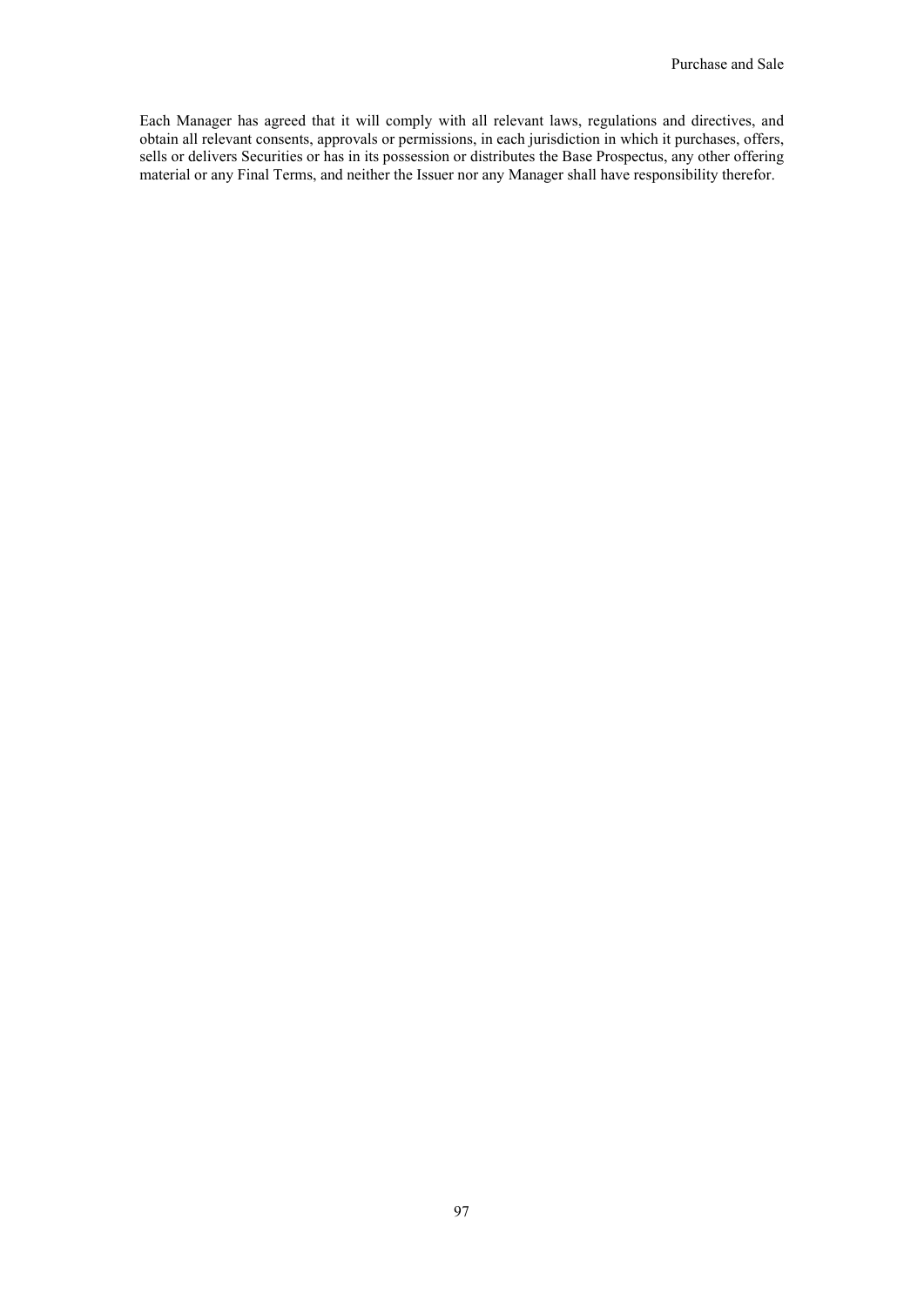# **GENERAL INFORMATION**

### **Authorisation and Consents**

The establishment of the Programme and the issue of Securities under the Programme have been duly authorised by resolutions of an authorised committee of the Board of Directors of the Issuer on 12 April 2013.

The Issuer has obtained all necessary consents, approvals and authorisations in connection with establishing and updating this Programme and will obtain all such consents, approvals and authorisations in connection with the issue and performance of each Security or Series issued under this Programme.

### **Use of Proceeds**

The Issuer intends to apply the net proceeds from the sale of any Securities either for hedging purposes or for general corporate purposes unless otherwise specified in the Final Terms relating to a particular Security or Series. If, in respect of any particular issue of Securities, there is a particular identified use of proceeds, this will be stated in the Final Terms.

### **Base Prospectus and Supplements**

This Base Prospectus may be used for a period of one year from its date in connection with a public offer of Securities in the EU, or for the listing and admission to trading of a Series. A revised Base Prospectus will be prepared in connection with the listing of any Series issued after such period unless all consents necessary are obtained for an extension of such period.

If at any time the Issuer shall be required to prepare a supplement to the Base Prospectus (a "**Supplement**") pursuant to section 87 of the FSMA, or to give effect to the provisions of Article 16(1) of the Prospectus Directive, the Issuer will prepare and make available an appropriate amendment or supplement to this Base Prospectus or a further base prospectus which, in respect of any subsequent issue of Securities to be offered to the public or to be admitted to trading on the Regulated Market of the London Stock Exchange shall constitute a supplemental base prospectus as required by the FCA (previously the FSA) and section 87 of the FSMA.

# **Listing**

Any Series may be listed on the Official List of the UK Listing Authority and admitted to trading on the Regulated Market of the London Stock Exchange, as specified in the Final Terms.

# **Relevant Clearing Systems**

The Securities issued pursuant to the Programme may be accepted for clearance through Euroclear, Clearstream and any other Relevant Clearing System as set out in the Final Terms. The appropriate common code for each Series allocated by Euroclear, Clearstream will be set out in the Final Terms, together with the International Securities Identification Number (the "**ISIN**") for that Series. Transactions will normally be effected for settlement not earlier than three Business Days after the date of the transaction.

The address of Euroclear is 1 Boulevard du Roi Albert II, B–1210 Brussels, Belgium and the address of Clearstream is 42 Avenue JF Kennedy, L–1855 Luxembourg. The address of any additional clearing system will be set out in the Final Terms.

#### **Documents Available**

For as long as this Base Prospectus remains in effect or any Securities remain outstanding, copies of the following documents will, when available, be made available during usual business hours on a weekday (Saturdays, Sundays and public holidays excepted) for inspection and, in the case of (b), (c), (h) and (i) below, shall be available for collection free of charge at the registered office of the Issuer, at http://www.barclays.com/InvestorRelations/DebtInvestors and at the specified office of the Issue and Paying Agent. The Final Terms in respect of any Series, shall also be available at the specified office of the relevant Paying Agents or Transfer Agents: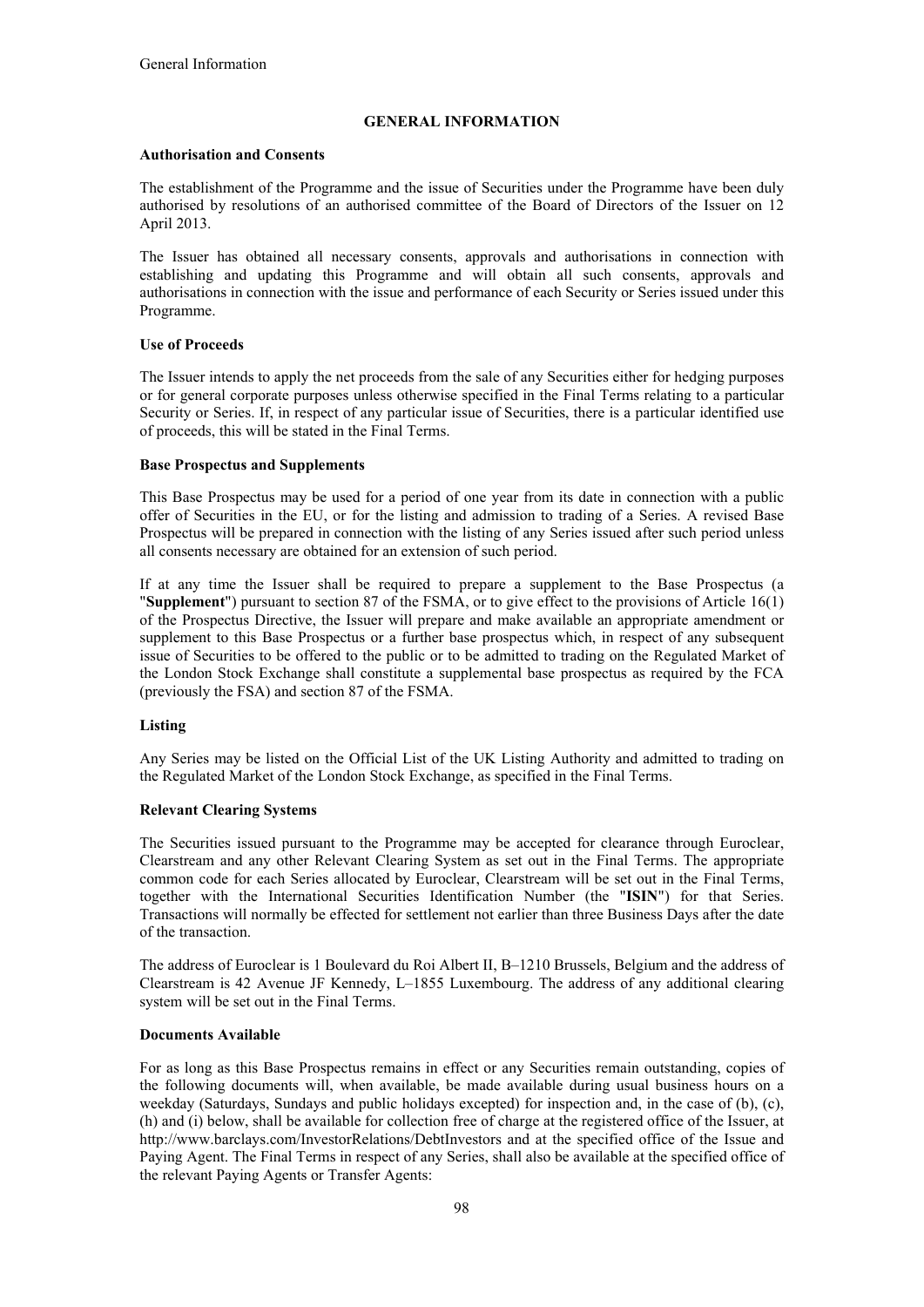- (a) the constitutional documents of the Issuer;
- (b) the documents set out in the 'Incorporation by Reference' section of this Base Prospectus;
- (c) all future annual reports and semi-annual financial statements of the Issuer;
- (d) the Master Subscription Agreement;
- (e) the Agency Agreement;
- (f) the Deed of Covenant;
- (g) the current Base Prospectus in respect of the Programme and any future supplements thereto;
- (h) any Final Terms issued in respect of Securities admitted to listing, trading and/or quotation by the listing authority, stock exchange, and/or quotation system since the most recent base prospectus was published; and
- (i) any other future documents and/or announcements issued by the Issuer.

#### **Post–issuance Information**

The Issuer does not intend to provide any post-issuance information in relation to any of the Securities or the performance of any Underlying Asset or any other underlying relating to Securities, except if required by any applicable laws and regulations.

#### **Temporary ISIN and Temporary Common Code**

Any Temporary ISIN or Temporary Common Code specified in the Final Terms will apply until such time as the Relevant Clearing System recognises the Securities of the relevant Tranche to be fungible with any other Tranches of the relevant Series.

### **Index Disclaimers**

The following Index Disclaimers apply to Securities in respect of which the Underlying Asset is specified to include one of the FTSE<sup>®</sup> 100 Index; EURO STOXX 50<sup>®</sup> Index or S&P 500 Index. Where the Underlying Asset is another equity index, the relevant index disclaimer will be set out in the applicable Final Terms.

# **FTSE**®  **100 Index**

The Securities are not in any way sponsored, endorsed, sold or promoted by FTSE International Limited ("**FTSE**") or by the London Stock Exchange Plc (the "**Exchange**") or by The Financial Times Limited ("**FT**") and neither FTSE nor Exchange nor FT makes any warranty or representation whatsoever, expressly or impliedly, either as to the results to be obtained from the use of the  $FTSE^{\circledast}$ 100 Index (the "**Index**") and/or the figure at which the said Index stands at any particular time on any particular day or otherwise. The Index is compiled and calculated by FTSE. However, neither FTSE nor Exchange nor FT shall be liable (whether in negligence or otherwise) to any person for any error in the Index and neither FTSE or Exchange or FT shall be under any obligation to advise any person of any error therein.

'FTSE<sup>®</sup>', 'FT-SE<sup>®</sup>' and 'Footsie<sup>®</sup>' are trade marks of the London Stock Exchange Plc and The Financial Times Limited and are used by FTSE International Limited under licence. 'All-World', 'All-Share' and 'All-Small' are trade marks of FTSE International Limited.

# **EURO STOXX 50**®  **Index**

STOXX and its licensors (the "**Licensors**") have no relationship to the Issuer, other than the licensing of the EURO STOXX 50<sup>®</sup> Index and the related trademarks for use in connection with the Securities.

# **STOXX and its Licensors do not:**

Sponsor, endorse, sell or promote the Securities.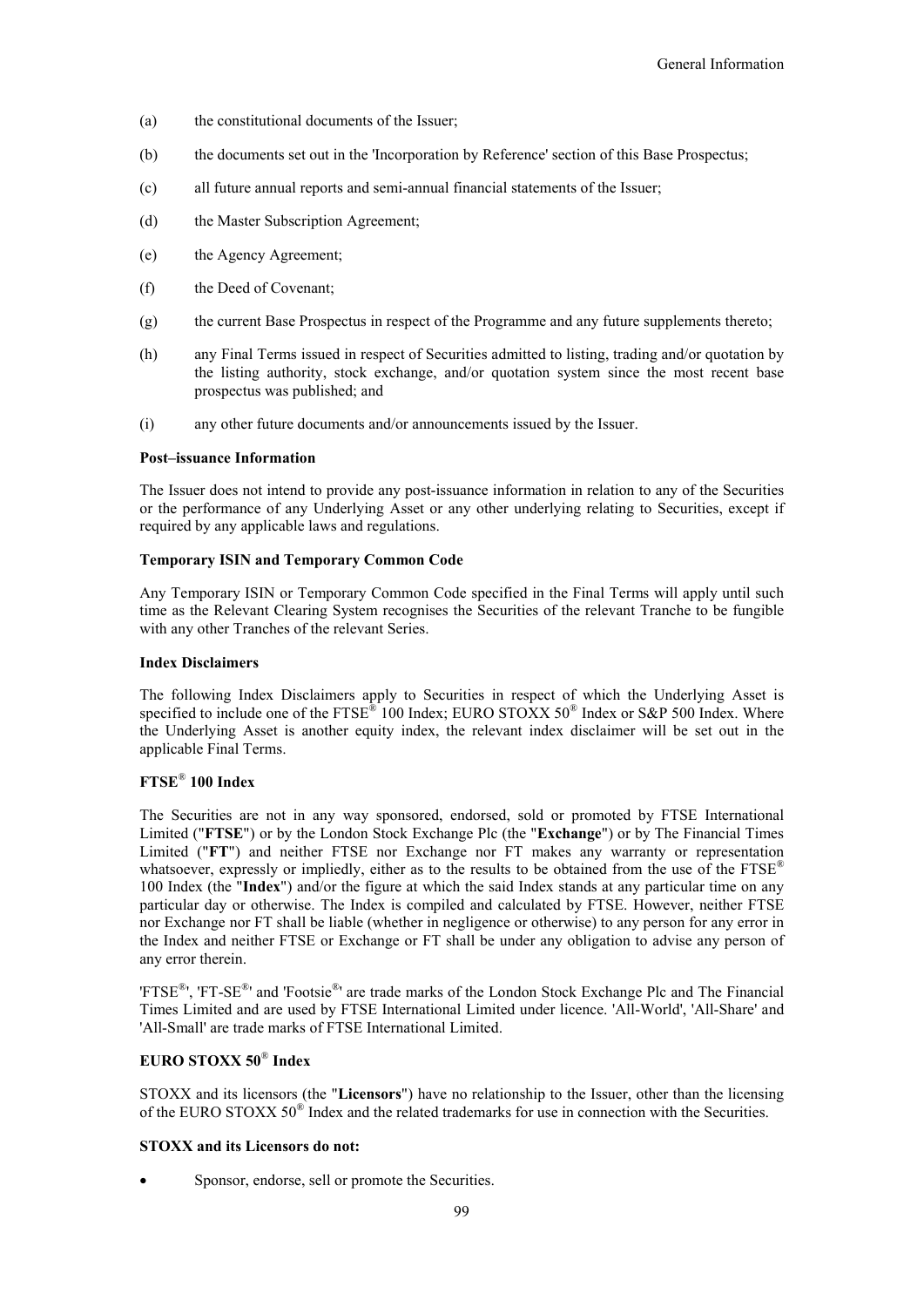- Recommend that any person invest in the Securities or any other securities.
- Have any responsibility or liability for or make any decisions about the timing, amount or pricing of Securities.
- Have any responsibility or liability for the administration, management or marketing of the **Securities**
- Consider the needs of the Securities or the owners of the Securities in determining, composing or calculating the EURO STOXX 50<sup>®</sup> Index or have any obligation to do so.

**STOXX and its Licensors will not have any liability in connection with the Securities. Specifically,**

- **STOXX and its Licensors do not make any warranty, express or implied and disclaim any and all warranty about:**
	- **The results to be obtained by the Securities, the owner of the Securities or any other person in connection with the use of the EURO STOXX 50**®  **Index and the data included in the EURO STOXX 50**®  **Index;**
	- **The accuracy or completeness of the EURO STOXX 50**®  **Index and its data;**
- **The merchantability and the fitness for a particular purpose or use of the EURO STOXX 50**®  **Index and its data;**
- **STOXX and its Licensors will have no liability for any errors, omissions or interruptions in the EURO STOXX 50**®  **Index or its data;**

**Under no circumstances will STOXX or its Licensors be liable for any lost profits or indirect, punitive, special or consequential damages or losses, even if STOXX or its Licensors knows that they might occur.**

**The licensing agreement between the Issuer and STOXX is solely for their benefit and not for the benefit of the owners of the Securities or any other third parties.**

# **S&P**®  **500 Index**

The Securities are not sponsored, endorsed, sold or promoted by Standard & Poor's Financial Services LLC ("**S&P**"), its affiliates or its third party licensors. Neither S&P, its affiliates nor their third party licensors make any representation or warranty, express or implied, to the owners of the Securities or any member of the public regarding the advisability of investing in securities generally or in the Securities particularly or the ability of the S&P® 500 Index (the "**Index**") to track general stock market performance. S&P's and its third party licensor's only relationship to the Issuer is the licensing of certain trademarks, service marks and trade names of S&P and/or its third party licensors and for the providing of calculation and maintenance services related to the Index. Neither S&P, its affiliates nor their third party licensors is responsible for and has not participated in the determination of the prices and amount of the Securities or the timing of the issuance or sale of the Securities or in the determination or calculation of the equation by which the Securities are to be converted into cash. S&P has no obligation or liability in connection with the administration, marketing or trading of the Securities.

NEITHER S&P, ITS AFFILIATES NOR THEIR THIRD PARTY LICENSORS GUARANTEE THE ADEQUACY, ACCURACY, TIMELINESS OR COMPLETENESS OF THE INDEX OR ANY DATA INCLUDED THEREIN OR ANY COMMUNICATIONS, INCLUDING BUT NOT LIMITED TO, ORAL OR WRITTEN COMMUNICATIONS (INCLUDING ELECTRONIC COMMUNICATIONS) WITH RESPECT THERETO. S&P, ITS AFFILIATES AND THEIR THIRD PARTY LICENSORS SHALL NOT BE SUBJECT TO ANY DAMAGES OR LIABILITY FOR ANY ERRORS, OMISSIONS OR DELAYS THEREIN. S&P MAKES NO EXPRESS OR IMPLIED WARRANTIES, AND EXPRESSLY DISCLAIMS ALL WARRANTIES OF MERCHANTABILITY OR FITNESS FOR A PARTICULAR PURPOSE OR USE WITH RESPECT TO ITS TRADEMARKS, THE INDEX OR ANY DATA INCLUDED THEREIN. WITHOUT LIMITING ANY OF THE FOREGOING, IN NO EVENT WHATSOEVER SHALL S&P, ITS AFFILIATES OR THEIR THIRD PARTY LICENSORS BE LIABLE FOR ANY INDIRECT, SPECIAL, INCIDENTAL, PUNITIVE OR CONSEQUENTIAL DAMAGES, INCLUDING BUT NOT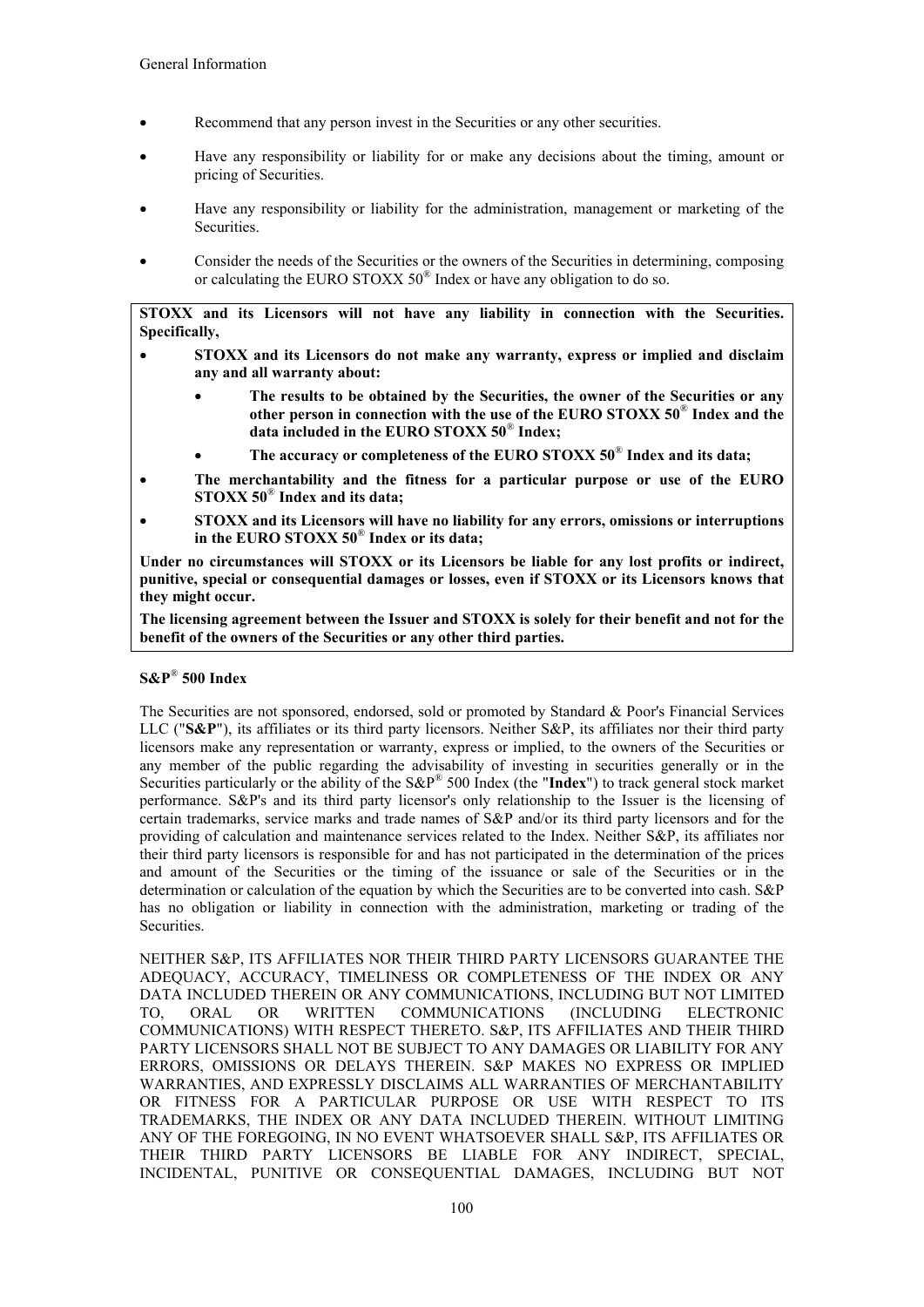LIMITED TO, LOSS OF PROFITS, TRADING LOSSES, LOST TIME OR GOODWILL, EVEN IF THEY HAVE BEEN ADVISED OF THE POSSIBILITY OF SUCH DAMAGES, WHETHER IN CONTRACT, TORT, STRICT LIABILITY OR OTHERWISE.

Standard & Poor's<sup>®</sup> and S&P<sup>®</sup> are registered trademarks of Standard & Poor's Financial Services LLC and have been licensed for use by the Issuer.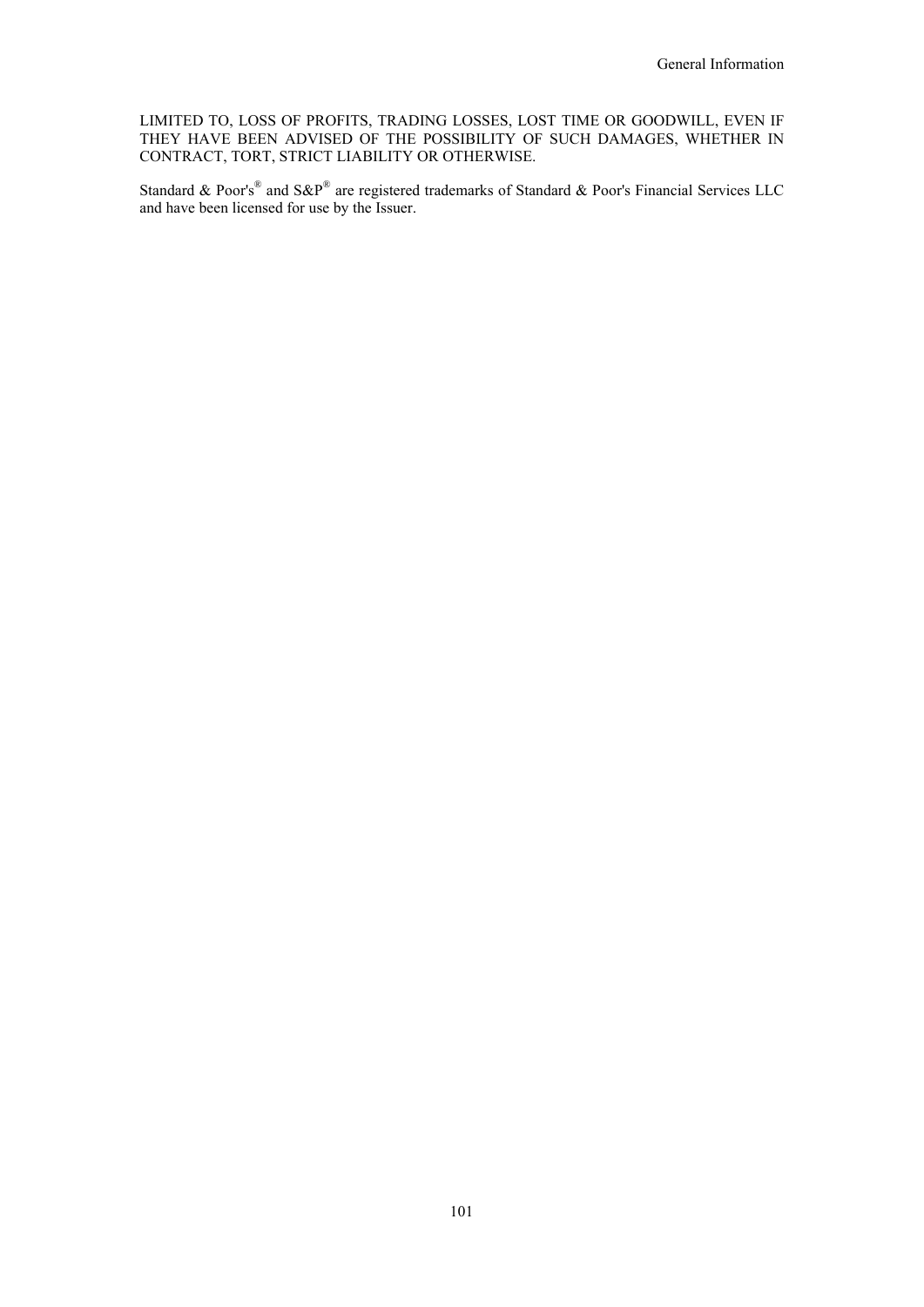# **INDEX**

| 2011 Issuer Annual Report31        |  |  |
|------------------------------------|--|--|
| 2012 Issuer Annual Report31        |  |  |
|                                    |  |  |
|                                    |  |  |
|                                    |  |  |
|                                    |  |  |
|                                    |  |  |
|                                    |  |  |
|                                    |  |  |
|                                    |  |  |
|                                    |  |  |
|                                    |  |  |
|                                    |  |  |
|                                    |  |  |
|                                    |  |  |
|                                    |  |  |
|                                    |  |  |
|                                    |  |  |
|                                    |  |  |
|                                    |  |  |
|                                    |  |  |
|                                    |  |  |
|                                    |  |  |
|                                    |  |  |
|                                    |  |  |
|                                    |  |  |
|                                    |  |  |
| Business Day Convention 52, 68     |  |  |
|                                    |  |  |
| Calculation Amount  12, 54, 59, 68 |  |  |
|                                    |  |  |
|                                    |  |  |
|                                    |  |  |
|                                    |  |  |
|                                    |  |  |
|                                    |  |  |
|                                    |  |  |
|                                    |  |  |
|                                    |  |  |
|                                    |  |  |
|                                    |  |  |
|                                    |  |  |
|                                    |  |  |
|                                    |  |  |
|                                    |  |  |
|                                    |  |  |
|                                    |  |  |
|                                    |  |  |
|                                    |  |  |
|                                    |  |  |
|                                    |  |  |
|                                    |  |  |

| Definitive Bearer Securities 48, 68  |  |
|--------------------------------------|--|
| Definitive Bearer Security  48, 68   |  |
| Definitive Registered Securities  49 |  |
| Definitive Registered Security 69    |  |
| Definitive Securities  49, 69        |  |
| Determination Agent  48, 69          |  |
|                                      |  |
|                                      |  |
|                                      |  |
|                                      |  |
|                                      |  |
|                                      |  |
|                                      |  |
| Distribution Compliance Period  69   |  |
|                                      |  |
|                                      |  |
|                                      |  |
|                                      |  |
|                                      |  |
|                                      |  |
|                                      |  |
|                                      |  |
|                                      |  |
|                                      |  |
|                                      |  |
|                                      |  |
|                                      |  |
|                                      |  |
|                                      |  |
|                                      |  |
| Exchange  55, 56, 57, 58, 70, 99     |  |
|                                      |  |
|                                      |  |
|                                      |  |
|                                      |  |
|                                      |  |
|                                      |  |
|                                      |  |
|                                      |  |
|                                      |  |
|                                      |  |
|                                      |  |
|                                      |  |
|                                      |  |
|                                      |  |
|                                      |  |
|                                      |  |
|                                      |  |
|                                      |  |
|                                      |  |
| General Conditions  1, 11, 48, 71    |  |
|                                      |  |
|                                      |  |
|                                      |  |
| Global Registered Securities 48      |  |
|                                      |  |
|                                      |  |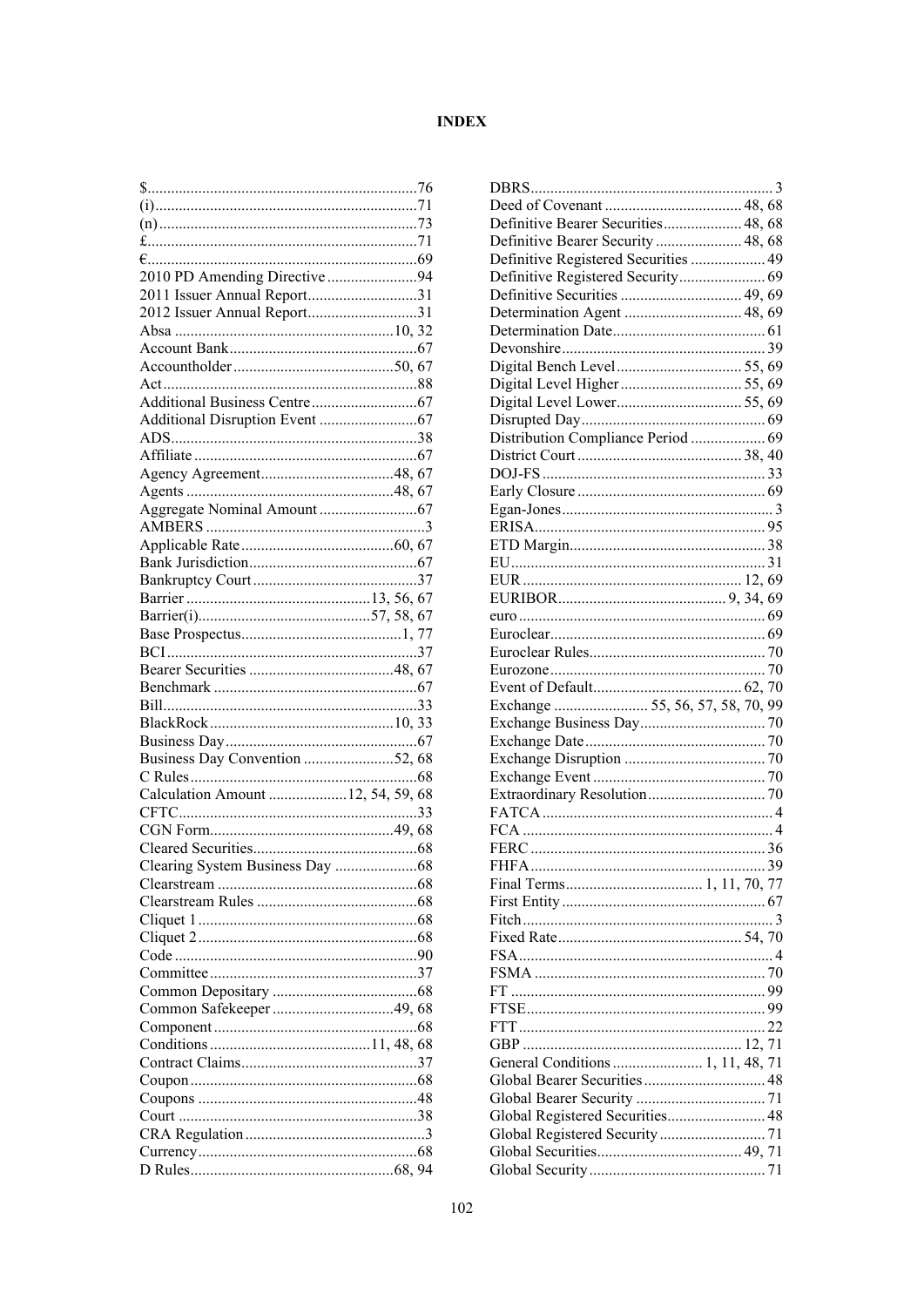| Initial Index Level 55, 56, 57, 59, 71   |  |
|------------------------------------------|--|
|                                          |  |
| Interest Payment Date 55, 56, 57, 59, 71 |  |
|                                          |  |
|                                          |  |
|                                          |  |
|                                          |  |
|                                          |  |
|                                          |  |
|                                          |  |
|                                          |  |
| Issue and Paying Agent48, 72             |  |
|                                          |  |
|                                          |  |
|                                          |  |
|                                          |  |
|                                          |  |
|                                          |  |
|                                          |  |
|                                          |  |
|                                          |  |
|                                          |  |
|                                          |  |
|                                          |  |
|                                          |  |
|                                          |  |
|                                          |  |
|                                          |  |
| Master Subscription Agreement93          |  |
|                                          |  |
|                                          |  |
|                                          |  |
|                                          |  |
|                                          |  |
|                                          |  |
|                                          |  |
|                                          |  |
|                                          |  |
|                                          |  |
|                                          |  |
| Non-Principal-Protected Securities91     |  |
|                                          |  |
|                                          |  |
|                                          |  |
|                                          |  |
|                                          |  |
|                                          |  |
|                                          |  |

| Performance Rate  54, 55, 56, 58, 73 |  |  |
|--------------------------------------|--|--|
|                                      |  |  |
| Permanent Global Security  49, 73    |  |  |
|                                      |  |  |
|                                      |  |  |
|                                      |  |  |
|                                      |  |  |
|                                      |  |  |
|                                      |  |  |
|                                      |  |  |
|                                      |  |  |
|                                      |  |  |
| Registered Securities  48, 73        |  |  |
|                                      |  |  |
|                                      |  |  |
|                                      |  |  |
|                                      |  |  |
|                                      |  |  |
|                                      |  |  |
|                                      |  |  |
|                                      |  |  |
|                                      |  |  |
|                                      |  |  |
|                                      |  |  |
|                                      |  |  |
|                                      |  |  |
|                                      |  |  |
|                                      |  |  |
|                                      |  |  |
|                                      |  |  |
|                                      |  |  |
|                                      |  |  |
|                                      |  |  |
|                                      |  |  |
| Scheduled Redemption Date 74         |  |  |
|                                      |  |  |
| Scheduled Valuation Date  60, 74     |  |  |
|                                      |  |  |
|                                      |  |  |
|                                      |  |  |
|                                      |  |  |
|                                      |  |  |
|                                      |  |  |
|                                      |  |  |
|                                      |  |  |
|                                      |  |  |
|                                      |  |  |
|                                      |  |  |
|                                      |  |  |
|                                      |  |  |
|                                      |  |  |
|                                      |  |  |
|                                      |  |  |
|                                      |  |  |
|                                      |  |  |
|                                      |  |  |
|                                      |  |  |
|                                      |  |  |
|                                      |  |  |
|                                      |  |  |
|                                      |  |  |
| Temporary Global Security  49, 75    |  |  |
|                                      |  |  |